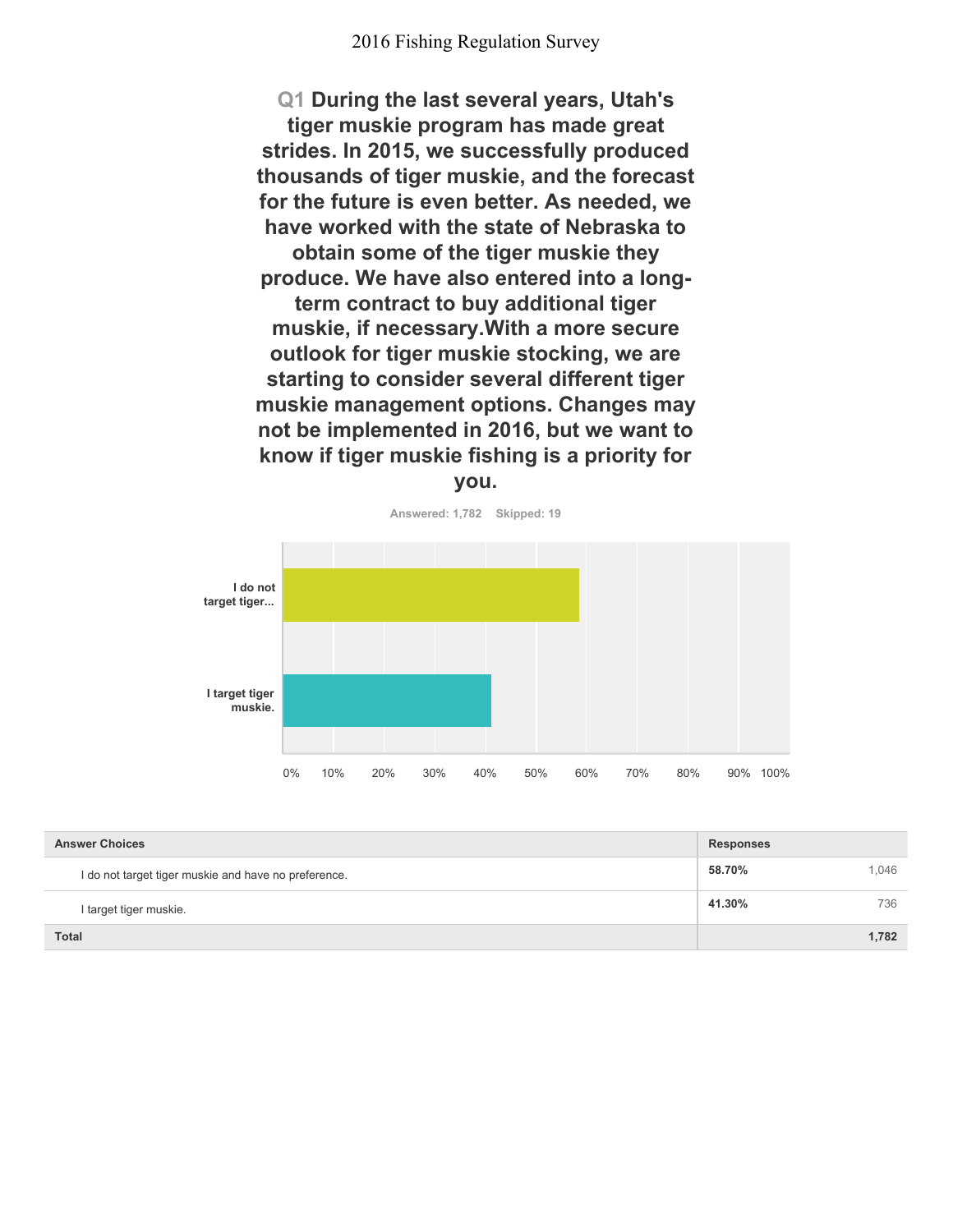

#### **Q2 Please tell us what size tiger muskie you would harvest.**

| <b>Answer Choices</b>                                                         |        |     |
|-------------------------------------------------------------------------------|--------|-----|
| I would harvest a tiger muskie of any size.                                   | 8.23%  | 61  |
| I would harvest a tiger muskie longer than 18 inches.                         | 7.83%  | 58  |
| I would harvest a tiger muskie longer than 36 inches.                         | 20.11% | 149 |
| I would harvest a tiger muskie longer than 50 inches.                         | 10.66% | 79  |
| I would not harvest a tiger muskie, regardless of length (catch and release). | 47.64% | 353 |
| Other (please specify)                                                        | 5.53%  | 41  |
| Total                                                                         |        | 741 |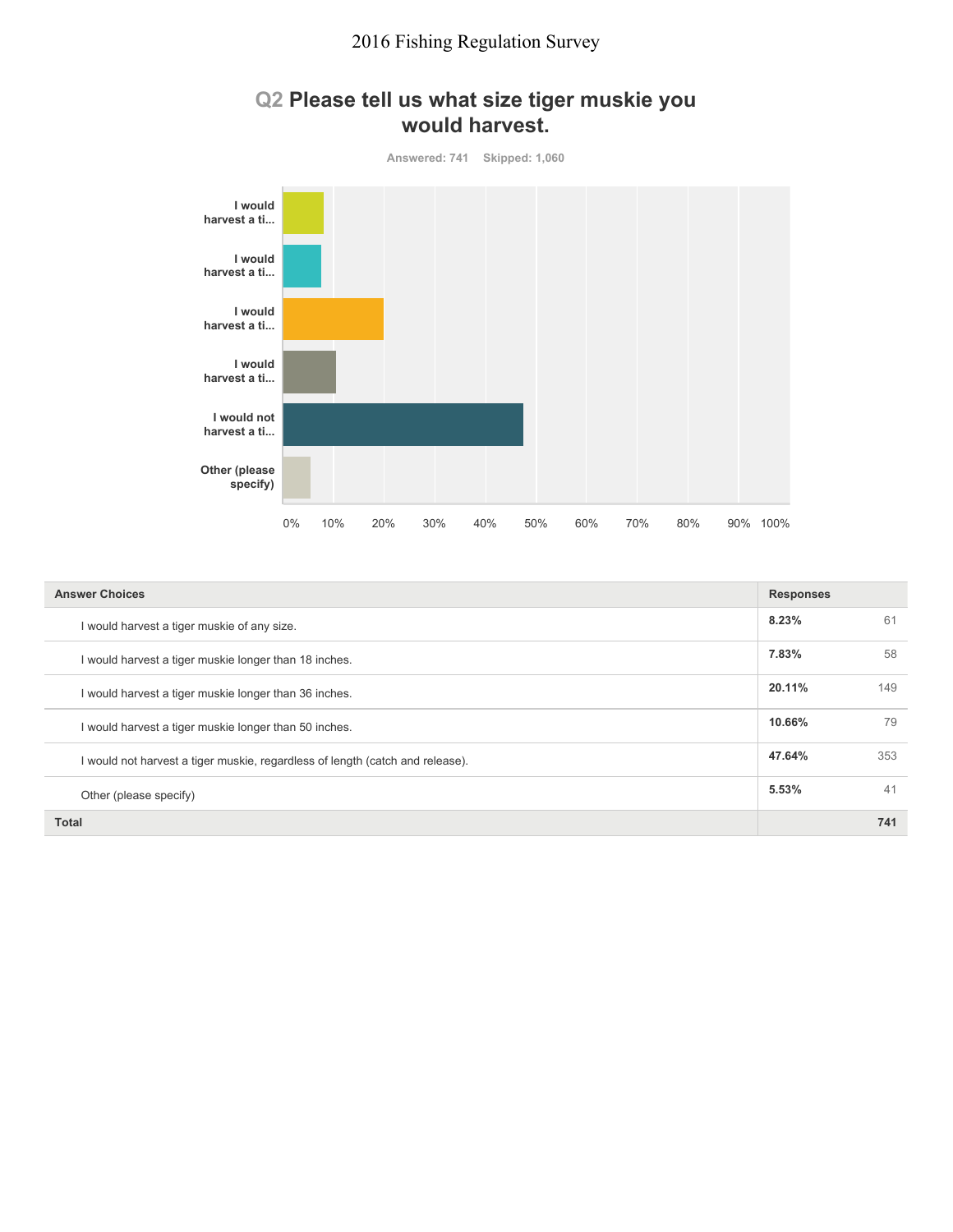**Q3 Please tell us what size tiger muskie you consider to be a trophy. Trophy management will likely require special regulations, including restrictive limits. These regulations may need to be in place for several years to achieve the desired results.**



| <b>Answer Choices</b>                         | <b>Responses</b> |     |
|-----------------------------------------------|------------------|-----|
| I believe a 40-inch tiger muskie is a trophy. | 35.42%           | 260 |
| I believe a 45-inch tiger muskie is a trophy. | 30.93%           | 227 |
| I believe a 50-inch tiger muskie is a trophy. | 31.20%           | 229 |
| Other (please specify)                        | 2.45%            | 18  |
| <b>Total</b>                                  |                  | 734 |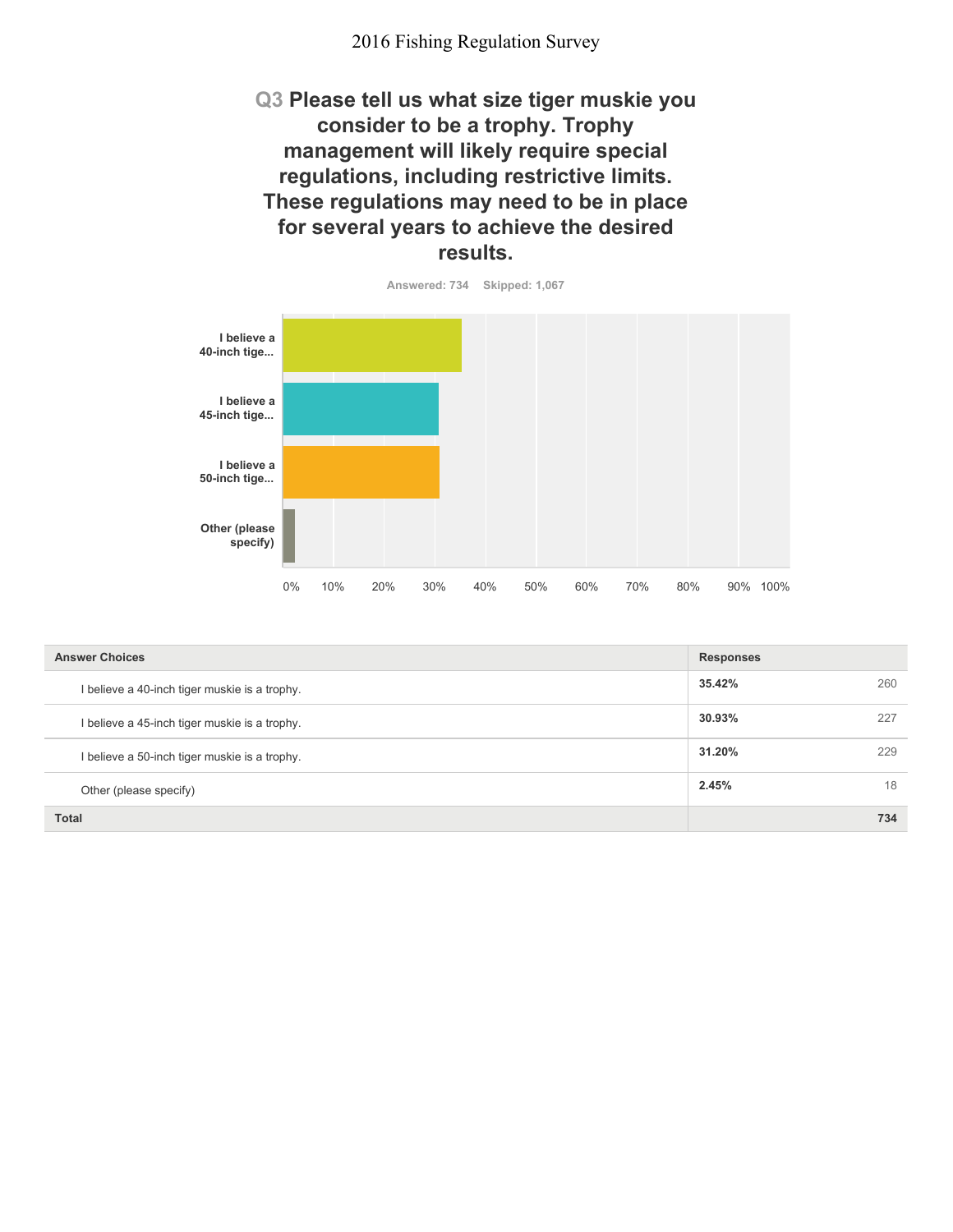**Q4 Some reservoirs and their tributaries are closed to the possession of kokanee salmon with red coloring during the spawning season. However, we have increased our stocking of late-spawning kokanee (also called lake-spawning kokanee), which do not necessarily turn red. We would like to adjust the kokanee possession regulation on all of the following waters and their tributaries: Fish Lake, Electric Lake, Porcupine Reservoir, Causey Reservoir, Flaming Gorge Reservoir, Smith and Moorehouse Reservoir, and Stateline Reservoir. The new regulation would read as follows: Closed to the possession of kokanee salmon from September 10 through November 30. All kokanee salmon must be immediately released.Would you support this change?**



**Answered: 1,735 Skipped: 66**

| <b>Answer Choices</b> | <b>Responses</b> |
|-----------------------|------------------|
| Yes                   | 86.74%<br>1,505  |
| <b>No</b>             | 13.26%<br>230    |
| <b>Total</b>          | 1,735            |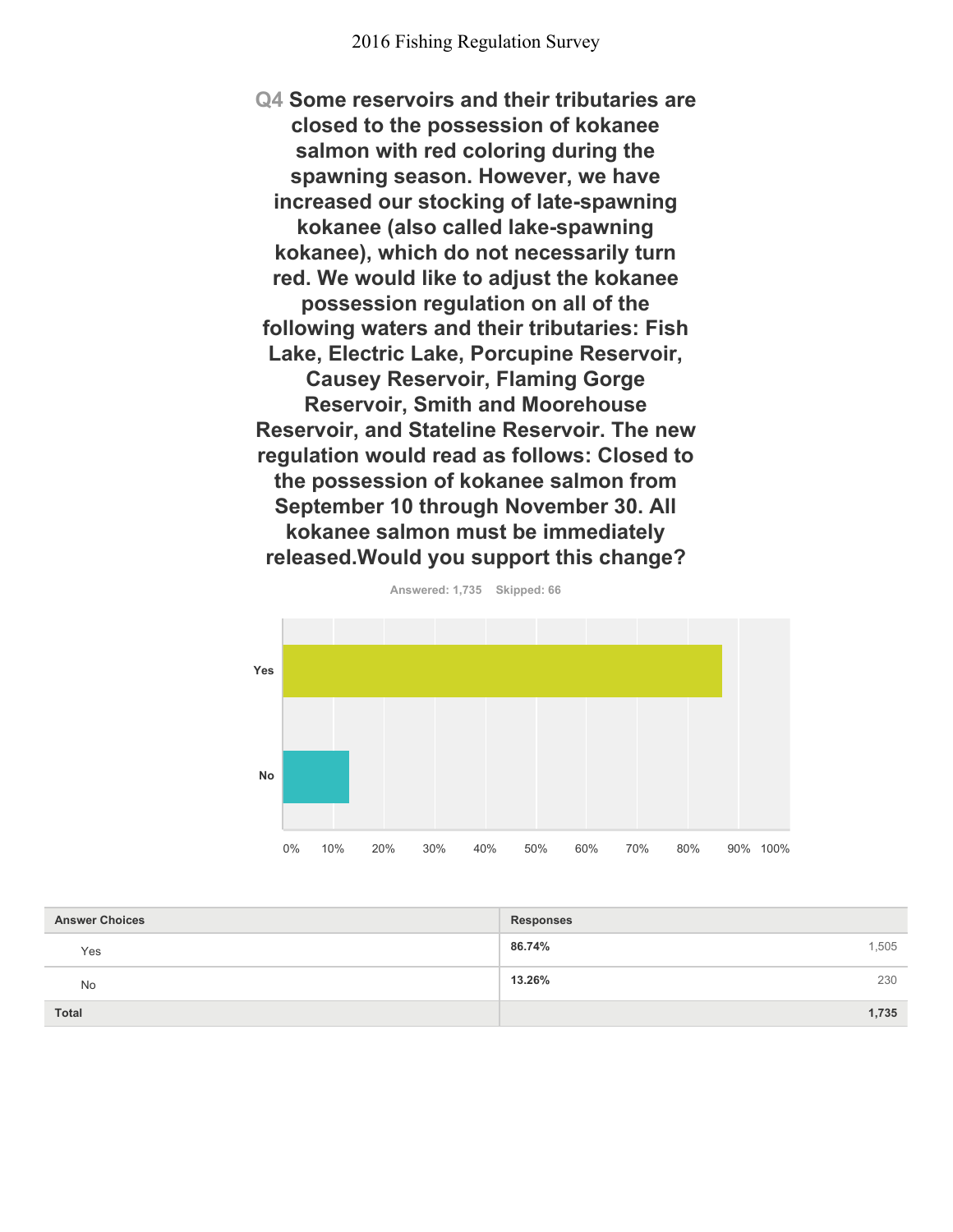#### **Q5 Corn is now allowed as bait on the Wyoming portion of Flaming Gorge Reservoir. Which of the following options best describes your feelings about the use of corn as bait in Utah?**





| <b>Answer Choices</b>                                              |        |       |
|--------------------------------------------------------------------|--------|-------|
| I would use corn on the Utah portion of Flaming Gorge, if allowed. | 6.20%  | 108   |
| I would use corn on any water in Utah where bait is allowed.       | 37.77% | 658   |
| would not use corn as a bait.                                      | 56.03% | 976   |
| <b>Total</b>                                                       |        | 1.742 |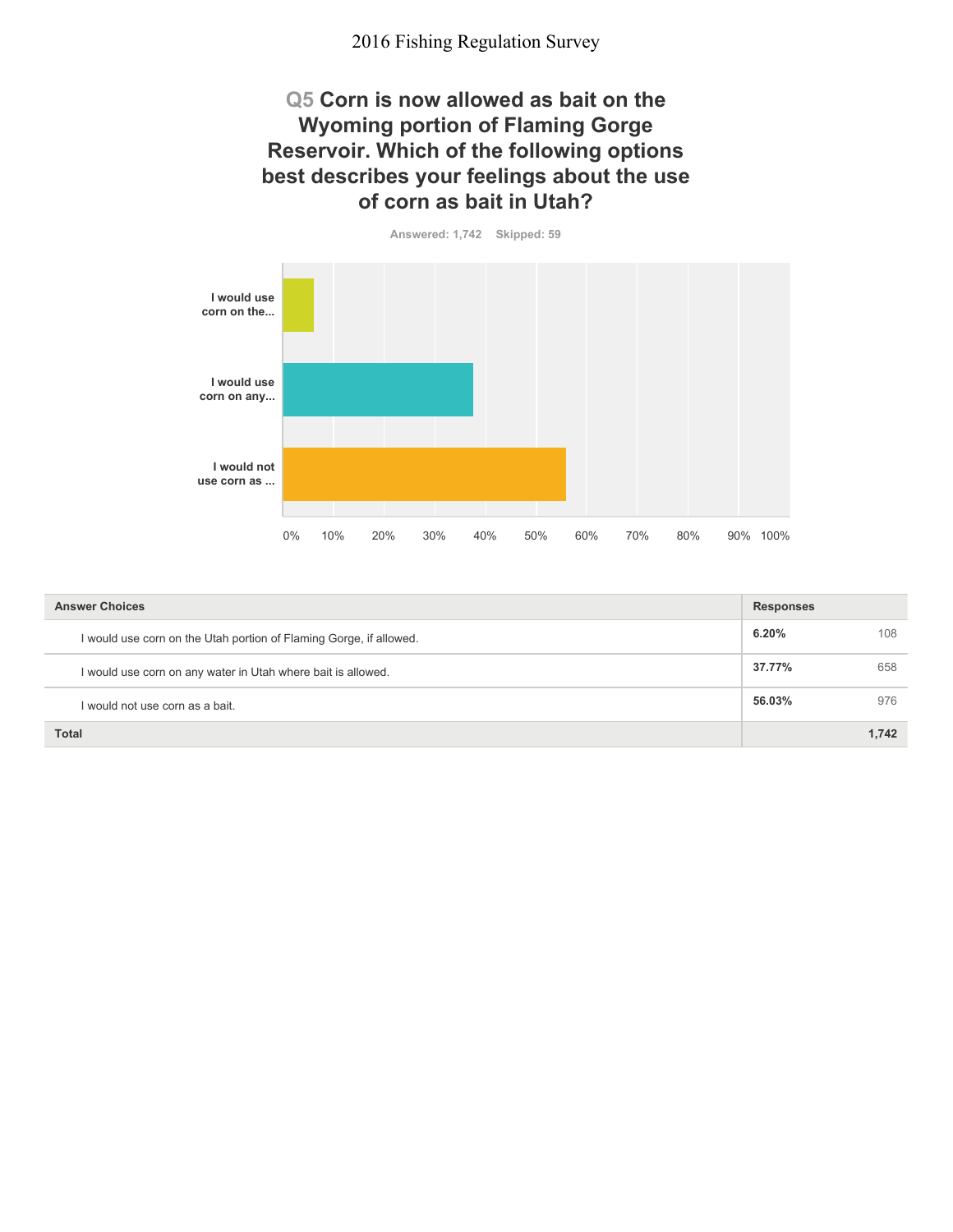**Q6 Anglers have requested that we develop "slams" for different fish species. Slams are a way to recognize individuals who catch all of the species in a particular group. Please indicate which of the following slams you'd want to participate in:**



| <b>Answer Choices</b>                                                                                       |        | <b>Responses</b> |  |
|-------------------------------------------------------------------------------------------------------------|--------|------------------|--|
| Native cutthroat slam (Bonneville, Bear Lake, Bear River Bonneville, Yellowstone, Colorado River cutthroat) | 36.59% | 625              |  |
| Bass slam (largemouth, smallmouth, white bass, striped bass, wiper)                                         | 31.32% | 535              |  |
| Warmwater slam (bluegill, green sunfish, crappie, yellow perch, black bullhead, channel catfish)            | 22.60% | 386              |  |
| Pike slam (northern pike, walleye, tiger muskie)                                                            | 25.53% | 436              |  |
| Whitefish slam (mountain whitefish, Bonneville whitefish, Bonneville cisco)                                 | 8.49%  | 145              |  |
| I would not want to participate in any of the slams.                                                        | 43.50% | 743              |  |
| Other (please specify)                                                                                      | 5.68%  | 97               |  |
| <b>Total Respondents: 1,708</b>                                                                             |        |                  |  |

**Answered: 1,708 Skipped: 93**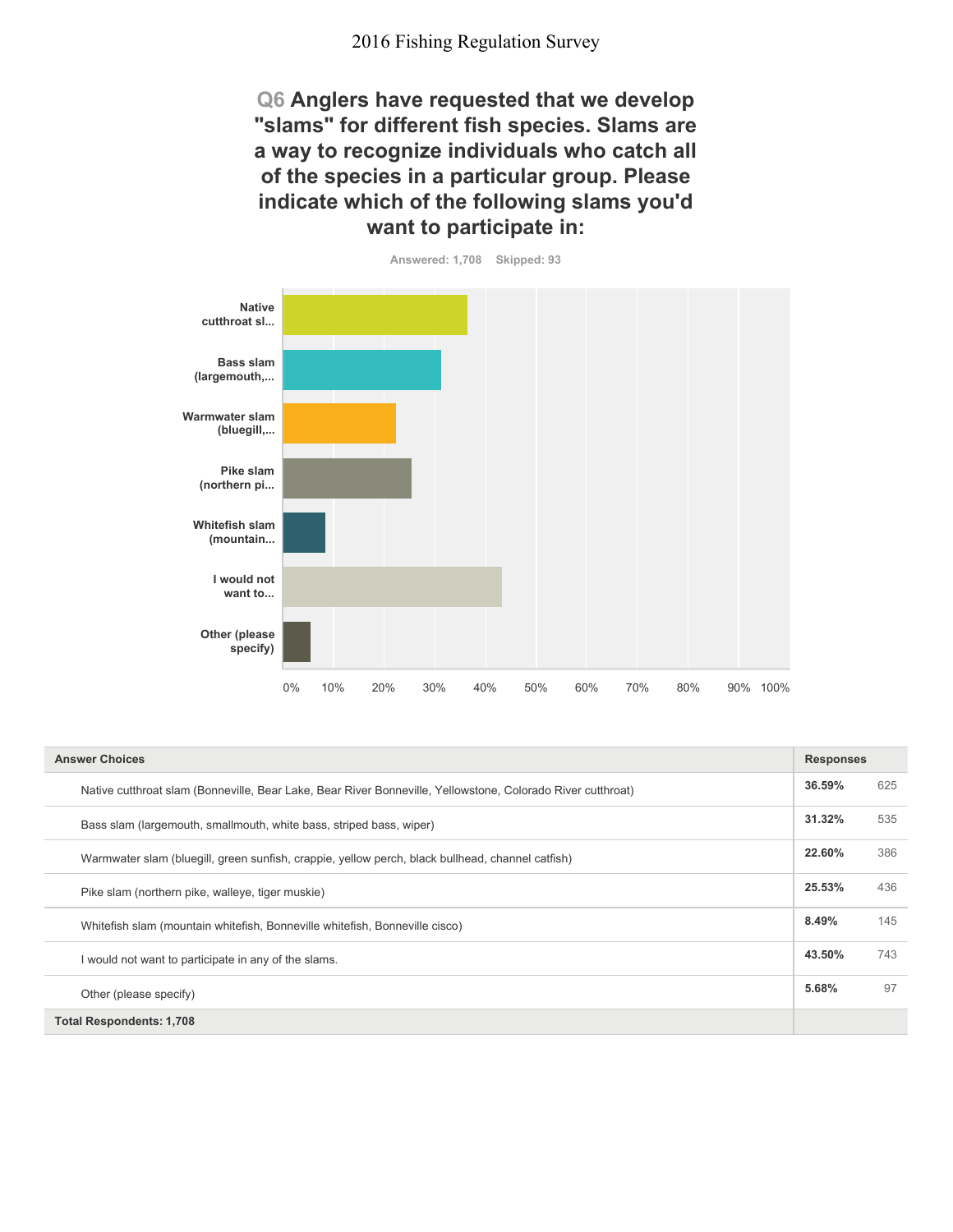#### **Q7 Would you be willing to pay a fee to participate in the slam of your choice if the money went to help the species in that slam?**

**Answered: 979 Skipped: 822 Yes No** 0% 10% 20% 30% 40% 50% 60% 70% 80% 90% 100%

| <b>Answer Choices</b> | <b>Responses</b> |     |
|-----------------------|------------------|-----|
| Yes                   | 65.78%           | 644 |
| No                    | 34.22%           | 335 |
| <b>Total</b>          |                  | 979 |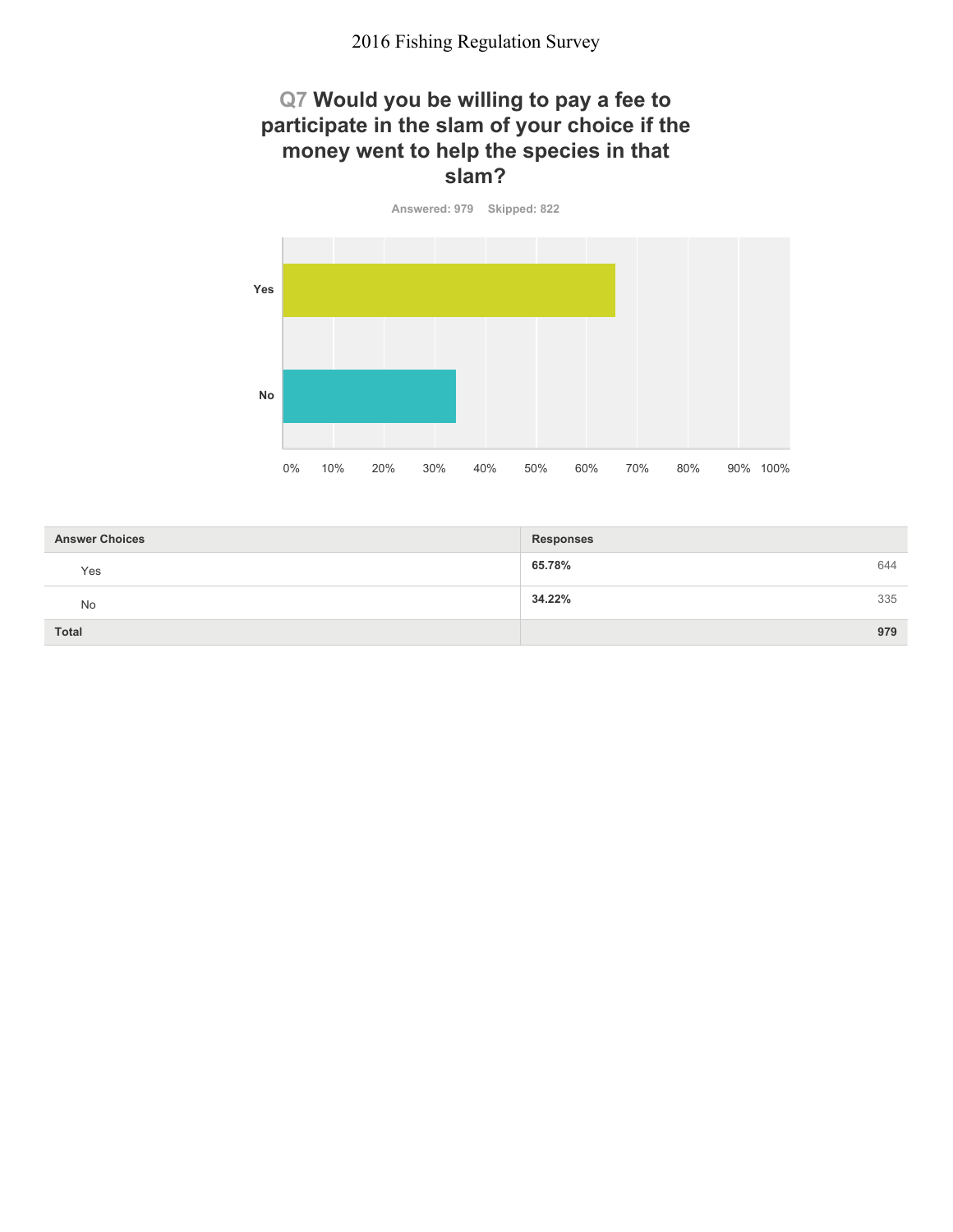#### **Q8 Tell us what else is on your mind. If you have any suggestions, complaints, concerns or comments about fishing in Utah, we want to hear them. Please share your thoughts in the box below.**

**Answered: 850 Skipped: 951**

| #  | <b>Responses</b>                                                                                                                                                                                                                                                                                                                                                                                                                                                                                                                                                                                                                                                                                                                                                                                                                                                                                                                                                            | <b>Date</b>        |
|----|-----------------------------------------------------------------------------------------------------------------------------------------------------------------------------------------------------------------------------------------------------------------------------------------------------------------------------------------------------------------------------------------------------------------------------------------------------------------------------------------------------------------------------------------------------------------------------------------------------------------------------------------------------------------------------------------------------------------------------------------------------------------------------------------------------------------------------------------------------------------------------------------------------------------------------------------------------------------------------|--------------------|
| 1  | bring back the lifetime fishing license.                                                                                                                                                                                                                                                                                                                                                                                                                                                                                                                                                                                                                                                                                                                                                                                                                                                                                                                                    | 6/25/2015 11:03 PM |
| 2  | 1. Support the Utah Stream Access Coalition. 2. Make multi-year licenses a little better value for the money. 3. I<br>support your efforts - thanks for the great work!                                                                                                                                                                                                                                                                                                                                                                                                                                                                                                                                                                                                                                                                                                                                                                                                     | 6/25/2015 4:16 PM  |
| 3  | I don't like the idea of killing the brook trout at Deer Creek and other waters close to kings Pasture.                                                                                                                                                                                                                                                                                                                                                                                                                                                                                                                                                                                                                                                                                                                                                                                                                                                                     | 6/25/2015 7:54 AM  |
| 4  | I would like to see photo and video sharing capabilities added to the DWR App to help catch poachers. The<br>Poaching part of the app should not be tucked away on the hunting side of the app. It is frustrating to see anglers<br>not following the rules and keeping too many fish.                                                                                                                                                                                                                                                                                                                                                                                                                                                                                                                                                                                                                                                                                      | 6/24/2015 11:57 PM |
| 5  | Less Tiger Trout, especially in the Uintas. Manage some lakes in the Uintas as trophy Golden Trout lakes. Love<br>the Cutthroats Would like to see some small mouth bass in some rivers                                                                                                                                                                                                                                                                                                                                                                                                                                                                                                                                                                                                                                                                                                                                                                                     | 6/24/2015 9:07 PM  |
| 6  | Ban all spearfishing for game fish in UTAH. Its hunting not fishing.                                                                                                                                                                                                                                                                                                                                                                                                                                                                                                                                                                                                                                                                                                                                                                                                                                                                                                        | 6/24/2015 8:45 PM  |
| 7  | The Small Mouth Regs at Jordanelle are you can keep one over 12" but all the stunted fish are 12"-13" no one<br>wants to keep one Smallie at 12-13" you want help in helping the stunted fish. Than the regs need to be changed,<br>or more forage fish added, more perch, or blue gill, Crappie would do WELL in there, crawdads from Strawberry,<br>ect Maybe take regs off of small mouth for a summer. That would thin them out. Or even better, we talked<br>about Muskie in this survey. Muskie would grow Trophy sized and regulate the stunted problem and all the chub<br>problem we have there. I understand they could travel down river to deer creek. But out a catch and kill on em at<br>deer creek if that becomes the case. They cannot spawn so not that many would make it. But if Tiger Muskie<br>were in Nelle. You would see the hundreds of Bass fisherman and all the \$\$\$ again. Plus with Muskie, that's an<br>AWWSOME bonus in my eyes. Thanks | 6/24/2015 8:37 PM  |
| 8  | Need to stock fish in Huntington canyon at least catchable cut throats                                                                                                                                                                                                                                                                                                                                                                                                                                                                                                                                                                                                                                                                                                                                                                                                                                                                                                      | 6/24/2015 1:14 PM  |
| 9  | Keep up the good work with the tiger Muskie management! You guys have been doing a great job. But I would<br>hate to see people harvesting trophy tiger muskies at pineview. Also please continue to manage lakes in northern<br>Utah for bass and warm water species.                                                                                                                                                                                                                                                                                                                                                                                                                                                                                                                                                                                                                                                                                                      | 6/24/2015 12:16 PM |
| 10 | I am 65 years old and have been fishing all of my life. I think Utah does a good job with its fisheries.                                                                                                                                                                                                                                                                                                                                                                                                                                                                                                                                                                                                                                                                                                                                                                                                                                                                    | 6/24/2015 9:59 AM  |
| 11 | Plant more walleye, crappie in the central utah region                                                                                                                                                                                                                                                                                                                                                                                                                                                                                                                                                                                                                                                                                                                                                                                                                                                                                                                      | 6/24/2015 7:18 AM  |
| 12 | More law enforcement at willard bay during the spring crappie and walleye spawn, monitor the large crowds and<br>there harvest.                                                                                                                                                                                                                                                                                                                                                                                                                                                                                                                                                                                                                                                                                                                                                                                                                                             | 6/24/2015 12:02 AM |
| 13 | I think that we should put tiger trout in more lakes in utah. mostly in strawberry res                                                                                                                                                                                                                                                                                                                                                                                                                                                                                                                                                                                                                                                                                                                                                                                                                                                                                      | 6/23/2015 11:30 PM |
| 14 | Bass fishing is taking off. We need to put more effort into warm water fisheries in my opinion.                                                                                                                                                                                                                                                                                                                                                                                                                                                                                                                                                                                                                                                                                                                                                                                                                                                                             | 6/23/2015 9:46 PM  |
| 15 | Great job with the Tiger Muskie. We need more waters close to the Wasatch front with these fish to relieve some<br>pressure on Pine view and Joes. No kill on Joes Valley Muskie and develope fish lake for a quality tiger Muskie<br>fisheries.                                                                                                                                                                                                                                                                                                                                                                                                                                                                                                                                                                                                                                                                                                                            | 6/23/2015 9:40 PM  |
| 16 | Lake trout in porcupine. A few trophy fisheries. Our still waters are week if you want to catch quality fish. which is<br>why I fish out of state 95% of the time. I think there should be something for every one. Not against the family<br>fisheries.                                                                                                                                                                                                                                                                                                                                                                                                                                                                                                                                                                                                                                                                                                                    | 6/23/2015 9:07 PM  |
| 17 | Increase Kokanee populations and introduce them to more lakes.                                                                                                                                                                                                                                                                                                                                                                                                                                                                                                                                                                                                                                                                                                                                                                                                                                                                                                              | 6/23/2015 8:57 PM  |
| 18 | Some rivers in the state should be closed to guiding, and in general, there should be tighter restrictions on the<br>number of guides, along with licensing and certification for walk in guides.                                                                                                                                                                                                                                                                                                                                                                                                                                                                                                                                                                                                                                                                                                                                                                           | 6/23/2015 8:16 PM  |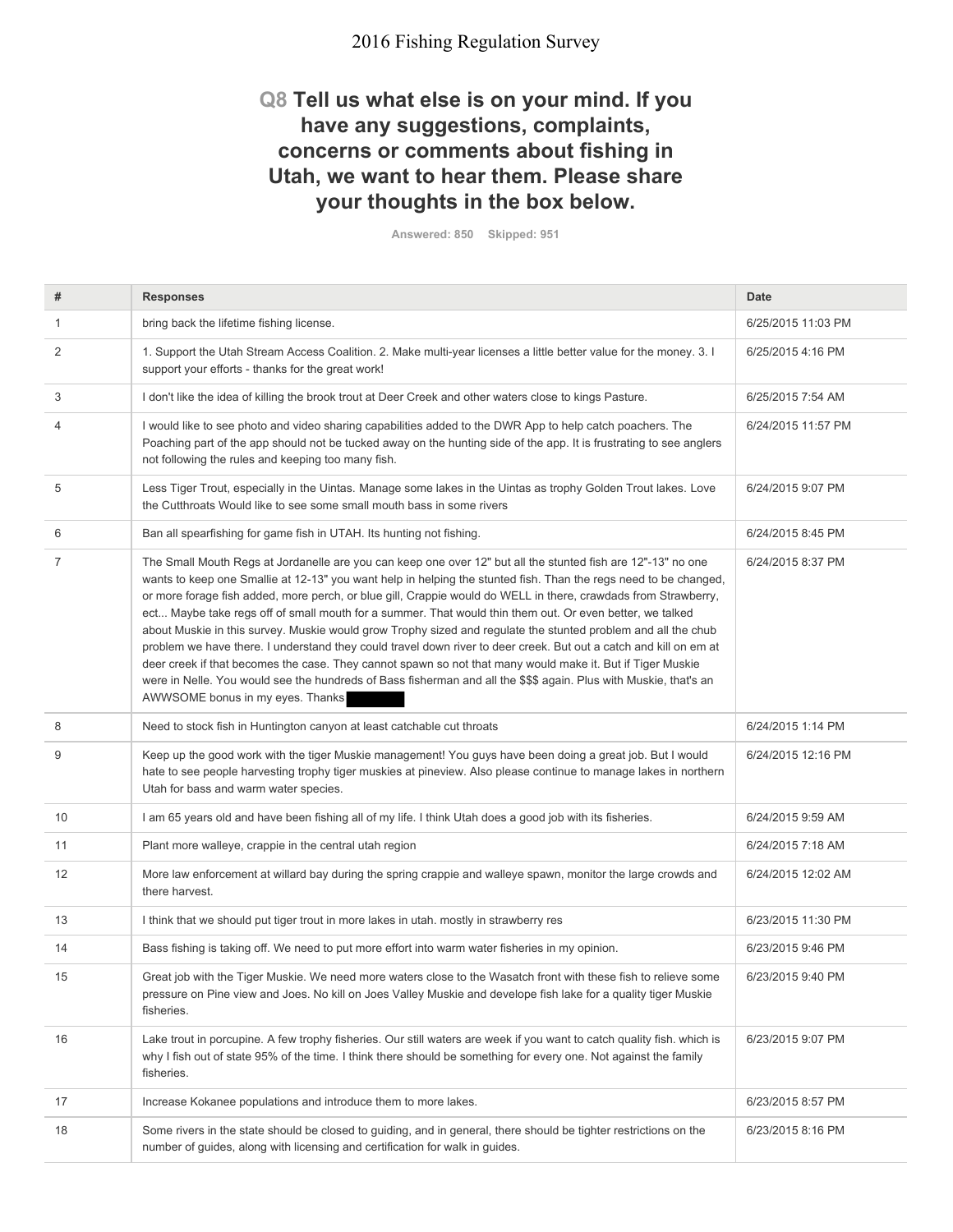| 19 | Why not allow live chubs to be used as bait in reservoirs like Joe's Valley?                                                                                                                                                                                                                                                                                                                                                                                                                                                                                                                                                                                                                                                       | 6/23/2015 7:57 PM  |
|----|------------------------------------------------------------------------------------------------------------------------------------------------------------------------------------------------------------------------------------------------------------------------------------------------------------------------------------------------------------------------------------------------------------------------------------------------------------------------------------------------------------------------------------------------------------------------------------------------------------------------------------------------------------------------------------------------------------------------------------|--------------------|
| 20 | Jordanelle needs a revamp in management, the fishery is awful right now. More opportunities for warm water<br>species.                                                                                                                                                                                                                                                                                                                                                                                                                                                                                                                                                                                                             | 6/23/2015 7:28 PM  |
| 21 | I would like to see regulations on the bass in Wide Hollow Reservoir. Three fish under 13 inches & 1 over 21<br>inches. Everything else catch & release                                                                                                                                                                                                                                                                                                                                                                                                                                                                                                                                                                            | 6/23/2015 7:24 PM  |
| 22 | Stop planting such small fish in streams where they have no chance to grow. For example maple grove. There<br>just isn't enough food supply for them to grow very big. I do enjoy fishing the small streams just would like to<br>catch bigger fish than the two or three inch ones.                                                                                                                                                                                                                                                                                                                                                                                                                                               | 6/23/2015 7:10 PM  |
| 23 | increase size slot on LMB huntington north, reduce Harvest. tiger muskie catch and release only seine carp at<br>pelican remove them protect what was once the premeir bluegill fishery in the world slot limit on rainbow at<br>Starvation                                                                                                                                                                                                                                                                                                                                                                                                                                                                                        | 6/23/2015 6:31 PM  |
| 24 | Has there been any discussion about installing slot limits on any other lakes? Case in point: Minersville Res has<br>a trophy status that doesn't work very well due to low water conditions in late summer which kills most of the<br>Trout. If say a lake like Otter Creek had the Trophy fishing status applied to it imagine what that could turn into. I<br>fished Panguitch Lake for years when it had a slot on Rainbows. We were catching four or five big Rainbows a<br>trip and releasing them to fight another day. Now that the slot has been removed very seldom do you ever catch a<br>Rainbow of any size. I don't think you really knew what you had there. Ice fishing was amazing there then. Just a<br>thought! | 6/23/2015 6:24 PM  |
| 25 | keep stocking the Uintas with more golden trout and grayling                                                                                                                                                                                                                                                                                                                                                                                                                                                                                                                                                                                                                                                                       | 6/23/2015 6:11 PM  |
| 26 | Please do not make Mantua Res a bass only fishery.                                                                                                                                                                                                                                                                                                                                                                                                                                                                                                                                                                                                                                                                                 | 6/23/2015 6:06 PM  |
| 27 | Need tiger muskie in the salt lake area!!                                                                                                                                                                                                                                                                                                                                                                                                                                                                                                                                                                                                                                                                                          | 6/23/2015 5:54 PM  |
| 28 | better variety of warm water fish. less planter rainbows.                                                                                                                                                                                                                                                                                                                                                                                                                                                                                                                                                                                                                                                                          | 6/23/2015 5:45 PM  |
| 29 | The marinas need to be dug out at Willard bay through the entrance to the bay. To many boats are being<br>damaged from the lack of maintenance                                                                                                                                                                                                                                                                                                                                                                                                                                                                                                                                                                                     | 6/23/2015 5:43 PM  |
| 30 | Some of the lakes are getting way overrun with weeds posey lake is a prime example!!!                                                                                                                                                                                                                                                                                                                                                                                                                                                                                                                                                                                                                                              | 6/23/2015 5:17 PM  |
| 31 | Plant tigers in as many reservoirs as Possible!                                                                                                                                                                                                                                                                                                                                                                                                                                                                                                                                                                                                                                                                                    | 6/23/2015 5:15 PM  |
| 32 | The Jordan river is a viable option warm water species. Presently its an absolute waste as a fishery and I believe<br>it could be a great pike or musky river.                                                                                                                                                                                                                                                                                                                                                                                                                                                                                                                                                                     | 6/23/2015 5:09 PM  |
| 33 | There is a serious need for more tiger musky and pike fisheries along the wasatch front within a hour of the SLC<br>valley. Pineview cannot support the amount of pressure and yuba is 2 hours away. Joes valley is great but it's 3<br>plus hours. Oh and a true trophy tiger musky to serious anglers is 45+ inches.                                                                                                                                                                                                                                                                                                                                                                                                             | 6/23/2015 4:53 PM  |
| 34 | I would like to see more channel catfish and crappie in the southern part of the state                                                                                                                                                                                                                                                                                                                                                                                                                                                                                                                                                                                                                                             | 6/23/2015 3:26 PM  |
| 35 | I love fishing the rivers of Northern Utah I just wish we had more access to them                                                                                                                                                                                                                                                                                                                                                                                                                                                                                                                                                                                                                                                  | 6/23/2015 3:20 PM  |
| 36 | I think tiger trout and rainbow trout have slowed down the fishing at a lot of great cut throat fisheries, lost creek<br>and current creek are good examples. Can we keep some cut throat only fisheries again?                                                                                                                                                                                                                                                                                                                                                                                                                                                                                                                    | 6/23/2015 3:11 PM  |
| 37 | None                                                                                                                                                                                                                                                                                                                                                                                                                                                                                                                                                                                                                                                                                                                               | 6/23/2015 12:54 PM |
| 38 | No more cutthroat on boulder mountain lakes                                                                                                                                                                                                                                                                                                                                                                                                                                                                                                                                                                                                                                                                                        | 6/23/2015 11:55 AM |
| 39 | Quit trying to kill off brook trout. They taste the best!!                                                                                                                                                                                                                                                                                                                                                                                                                                                                                                                                                                                                                                                                         | 6/23/2015 11:43 AM |
| 40 | Native trout in price river with spillways lower down stream. I love the community ponds, but would also like to<br>travel close to teach young children how to fish our rivers. Stock our streams. Please!                                                                                                                                                                                                                                                                                                                                                                                                                                                                                                                        | 6/23/2015 11:35 AM |
| 41 | How would Kokanee do in utah lake?                                                                                                                                                                                                                                                                                                                                                                                                                                                                                                                                                                                                                                                                                                 | 6/23/2015 11:15 AM |
| 42 | Recently my 19 year old daughter decided she might like to try fishing. I took her to the store for a one day<br>license only to find out I had to pay for a 3 day license. I couldn't believe it was half the cost of a yearly license. It<br>almost discouraged us from even trying. Give her the option of fishing on one of my 2 poles for a day. I like the<br>mentor programs in other states.                                                                                                                                                                                                                                                                                                                               | 6/23/2015 11:11 AM |
| 43 | You guys do great job!                                                                                                                                                                                                                                                                                                                                                                                                                                                                                                                                                                                                                                                                                                             | 6/23/2015 11:06 AM |
| 44 | More Bass in the lakes in Utah                                                                                                                                                                                                                                                                                                                                                                                                                                                                                                                                                                                                                                                                                                     | 6/23/2015 10:42 AM |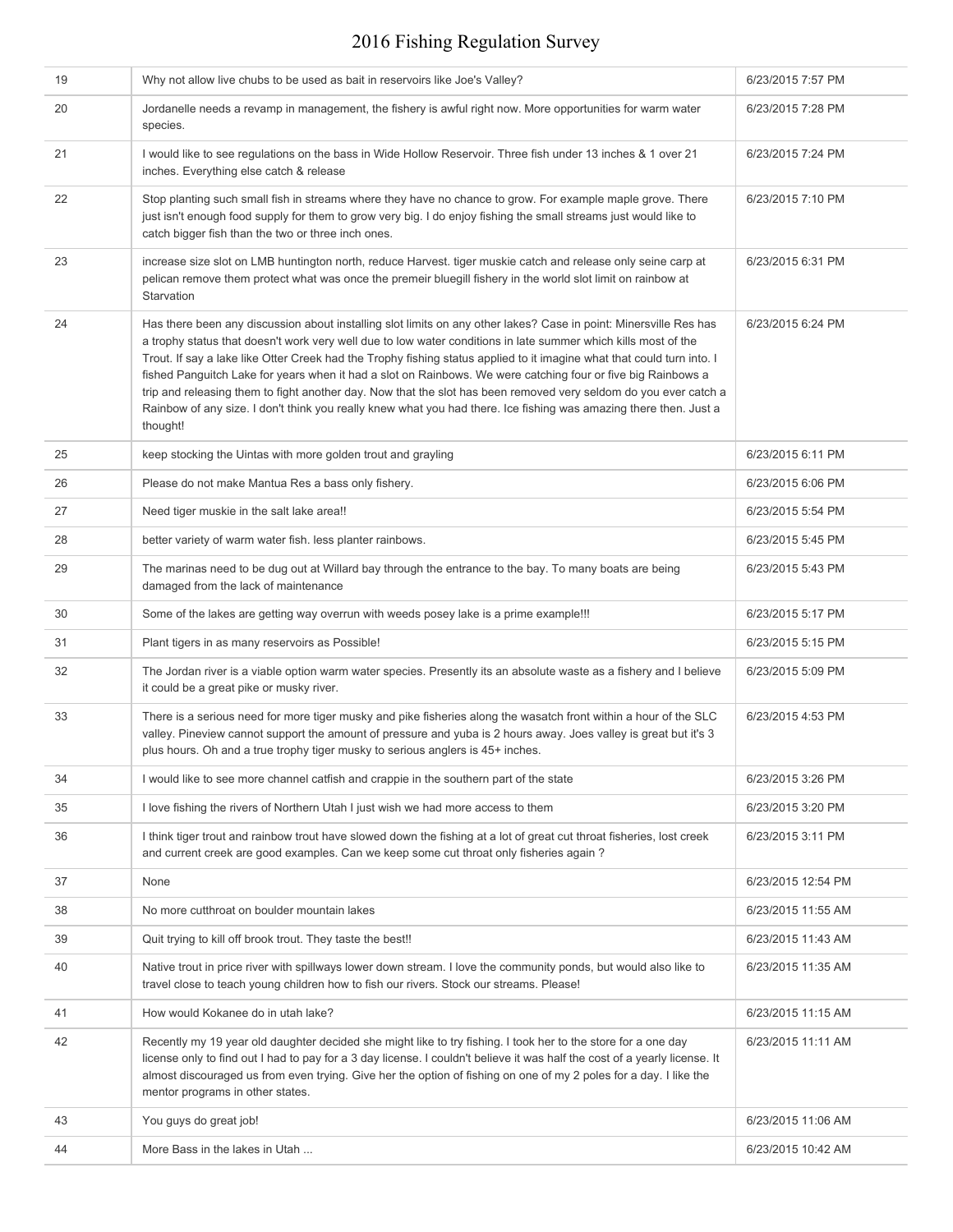| 45 | Focus on quality fishing not all the non traditional species.                                                                                                                                                                                                                                                                                                                                                                                                                                                                                                                                                                                                                                                                                                                                                                                                                                                                                                                                                                                                                                                                                                                                                                                                                                                                                                                                                                                                                                                                                                 | 6/23/2015 10:05 AM |
|----|---------------------------------------------------------------------------------------------------------------------------------------------------------------------------------------------------------------------------------------------------------------------------------------------------------------------------------------------------------------------------------------------------------------------------------------------------------------------------------------------------------------------------------------------------------------------------------------------------------------------------------------------------------------------------------------------------------------------------------------------------------------------------------------------------------------------------------------------------------------------------------------------------------------------------------------------------------------------------------------------------------------------------------------------------------------------------------------------------------------------------------------------------------------------------------------------------------------------------------------------------------------------------------------------------------------------------------------------------------------------------------------------------------------------------------------------------------------------------------------------------------------------------------------------------------------|--------------------|
| 46 | Bear Lake needs more fish planted in the lake. The stocked numbers have been cut dramatically over the years.                                                                                                                                                                                                                                                                                                                                                                                                                                                                                                                                                                                                                                                                                                                                                                                                                                                                                                                                                                                                                                                                                                                                                                                                                                                                                                                                                                                                                                                 | 6/23/2015 9:42 AM  |
| 47 | We need more blue ribbon trout streams that are catch and release. Too many guys fish these smaller streams<br>right out and it takes a long time to get good fish back in them. One example of this is Sixth Water up Diamond<br>Fork canyon. Bait fisherman have destroyed that amazing fishery. I have seen guys sit there for days and walk<br>out with stringers of 2 and 3 pound Browns and Rainbows. That fishery won't recover until you make it catch and<br>release.                                                                                                                                                                                                                                                                                                                                                                                                                                                                                                                                                                                                                                                                                                                                                                                                                                                                                                                                                                                                                                                                                | 6/23/2015 9:41 AM  |
| 48 | Hyrum Dam Needs smallmouth bass.                                                                                                                                                                                                                                                                                                                                                                                                                                                                                                                                                                                                                                                                                                                                                                                                                                                                                                                                                                                                                                                                                                                                                                                                                                                                                                                                                                                                                                                                                                                              | 6/23/2015 9:36 AM  |
| 49 | It seems you don't want to hear the publics ideas. Every meeting I've ever been to you shut down the ideas of the<br>public and do what you want. There is no place in Utah to catch big trout. What is the criteria for a fishery to be a<br>blue ribbion fishery? A slot limit on one or two species of fish? I think you need to rethink what blue ribbon means.<br>Panguitch Lake used to be. Now it is terrible, Kolob hasn't been good for a long time.                                                                                                                                                                                                                                                                                                                                                                                                                                                                                                                                                                                                                                                                                                                                                                                                                                                                                                                                                                                                                                                                                                 | 6/23/2015 9:34 AM  |
| 50 | open up more of the "private" streams with fisherman access (middle provo, weber, etc etc)                                                                                                                                                                                                                                                                                                                                                                                                                                                                                                                                                                                                                                                                                                                                                                                                                                                                                                                                                                                                                                                                                                                                                                                                                                                                                                                                                                                                                                                                    | 6/23/2015 9:31 AM  |
| 51 | Water access, as the laws currently stand I am afraid to explore much of the Weber River, or any other Utah<br>watershed for that matter. I have seen holes from the highway that I would like to try, but don't know if they are<br>closed to the public. Using the current stream access database I've found an access point less than a mile up<br>from the hole that I would like to try. But I don't know if I enter the river at the access point how far I'm allowed to<br>travel down the river. I will be wading the river, and given the wonderful law that our state leaders passed, I will<br>possibly trespass on someone's private property. I know from a business law class that there is no defense to<br>trespass. And the trespasser is responsible to know if they are trespassing or not. One cannot rely simply on the<br>land owner posting a sign and must assume that all land is private unless one knows definitively that the land is<br>public. Basically, what it comes down to is I know where private land owners have allowed an access point. So I<br>know where to put in on a river. But I have no idea how far up or down I'm allowed to travel. And to avoid any suit<br>against me for trespass, I unfortunately will not travel very far from the posted access point. Hopefully, the USAC<br>suit will prevail in the Utah supreme court and we can all stop worrying about it. Until that time I would<br>recommend a map showing not just the access points but the area allowed to travel from that access point. | 6/23/2015 9:22 AM  |
| 52 | Access to more streams would be nice                                                                                                                                                                                                                                                                                                                                                                                                                                                                                                                                                                                                                                                                                                                                                                                                                                                                                                                                                                                                                                                                                                                                                                                                                                                                                                                                                                                                                                                                                                                          | 6/23/2015 9:15 AM  |
| 53 | catch and release all lake trout over 2lbs at Fish Lake!                                                                                                                                                                                                                                                                                                                                                                                                                                                                                                                                                                                                                                                                                                                                                                                                                                                                                                                                                                                                                                                                                                                                                                                                                                                                                                                                                                                                                                                                                                      | 6/23/2015 8:16 AM  |
| 54 | Utah could produce more giant brown trout than it does. I think it is something that should be focused on.                                                                                                                                                                                                                                                                                                                                                                                                                                                                                                                                                                                                                                                                                                                                                                                                                                                                                                                                                                                                                                                                                                                                                                                                                                                                                                                                                                                                                                                    | 6/23/2015 8:15 AM  |
| 55 | I think some of the manegment plans have been good for Panguitch Lake for one.                                                                                                                                                                                                                                                                                                                                                                                                                                                                                                                                                                                                                                                                                                                                                                                                                                                                                                                                                                                                                                                                                                                                                                                                                                                                                                                                                                                                                                                                                | 6/23/2015 7:50 AM  |
| 56 | More sportsman access on trout streams                                                                                                                                                                                                                                                                                                                                                                                                                                                                                                                                                                                                                                                                                                                                                                                                                                                                                                                                                                                                                                                                                                                                                                                                                                                                                                                                                                                                                                                                                                                        | 6/23/2015 7:12 AM  |
| 57 | open access to waters should be allowed for those in drift boats or fishing tubes.                                                                                                                                                                                                                                                                                                                                                                                                                                                                                                                                                                                                                                                                                                                                                                                                                                                                                                                                                                                                                                                                                                                                                                                                                                                                                                                                                                                                                                                                            | 6/23/2015 7:09 AM  |
| 58 | More trophy trout fisheries, specifically Brown's. Also, put some tiger trout in gooseberry reservoir, I feel they<br>would get to be a good side in that fertile high country lake, plant tiger trout and protect them so the can get large.<br>Lets get some larger fish in the high country.                                                                                                                                                                                                                                                                                                                                                                                                                                                                                                                                                                                                                                                                                                                                                                                                                                                                                                                                                                                                                                                                                                                                                                                                                                                               | 6/23/2015 7:00 AM  |
| 59 | Out law the use of mussels for fishing state wide not only do people leave there shells and bags all over and also<br>it ruins the fishing I think patrol willard better no one out there know how to count there limits.                                                                                                                                                                                                                                                                                                                                                                                                                                                                                                                                                                                                                                                                                                                                                                                                                                                                                                                                                                                                                                                                                                                                                                                                                                                                                                                                     | 6/23/2015 6:33 AM  |
| 60 | I would like to see more Rainbows in Strawberry Reservoir!!                                                                                                                                                                                                                                                                                                                                                                                                                                                                                                                                                                                                                                                                                                                                                                                                                                                                                                                                                                                                                                                                                                                                                                                                                                                                                                                                                                                                                                                                                                   | 6/23/2015 6:21 AM  |
| 61 | More officers to police the poachers                                                                                                                                                                                                                                                                                                                                                                                                                                                                                                                                                                                                                                                                                                                                                                                                                                                                                                                                                                                                                                                                                                                                                                                                                                                                                                                                                                                                                                                                                                                          | 6/23/2015 6:06 AM  |
| 62 | Not enough enforcement on southern waters, especially special reg waters such as Minersville and Panguitch. If<br>people want to ruin the fishing on non special regs lakes then so be it. Enforcement should be 10 times greater on<br>lakes of this nature. Penalties for poaching fish are not scary enough vs large game.                                                                                                                                                                                                                                                                                                                                                                                                                                                                                                                                                                                                                                                                                                                                                                                                                                                                                                                                                                                                                                                                                                                                                                                                                                 | 6/23/2015 5:52 AM  |
| 63 | Introduce more European style fishing such as feeder and carp fishing                                                                                                                                                                                                                                                                                                                                                                                                                                                                                                                                                                                                                                                                                                                                                                                                                                                                                                                                                                                                                                                                                                                                                                                                                                                                                                                                                                                                                                                                                         | 6/23/2015 4:06 AM  |
| 64 | I would love to see trophy cuts through out utah                                                                                                                                                                                                                                                                                                                                                                                                                                                                                                                                                                                                                                                                                                                                                                                                                                                                                                                                                                                                                                                                                                                                                                                                                                                                                                                                                                                                                                                                                                              | 6/23/2015 2:21 AM  |
| 65 | Make Deer Creek a trophy brown trout fishery. There are no trophy brown trout fishery around.                                                                                                                                                                                                                                                                                                                                                                                                                                                                                                                                                                                                                                                                                                                                                                                                                                                                                                                                                                                                                                                                                                                                                                                                                                                                                                                                                                                                                                                                 | 6/23/2015 1:35 AM  |
| 66 | I would like the state to take over federal waters that is sub leased to land and leisure. The do nothing to up keep<br>facilities. I would be willing to pay more for license or I would buy a years pass to state parks if more waters were<br>included like strawberry Pineview etc. their practices do not encourage or promote good fishing experiences.                                                                                                                                                                                                                                                                                                                                                                                                                                                                                                                                                                                                                                                                                                                                                                                                                                                                                                                                                                                                                                                                                                                                                                                                 | 6/23/2015 1:22 AM  |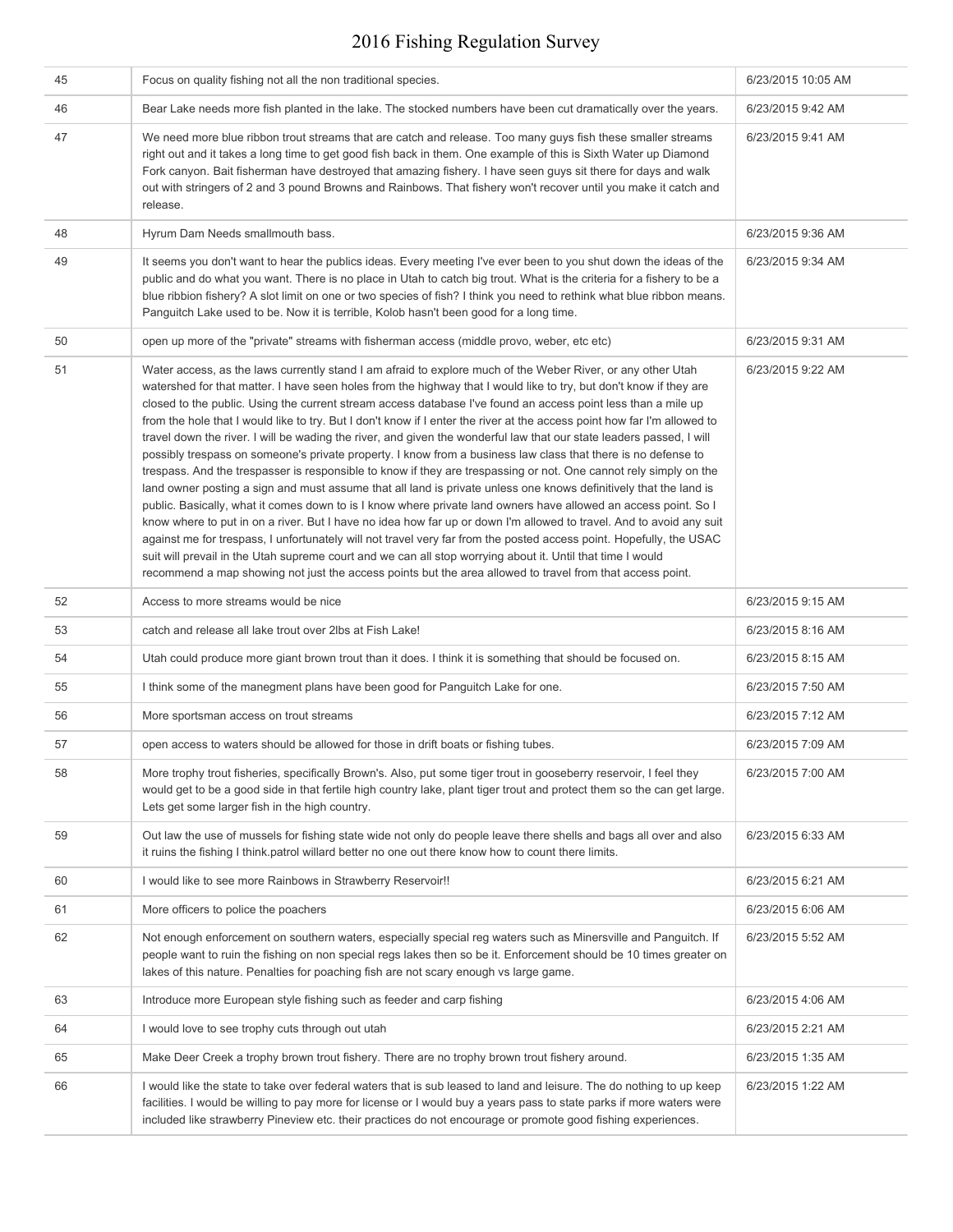| 67 | Leave the walleye in red fleet alone. It's a wonderful fish, and I strongly hope someone replants it after your<br>ridiculous poisoning of a great lake                                                                                                                                                                                                                                                                                                                                                                                                                                                                                                | 6/23/2015 12:23 AM |
|----|--------------------------------------------------------------------------------------------------------------------------------------------------------------------------------------------------------------------------------------------------------------------------------------------------------------------------------------------------------------------------------------------------------------------------------------------------------------------------------------------------------------------------------------------------------------------------------------------------------------------------------------------------------|--------------------|
| 68 | You keep raising fishing licenses and you keep lowering the fish limit and it seems like you are only stocking the<br>big reservoirs, and you don't stock any small creeks and rivers like you used to also if you keep increasing fees it<br>would be nice if you increased the bag limit.                                                                                                                                                                                                                                                                                                                                                            | 6/23/2015 12:19 AM |
| 69 | I think Utah has a very good system as is! And very polite but thorough officers. Much appreciated!!!                                                                                                                                                                                                                                                                                                                                                                                                                                                                                                                                                  | 6/23/2015 12:07 AM |
| 70 | Want more bass planted                                                                                                                                                                                                                                                                                                                                                                                                                                                                                                                                                                                                                                 | 6/22/2015 11:58 PM |
| 71 | Stock more fish more often and relax some of the rules                                                                                                                                                                                                                                                                                                                                                                                                                                                                                                                                                                                                 | 6/22/2015 11:55 PM |
| 72 | I think spearfishing in the southern region should be expanded to lakes other than fish lake new castle and<br>powell. I think it would be great in quail lake sand hollow and minersville for wipers                                                                                                                                                                                                                                                                                                                                                                                                                                                  | 6/22/2015 11:53 PM |
| 73 | I am spearfisherman and would like spearfishing open in all Utah lakes, I don't understand why sims lakes are<br>closed to spearfishing. Also with regards to tiger Muskey I think that a one fish per year limit on tigers ha a good<br>idea for not only spearfishing but pole fishing as well. No size limit or a 30 inch size limit. Have a tag printed out<br>for the fish, like a bobcat tag or a cut out deer tag. I would be happy with taking one musky a year.                                                                                                                                                                               | 6/22/2015 11:25 PM |
| 74 | N/a                                                                                                                                                                                                                                                                                                                                                                                                                                                                                                                                                                                                                                                    | 6/22/2015 11:16 PM |
| 75 | raise the limit on trout                                                                                                                                                                                                                                                                                                                                                                                                                                                                                                                                                                                                                               | 6/22/2015 11:09 PM |
| 76 | More trout including but not limited to trout hybrids stocked in a more wide distribution of lakes and if possible<br>arctic grayling stocked in lower mountain lakes like causey.                                                                                                                                                                                                                                                                                                                                                                                                                                                                     | 6/22/2015 11:01 PM |
| 77 | Utah fishing has steadily improved to the point that I'm not looking for out of state waters to fish but rather to stay<br>and play in my own back yard. Keep up the good work.                                                                                                                                                                                                                                                                                                                                                                                                                                                                        | 6/22/2015 10:53 PM |
| 78 | Spearfishing has devastated jordaneelle trophy bass. Sadly. I would like to see the regulations much more strict<br>than what they are now.                                                                                                                                                                                                                                                                                                                                                                                                                                                                                                            | 6/22/2015 10:52 PM |
| 79 | Stock Strawberry with bow and more Salmon, get rid of those pesky cuts.                                                                                                                                                                                                                                                                                                                                                                                                                                                                                                                                                                                | 6/22/2015 10:51 PM |
| 80 | Below panguitch lake dam we are losing a lot of fish from the water being turned off in the fall. I would like to see<br>some of the fish translocated back into the lake so we are not having the lose of numbers of big trophy cutthroats,<br>tiger trout, and rainbows                                                                                                                                                                                                                                                                                                                                                                              | 6/22/2015 10:48 PM |
| 81 | Better updates on where is the best fishing and also on utah lake. If the fish is good to eat and if so how many fish<br>to eat                                                                                                                                                                                                                                                                                                                                                                                                                                                                                                                        | 6/22/2015 10:40 PM |
| 82 | I would prefere if utah licenses were only given to legal citizens. That would bring down the deficits for trash<br>reclamation and lower on local fishing license and use of our tax payed national forests . The reason there are<br>laws is for people to follow.                                                                                                                                                                                                                                                                                                                                                                                   | 6/22/2015 10:36 PM |
| 83 | The only complaint that I have is the limit, I feel it should be a little higher. I like the fact you are introducing<br>different kinds of fish for us anglers to catch. It makes it fun to catch different kinds of fish in the same lake. I<br>would like to see more rainbows at end cutthroats though. Thanks for all you do.                                                                                                                                                                                                                                                                                                                     | 6/22/2015 10:36 PM |
| 84 | Find a way to eliminate the chub populations in lakes like scofield.                                                                                                                                                                                                                                                                                                                                                                                                                                                                                                                                                                                   | 6/22/2015 10:34 PM |
| 85 | I love blue lake, out on the Nevada border. I've noticed an increase in the size of larger bass and blue gill in the<br>main lake, which has coincided with the introduction of Tilapia to the system. I've also seen the lush, pristine<br>wetlands surrounding all the lakes get trampled into oblivion, and a major increase in the amount of garbage out<br>there. I would argue that even though Tilapia were an illegally introduced fish, their presence is making the other<br>fish populations prosper. I would love to see a daily bag limit of around 10 fish for Tilapia, and an increase in<br>patrols and conservation work in the area. | 6/22/2015 10:30 PM |
| 86 | Please stop introducing and sustaining introduced game fish. Please support sustainable fishing of native<br>species instead.                                                                                                                                                                                                                                                                                                                                                                                                                                                                                                                          | 6/22/2015 10:23 PM |
| 87 | regulations that promote catch and release are flawed. they lead to rivers like the middle provo that have too<br>many fish that are small. there isn't enough food to go around and develop quality fish. not too mention the large<br>fish that are caught and then released die from a build up in lactic acid from being caught. Promoting catch and<br>release is irresponsible for many fisheries in this state. Not allowing bait fishing in many major rivers is turning<br>away many young fishermen from being able to enjoy river fishing.                                                                                                  | 6/22/2015 10:18 PM |
| 88 | More variety of fish in my area carbon emery county such as bass pike walleye catfish would be great                                                                                                                                                                                                                                                                                                                                                                                                                                                                                                                                                   | 6/22/2015 10:14 PM |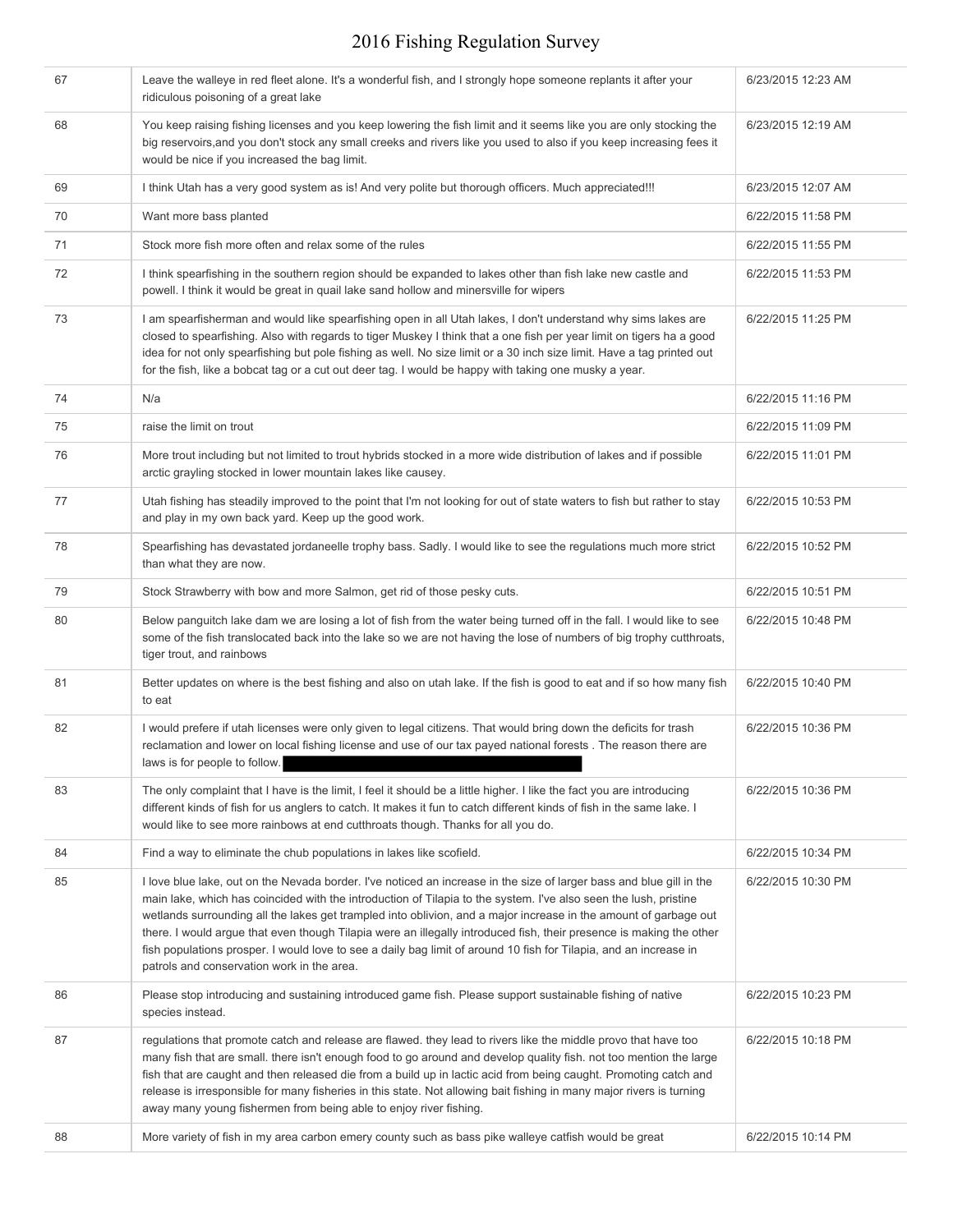| 89  | I do like fishing, however, I would like to see management practices focusing more on what is natural in Utah<br>instead of what people like to catch.                                                                                                                                                                                                                                                                               | 6/22/2015 10:11 PM |
|-----|--------------------------------------------------------------------------------------------------------------------------------------------------------------------------------------------------------------------------------------------------------------------------------------------------------------------------------------------------------------------------------------------------------------------------------------|--------------------|
| 90  | I have seen pictures and reports of bass being caught in Strawberry . On Facebook, I seen one caught back in<br>about 99 at Strawberry. Don't know if you are aware of this or not.                                                                                                                                                                                                                                                  | 6/22/2015 10:10 PM |
| 91  | I feel the stast of Utah does not want you to keep fish. I hardly go anymore. I can't keep anything I catch because<br>of seize limits. I don't even take my kids. Fishing in Utah sucks anymore.                                                                                                                                                                                                                                    | 6/22/2015 10:10 PM |
| 92  | I doubt there is anything that can be done, but waters like East Canyon Reservoir are getting overcrowded with<br>boats and are encroaching on the shore anglers and it is very frustrating.                                                                                                                                                                                                                                         | 6/22/2015 10:05 PM |
| 93  | Raise the fish limit                                                                                                                                                                                                                                                                                                                                                                                                                 | 6/22/2015 10:04 PM |
| 94  | All in all I think things are pretty good around Utah sometimes I question the price for a fishing license.                                                                                                                                                                                                                                                                                                                          | 6/22/2015 10:01 PM |
| 95  | We need more public access in the weber river                                                                                                                                                                                                                                                                                                                                                                                        | 6/22/2015 9:58 PM  |
| 96  | We need more trophy smallmouth and largemouth fisheries.                                                                                                                                                                                                                                                                                                                                                                             | 6/22/2015 9:56 PM  |
| 97  | 1-carp removal in sevier river- could be a slamming warm water fishery (bass, walleye, perch, catfish, etc). 2-<br>brook trout, only a few places stocked with them this year? This was a top target fish for many areas in Utah, not<br>just on the Boulder                                                                                                                                                                         | 6/22/2015 9:55 PM  |
| 98  | More bass, pike, walleye and tiger muskie please. Bigger fish that we can catch and release.                                                                                                                                                                                                                                                                                                                                         | 6/22/2015 9:54 PM  |
| 99  | Have you ever considered putting spake in porcupine res.?                                                                                                                                                                                                                                                                                                                                                                            | 6/22/2015 9:54 PM  |
| 100 | Allow transportation of live crawfish                                                                                                                                                                                                                                                                                                                                                                                                | 6/22/2015 9:51 PM  |
| 101 | Allow transporting of live crawfish.                                                                                                                                                                                                                                                                                                                                                                                                 | 6/22/2015 9:48 PM  |
| 102 | Leave the brook trout alone and leave them in as many drainage's as possible.                                                                                                                                                                                                                                                                                                                                                        | 6/22/2015 9:46 PM  |
| 103 | I know this is futile but since you asked, I would like to use live minnows as bait. I understand the management<br>issues. I still would like to be able to travel to Lake A. Catch minnows at Lake A. Fish only at Lake A with those<br>minnows still alive. I know this would be hard to regulate but I also feel that anglers who would like to use live<br>minnows would be willing to abide by the aforementioned restriction. | 6/22/2015 9:33 PM  |
| 104 | It would be nice to get more bass stocked at smaller reservoirs. Holmes, Andy Adams, east canyon                                                                                                                                                                                                                                                                                                                                     | 6/22/2015 9:28 PM  |
| 105 | I like the way things are I fish to keep my kids out in nature so for me it is good                                                                                                                                                                                                                                                                                                                                                  | 6/22/2015 9:27 PM  |
| 106 | All hooks should be barbless and raise possession limits on waters with a lot of small fish                                                                                                                                                                                                                                                                                                                                          | 6/22/2015 9:27 PM  |
| 107 | More bass fishing in south eastern Utah please                                                                                                                                                                                                                                                                                                                                                                                       | 6/22/2015 9:27 PM  |
| 108 | Cutthroat at strawberry needs to be at least 2 of your limit                                                                                                                                                                                                                                                                                                                                                                         | 6/22/2015 9:26 PM  |
| 109 | the bait fishermen and women need access to the good water as much as fly guys                                                                                                                                                                                                                                                                                                                                                       | 6/22/2015 9:25 PM  |
| 110 | severe punishment of those who kill undersize cutthroat trout at strawberry. perhaps removal of their fingers?                                                                                                                                                                                                                                                                                                                       | 6/22/2015 9:25 PM  |
| 111 | Give preference to managing unwanted or nuisance species with biological controls rather than using rotenone.                                                                                                                                                                                                                                                                                                                        | 6/22/2015 9:15 PM  |
| 112 | Implement the management plan you came up with for the boulder Mountains, we need our trophy brook trout<br>back!                                                                                                                                                                                                                                                                                                                    | 6/22/2015 9:14 PM  |
| 113 | Allow the live transportation of crawfish from reservoir to home. have gotten sick twice because they spoil so fast<br>due to length of travel from my favorite fishing spotnot to mention across the Wasatch they are in the majority of<br>the water shedsprohibit the possession of live crawfish in the particular water sheds you are trying to protect                                                                         | 6/22/2015 9:09 PM  |
| 114 | Plant eatable sized fish instead of bait sized fish. That is all                                                                                                                                                                                                                                                                                                                                                                     | 6/22/2015 9:08 PM  |
|     |                                                                                                                                                                                                                                                                                                                                                                                                                                      |                    |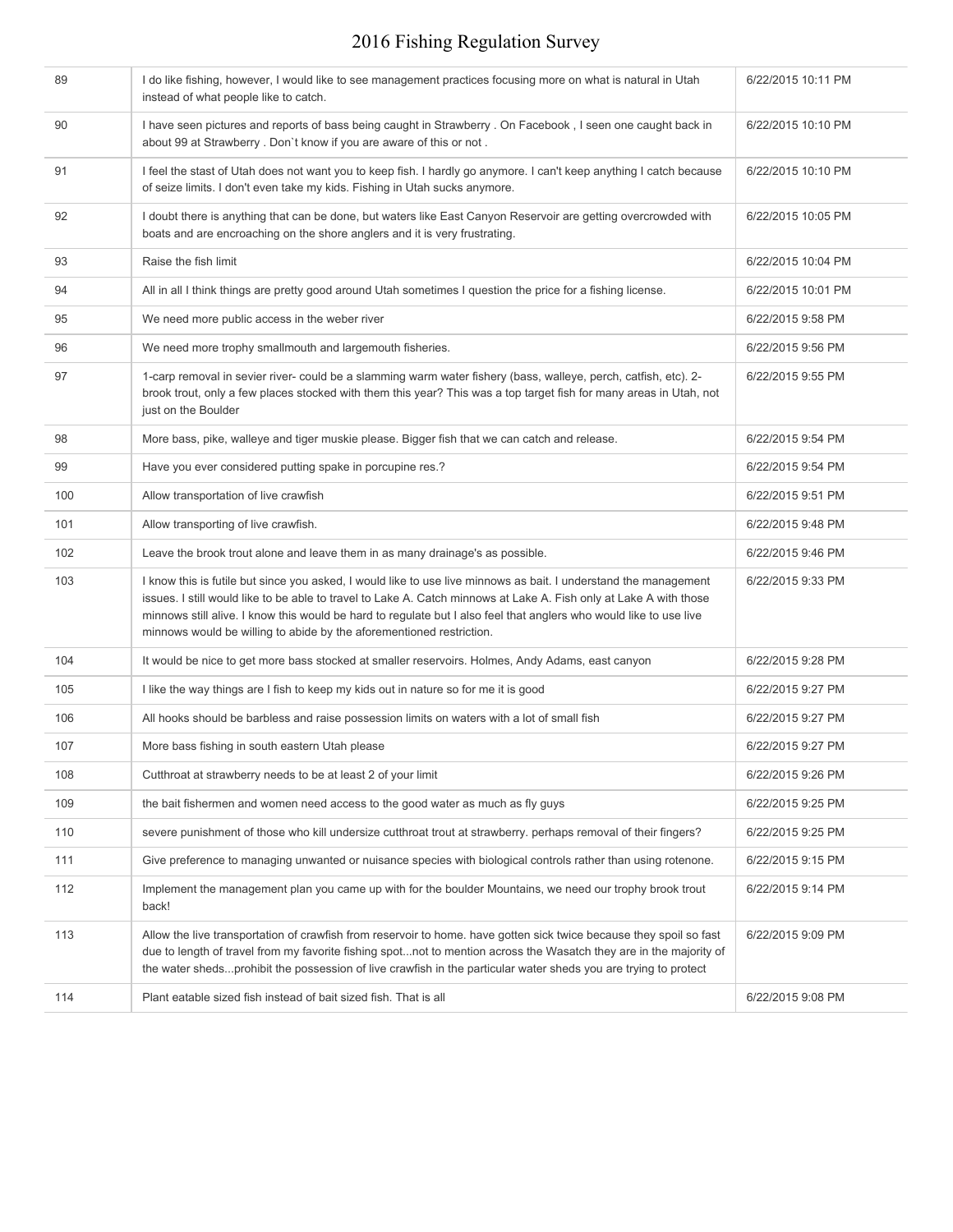| 115 | The prices for a temporary licence is way too high. I would assume you would want to sell more licenses to<br>beginners but I feel like the price for a 3 day (\$16.00) 7 day (\$20.00) and even a 365 day (\$34.00) are way too<br>high. I love to fish and love introducing Friends and their kids to the sport but most of my friends didn't buy a<br>licence last year and only one friend bought one this year. My mother hasn't been fishing for well over 20 years. I<br>have been pulling teeth trying to get her back out there but she and my friends don't feel it's worth it if they have<br>to spend \$16.00 to fish for only 3 days (I don't blame her) I have been fishing in utah for 35 years and I am<br>happy with the management and I am extremely happy with the new 2 pole regulations I have never purchased<br>the 2 pole permit because the licence itself was too expensive alone but enough about me. Keep up the<br>good work and I'll be out there fishing if you need to find me | 6/22/2015 9:05 PM |
|-----|-----------------------------------------------------------------------------------------------------------------------------------------------------------------------------------------------------------------------------------------------------------------------------------------------------------------------------------------------------------------------------------------------------------------------------------------------------------------------------------------------------------------------------------------------------------------------------------------------------------------------------------------------------------------------------------------------------------------------------------------------------------------------------------------------------------------------------------------------------------------------------------------------------------------------------------------------------------------------------------------------------------------|-------------------|
| 116 | I would like to see more done to prevent the invasive mussels. Deer Creek is in such a vulnerable part of the<br>state. I like the idea of more Tiger Muskie, but don't want to see them too widespread like we did with Tiger Trout.<br>I think part of the allure of the Muskie is that they are sort of a rare catch in our state. I personally would like to<br>see more done with sterile Brook Trout if at all possible. My preference for fishing is secluded high alpine lakes,<br>usually from a tube. I am all for more trophy fish regulations. Leave the hatchery bows for community ponds and<br>some popular spots. Thanks for all you do for Utah's fisheries. I know the public is often ignorant and likes to<br>blame you for every little thing, but you're doing a great job. Especially when compared to some of the other<br>states I fish in.                                                                                                                                            | 6/22/2015 9:03 PM |
| 117 | We need more Cutthroats in Strawberry Reservoir and fish limits brought up to 6 instead of 4.                                                                                                                                                                                                                                                                                                                                                                                                                                                                                                                                                                                                                                                                                                                                                                                                                                                                                                                   | 6/22/2015 8:58 PM |
| 118 | Start stocking fertile rainbow. The whirling disease hoax is over. Quit trying to scare everyone about Quagga<br>mussels. We realize it is just a scam to collect more cash. In a few years it will be like Whirling disease. Millions of<br>\$\$\$ wasted for the same results.                                                                                                                                                                                                                                                                                                                                                                                                                                                                                                                                                                                                                                                                                                                                | 6/22/2015 8:50 PM |
| 119 | I've used corn for bait, I have never caught anything with it. Channel cats should be added to more waters. The<br>ones in Utah lake are soft and muddy flavored. The ones from the sevier drainage have firmer meat and taste<br>way better!!                                                                                                                                                                                                                                                                                                                                                                                                                                                                                                                                                                                                                                                                                                                                                                  | 6/22/2015 8:50 PM |
| 120 | You need to increase and promote walleye. Walleye is a prime game fish in other parts of the country, but yet<br>you keep trying to rid Utah of Walleye. All you do is promote your prized trout. Embrace Walleye and promote<br>their growth.                                                                                                                                                                                                                                                                                                                                                                                                                                                                                                                                                                                                                                                                                                                                                                  | 6/22/2015 8:46 PM |
| 121 | Make all fishing on the strawberry river artificial lures and flies                                                                                                                                                                                                                                                                                                                                                                                                                                                                                                                                                                                                                                                                                                                                                                                                                                                                                                                                             | 6/22/2015 8:43 PM |
| 122 | I have always loved fishing utah from the chalk creek in fillmore to smith in morehouse. Fantastic!!!!                                                                                                                                                                                                                                                                                                                                                                                                                                                                                                                                                                                                                                                                                                                                                                                                                                                                                                          | 6/22/2015 8:33 PM |
| 123 | Consider increasing the limit for crappie at Pineview to 50                                                                                                                                                                                                                                                                                                                                                                                                                                                                                                                                                                                                                                                                                                                                                                                                                                                                                                                                                     | 6/22/2015 8:30 PM |
| 124 | I Think that utah is taking great strides in the more trophy fishing game and that is a great thing the muskies have<br>been a great addition and I have only heard good things I would like to see more guided fish tours where the<br>money would return to the purchase and repopulation of our fish. But I would like to thank everyone that has<br>helped with the fishing program and let them know your efforts have not gone unnoticed.                                                                                                                                                                                                                                                                                                                                                                                                                                                                                                                                                                 | 6/22/2015 8:28 PM |
| 125 | More attention to warm water fish, and pike and tiger musky                                                                                                                                                                                                                                                                                                                                                                                                                                                                                                                                                                                                                                                                                                                                                                                                                                                                                                                                                     | 6/22/2015 8:27 PM |
| 126 | I would like to see more fish and larger fish in the manti-lasal range above sanpete. The fishing is optimum in the<br>unites, particularly the ashley national forest. Is like to see that quality of fishing among the state.                                                                                                                                                                                                                                                                                                                                                                                                                                                                                                                                                                                                                                                                                                                                                                                 | 6/22/2015 8:26 PM |
| 127 | I would like to see the limit on Trout to go from 4 to 6.                                                                                                                                                                                                                                                                                                                                                                                                                                                                                                                                                                                                                                                                                                                                                                                                                                                                                                                                                       | 6/22/2015 8:24 PM |
| 128 | Close either of the 3 to water sports year round Deercreek. Jordanelle Rockport. And make them solid fisheries                                                                                                                                                                                                                                                                                                                                                                                                                                                                                                                                                                                                                                                                                                                                                                                                                                                                                                  | 6/22/2015 8:24 PM |
| 129 | I think Strawberry should be artificial lures only                                                                                                                                                                                                                                                                                                                                                                                                                                                                                                                                                                                                                                                                                                                                                                                                                                                                                                                                                              | 6/22/2015 8:24 PM |
| 130 | Better Lg mouth bass fishing in northern areas                                                                                                                                                                                                                                                                                                                                                                                                                                                                                                                                                                                                                                                                                                                                                                                                                                                                                                                                                                  | 6/22/2015 8:22 PM |
| 131 | I feel the license and tag prices are a bit steep, when the results are not being seen by many anglers and hunters.<br>Fishing has turned into "combat" fishing, shoulder to shoulder. Lakes where I have taken my boat the water<br>skiers seen to think its fun or a joke to try to tangle lines or spook off the fish. And hunting in Utah has become a<br>joke opening morning sunup looks like we're in a pumpkin patch, 100,000 tags for 5000 deer. Lately I've been<br>having my best luck in IDAHO and WYOMING.                                                                                                                                                                                                                                                                                                                                                                                                                                                                                         | 6/22/2015 8:18 PM |
| 132 | I would like to see conservation officers check licenses and stop poaching. Not spend most of their time chasing<br>dui's                                                                                                                                                                                                                                                                                                                                                                                                                                                                                                                                                                                                                                                                                                                                                                                                                                                                                       | 6/22/2015 8:18 PM |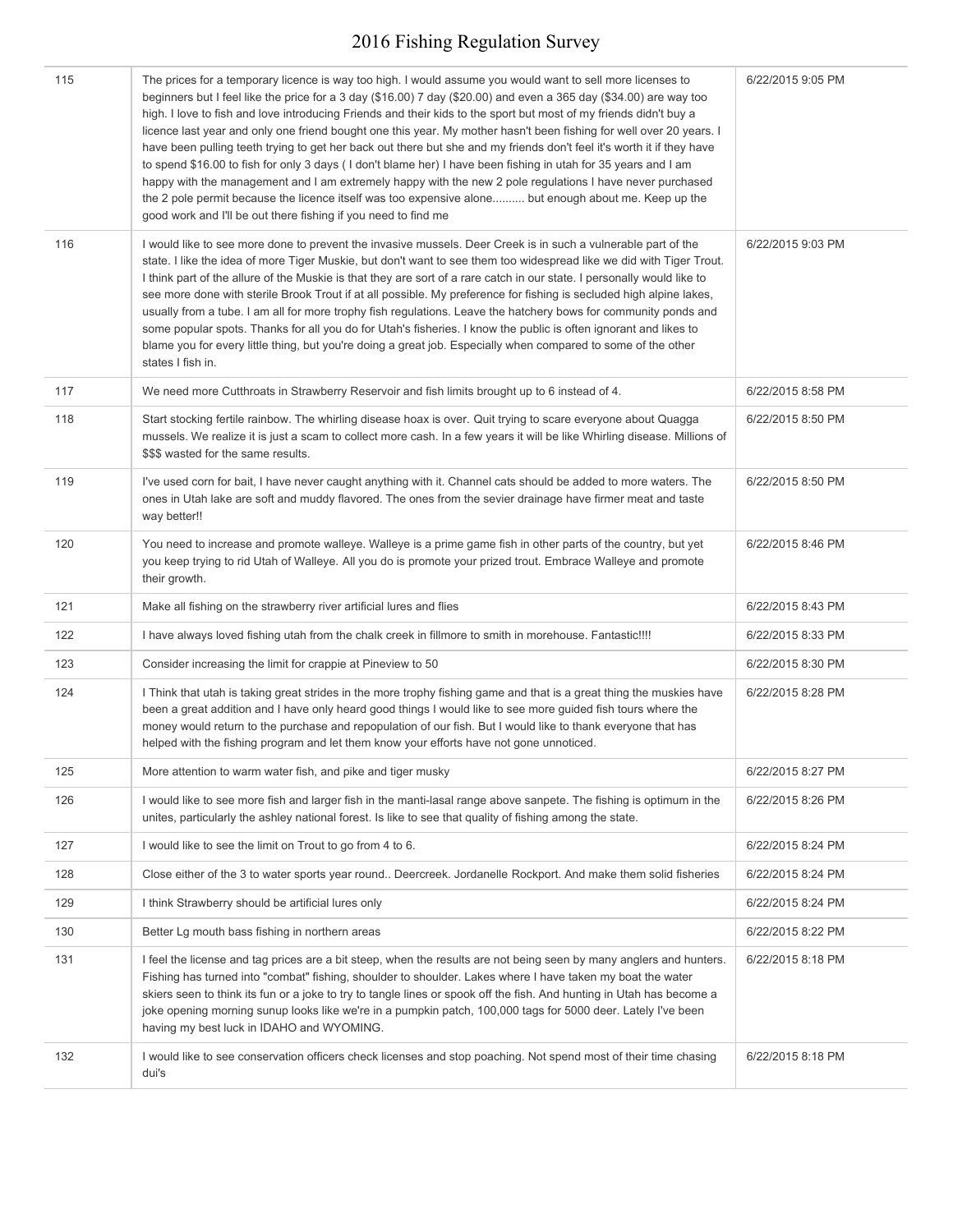| 133 | You stock high elevation ponds that tend to freeze and kill most fish during winter. Why the heck don't you<br>increase the take on those waters from Sept through end of year. What a total waste of my money when you<br>don't allow those fish to be harvested. I know many of your field staff feel same way and wonder why you<br>disregard them so blatantly.                                                                                                                                                                                                                                                                                                                                                                       | 6/22/2015 8:18 PM |
|-----|-------------------------------------------------------------------------------------------------------------------------------------------------------------------------------------------------------------------------------------------------------------------------------------------------------------------------------------------------------------------------------------------------------------------------------------------------------------------------------------------------------------------------------------------------------------------------------------------------------------------------------------------------------------------------------------------------------------------------------------------|-------------------|
| 134 | trash, so much goes into monitoring fish and netting. but not enough efforcement to keep the lakes clean and<br>decent for fishing. give incentives to clean up lakes like a 3rd pole permit if they come help on trash day to clean<br>up the lake or free fishing license. something for helping clean up the lakes.                                                                                                                                                                                                                                                                                                                                                                                                                    | 6/22/2015 8:17 PM |
| 135 | I like catching quality fish nad beautiful fish. it seems like utah is leaning more towards throwing as much fish into<br>all the waters just so joe blow can catch a fish. yes its good for kids but throwing tens of thousands of 9" rainbows<br>into the lakes isnt fun for someone trying to catch a better quality fish. private property on the weber river is<br>fishing a 1/4 mile stretch of river that gets slammed constantly by anglers isnt fun for fishing, even on<br>weekdays.                                                                                                                                                                                                                                            | 6/22/2015 8:14 PM |
| 136 | I feel on the community ponds all bass should be imeditley released if the DNR is not going to stick them with<br>bass I see to many bass being taken during the spawn when on there beds by people snagging them                                                                                                                                                                                                                                                                                                                                                                                                                                                                                                                         | 6/22/2015 8:12 PM |
| 137 | there is enough special waters for cutthroat trout.                                                                                                                                                                                                                                                                                                                                                                                                                                                                                                                                                                                                                                                                                       | 6/22/2015 8:10 PM |
| 138 | More attention to warm water species. More trophy waters for trout.                                                                                                                                                                                                                                                                                                                                                                                                                                                                                                                                                                                                                                                                       | 6/22/2015 8:07 PM |
| 139 | The Utah small stream laws needs to be lifted there is a lot of unfished waters! It doesn't make sense to not allow<br>fishing waters if it's fish able. People own the land not the water and the fish                                                                                                                                                                                                                                                                                                                                                                                                                                                                                                                                   | 6/22/2015 8:06 PM |
| 140 | Tiger muskie and large & small mouth bass in central utah                                                                                                                                                                                                                                                                                                                                                                                                                                                                                                                                                                                                                                                                                 | 6/22/2015 8:04 PM |
| 141 | I have always believe that they should do a state commination license, between Utah, Idaho, Wyoming and<br>Montana. Most avid anglers visit these states in the same fiscal year. And buying out of state licenses (plus the<br>resident Utah yearly fee) for all these can prohibit out fishing or be expensive. Compared to Idaho we are quite<br>high in expenses for resident fees. Thank you!                                                                                                                                                                                                                                                                                                                                        | 6/22/2015 8:02 PM |
| 142 | Keep the boulder mountain primarily for brook trout fishing, cutthroats don't need to be in every lake, catch and<br>kill perch regulations for fishlake lower limit on otter creek for smallmouth bass                                                                                                                                                                                                                                                                                                                                                                                                                                                                                                                                   | 6/22/2015 8:01 PM |
| 143 | Scofield needs to be stocked with something other than those skinny worthless cutthroats. I would like to see<br>other fish stocked in lakes besides cutthroats, no fight to them and way too strict of regulations! Try Brooke's or<br>Browns more, a lot more fun of fish. More strong Kokanee fisheries like strawberry and the gorge.                                                                                                                                                                                                                                                                                                                                                                                                 | 6/22/2015 8:01 PM |
| 144 | Keep the Green River below Flaming Gorge Dam as A scenic waterway                                                                                                                                                                                                                                                                                                                                                                                                                                                                                                                                                                                                                                                                         | 6/22/2015 8:00 PM |
| 145 | Tiger Muskie Is the biggest waste of money and time. It's complete crap                                                                                                                                                                                                                                                                                                                                                                                                                                                                                                                                                                                                                                                                   | 6/22/2015 7:59 PM |
| 146 | Keep encouraging kids to spend time enjoying God's majestic creation of the great outdoors!                                                                                                                                                                                                                                                                                                                                                                                                                                                                                                                                                                                                                                               | 6/22/2015 7:58 PM |
| 147 | Lake trout at Fishlake                                                                                                                                                                                                                                                                                                                                                                                                                                                                                                                                                                                                                                                                                                                    | 6/22/2015 7:58 PM |
| 148 | Thank you for turning around the fishing in Utah. For the better.                                                                                                                                                                                                                                                                                                                                                                                                                                                                                                                                                                                                                                                                         | 6/22/2015 7:56 PM |
| 149 | Vigilantly check licenses! Prosecute litterers. I'm tired of all the trash and non licensed fisherman breaking the<br>law.                                                                                                                                                                                                                                                                                                                                                                                                                                                                                                                                                                                                                | 6/22/2015 7:53 PM |
| 150 | Get more access for sportsman. We should be allowed access to all water under high water mark.                                                                                                                                                                                                                                                                                                                                                                                                                                                                                                                                                                                                                                            | 6/22/2015 7:51 PM |
| 151 | More patrols. Fine/take away fishing privilege of trashy people who take too many fish/don't obey regs and<br>fine/take away fishing privilege of people who leave their garbage. It's pathetic that anglers/outdoorsmen can be<br>so classless. More bait (corn) will lead to more trash left behind. Guaranteed.                                                                                                                                                                                                                                                                                                                                                                                                                        | 6/22/2015 7:49 PM |
| 152 | Do something different at Scofield. The bear lake cutthroat are not worth fishing for. It is almost as if they have<br>stunted. This past winter I caught some of the skinniest sickest looking cutthroats I have ever seen. I used to fish<br>Scofield 3-5 times a week because the rainbow trout fishing was excellent there but now I only fish it 5-6 times a<br>year. I like to keep a limit of trout but with the slot limit in place it's not worth going fishing at Scofield to keep two<br>small fish. The rainbow trout fishing is non-existent and makes it impossible to catch a full limit of fish. Either<br>change the limit to allow for more cutthroat to be kept or treat the reservoir and replant with rainbow trout. | 6/22/2015 7:48 PM |
| 153 | Please look at lake havasu management program as an example and work with the anglers to improve fishing<br>through habitat improvement projects.                                                                                                                                                                                                                                                                                                                                                                                                                                                                                                                                                                                         | 6/22/2015 7:45 PM |
| 154 | I like and fish for "wild" fish. That means self reproducing populations. Native species when possible. I also would<br>like to see more decisions based on biology and not pressure.                                                                                                                                                                                                                                                                                                                                                                                                                                                                                                                                                     | 6/22/2015 7:45 PM |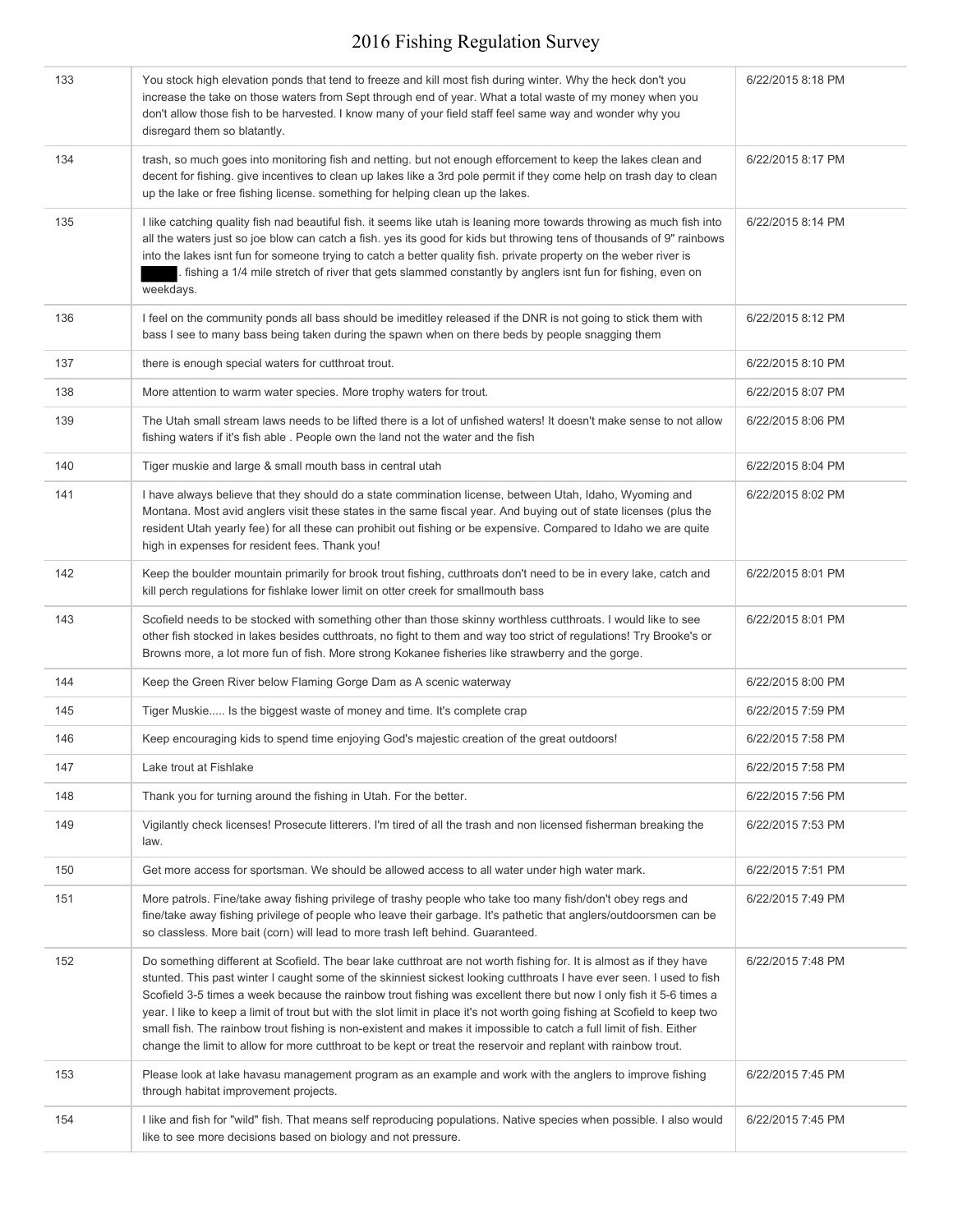| 155 | Wondering why the flows on the weber below echo are one week high and muddy and the next really low and<br>seeing dead fish on the river. Thanks                                                                                                                                                                                                                                                                                                                                                                                                                                                                                                                                                                                                                                                                                                                                                                                                                                                                                          | 6/22/2015 7:44 PM  |
|-----|-------------------------------------------------------------------------------------------------------------------------------------------------------------------------------------------------------------------------------------------------------------------------------------------------------------------------------------------------------------------------------------------------------------------------------------------------------------------------------------------------------------------------------------------------------------------------------------------------------------------------------------------------------------------------------------------------------------------------------------------------------------------------------------------------------------------------------------------------------------------------------------------------------------------------------------------------------------------------------------------------------------------------------------------|--------------------|
| 156 | I am sick of the chubs                                                                                                                                                                                                                                                                                                                                                                                                                                                                                                                                                                                                                                                                                                                                                                                                                                                                                                                                                                                                                    | 6/22/2015 7:41 PM  |
| 157 | I think we need to find ways to control the carp population but still allow for them to become a targeted 'game' fish<br>in Utah.                                                                                                                                                                                                                                                                                                                                                                                                                                                                                                                                                                                                                                                                                                                                                                                                                                                                                                         | 6/22/2015 6:42 PM  |
| 158 | More than 2 poles when ice fishing                                                                                                                                                                                                                                                                                                                                                                                                                                                                                                                                                                                                                                                                                                                                                                                                                                                                                                                                                                                                        | 6/22/2015 5:00 PM  |
| 159 | I really like the ability to put my fishing license on my phone. Thank you for investing in technology.                                                                                                                                                                                                                                                                                                                                                                                                                                                                                                                                                                                                                                                                                                                                                                                                                                                                                                                                   | 6/22/2015 4:50 PM  |
| 160 | 1. Catch and release all Cutthroats 2.illegal to fish Brown trout redds 3. make a lake along U150 a golden trout<br>lake, no brook, rainbow, cutthroat or tiger and make it catch and release only. 4.more wakeless areas on lakes<br>such as Jordanelle.                                                                                                                                                                                                                                                                                                                                                                                                                                                                                                                                                                                                                                                                                                                                                                                 | 6/22/2015 3:37 PM  |
| 161 | I often fish at Little Dell res. and have only caught Bonneville cutthroat which have to be released. Could a special<br>limit be put on for these trout? 3 fish one over 20" etc.                                                                                                                                                                                                                                                                                                                                                                                                                                                                                                                                                                                                                                                                                                                                                                                                                                                        | 6/22/2015 9:33 AM  |
| 162 | I would like to be able to keep at least one cutthroat trout on strawberry I usually bait fish, and have not caught<br>many cuts, but when I do I have turned them loose but I think that they may not survive after the hook removal. All<br>the ones that I have caught have been around 19-20 inches long, my grandson was surd disappointed when I<br>told him that we had to put it back.                                                                                                                                                                                                                                                                                                                                                                                                                                                                                                                                                                                                                                            | 6/21/2015 10:02 AM |
| 163 | ***Please keep the number of fish in your freezer as counting towards the max possession limit. I think a select<br>few take more than their fair share of fish - please don't facilitate this. -Drastically increase fines and punishment<br>for keeping too many fish / slot fish. -Please no more tiger muskie - except when nothing else can control trash<br>fish, or help a stunted population of perch, ect. Trout, trout, and more trout is my vote - and also kokanee - even<br>though I can't catch them to save my life. -I think corn should be made legal bait in Utah. I don't know why it isn't<br>legal, or even if it is effective, but the only reasoning I have ever heard is a fear that it will be used for chumming.<br>Well then make the punishment for chumming astronomical - don't restrict corn as bait. A law to stop people from<br>doing something which should be legal - in hopes of making it harder for them to do something which is illegal is<br>an abuse of authority and should not be tolerated. | 6/21/2015 7:41 AM  |
| 164 | Please get the cubs out of scofield. Tiger muskie may be a good option there as well since they are sterile and<br>won't take over the lake. However, I do miss catching good sized rainbows and Crawford and I haven't caught<br>much of either of those in the last several years                                                                                                                                                                                                                                                                                                                                                                                                                                                                                                                                                                                                                                                                                                                                                       | 6/20/2015 11:22 AM |
| 165 | I do not agree with the use of tiger trout especially in Duck Fork or any water that has cut throat trout as the Tiger<br>trout are killing the fingerlings and therefore the natural fish can not grow in quantity. Soon there won't be any<br>native fish and we will be paying a much higher price for fishing licenses as everything will have to be planters.<br>You should have just left the brook trout in these areas instead of planting an even mo aggressive fish. We have<br>been fishing streams for many years and since the use of tiger trout has started, the native fish quantities have<br>dropped significantly. Now you are starting to use tiger Muskie even more agressive. Please also make streams<br>artificial lure only as we'll so the fish can be released.                                                                                                                                                                                                                                                | 6/20/2015 9:56 AM  |
| 166 | I do not appreciate the change for 2015, wherein the single day, out of state fishing permit was eliminated. My<br>father in law had purchased multiple single day licenses through the years and will not be buying any more out of<br>state permits, unless single day permits return. We only have one day at a time to go fishing when he is in town. I<br>would bet there are a large number of people in a similar circumstance. I would support the return to the single<br>day permits.                                                                                                                                                                                                                                                                                                                                                                                                                                                                                                                                           | 6/19/2015 8:35 PM  |
| 167 | The limit of 4 trout has been in effect for quite some time now. With todays prices for gas it seems illogical to<br>drive for the day to catch only 4 fish. Can't we raise the limit back up by now?                                                                                                                                                                                                                                                                                                                                                                                                                                                                                                                                                                                                                                                                                                                                                                                                                                     | 6/19/2015 8:08 PM  |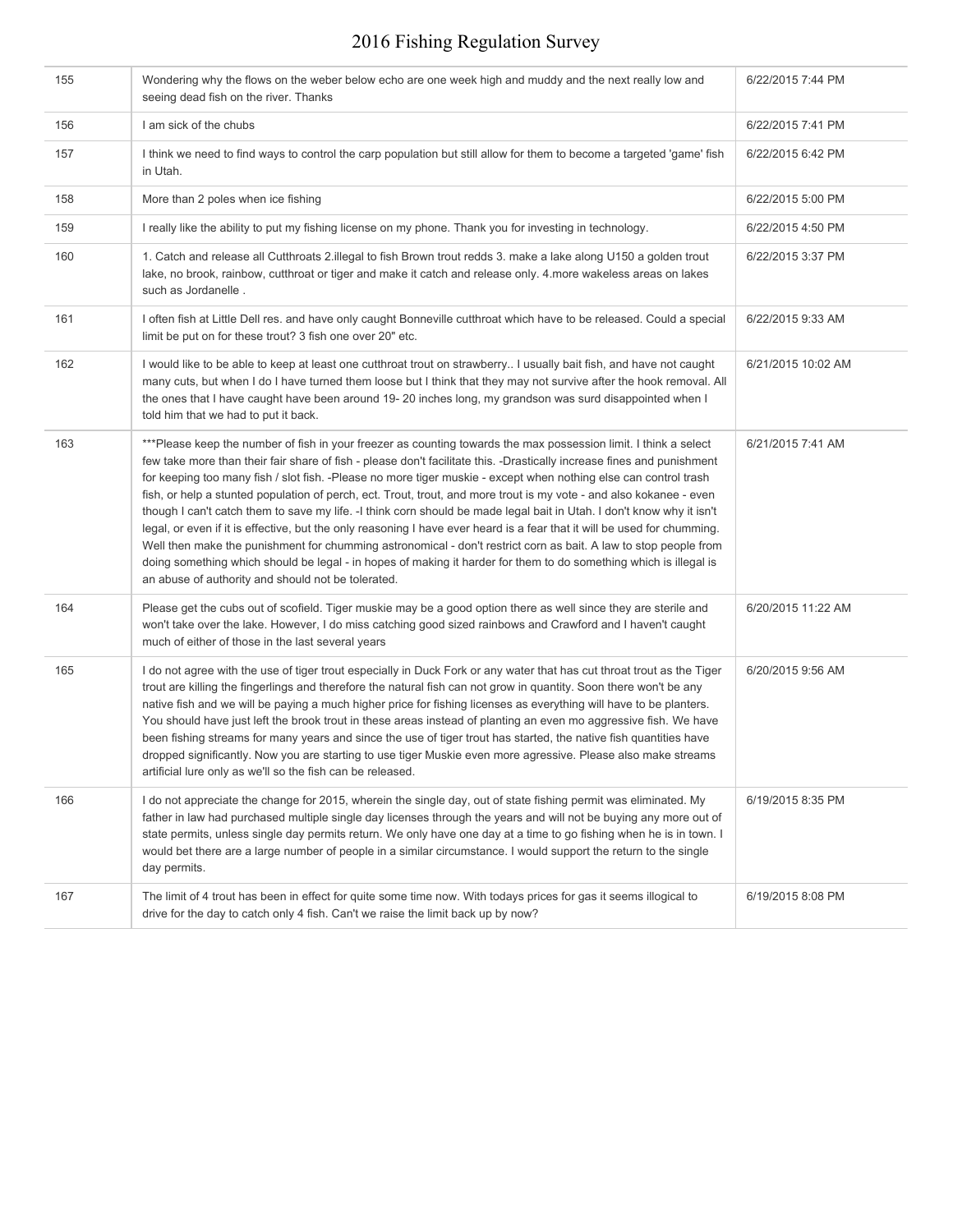| 168 | I am not a fan of tiger musky at all. I would rather have a lot of pan fish. I remember when Johnson res was a<br>great fishing place. Now you have nothing that interests me and only a few want what you have now. I remember<br>when there was a lot of people fishing Johnson, and now there is hardly any that want to fish it. I would like to<br>see perch in more of the lower res and lakes in central and southern part of the state. I would really like to see<br>perch in the Piute Res. Get the Northerns out of Yuba and get the perch and walleye back. Let people harvest<br>fish. I think you are way too conservative on the number of fish you let people take. You can not have over<br>populated waters and still have trophy fish. You can not stockpile fish. When you had Yuba full of perch and<br>would not let anyone keep any, that was a disaster and totally poor management as I see it. It is sad to see big<br>fish waisted when we have poor water years and res run dry. Up the limits and lets harvest fish early in the year<br>when it looks like a res will be drained or almost drained. It seems like you raise the limit too late after the fish are<br>stressed and the water is warm. Nobody wants to harvest them when they are in poor condition. It really does not<br>hurt anything if you up the limit and the res does not go dry. So you harvested a few more fish, big deal. Not<br>nearly as bad as if it goes dry with a lot of fish and they all die. Piute Res has a lot of small to medium fish in it<br>now and they need to raise the limit and let people take the fish now, not in July when the water is low and the<br>fish are stressed and in poor condition! I would like to see the limits increased. I think we need to harvest more of<br>the fish. When the fishing is good let people take the fish. I think that you have pushed catch and release way too<br>much. | 6/19/2015 6:58 PM  |
|-----|----------------------------------------------------------------------------------------------------------------------------------------------------------------------------------------------------------------------------------------------------------------------------------------------------------------------------------------------------------------------------------------------------------------------------------------------------------------------------------------------------------------------------------------------------------------------------------------------------------------------------------------------------------------------------------------------------------------------------------------------------------------------------------------------------------------------------------------------------------------------------------------------------------------------------------------------------------------------------------------------------------------------------------------------------------------------------------------------------------------------------------------------------------------------------------------------------------------------------------------------------------------------------------------------------------------------------------------------------------------------------------------------------------------------------------------------------------------------------------------------------------------------------------------------------------------------------------------------------------------------------------------------------------------------------------------------------------------------------------------------------------------------------------------------------------------------------------------------------------------------------------------------------------------------------------------------|--------------------|
| 169 | some of your questions do not really apply to me I just fish for fun and keep very little of what I catch                                                                                                                                                                                                                                                                                                                                                                                                                                                                                                                                                                                                                                                                                                                                                                                                                                                                                                                                                                                                                                                                                                                                                                                                                                                                                                                                                                                                                                                                                                                                                                                                                                                                                                                                                                                                                                    | 6/19/2015 5:14 PM  |
| 170 | please make minersville lake is beaver county a regular trout lake without a size limit like it is now                                                                                                                                                                                                                                                                                                                                                                                                                                                                                                                                                                                                                                                                                                                                                                                                                                                                                                                                                                                                                                                                                                                                                                                                                                                                                                                                                                                                                                                                                                                                                                                                                                                                                                                                                                                                                                       | 6/19/2015 3:14 PM  |
| 171 | Stop putting tiger muskie in amazing bass fisheries. More bass in the warmer lakes, keep trout to the cold ones.                                                                                                                                                                                                                                                                                                                                                                                                                                                                                                                                                                                                                                                                                                                                                                                                                                                                                                                                                                                                                                                                                                                                                                                                                                                                                                                                                                                                                                                                                                                                                                                                                                                                                                                                                                                                                             | 6/19/2015 3:14 PM  |
| 172 | Lower the limit of trout people can take from hyrum or slot limits so the fish could get some size to them. I fish a<br>few bodies of water in Idaho that have a 2 fish limit the fish sizes are much nicer than at hyrum. Plus you wouldn't<br>have to plant so often. Plus when you planted the Muskie in Newton you ruined one of the best fisheries in cache<br>valley you could take the kids out there and catch fish none stop all day now you are lucky to even get a bite.                                                                                                                                                                                                                                                                                                                                                                                                                                                                                                                                                                                                                                                                                                                                                                                                                                                                                                                                                                                                                                                                                                                                                                                                                                                                                                                                                                                                                                                          | 6/19/2015 3:08 PM  |
| 173 | I do not like the current trend of poisoning the lakes and streams in the Uintah Mountains to remove the Brook<br>Trout and replace them with a "NATIVE" species. It is becoming more and more difficult to find a place that is<br>easy to catch a fish. The reason that these places are important is that kids and amateur fishermen need to be<br>able to catch fish in order to want to fish again, (if you take a kid up fishing, without catching fish they will not<br>want to go again. When I was a kid you could go to the streams and be guaranteed a fish, now it is hard to find a<br>place to that a kid can catch fish. Brook trout are prolific and fun to catch. They provide kids and the average<br>fisherman with a lot of fun. There are more people that just want to catch a fish than those who want to have a<br>"challenge" or catch a "native" fish, yet you seem to be managing for more challenging fishing and less, shall we<br>say just going up and catching fish. You all preach about involving kids but when a kid doesn't catch fish, they<br>don't have fun and they don't want to go fishing again. Please don't give in to the few special interest groups that<br>seem to make a lot of noise. Please manage the majority of the streams and lakes for places that kids can catch<br>fish. Thank you                                                                                                                                                                                                                                                                                                                                                                                                                                                                                                                                                                                               | 6/19/2015 2:08 PM  |
| 174 | Too many people are abusing the trout limit at Panguitch Lake.Like to see bigger fish coming out of Panguitch<br>lake.                                                                                                                                                                                                                                                                                                                                                                                                                                                                                                                                                                                                                                                                                                                                                                                                                                                                                                                                                                                                                                                                                                                                                                                                                                                                                                                                                                                                                                                                                                                                                                                                                                                                                                                                                                                                                       | 6/19/2015 1:56 PM  |
| 175 | I am deeply unhappy with plans to flood Gooseberry Creek where I like to fish. I am happy about efforts to restore<br>Bonneville Cutthroats and hope to catch (and release) one someday.                                                                                                                                                                                                                                                                                                                                                                                                                                                                                                                                                                                                                                                                                                                                                                                                                                                                                                                                                                                                                                                                                                                                                                                                                                                                                                                                                                                                                                                                                                                                                                                                                                                                                                                                                     | 6/19/2015 1:54 PM  |
| 176 | I'm a big ice fisherman. I'd like to see more opportunities to catch pike and walleye even saugeye during the ice<br>season. Being from Logan there is not much of a chance close to home. Hyrum Dam seems like it could except<br>walleye or saugeye. Just my two cents. Keep up the good work.                                                                                                                                                                                                                                                                                                                                                                                                                                                                                                                                                                                                                                                                                                                                                                                                                                                                                                                                                                                                                                                                                                                                                                                                                                                                                                                                                                                                                                                                                                                                                                                                                                             | 6/19/2015 1:47 PM  |
| 177 | I think there should be a yearly limit on how many fish you can take out of any given water. While I could be totally<br>wrong, it seems like a select few fish all the time and take the majority of the fish.                                                                                                                                                                                                                                                                                                                                                                                                                                                                                                                                                                                                                                                                                                                                                                                                                                                                                                                                                                                                                                                                                                                                                                                                                                                                                                                                                                                                                                                                                                                                                                                                                                                                                                                              | 6/19/2015 12:30 PM |
| 178 | I'd like to see some opportunities to fish for walleye in Cache County. I know there is limited options for stocking<br>them but maybe look into Hyrum Dam as a possibility. Especially with the number of perch there. I know that<br>there are walleye in Cutler but locating a good number of them is difficult. Also stop stocking tiger musky in<br>Newton Dam. Let it be a bass fishery with trophy panfish potential. Also make it a wakeless lake.                                                                                                                                                                                                                                                                                                                                                                                                                                                                                                                                                                                                                                                                                                                                                                                                                                                                                                                                                                                                                                                                                                                                                                                                                                                                                                                                                                                                                                                                                   | 6/19/2015 10:39 AM |
| 179 | We need more fish. I wish we would plant more fish and raise the limit to at least 6 trout. Trout is our number one<br>fish. If people want to catch fish other than trout they should move, to another state.                                                                                                                                                                                                                                                                                                                                                                                                                                                                                                                                                                                                                                                                                                                                                                                                                                                                                                                                                                                                                                                                                                                                                                                                                                                                                                                                                                                                                                                                                                                                                                                                                                                                                                                               | 6/19/2015 7:55 AM  |
| 180 | I think adding an additional free fishing day during the ice fishing season would be beneficial to introducing both<br>adults and the younger generation to ice fishing. I primarily fish the Logan and Blacksmith fork rivers throughout<br>the year. I'd personally like to see more effort in having these rivers be artificial lure/fly only.                                                                                                                                                                                                                                                                                                                                                                                                                                                                                                                                                                                                                                                                                                                                                                                                                                                                                                                                                                                                                                                                                                                                                                                                                                                                                                                                                                                                                                                                                                                                                                                            | 6/18/2015 10:32 PM |
| 181 | I'm very tired of catching planted fish.                                                                                                                                                                                                                                                                                                                                                                                                                                                                                                                                                                                                                                                                                                                                                                                                                                                                                                                                                                                                                                                                                                                                                                                                                                                                                                                                                                                                                                                                                                                                                                                                                                                                                                                                                                                                                                                                                                     | 6/18/2015 2:33 PM  |
|     |                                                                                                                                                                                                                                                                                                                                                                                                                                                                                                                                                                                                                                                                                                                                                                                                                                                                                                                                                                                                                                                                                                                                                                                                                                                                                                                                                                                                                                                                                                                                                                                                                                                                                                                                                                                                                                                                                                                                              |                    |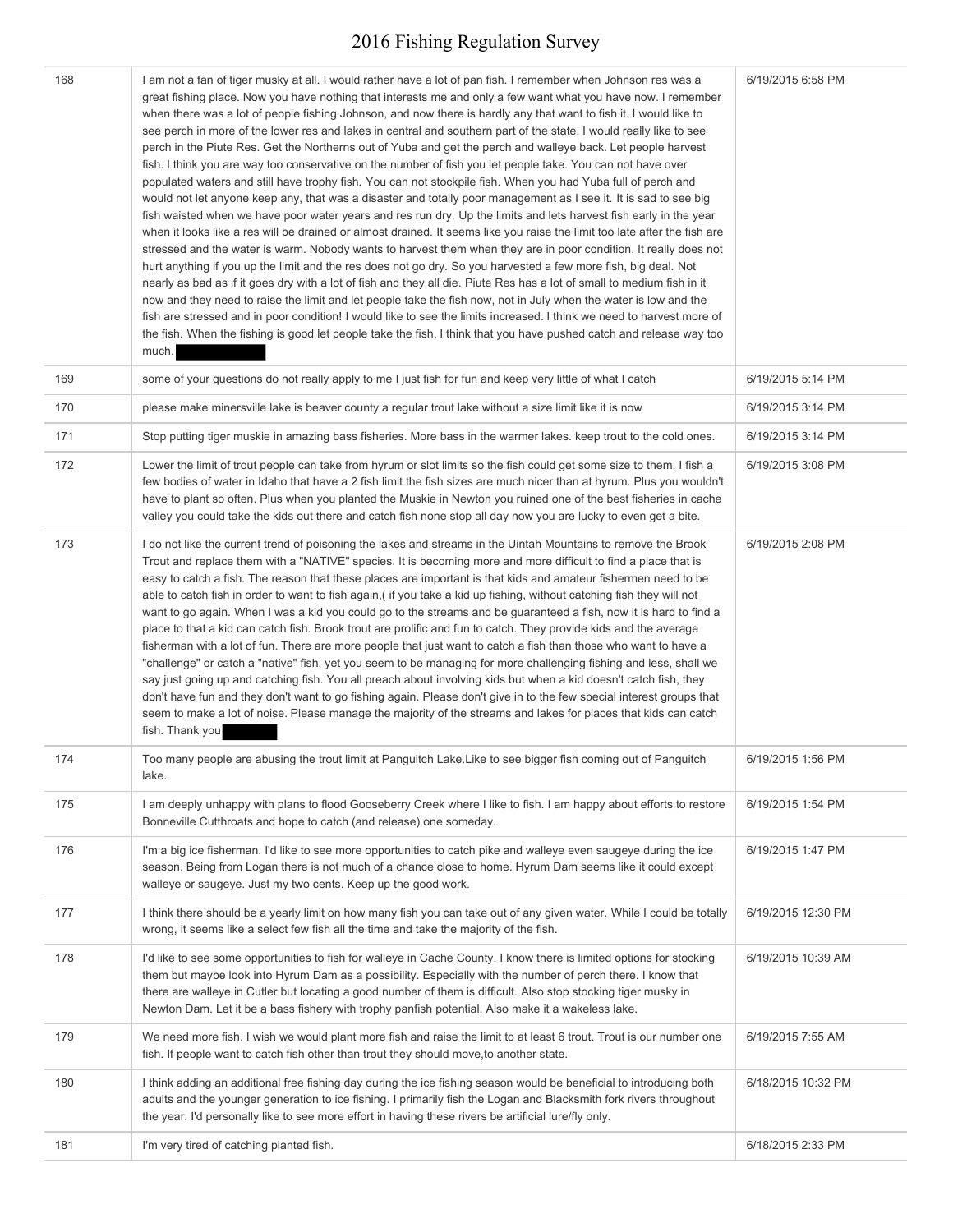| 182 | I love to fish Electric Lake and I'm very happy that Kokanee were planted there, however we have seen a<br>dramatic decline in the number of trout we catch over the last few years. It appears you guys have greatly<br>reduced the number of trout planted, Myself, many friends and family members would like to see more trout<br>please.                                                                                                                                                         | 6/18/2015 9:32 AM  |
|-----|-------------------------------------------------------------------------------------------------------------------------------------------------------------------------------------------------------------------------------------------------------------------------------------------------------------------------------------------------------------------------------------------------------------------------------------------------------------------------------------------------------|--------------------|
| 183 | While I grew up in Utah, I've spent most of my adult life outside of it. I can say from my experiences that fishing in<br>Utah is by far the best fishing I've ever done. Fellow friendly fishermen and easy access to most streams, rivers<br>and lakes makes it a very enjoyable experience for me. And while they don't get recognized for it as much as<br>they should, I think the Utah DWR does an excellent job managing it, especially compared to other (outside of<br>Utah) state agencies. | 6/17/2015 6:44 PM  |
| 184 | I believe that the northern pike in all the reservoirs should be eliminated and replaced with a sterile predatory<br>species                                                                                                                                                                                                                                                                                                                                                                          | 6/17/2015 1:02 PM  |
| 185 | Walleye in more waters, corn for bait, and perch in starvation to help the walleye population. We have enough<br>trout waters. Catch and kill all carp. Keep up the good work, you guys are doing a great job on most waters!                                                                                                                                                                                                                                                                         | 6/17/2015 9:31 AM  |
| 186 | some of the local lakes and reservoirs are either low on fish or the fish that are there are tiny, year round. Grassy<br>lake, potters, pete's hole etch. used to be great for fishing, now the fish there are small and far-between.                                                                                                                                                                                                                                                                 | 6/17/2015 8:53 AM  |
| 187 | I would like to see the DWR address the public on the "whys" when they are going to treat a waterway. For<br>instance before you "treat" / kill all the fish in an area it would be nice to hear why you are. You hold a RAC<br>meeting all the time why not address the public as to why during one of those meetings.                                                                                                                                                                               | 6/16/2015 7:23 PM  |
| 188 | Put more focus on bass fishing in Utah. talking about small and large mouth would not mind if striped bass were<br>planted in a reservoir closer to salt lake, it seems like all the focus in on trout for some reason                                                                                                                                                                                                                                                                                | 6/16/2015 7:11 PM  |
| 189 | I love to fish the mountain streams and small beaver ponds with brook trout in them! Brook trout are beautiful and<br>very hearty fish that can survive where other fish cannot. Thanks for all the hard work that has been put into<br>planting them over the last 20 years and i hope this will continue so that my kids will enjoy fishing the brook trout<br>fishing also.                                                                                                                        | 6/16/2015 8:38 AM  |
| 190 | I would like to see some patrolling of the community fisheries. I see all the time people leaving trash, taking more<br>than their limit, leaving and coming back to catch more, etc. loventhe community fisheries but the people are<br>running into the ground. Also could be stocked with some bigger fish maybe around 12 inches or so would be<br>good. Thanks for all the good things too.                                                                                                      | 6/15/2015 6:04 PM  |
| 191 | is there fishing in Utah?                                                                                                                                                                                                                                                                                                                                                                                                                                                                             | 6/15/2015 4:55 PM  |
| 192 | Artificial flies and lures only and limit 2 trout under 15 inches on Diamond Fork.                                                                                                                                                                                                                                                                                                                                                                                                                    | 6/15/2015 4:41 PM  |
| 193 | Increase the limit of kokanee on flaming gorge. where i live in SLC, it takes a lot of time and effort to go the gorge,<br>to only come back with 3 salmon. I understand strawberry is closer, but the fishery at the gorge is much better.                                                                                                                                                                                                                                                           | 6/15/2015 2:25 PM  |
| 194 | It has gotten to where the limit keeps shrinking with the cost of the license going up. It iust makes it not worth the<br>cost anymore. We were an avid fishing family that would not even buy a license now if we did not need it to apply<br>for the big game hunts.                                                                                                                                                                                                                                | 6/15/2015 12:17 PM |
| 195 | Increase trout limit.                                                                                                                                                                                                                                                                                                                                                                                                                                                                                 | 6/15/2015 10:56 AM |
| 196 | Tiger Trout in Strawberry!!! Its time to stop babying the Cutthroat at Strawberry and put Tiger Trout in there. They<br>will grow to world record size and put a bigger dent in the chub population.                                                                                                                                                                                                                                                                                                  | 6/15/2015 9:18 AM  |
| 197 | I think that Sixth Water Creek should be restricted to fly/lure fishing only; it is a high quality fishery                                                                                                                                                                                                                                                                                                                                                                                            | 6/14/2015 9:22 PM  |
| 198 | Pelican Lake is turning very sour due the carp influx. The water quality is horrible. Something needs to be done to<br>get rid of the carp now!                                                                                                                                                                                                                                                                                                                                                       | 6/14/2015 5:37 PM  |
| 199 | plant more trout in logan river in campgrounds. raise fishing license fee if necessary.                                                                                                                                                                                                                                                                                                                                                                                                               | 6/14/2015 5:21 PM  |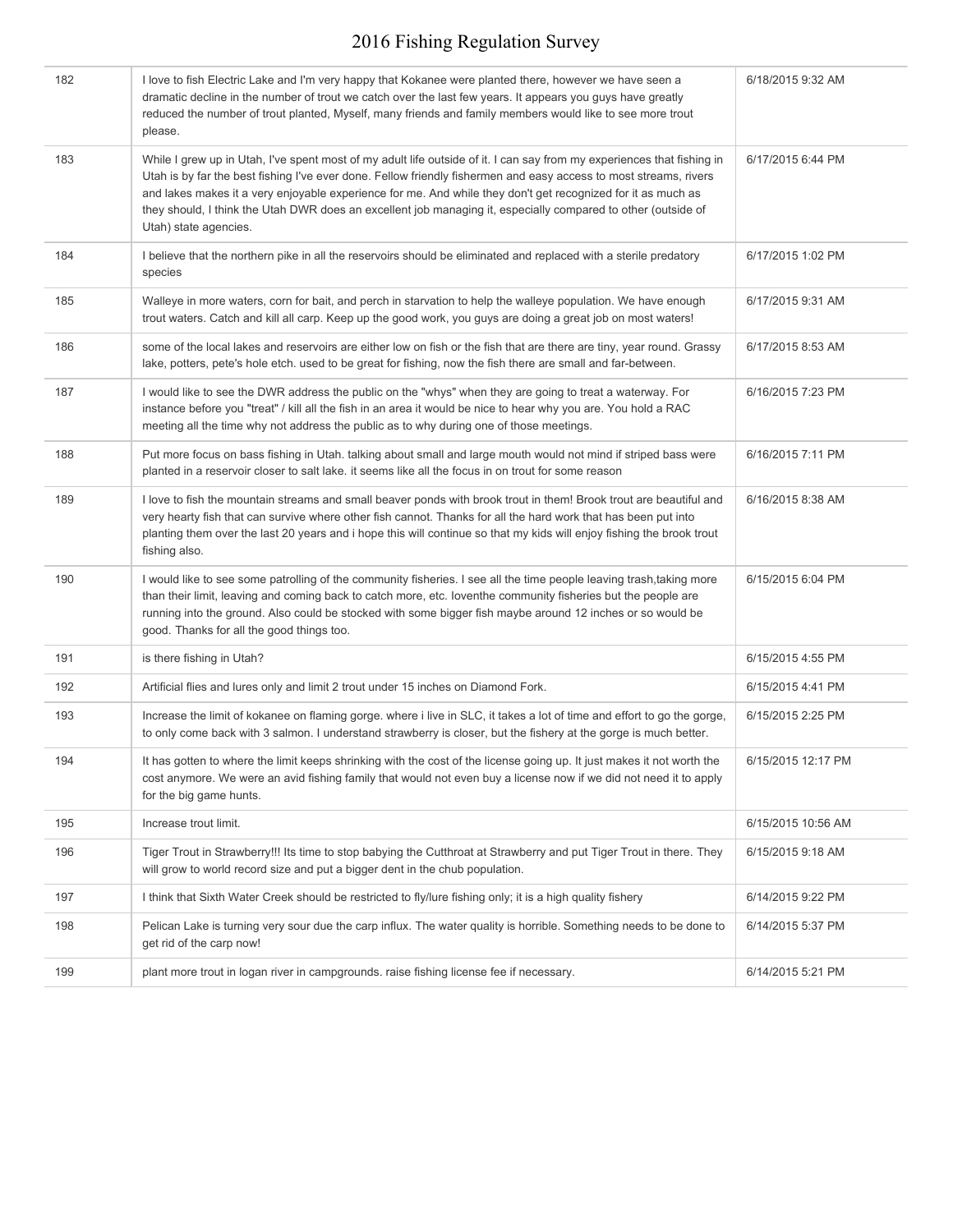| 200 | Willard Bay and the Wiper. This is an important fishery and needs much help. The last problem was a 6 fish limit.<br>Thank goodness we solved that problem. Now we are fighting a problem to get the Wipers up to a decent size.<br>Also to give them a head start so they can grow. Many bank fishermen in 2013 and 2014 were taking lots of small<br>Wipers around 10 inches, not good. The DWR are planting Wipers and Walleyes at 0.2 through 2 inches. We've<br>lost a lot of fish out the North outlet because of high water and water release for flood control. This was about 4<br>years ago and Willard has not recovered. These 0.2 through 2 inch plants are being eating up by the larger fish. I<br>recall when the DWR quite planting small Rainbows in Strawberry and Starvation. Now they plant 8 inch fish and<br>the fish make it to adult size. Years ago when the Willard Wiper were abundant and doing good, the channel cats<br>were stunned at about 11 inches. The reason being that the cats could not compete for the shad. Today the cats<br>are all about 14-20 inches. The Crappie have not been to abundant in the past few years but this year they are<br>everywhere. Crappie eat these small plants also. Please plant the Wipers at about 3 or 4 inches. Thank you Mike | 6/14/2015 4:58 PM  |
|-----|------------------------------------------------------------------------------------------------------------------------------------------------------------------------------------------------------------------------------------------------------------------------------------------------------------------------------------------------------------------------------------------------------------------------------------------------------------------------------------------------------------------------------------------------------------------------------------------------------------------------------------------------------------------------------------------------------------------------------------------------------------------------------------------------------------------------------------------------------------------------------------------------------------------------------------------------------------------------------------------------------------------------------------------------------------------------------------------------------------------------------------------------------------------------------------------------------------------------------------------------------------------------------------------------------------|--------------------|
| 201 | stock more walleye in utah lake and make it a good walleye fishery, less money going towards june sucker.                                                                                                                                                                                                                                                                                                                                                                                                                                                                                                                                                                                                                                                                                                                                                                                                                                                                                                                                                                                                                                                                                                                                                                                                  | 6/14/2015 3:14 PM  |
| 202 | provide senior citizens with a license that they don't have to pay for. The seniors have already paid license fees<br>for over 50 years.                                                                                                                                                                                                                                                                                                                                                                                                                                                                                                                                                                                                                                                                                                                                                                                                                                                                                                                                                                                                                                                                                                                                                                   | 6/14/2015 2:53 PM  |
| 203 | It would be nice if you plant more rainbows in strawberry. I don't keep any cuts. They dont fight like bows.                                                                                                                                                                                                                                                                                                                                                                                                                                                                                                                                                                                                                                                                                                                                                                                                                                                                                                                                                                                                                                                                                                                                                                                               | 6/14/2015 12:27 PM |
| 204 | Urban fisheries should be for kids. At least keeping the fish should be for the kids                                                                                                                                                                                                                                                                                                                                                                                                                                                                                                                                                                                                                                                                                                                                                                                                                                                                                                                                                                                                                                                                                                                                                                                                                       | 6/14/2015 7:07 AM  |
| 205 | If let tiger musky get harvested from pine view soon make slot limit of keepable fish only between 36 to 50 inches<br>for example and all other released, so can let little one grow and still have trophies above 50 inches. Also allow<br>angler River access already or at least support it make access laws like Idaho.                                                                                                                                                                                                                                                                                                                                                                                                                                                                                                                                                                                                                                                                                                                                                                                                                                                                                                                                                                                | 6/13/2015 10:48 PM |
| 206 | Would like to see more musky planted in Johnson                                                                                                                                                                                                                                                                                                                                                                                                                                                                                                                                                                                                                                                                                                                                                                                                                                                                                                                                                                                                                                                                                                                                                                                                                                                            | 6/13/2015 10:08 AM |
| 207 | I like catching the Tiger Trout that you are planting in the Lakes along the Mirror Lake highway.                                                                                                                                                                                                                                                                                                                                                                                                                                                                                                                                                                                                                                                                                                                                                                                                                                                                                                                                                                                                                                                                                                                                                                                                          | 6/13/2015 3:15 AM  |
| 208 | Are the slot limits really working at Scofield reservoir? That fishery seems to be really hurting.                                                                                                                                                                                                                                                                                                                                                                                                                                                                                                                                                                                                                                                                                                                                                                                                                                                                                                                                                                                                                                                                                                                                                                                                         | 6/12/2015 2:55 PM  |
| 209 | I propose that during the Cutthroat Trout Spawn, on waters that support the Cutthroat Trout spawn that a fly<br>fishing catch and release program be put in place.                                                                                                                                                                                                                                                                                                                                                                                                                                                                                                                                                                                                                                                                                                                                                                                                                                                                                                                                                                                                                                                                                                                                         | 6/12/2015 2:43 PM  |
| 210 | Kamloops rainbow, lahottan cutthroat King salmon                                                                                                                                                                                                                                                                                                                                                                                                                                                                                                                                                                                                                                                                                                                                                                                                                                                                                                                                                                                                                                                                                                                                                                                                                                                           | 6/12/2015 12:35 PM |
| 211 | You have ruined the fishing in Spirit Lake and surrounding lakes and streams. When will the planned cutthroat be<br>planted. I hate that you killed off the brook trout in upper lakes                                                                                                                                                                                                                                                                                                                                                                                                                                                                                                                                                                                                                                                                                                                                                                                                                                                                                                                                                                                                                                                                                                                     | 6/12/2015 11:53 AM |
| 212 | Hi I am a bait fisherman have been for at least 55 years. I dont see why the lower fish creek below scofield<br>resivour is artificial. It was one of my favorite fishing areas until this rediculious law was put on it. This river gets<br>minimal fishing pressure and has very nice brown trout in it. I would like to be able to take a can of worms and<br>fish it again before I get too old to walk the two or three miles it takes to get down there and back.                                                                                                                                                                                                                                                                                                                                                                                                                                                                                                                                                                                                                                                                                                                                                                                                                                    | 6/12/2015 11:34 AM |
| 213 | I have fished Newton res. for over 40 years and it seemed like fishin was always good. When tiger muskies were<br>put in I was excited. Then I caught some and I was really excited. But now when I go there fishin is not so good. I<br>think that the tiger muskies are there at too much expense of all of the other fish. I wouldn't want to totally remove<br>them but I think that there are too many.                                                                                                                                                                                                                                                                                                                                                                                                                                                                                                                                                                                                                                                                                                                                                                                                                                                                                               | 6/12/2015 6:03 AM  |
| 214 | I would like more and better opportunities for small and large mouth bass in north-central Utah- Smallies in<br>Strawberry and Yuba for a start                                                                                                                                                                                                                                                                                                                                                                                                                                                                                                                                                                                                                                                                                                                                                                                                                                                                                                                                                                                                                                                                                                                                                            | 6/11/2015 10:27 PM |
| 215 | Spearfishing needs to be open for more lakes. It feels way to restricted. I have no problem with not taking certain<br>fish during spawning season but would like more areas to dive.                                                                                                                                                                                                                                                                                                                                                                                                                                                                                                                                                                                                                                                                                                                                                                                                                                                                                                                                                                                                                                                                                                                      | 6/11/2015 4:09 PM  |
| 216 | piute res/poisened 100,000 fish chubs the treatment not as succesful as you had hoped but you still add another<br>48,000 fish to a body of water that will be dry before the end of the summer i think these fish could of been<br>distributed to lakes that have a little fishing pressure there are no fishing reports on this water just the fish<br>planting totals.!!!!! I would like to see bigger fish going in the lakes rather than the number, I have fished<br>panguitch lake and you will catch 10 to 15 8 inch trout to 1 nice trout that is in the return slot. Its hard to take the<br>family fishing when you spend the day catching BABYS (my kids references)                                                                                                                                                                                                                                                                                                                                                                                                                                                                                                                                                                                                                           | 6/10/2015 10:43 PM |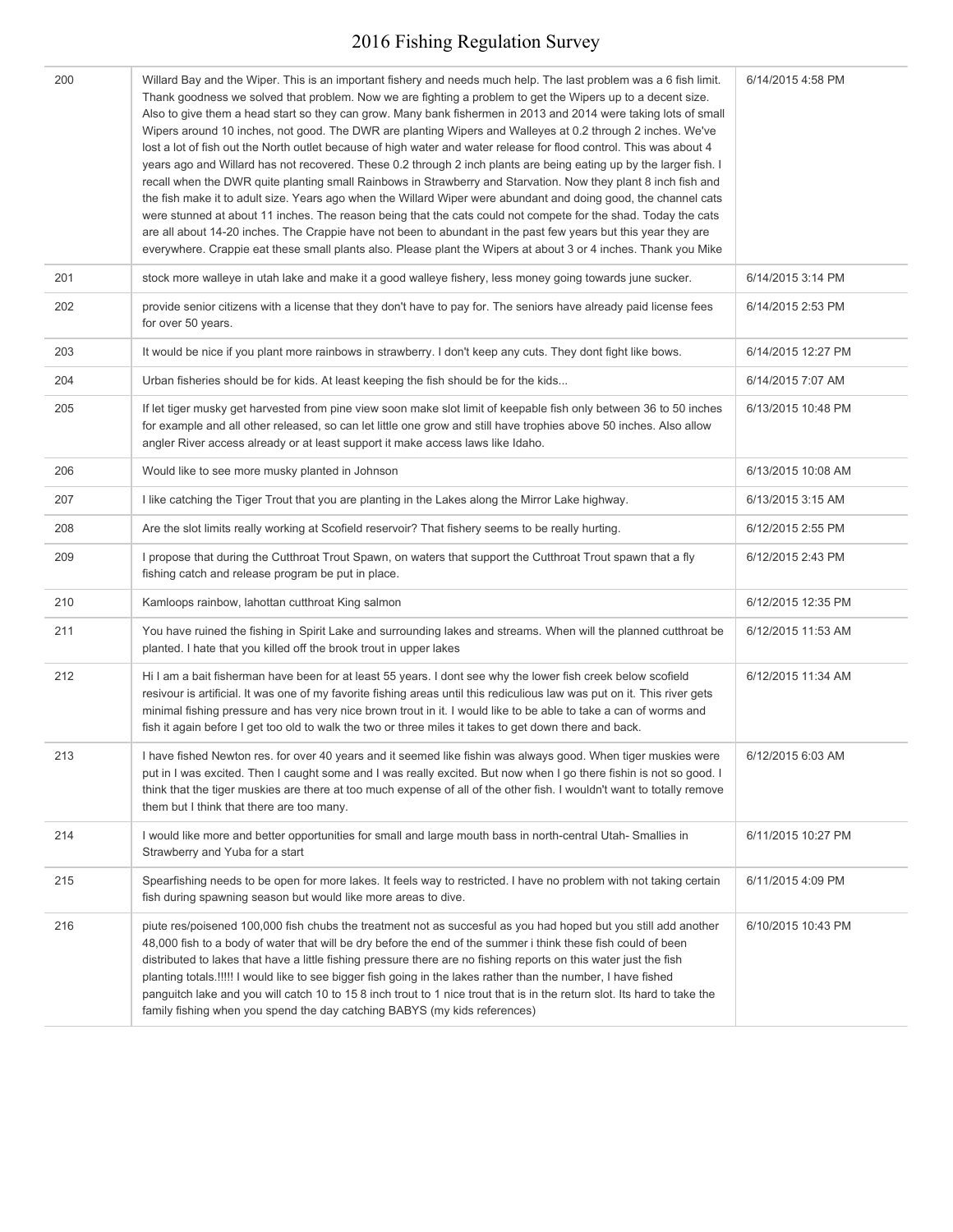| 217 | I grew up in Coalville, UT and have fished Echo Reservoir, the Weber River and Chalk Creek my entire life. As<br>you know, Echo has an abundance of carp and I was wondering if planting Tiger Muskie in Echo to reduce the<br>carp problem has ever been considered. Also, it seems like the smallmouth bass in Echo are smaller this year,<br>perhaps showing early signs of stunting due to overpopulation. I've noticed that there is an abundance of<br>largemouth bass habitat in Echo, at least the southern third of the lake as well as areas where small creeks flow<br>into Echo have a profusion of brush that would make excellent largemouth habitat, but not suitable for anything<br>else but carp and perhaps bluegill. Has the introduction of largemouth bass in Echo Reservoir ever been<br>considered?.                                                                                                                                                                                                                                                                                                                                                                                                                                                             | 6/10/2015 7:39 PM  |
|-----|------------------------------------------------------------------------------------------------------------------------------------------------------------------------------------------------------------------------------------------------------------------------------------------------------------------------------------------------------------------------------------------------------------------------------------------------------------------------------------------------------------------------------------------------------------------------------------------------------------------------------------------------------------------------------------------------------------------------------------------------------------------------------------------------------------------------------------------------------------------------------------------------------------------------------------------------------------------------------------------------------------------------------------------------------------------------------------------------------------------------------------------------------------------------------------------------------------------------------------------------------------------------------------------|--------------------|
| 218 | A couple of your questions are a little vauge if thats the right word. The one about targeting tiger's and the other<br>about corn. I would like to fish tigers but I am not going to make a career out of it. Corn I thought was outlawed<br>because fish cant digest it                                                                                                                                                                                                                                                                                                                                                                                                                                                                                                                                                                                                                                                                                                                                                                                                                                                                                                                                                                                                                | 6/10/2015 3:07 PM  |
| 219 | why not turn Johnson valley res. by Fishlake into a pineveiw with more types for fish than tiger mus. you planted<br>1000 tiger trout in 2014 why not cutt's, brook or other types                                                                                                                                                                                                                                                                                                                                                                                                                                                                                                                                                                                                                                                                                                                                                                                                                                                                                                                                                                                                                                                                                                       | 6/10/2015 10:01 AM |
| 220 | I love to fish and most importantly I like to take my 4 and 6 yr old fishing. I live in northern utah and we have a<br>couple places to go fishing such as locomotive springs, mantua, and hyrum to name a few we also tend to go fish<br>southern idaho because it is close as well. When I ask my kids where they want to fish they always say idaho,<br>when I ask why they say because they want to catch bigger fish and more fish. I can't blame them, the fish in<br>locomotive or tiny and mantua is so slow my kids get bored cause we hardly catch anything (ice fishing and<br>regular). I don't know what idaho does different but I always catch more quality and quantity of fish up there.<br>Places like strawberry reservoir is so far away for me that I never go there, that seems like it is utah's pride and<br>joy, similar to how southern utah is the big game pride and joy. Majority of the money goes into those places<br>where places up north kind of get the shaft in my opinion. Bear lake is great if you have a boat, i do not, again<br>fishing is typically slow. I just wanted to comment on how I spend most of my time fishing idaho because my kids<br>recognize the quality of fish is more superior than places in utah that are close for us. | 6/10/2015 12:57 AM |
| 221 | Manage more towards trophy fish on boulder moutain                                                                                                                                                                                                                                                                                                                                                                                                                                                                                                                                                                                                                                                                                                                                                                                                                                                                                                                                                                                                                                                                                                                                                                                                                                       | 6/9/2015 4:47 PM   |
| 222 | The places where trout need to be a certain size to keep I see to many people keeping fish under the size limit.                                                                                                                                                                                                                                                                                                                                                                                                                                                                                                                                                                                                                                                                                                                                                                                                                                                                                                                                                                                                                                                                                                                                                                         | 6/9/2015 4:16 PM   |
| 223 | It's my opinion that the slot limit for cutthroat on Strawberry Reservoir should be repealed. It seems to me that<br>allowing people to keep a couple cutthroat regardless of size would be beneficial. I've routinely seen people<br>release multiple cutthroats outside the slot limit after removing their treble hooks from deep in the throat. I'm sure<br>the mortality rate for these release fish is very high as I've seen them floating belly up after release. It's my<br>understanding that the cutthroat were introduced to keep the chub population in check. I would rather see some<br>sort of salmon take the place of the cutthroat in Strawberry Reservoir.                                                                                                                                                                                                                                                                                                                                                                                                                                                                                                                                                                                                           | 6/9/2015 7:51 AM   |
| 224 | Love the two pole rule                                                                                                                                                                                                                                                                                                                                                                                                                                                                                                                                                                                                                                                                                                                                                                                                                                                                                                                                                                                                                                                                                                                                                                                                                                                                   | 6/8/2015 11:08 PM  |
| 225 | keep 2 cutthroats under 23 Inches and release anthing bigger at stawberry                                                                                                                                                                                                                                                                                                                                                                                                                                                                                                                                                                                                                                                                                                                                                                                                                                                                                                                                                                                                                                                                                                                                                                                                                | 6/8/2015 8:30 PM   |
| 226 | Mantua has become very popular for ice fishing and as a result it is being fished out so the spring and summer<br>fishing for trout has become very poor. We need to see a more aggressive planting in the spring.                                                                                                                                                                                                                                                                                                                                                                                                                                                                                                                                                                                                                                                                                                                                                                                                                                                                                                                                                                                                                                                                       | 6/8/2015 8:06 PM   |
| 227 | <b>KISS</b>                                                                                                                                                                                                                                                                                                                                                                                                                                                                                                                                                                                                                                                                                                                                                                                                                                                                                                                                                                                                                                                                                                                                                                                                                                                                              | 6/8/2015 3:22 PM   |
| 228 | I greatly appreciate the work you do. I love Powell, Strawberry, Flaming Gorge and Starvation. Please do all you<br>can to contain the invasive species and maintain these quality fisheries. I would love to see an opportunity to<br>decontaminate when leaving Lake Powell.                                                                                                                                                                                                                                                                                                                                                                                                                                                                                                                                                                                                                                                                                                                                                                                                                                                                                                                                                                                                           | 6/8/2015 12:19 PM  |
| 229 | I am so sick of trout in every lake in utah. I want to see more walleye, bass, crappie, perch, muskie, catfish, and<br>northern pike in our lakes. I would even take other types of trout such as splake, browns, brooks, cuts, and tigers.<br>but my hell we put rainbow trout in just about every lake and it is so boring. some of us in this state like other<br>species far more than rainbow trout.                                                                                                                                                                                                                                                                                                                                                                                                                                                                                                                                                                                                                                                                                                                                                                                                                                                                                | 6/8/2015 12:03 PM  |
| 230 | Incorporate kokanee into Starvation Reservoir and cut back on rainbows to accommodate them. Kokanee in<br>Jordanelle. Wipers in Big Sand Wash. You need to control those perch. Implement additional protections on tiger<br>trout in Lake Canyon lake. e.g 1 fish of any species over 22" per day. The tigers get hammered in there and it<br>has a lot of potential to have many trophy tiger trout. Increase harvest on Green River browns. Need bigger fish.                                                                                                                                                                                                                                                                                                                                                                                                                                                                                                                                                                                                                                                                                                                                                                                                                         | 6/8/2015 11:09 AM  |
| 231 | I have a real problem with the no fillet rule at strawberry for the salmon if the skin is left on and you can't tell the<br>difference between a salmon and a worthless piece of crap no fight slimy cutthroat you an idiot did I mention that<br>the cutthroat is the most pathetic fish to catch I quit fishing for years because of that nasty lazy fish. Powell was<br>the reason I started fishing again Wayne was the reason I kept fishing and the salmon will keep me coming back<br>for life                                                                                                                                                                                                                                                                                                                                                                                                                                                                                                                                                                                                                                                                                                                                                                                    | 6/8/2015 10:37 AM  |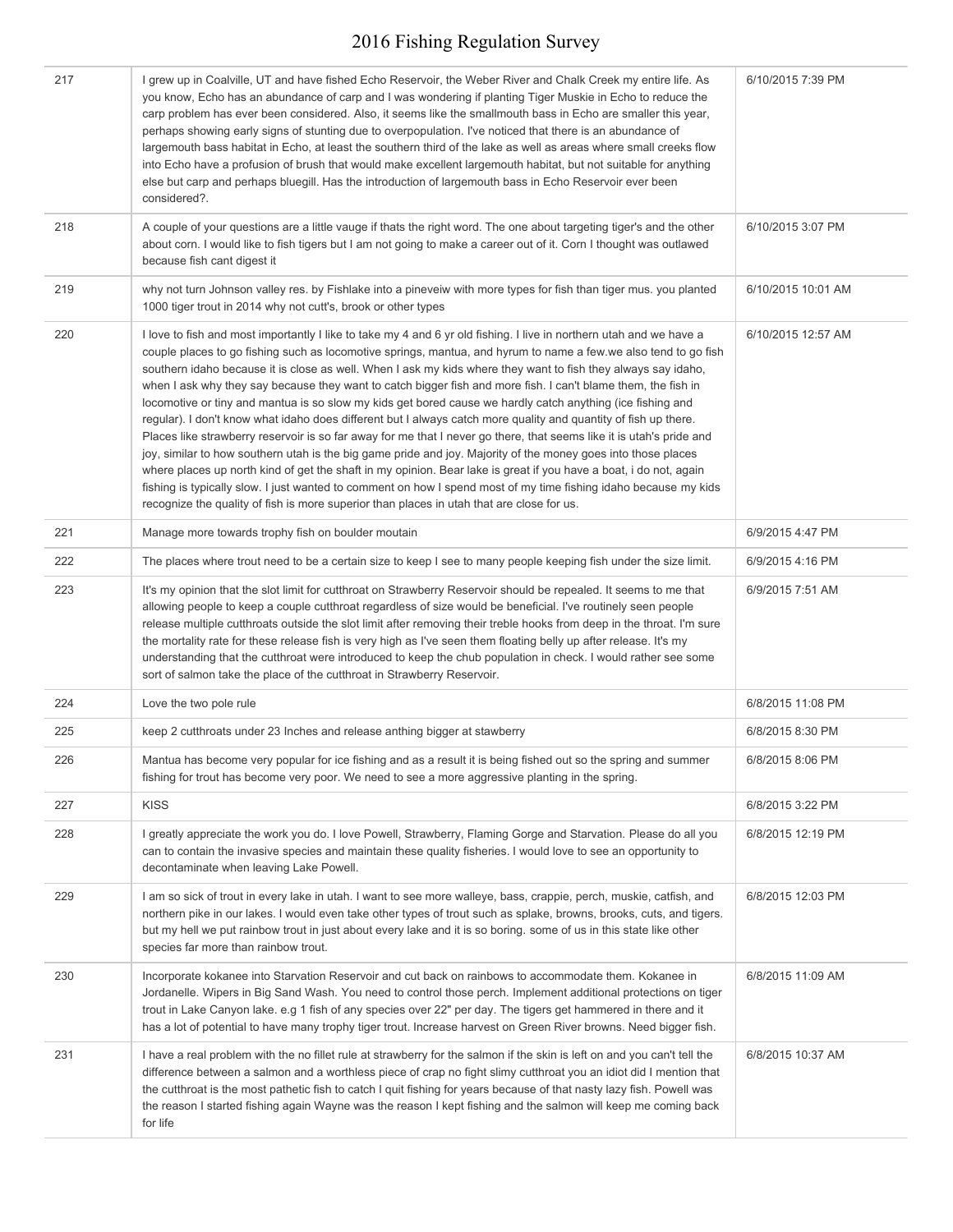| 232 | Schofield used to be a place you could take the family and catch rainbow to take home and eat. Current Creek<br>and others also were such great family places, now you can go time and time again and not catch a fish. Reports<br>week after week report slow fishing from shore. Since the introduction of tiger trout, shore fishing has basically<br>desisted I took my family to Strawberry this spring and caught some fish, nice fish (rainbows). this fishery is now<br>getting good for rainbows again. It would be nice if the others could be restored and stocked to benefit shore<br>fisherman again. | 6/8/2015 6:59 AM  |
|-----|--------------------------------------------------------------------------------------------------------------------------------------------------------------------------------------------------------------------------------------------------------------------------------------------------------------------------------------------------------------------------------------------------------------------------------------------------------------------------------------------------------------------------------------------------------------------------------------------------------------------|-------------------|
| 233 | Put a slot limit on Otter Creek                                                                                                                                                                                                                                                                                                                                                                                                                                                                                                                                                                                    | 6/7/2015 9:13 PM  |
| 234 | I would like to see a plan to introduce smallmouth in Strawberry.                                                                                                                                                                                                                                                                                                                                                                                                                                                                                                                                                  | 6/7/2015 8:01 PM  |
| 235 | WE must continue to support the taking of Burbot in Flaming Gorge at all costs, including night time closures in<br>known areas where they are known to be.                                                                                                                                                                                                                                                                                                                                                                                                                                                        | 6/7/2015 5:53 PM  |
| 236 | there should not be trout in a pond like mantua. the water gets to warm.                                                                                                                                                                                                                                                                                                                                                                                                                                                                                                                                           | 6/7/2015 4:54 PM  |
| 237 | I enjoy fishing in the state. Could you figure out away to guarantee a fish every cast? Just kidding!                                                                                                                                                                                                                                                                                                                                                                                                                                                                                                              | 6/7/2015 4:52 PM  |
| 238 | Update your freakin WEEKLY fishing report. Create a slot for Rainbows at Strawberry and increase the slot for<br>cutts. And protect Strawberry from Mussels more, 24/7 patrol, no more<br>honor system. It didn't work at<br>Powell and it sure as<br>isn't going to work at Strawberry. Thanks                                                                                                                                                                                                                                                                                                                    | 6/7/2015 12:35 PM |
| 239 | I would like to see sterile walleye in the Uintah Basin----Specifically in Cotton Wood and Bullock. Also possibly in<br>Sandwash                                                                                                                                                                                                                                                                                                                                                                                                                                                                                   | 6/7/2015 9:55 AM  |
| 240 | Protect the large lake trout in flaming gorge. Any fish over 28" must be let go. All an angler needs is a camera for<br>a replica mount to be made of the fish. Large lake trout waters are few and far between. Help protect these fish<br>that take multiple decades to get that big. Thank you                                                                                                                                                                                                                                                                                                                  | 6/7/2015 7:38 AM  |
| 241 | Get rid of the chubs in scofield and build a community fishing pond in east carbon                                                                                                                                                                                                                                                                                                                                                                                                                                                                                                                                 | 6/6/2015 11:26 PM |
| 242 | the urban fishing ponds need work. lots of trash and the water is always a mess. the rules are not enforced,<br>people are taking more fish then the limit and all of the fish that are stocked are quickly depleted. anyway that this<br>can be stopped would improve the urban fisheries a lot.                                                                                                                                                                                                                                                                                                                  | 6/6/2015 5:19 PM  |
| 243 | Last year I left a complaint about the number of fish being planted in Skutumpa Res. in Sevier Co. It is highly<br>fished during the summer months but you only stock around 700 fish per year. It is fished out very quickly. You<br>stock the Salina City pond with many, many more fish with much less fishing pressure. I'm not the only one that<br>feels this way but can't seem to get anything done about it and can't get any answers. It seam's we are being<br>discriminated against compared to other fisheries of the same size. I would appreciate and answer as to why.<br>Thank You in advance.    | 6/6/2015 2:17 PM  |
| 244 | Would love a fishing slam for the lakes in Wasatch/Summit/Duchesne counties in the Uintah mountains!!                                                                                                                                                                                                                                                                                                                                                                                                                                                                                                              | 6/6/2015 11:17 AM |
| 245 | The presence of chubs at Scofield, Joes Valley and Strawberry are serious problems for trout. A rotenone<br>treatment of Scofield may be the best remedy.                                                                                                                                                                                                                                                                                                                                                                                                                                                          | 6/6/2015 9:54 AM  |
| 246 | I oppose releasing a fish that has been caught on bait such as the regulations for Panguich Lake. You can not<br>remove a hook and expect a fish to survive. People will rarely Judy cut the line and leave the hook in the fish's<br>mouth. I think the regulation should be flies or artificial lures only on any water where fish are to be released.                                                                                                                                                                                                                                                           | 6/6/2015 8:16 AM  |
| 247 | I Would like to see the limit on trout rised to 6 fish instead of 4 it is to far to drive to the major resi resevours &<br>only catch 4 fish it isn't cost effient                                                                                                                                                                                                                                                                                                                                                                                                                                                 | 6/6/2015 7:37 AM  |
| 248 | There is way to much of the states streams closed to fishing. The people of Utah and the State need to change<br>trespass laws enacted by the Legislature aimed at keeping Utahn's off streams.                                                                                                                                                                                                                                                                                                                                                                                                                    | 6/6/2015 7:34 AM  |
| 249 | stock more fish at highland glen park as it has become popular                                                                                                                                                                                                                                                                                                                                                                                                                                                                                                                                                     | 6/5/2015 10:58 PM |
| 250 | We can always us more river access thanks.                                                                                                                                                                                                                                                                                                                                                                                                                                                                                                                                                                         | 6/5/2015 10:24 PM |
| 251 | Loved the cutthroat spawning viewing at Strawberry. Wish there were more fishing viewings like that. Would love<br>a mountain trout slam (One of each species). Or a Uintah Mountain Slam (Fishing Different Uintah Lakes i.e.<br>Mirror Lake, Currant Creek Reservoir, combination of other lakes or something similar) More signs posting fishing<br>regulations on the smaller rivers (i.e. Strawberry River Tributaries)                                                                                                                                                                                       | 6/5/2015 7:31 PM  |
| 252 | Sell an optional catch and release license. Money going to stream and water rights purchases.                                                                                                                                                                                                                                                                                                                                                                                                                                                                                                                      | 6/5/2015 5:34 PM  |
|     |                                                                                                                                                                                                                                                                                                                                                                                                                                                                                                                                                                                                                    |                   |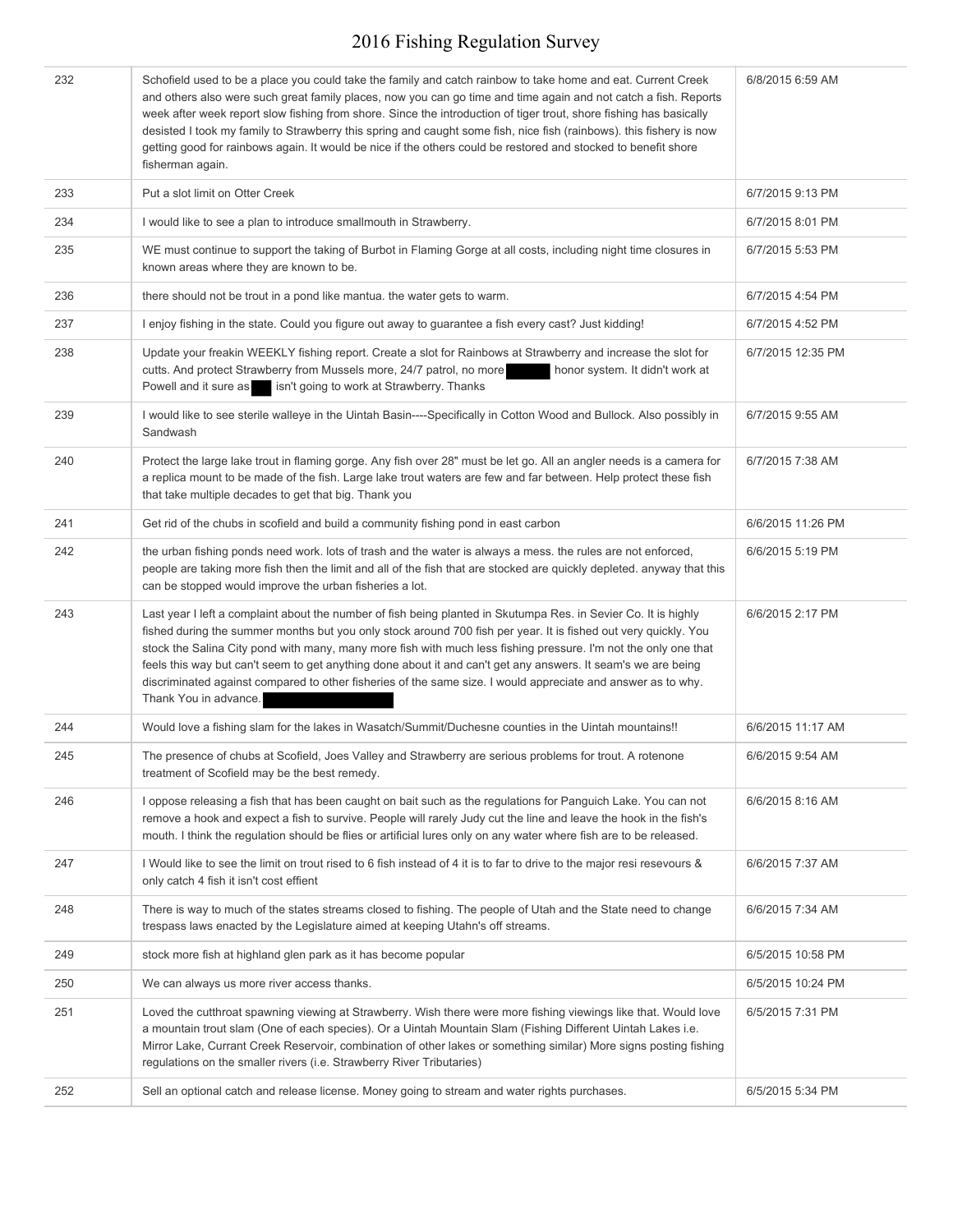| 253 | I really enjoy fishing in Utah and think that the DWR is great at keeping things interesting and putting on events<br>for the public. Me and a friend of mine have a goal of catching every catchable fish in Utah. We have both been<br>doing research into this and have talked about how nice it would be to have tools on the DWR website to help<br>target specific species. I thought it would be great to enter a species and a zip code and find out the closest body<br>of water that has that species. Just a thought that I have been thinking about lately.                                                                                                                                                                                                                                                                                                                                                                                                                                                                                                                                                                                                                                                                                                                                                                                                                                                                                                                                                                                                                                                                     | 6/5/2015 5:31 PM  |
|-----|---------------------------------------------------------------------------------------------------------------------------------------------------------------------------------------------------------------------------------------------------------------------------------------------------------------------------------------------------------------------------------------------------------------------------------------------------------------------------------------------------------------------------------------------------------------------------------------------------------------------------------------------------------------------------------------------------------------------------------------------------------------------------------------------------------------------------------------------------------------------------------------------------------------------------------------------------------------------------------------------------------------------------------------------------------------------------------------------------------------------------------------------------------------------------------------------------------------------------------------------------------------------------------------------------------------------------------------------------------------------------------------------------------------------------------------------------------------------------------------------------------------------------------------------------------------------------------------------------------------------------------------------|-------------------|
| 254 | limits on Strawberry need to be simplified.                                                                                                                                                                                                                                                                                                                                                                                                                                                                                                                                                                                                                                                                                                                                                                                                                                                                                                                                                                                                                                                                                                                                                                                                                                                                                                                                                                                                                                                                                                                                                                                                 | 6/5/2015 5:21 PM  |
| 255 | I would like to see the limit lifted on lakes that are drained for irrigation before they dry up so the fish can be<br>harvested rather than die                                                                                                                                                                                                                                                                                                                                                                                                                                                                                                                                                                                                                                                                                                                                                                                                                                                                                                                                                                                                                                                                                                                                                                                                                                                                                                                                                                                                                                                                                            | 6/5/2015 4:56 PM  |
| 256 | I do not understand the need to have a walk-in license to access water over private land. I know several people,<br>myself included, that did not know such a permit existed. This program should be advertised more to spread<br>awareness that more than a fishing license is needed to access those waters. I am concerned about impacts the<br>proposed plan to expand Little Cottonwood Canyon would have on that fishery. I view that and Big CC as a<br>secret gem adjacent to the city and would hate to see negative impacts to the fish populations there as a result of<br>expansion. I know thats a ways off and still up for debate, but want to take this opportunity to share my concerns.<br>Overall, I think the DWR does an excelent job for anglers in the state and provides great opportunities for all to<br>enjoy.                                                                                                                                                                                                                                                                                                                                                                                                                                                                                                                                                                                                                                                                                                                                                                                                   | 6/5/2015 4:25 PM  |
| 257 | fishing in Utah is marginal at best, unless you can afford a big boat to put on powell, strawberry, flaming gourge<br>or Willard.                                                                                                                                                                                                                                                                                                                                                                                                                                                                                                                                                                                                                                                                                                                                                                                                                                                                                                                                                                                                                                                                                                                                                                                                                                                                                                                                                                                                                                                                                                           | 6/5/2015 2:26 PM  |
| 258 | Take back Strawberry lake, convert it back to a state run facility. American whatever is just raking in money and<br>doing as little as possible. They do not respect Utah anglers at all.                                                                                                                                                                                                                                                                                                                                                                                                                                                                                                                                                                                                                                                                                                                                                                                                                                                                                                                                                                                                                                                                                                                                                                                                                                                                                                                                                                                                                                                  | 6/5/2015 2:12 PM  |
| 259 | Mussels in lake powell are the going to introduce the red ear sun fish to help control especially around the docs<br>and marina's?                                                                                                                                                                                                                                                                                                                                                                                                                                                                                                                                                                                                                                                                                                                                                                                                                                                                                                                                                                                                                                                                                                                                                                                                                                                                                                                                                                                                                                                                                                          | 6/5/2015 1:17 PM  |
| 260 | The invasive mussels in Utah waters is making me less and less interested in using my boat.                                                                                                                                                                                                                                                                                                                                                                                                                                                                                                                                                                                                                                                                                                                                                                                                                                                                                                                                                                                                                                                                                                                                                                                                                                                                                                                                                                                                                                                                                                                                                 | 6/5/2015 12:45 PM |
| 261 | I have noticed that you are always taking suggestions from fly fishermen and people that catch and release but<br>you never have taken suggestions from the fishermen that fish as a means to feed their families. So I suggest<br>that you up the limits back up to 8 rainbow trout and maybe 4 cutthroat trout and do away with the slot limit. I<br>have seen to many dead fish in the water because a lot of people don't know how to handle a fish that needs to<br>be released. I would not even care if you had a season on the lakes open fishing on memorial day and close it the<br>end of November. I am a fisherman that goes fishing to feed my family but to travel 70 miles to get to strawberry<br>or some of the other lakes with a boat it is to expensive to take a boat for 4 fish. You need to stop catering to the<br>richer classed people and start concentrating a little bit on the lower class and disabled people that are on social<br>security and disability wages that cannot afford your type of fishing rules the people that needs the meat but you<br>do the same thing with hunting permits. My opinion is that fishing and hunting is getting to be a rich man sport and<br>there is not one thing we can do about it. I bet you have never thought of having a hunting season just for<br>handicap people why? Because we don't have the extra thousand dollars to be able to put in for a special hunt<br>like that the fish and game really need to step back and think about the disabled people and the fishing and<br>hunting in Utah I am ashamed of the state of Utah for letting this happen | 6/5/2015 12:21 PM |
| 262 | I would like to see Less Stocking, Tighter Bag Limits, Bigger Fish with good Populations. A Focus on Habitat not<br>Stocking please                                                                                                                                                                                                                                                                                                                                                                                                                                                                                                                                                                                                                                                                                                                                                                                                                                                                                                                                                                                                                                                                                                                                                                                                                                                                                                                                                                                                                                                                                                         | 6/5/2015 11:54 AM |
| 263 | Kokanee are an incredibly fun game fish but frankly the not being able to fillet them at Strawberry has to go. Yes<br>you can still fillet after gutting but on the average 2 lb fish it just wrecks them most of the time. Require the skin to<br>be left fully on one side as that's how salmon are generally filleted anyhow. And fish ID is not really a valid<br>excuse with salmon vs cut throat with skin on one side they are very easily differentiated. The diversification of<br>species you guys are creating is fantastic please keep it up. And kudos to letting the anglers handle the<br>overpopulations and illegal stock when possible is nice to see the old kill the lake mentality go away. I target<br>striper and walleye at LP almost exclusively and we generally hit burbot at least one weekend night at the gorge<br>so we definitely have a good time assisting with the problems.                                                                                                                                                                                                                                                                                                                                                                                                                                                                                                                                                                                                                                                                                                                             | 6/5/2015 7:35 AM  |
| 264 | Have 24/7 watch on strawberry for boats with mussels                                                                                                                                                                                                                                                                                                                                                                                                                                                                                                                                                                                                                                                                                                                                                                                                                                                                                                                                                                                                                                                                                                                                                                                                                                                                                                                                                                                                                                                                                                                                                                                        | 6/4/2015 9:54 PM  |
| 265 | Bring back the one day fishing license for outer state. Make more fly fishing rivers only to preserve the native.<br>Quit planting Nine Mile Res in the spring if there is no water.                                                                                                                                                                                                                                                                                                                                                                                                                                                                                                                                                                                                                                                                                                                                                                                                                                                                                                                                                                                                                                                                                                                                                                                                                                                                                                                                                                                                                                                        | 6/4/2015 8:41 PM  |
| 266 | Access to reservoirs w/o paying fees. Small mouth size /quantity restrictions                                                                                                                                                                                                                                                                                                                                                                                                                                                                                                                                                                                                                                                                                                                                                                                                                                                                                                                                                                                                                                                                                                                                                                                                                                                                                                                                                                                                                                                                                                                                                               | 6/4/2015 6:21 PM  |
| 267 | some times your guide books get alittle rough to understand. not sure if i need to have an attorney go through it<br>with me or not before fishing                                                                                                                                                                                                                                                                                                                                                                                                                                                                                                                                                                                                                                                                                                                                                                                                                                                                                                                                                                                                                                                                                                                                                                                                                                                                                                                                                                                                                                                                                          | 6/4/2015 4:04 PM  |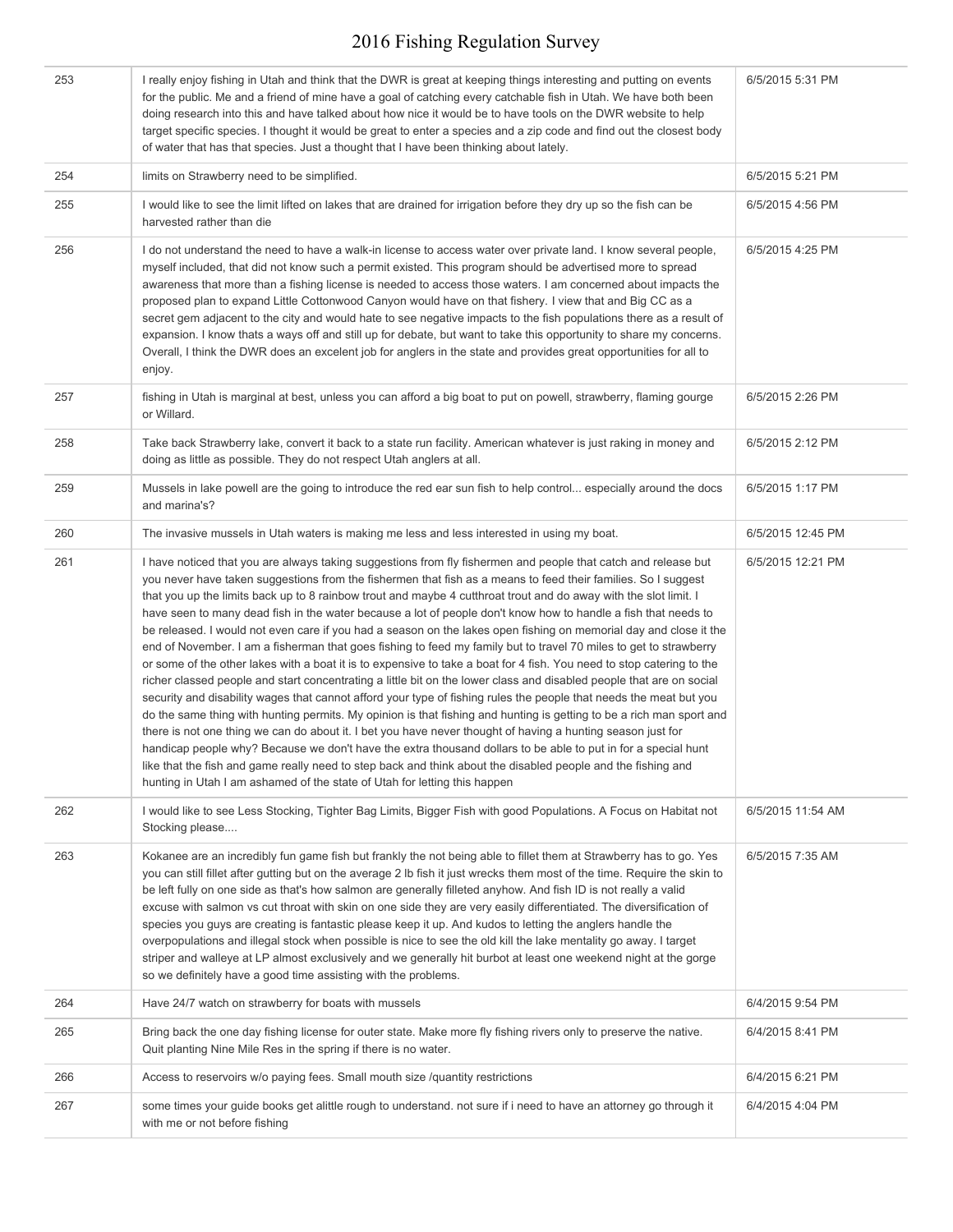| 268 | We want BIG Rainbow Trout more available at Strawberry Reservoir. Please consider making certain "coves" or<br>"bays" rainbow trout havens and mandate all rainbows must be released there (only in these few bays, not the<br>entire reservoir), i.e., Renegade, Soldier Creek and/or The Narrows. I understand Strawberry is primarily a put<br>and take water. But nowhere else in the state has the ability to produce 4-pound+ Rainbows. Do it. I will give you<br>\$100                                                                                                                                                                                                                                                                                                                                                                                                                                                | 6/4/2015 2:52 PM  |
|-----|------------------------------------------------------------------------------------------------------------------------------------------------------------------------------------------------------------------------------------------------------------------------------------------------------------------------------------------------------------------------------------------------------------------------------------------------------------------------------------------------------------------------------------------------------------------------------------------------------------------------------------------------------------------------------------------------------------------------------------------------------------------------------------------------------------------------------------------------------------------------------------------------------------------------------|-------------------|
| 269 | When are you going to allow access to Utah's waterways (rivers, ponds, lakes) that is controlled by private<br>owners when in fact they are not their properties to claim the water rights. Thank you,                                                                                                                                                                                                                                                                                                                                                                                                                                                                                                                                                                                                                                                                                                                       | 6/4/2015 12:16 PM |
| 270 | Can you help me have more time for fishing?                                                                                                                                                                                                                                                                                                                                                                                                                                                                                                                                                                                                                                                                                                                                                                                                                                                                                  | 6/4/2015 12:06 PM |
| 271 | Many folks fishing travel long distances at a big expense to enjoy fishing, not merely for the sport but to enjoy<br>eating the fish. The limits are too restrictive in many areas for a fishing party to enjoy eating their catch and<br>having a limit to take home to enjoy later. I am also puzzled regarding fishing for kokanee during the spawn. In<br>Colorado, at least on Granby and Shadow Mountain Reservoir Spillways there has been no limit because the<br>kokanee die after spawning? Why let fish go to waste dead in the water when they could have been caught live<br>and enjoyed on someone's table? Loosten up on limits.                                                                                                                                                                                                                                                                              | 6/4/2015 11:13 AM |
| 272 | The Ogden river is a blue ribbon fishery. It should be flys and lures only from the waterfall to the closed area in<br>the canyon. Also, the limit should be raised to eight fish in order to remove some of the smaller fish from the river.<br>Any fish over 15" long should be immediately returned to the river. I have been fishing this river my entire life and<br>it is an exceptional blue ribbon stream. Get the bait tossers off of the canyon section and decrease the trash and<br>killing of larger fish. Of course you will need to have property owners allow for fishermen to use the river. A good<br>example of this is with<br>and what he allows.                                                                                                                                                                                                                                                       | 6/4/2015 8:54 AM  |
| 273 | Would like to see more waters designated as trophy fisheries                                                                                                                                                                                                                                                                                                                                                                                                                                                                                                                                                                                                                                                                                                                                                                                                                                                                 | 6/4/2015 8:26 AM  |
| 274 | what can be done to address the access problems associated with Utah's rivers? Having fished Idaho, montana<br>and wyomng rivers for many years where access has been negotiated and is available, it seems Utah could do<br>more to provide acess to rivers and streams and thus ease the overcrowding of what little access there is.                                                                                                                                                                                                                                                                                                                                                                                                                                                                                                                                                                                      | 6/4/2015 8:01 AM  |
| 275 | The use of tiger trout in Strawberry should be seriously considered. Wiper limit should be raised at Willard back to<br>6. Restrictive crappie limit at Pineview (20) should be discontinued and brought back to general regulations.<br>Underwater spear fishing should be disallowed on waters where there is a length limit of any type.                                                                                                                                                                                                                                                                                                                                                                                                                                                                                                                                                                                  | 6/4/2015 7:30 AM  |
| 276 | Six fish limit                                                                                                                                                                                                                                                                                                                                                                                                                                                                                                                                                                                                                                                                                                                                                                                                                                                                                                               | 6/3/2015 8:54 PM  |
| 277 | Wyoming has a Cutt slam, and it includes four species of Cutts and could have been five with the west slope cutt.<br>Nevada has a slam and California as well the slames bring out of state money into utah and give<br>fishermen/women that may be board with fishing some new spice, but none of the states that have Slams charge<br>for them and you get a nice certificate to hang on the wall. it took new four atempts to get my Wyoming Cutt slam<br>and i spent alot of money i n Wyoming doing it am\nd now I want to do it again with Fly only and i fond alot of<br>places in wyoming that I return to to go fishing all the time, and other thing Utah needs to spend more time<br>creating a golden trout fishery in the Uintas Wyoming brings alot of back country fishermen? Woment to the wind<br>River Range Casing The bigest Golden trout on earth why not utah we have just as many lakes in the Uintas | 6/3/2015 5:44 PM  |
| 278 | It would be nice to see alot more tiger trout planted, especially in the sevier river. Its hard to want to get out when<br>the limit is only 4. an 8 fish limit would definately get more people out. Also my kids and I love to Fish the Provo<br>river, however they have a hard time fishing with lures. It would be cool if there was atleast a way for the young<br>ones to bait fish so they could catch a few would be a great idea. I think that posting signs below the dam at Deer<br>creek where the fishermans access is would help out down there. My grandpa owns property down there and we<br>are constantly fighting with the fly fisherman over who has access to where. Anyways, just throwing a few ideas<br>out there. The fishing has been good to us at Deer Creek and Starvation though. Good job there!                                                                                             | 6/3/2015 4:22 PM  |
| 279 | We should be managing for big bass over everything else! We don't do enough for the LM Bass here in Utah<br>Also the WIPER limit at WILLARD BAY needs to be addressed asap! Limit should be less, and more monitoring<br>due to people keeping their limit and more, everyday. Lastly, I support the further stocking of trout hybrid species,<br>like Splake and Tiger trout. Thanks                                                                                                                                                                                                                                                                                                                                                                                                                                                                                                                                        | 6/3/2015 3:17 PM  |
| 280 | When catching crawdads/crayfish, I would like to be able to keep them alive for a couple of days to clean them<br>out before having a boil rather than being forced to kill them prior to leaving the body of water they were<br>harvested from.                                                                                                                                                                                                                                                                                                                                                                                                                                                                                                                                                                                                                                                                             | 6/3/2015 12:55 PM |
| 281 | Too much to tell, I'm a warm water fisherman mostly                                                                                                                                                                                                                                                                                                                                                                                                                                                                                                                                                                                                                                                                                                                                                                                                                                                                          | 6/3/2015 12:10 PM |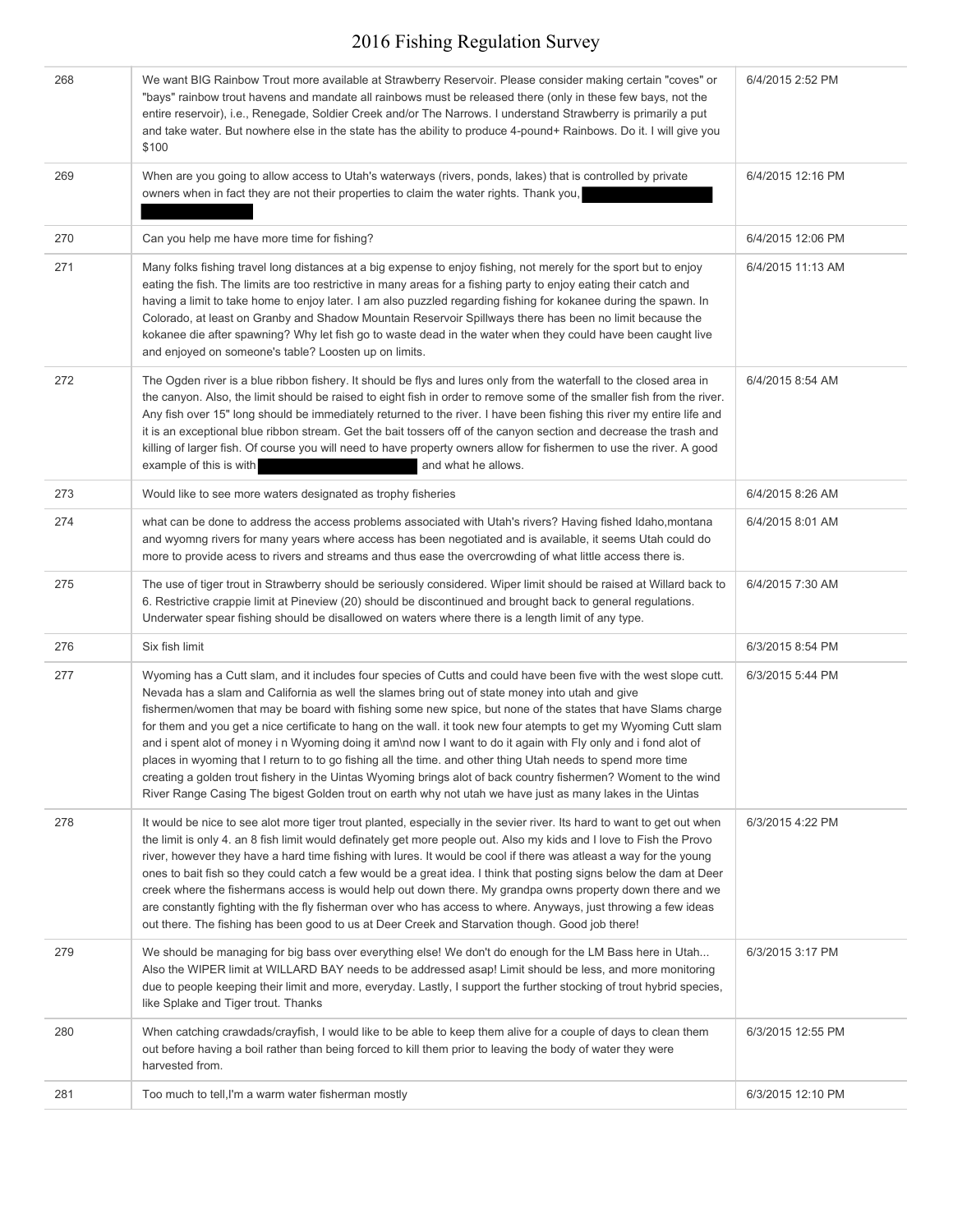| 282 | one concern that I have is that when fishing the community fishery I have seen very little law in enforcement and<br>and I believe that there are some who are taking more than they should and is there any way that a little bit larger<br>fish being stocked like around 12 inches the 8 to 9 inch fish are too small to really eat thanks                                                                                                                                                                                            | 6/3/2015 12:06 PM |
|-----|------------------------------------------------------------------------------------------------------------------------------------------------------------------------------------------------------------------------------------------------------------------------------------------------------------------------------------------------------------------------------------------------------------------------------------------------------------------------------------------------------------------------------------------|-------------------|
| 283 | I would love to see more artificial flies and lure waters and slot limits similar to Strawberry on lakes that have the<br>potential to produce larger trout.                                                                                                                                                                                                                                                                                                                                                                             | 6/3/2015 8:55 AM  |
| 284 | I'd look at dropping the Kokanee limit at Strawberry to 3 from 4. The fishery is a lot of fun - I'd like to see it<br>continue and #3 3 pound salmon and more than enough to eat.                                                                                                                                                                                                                                                                                                                                                        | 6/3/2015 8:34 AM  |
| 285 | I have really enjoyed the attention to Tiger Trout and Tiger Muskie at Birch Creek and Pineview. I would like to<br>see this continue as well as protecting these fish with special regulations. Ie: immediately releasing over a certain<br>length I also would really like to see a change in the private property laws addressed. Being able to touch down in<br>a river bed, but not get out on the banks should be okay. I appreciate the opportunity to take this survey and for all<br>the work you guys do towards Utah fishing! | 6/3/2015 4:20 AM  |
| 286 | Some way to help Utah fishermen clean up after themselves---many are slobs and ruin fishinf areas for others                                                                                                                                                                                                                                                                                                                                                                                                                             | 6/3/2015 3:43 AM  |
| 287 | The popularity of Strawberry Reservoir speaks to the success of its management plan vs just "put and take" small<br>rainbow fisheries. I'd love to see more trout fisheries management reservoirs, big and small, like Strawberry. And<br>despite what some may argue, Strawberry's popularity shows what fisherman really want in a trout reservoir.                                                                                                                                                                                    | 6/2/2015 10:35 PM |
| 288 | It is painful to see waters that I fished as a young man now totally closed because of the legislative action that<br>limits stream access where private citizens own the surrounding land.                                                                                                                                                                                                                                                                                                                                              | 6/2/2015 8:05 PM  |
| 289 | As a kid Scofield Reservoir had some of the largest Yellow Perch in the state. I would love to see them<br>reintroduced to the Lake. Also the 4 fish limit is a strangle on the dinner table for my family. I would like to see the<br>statewide limit back to 8. Thanks                                                                                                                                                                                                                                                                 | 6/2/2015 6:48 PM  |
| 290 | I think the weber river needs to be managed as a fishery. No water in the river below echo for the entire fall and<br>winter and then it goes through the roof for irrigation season. Also stop with all the hybrid fish, take care of our<br>fisheries and there will be no need to put tiger trout and muskies in them in attempt to get angler interest up.                                                                                                                                                                           | 6/2/2015 6:22 PM  |
| 291 | I would love to see more trophy type waters specific to artificial only. For example birch creek seems to grow tiger<br>trout really well. I hate to see them harvested, some special regulations there would be great. As well as other<br>waters                                                                                                                                                                                                                                                                                       | 6/2/2015 6:15 PM  |
| 292 | make piute res. a warm water fishery. (small mouth bass, wiper, catfish tiger Muskie. something besides trout as<br>trout do not do well with the numbers of suckers and carp                                                                                                                                                                                                                                                                                                                                                            | 6/2/2015 5:13 PM  |
| 293 | I also spearfish and I see great improvement in the regs here but more is needed. We need more regs here to<br>manage this and open to more waters. please consider breathhold diving as an option to allow more spearfishing<br>but reduce take. Also I feed the tigermuskie at fishlake should be on a tag system like deer for spearfishing                                                                                                                                                                                           | 6/2/2015 4:57 PM  |
| 294 | More fly fishing only water, please.                                                                                                                                                                                                                                                                                                                                                                                                                                                                                                     | 6/2/2015 4:52 PM  |
| 295 | The price of the combination fishing and hunting license has gone up too much, please make it more affordable                                                                                                                                                                                                                                                                                                                                                                                                                            | 6/2/2015 4:38 PM  |
| 296 | Please open up the privatized portions of the Weber River up the Weber Canyon Road. Us Fly Fishers are very<br>responsible and conservation minded in general.                                                                                                                                                                                                                                                                                                                                                                           | 6/2/2015 4:22 PM  |
| 297 | I enjoy fly fishing on the "Middle Provo" and get down there as much as I can throughout the year. Since the<br>majority of the people fishing this fine stretch of river are already fly fishers, I want to encourage the state powers<br>that be to make certain stretches of this river FLY FISHING ONLY.                                                                                                                                                                                                                             | 6/2/2015 2:17 PM  |
| 298 | I would like to see some off shore structure added to Sandhollow reservoir for the bass.                                                                                                                                                                                                                                                                                                                                                                                                                                                 | 6/2/2015 12:01 PM |
| 299 | Fishing access to streams and rivers sucks in Utah. Lobby for fishing access similar or same as Montana and<br>Idaho.                                                                                                                                                                                                                                                                                                                                                                                                                    | 6/2/2015 11:57 AM |
| 300 | I would like the ability to transport crawfish from the lake to my home so I can cook them live there.                                                                                                                                                                                                                                                                                                                                                                                                                                   | 6/2/2015 11:56 AM |
| 301 | None                                                                                                                                                                                                                                                                                                                                                                                                                                                                                                                                     | 6/2/2015 11:26 AM |
| 302 | Manage the Jackson Flat resevoir so that big fish can be caught like they are now like minersville resevoir. Id<br>hate to see it turn into a community fishery where you only catch very small 8-10" rainbows. I have no interest in<br>fishing that. Also I recently fished Fish creek on the boulder Mountains and loved the fact that I caught splake,<br>Tiger, and both bonniville and colorado cuthroat. I would like to see more lakes like this if possibe.                                                                     | 6/2/2015 11:11 AM |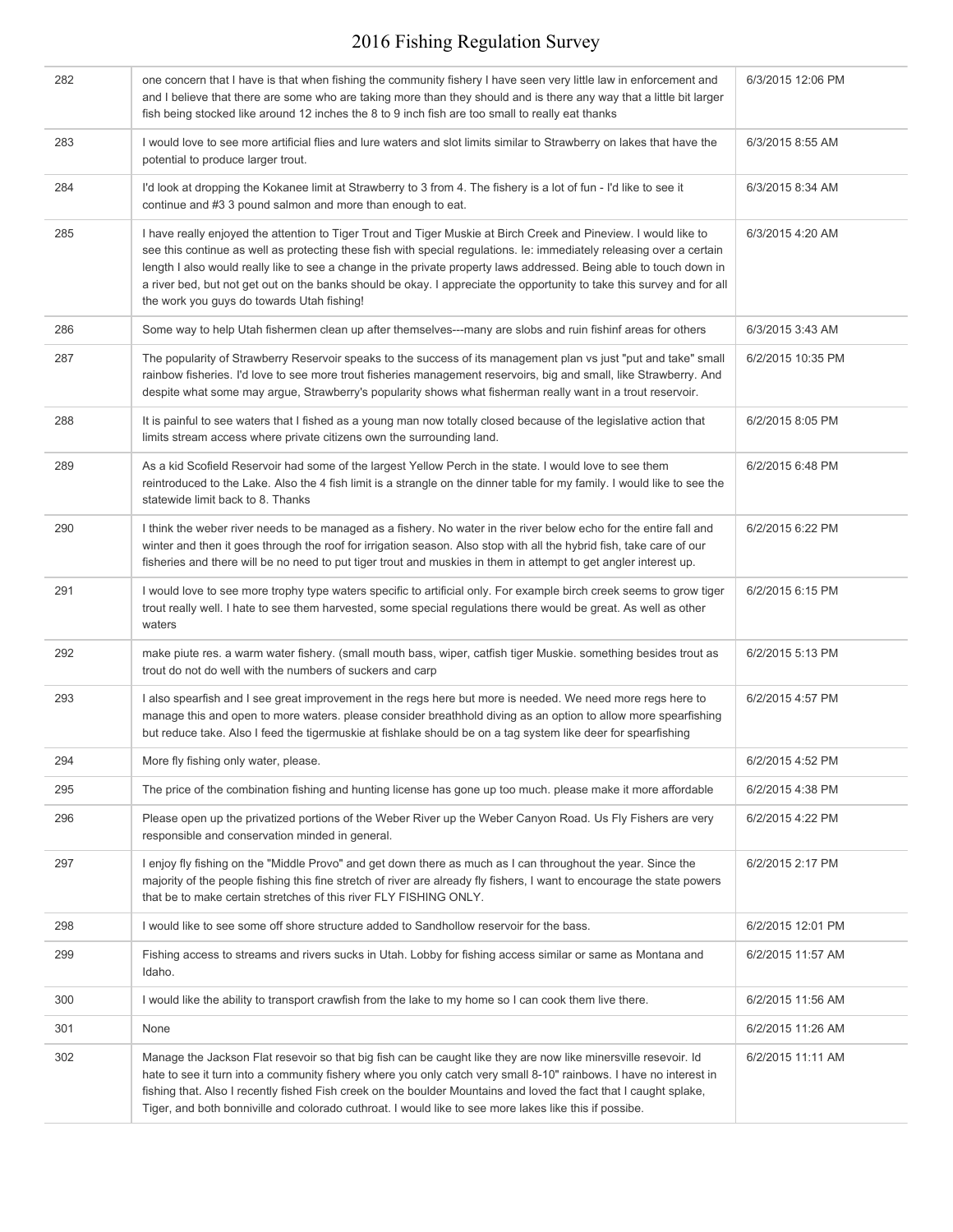| 303 | I would like to see the general trout limit raised to 6. It used to be 8, then it was changed to 4. I think 6 is a good<br>compromise fro those who would like to see a higher limit.                                                                                                                                                                                                                                                                                           | 6/2/2015 11:10 AM  |
|-----|---------------------------------------------------------------------------------------------------------------------------------------------------------------------------------------------------------------------------------------------------------------------------------------------------------------------------------------------------------------------------------------------------------------------------------------------------------------------------------|--------------------|
| 304 | Please bring back the single day, non-resident fishing license. Many times I don't need a three day license, and<br>neither do my friends. Please bring that option back!!                                                                                                                                                                                                                                                                                                      | 6/2/2015 11:01 AM  |
| 305 | Stop trying to manage Utah as a warm water state when it is not and needs to be managed as a cool or cold<br>water state.                                                                                                                                                                                                                                                                                                                                                       | 6/2/2015 10:55 AM  |
| 306 | I actually like your agency manages fisheries in UT. Keep up the good work.                                                                                                                                                                                                                                                                                                                                                                                                     | 6/2/2015 10:55 AM  |
| 307 | Would like to see more panfish options for kids as well as large/small bass                                                                                                                                                                                                                                                                                                                                                                                                     | 6/2/2015 10:53 AM  |
| 308 | Nothing                                                                                                                                                                                                                                                                                                                                                                                                                                                                         | 6/2/2015 10:38 AM  |
| 309 | I'd sure like to have more fisheries with trophy trout rather than planter sized trout.                                                                                                                                                                                                                                                                                                                                                                                         | 6/2/2015 9:34 AM   |
| 310 | I would like to see a stocking report of the high mountain lakes via aircraft                                                                                                                                                                                                                                                                                                                                                                                                   | 6/2/2015 9:30 AM   |
| 311 | Northern Utah needs more Bass fisheries                                                                                                                                                                                                                                                                                                                                                                                                                                         | 6/1/2015 4:03 PM   |
| 312 | I really like artificial flies, and lures waters.                                                                                                                                                                                                                                                                                                                                                                                                                               | 6/1/2015 3:59 PM   |
| 313 | 1) Spend \$ on re-stocking fertile fish, rather than on trucks, personnel, offices, and sterile fish.                                                                                                                                                                                                                                                                                                                                                                           | 6/1/2015 3:21 PM   |
| 314 | I like to catch Walleye, Large and Small mouth Bass, Pike and such But the Division keeps poisoning all my<br>favorit fisheries, and Shockes all of them out of the Green river. Please stop!!                                                                                                                                                                                                                                                                                  | 6/1/2015 3:06 PM   |
| 315 | I'm worried about losing access to great fishing areas due to land becoming increasingly privatized, specifically in<br>the lower Provo River area south of Provo Canyon to Provo main street.                                                                                                                                                                                                                                                                                  | 6/1/2015 1:48 PM   |
| 316 | I'm a big fan of smaller possession limits (4 maximum) and catch and release.                                                                                                                                                                                                                                                                                                                                                                                                   | 6/1/2015 1:34 PM   |
| 317 | visited Strawberry Reservoir last weekend, sure found a lot of chubs; thousands of them, and few cutthroat trout.<br>Seems like your management policy needs some WORK.                                                                                                                                                                                                                                                                                                         | 6/1/2015 12:54 PM  |
| 318 | Need better access to utah lake. too many access points are being blocked off by developers or are charging<br>higher fees for access                                                                                                                                                                                                                                                                                                                                           | 6/1/2015 11:13 AM  |
| 319 | I would like to see our rivers and lakes returned to the public. Right now there is an increasing amount of river<br>only the rich can afford to fish.                                                                                                                                                                                                                                                                                                                          | 6/1/2015 8:49 AM   |
| 320 | Lake trout fishing closed at Flaming gorge when the lake trout are spawning. I don't like people who snag them                                                                                                                                                                                                                                                                                                                                                                  | 6/1/2015 6:00 AM   |
| 321 | I WOULD LIKE TO SEE SALINA COMMUNITY POND STOCKED WITH LARGER FISH LIKE I SEE BEING PUT<br>COMMUNITY PONDS IN SALT LAKE, WEBER AND DAVIS COUNTIES. WHY DO THE BIGGER FISH<br>ALWAYS GO UP THERE ?                                                                                                                                                                                                                                                                               | 6/1/2015 2:21 AM   |
| 322 | on strawberry reservoir i believe a different trout other than the cut throat would be a better choice to control the<br>chub population there better. and i would like to see more lakes open to spear fishing and im sure others would<br>as well, particularly i would like to see deer creek fully return to the list of lakes where spear fishing is allowed i<br>know some is but i would like it to be fully open to it and i would like jordanelle return to that list. | 6/1/2015 1:22 AM   |
| 323 | There is no fish and you can not manged nothing so I'm not buying a license there buying on in Wyoming<br>because they have fish                                                                                                                                                                                                                                                                                                                                                | 6/1/2015 12:08 AM  |
| 324 | Please lower the price of the fishing license. I think more people would buy a license if you did.                                                                                                                                                                                                                                                                                                                                                                              | 5/31/2015 11:33 PM |
| 325 | I really like being able to use two poles without an additional permit . I think that was a good change and hope it<br>continues.                                                                                                                                                                                                                                                                                                                                               | 5/31/2015 9:07 PM  |
| 326 | I greatly support the change in the 2 pole permit regulation. It was an excellent idea to charge a couple of dollars<br>more for a fishing or combo license and do away with the 2 pole permit. Keep up the good work you do for all<br>Outdoorsman in Utah.                                                                                                                                                                                                                    | 5/31/2015 4:47 PM  |
| 327 | Will there be more fishing contest                                                                                                                                                                                                                                                                                                                                                                                                                                              | 5/31/2015 12:19 PM |
| 328 | I think urban ponds need their own license. I also think underage anglers who fish these ponds need to have an<br>adult with them or they need to have a license. I see to many 10 year old's catching fish then running home with<br>their catch only to return and catch more. Going well over the limit that should be allowed. Also if they try to<br>release the fish it just dies and floats away.                                                                        | 5/31/2015 11:03 AM |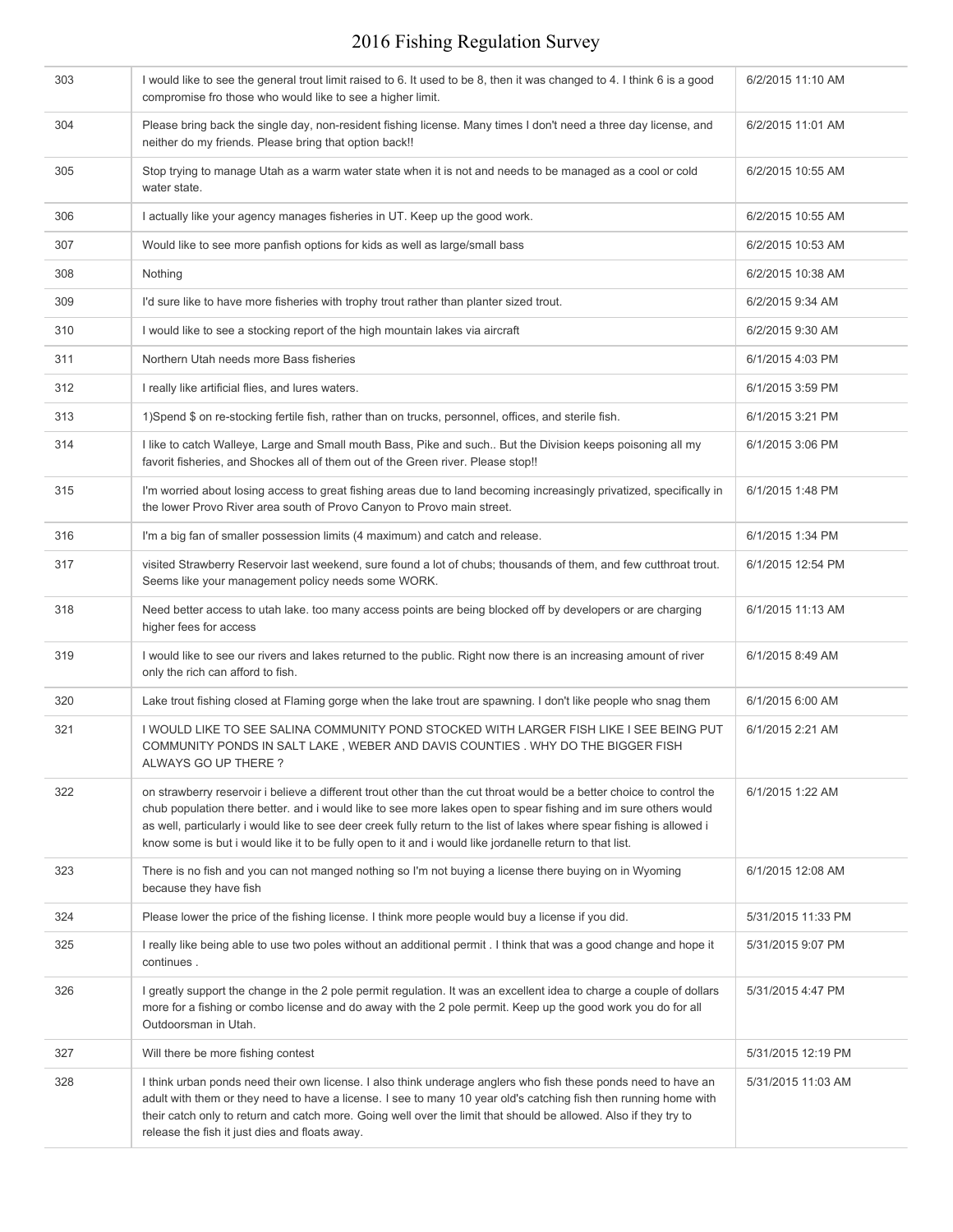| 329 | I would like to see more non-trout fishing opportunities in south central Utah. There are very few places that you<br>can consistently catch bass of any species or walleye. I understand that the DWR is making an effort to bring<br>Yuba back but that is the only lake or reservoir with walleye in the region and because the quality of the fishery at<br>Yuba seems to depend on water levels being good for several consecutive years in a row the dependability of the<br>fishery is not there. I also would like to see more catfishing opportunity in the region as well as crappie and other<br>panfish. I honestly get bored with stocked trout and don't fish as much as I would like because I'm not interested<br>as an angler in catching 8" trout all day long. I do appreciate that the casual and younger people who fish love the<br>ease of catching them and I think it's great that the DWR plants them for that purpose but I'd like to see more<br>chances at catching a trophy in more places even if that requires stronger regulations and size restrictions. I also<br>love the idea of more tiger muskie in more places. Overall I think the UDWR does a good job but I'd just like more<br>variety I guess. Thanks for the opportunity to share my thoughts. | 5/31/2015 10:51 AM |
|-----|----------------------------------------------------------------------------------------------------------------------------------------------------------------------------------------------------------------------------------------------------------------------------------------------------------------------------------------------------------------------------------------------------------------------------------------------------------------------------------------------------------------------------------------------------------------------------------------------------------------------------------------------------------------------------------------------------------------------------------------------------------------------------------------------------------------------------------------------------------------------------------------------------------------------------------------------------------------------------------------------------------------------------------------------------------------------------------------------------------------------------------------------------------------------------------------------------------------------------------------------------------------------------------------------|--------------------|
| 330 | Return the rivers and lakes to the fishermen and the public.                                                                                                                                                                                                                                                                                                                                                                                                                                                                                                                                                                                                                                                                                                                                                                                                                                                                                                                                                                                                                                                                                                                                                                                                                                 | 5/31/2015 10:39 AM |
| 331 | No comments                                                                                                                                                                                                                                                                                                                                                                                                                                                                                                                                                                                                                                                                                                                                                                                                                                                                                                                                                                                                                                                                                                                                                                                                                                                                                  | 5/31/2015 10:34 AM |
| 332 | I like the possession limit change. really helps when camping at places. However why not strawberry and the<br>gorge? I purposely do not camp at Strawberry for this reason.                                                                                                                                                                                                                                                                                                                                                                                                                                                                                                                                                                                                                                                                                                                                                                                                                                                                                                                                                                                                                                                                                                                 | 5/31/2015 4:39 AM  |
| 333 | I would like to see all or almost all species of fish open to bow fishing(following slot and possession limits same<br>as regular fishing.) Would also like to see wma's opened back up to fishing and possibly bow fishing as we are<br>treating them to eliminate carp anyways this would be a great way to save or possibly make money (i.e. bow<br>fishing tournaments.)                                                                                                                                                                                                                                                                                                                                                                                                                                                                                                                                                                                                                                                                                                                                                                                                                                                                                                                 | 5/31/2015 2:29 AM  |
| 334 | I would like more notices online of streams and lakes that are to be treated with rotenone. I like to fish the east<br>fork of the Boulder Creek. I hear through the grapevine you are going to treat it, but I cannot find anything online<br>about it. If I travel 4 hours to get there I would like to know if there will be any fish left after a treatment that I can<br>find nothing about. Online info would be helpful it it was provided.                                                                                                                                                                                                                                                                                                                                                                                                                                                                                                                                                                                                                                                                                                                                                                                                                                           | 5/30/2015 9:33 PM  |
| 335 | For us who like to eat what we catch I think the limit on some of the small spring creeks should be raised by 2 or<br>more.                                                                                                                                                                                                                                                                                                                                                                                                                                                                                                                                                                                                                                                                                                                                                                                                                                                                                                                                                                                                                                                                                                                                                                  | 5/30/2015 7:19 PM  |
| 336 | please fix scofield. It used to be my favorite rainbow fishery. Now with the tiny fish I don't go there any more.                                                                                                                                                                                                                                                                                                                                                                                                                                                                                                                                                                                                                                                                                                                                                                                                                                                                                                                                                                                                                                                                                                                                                                            | 5/30/2015 5:59 PM  |
| 337 | would like to know more about the status of Huntington canyon fishery If there is a plan we would like to know<br>about it on line or ortherwise                                                                                                                                                                                                                                                                                                                                                                                                                                                                                                                                                                                                                                                                                                                                                                                                                                                                                                                                                                                                                                                                                                                                             | 5/30/2015 4:48 PM  |
| 338 | i think that farmington pond need more big catfish and bass and better habitat for fish to thrive                                                                                                                                                                                                                                                                                                                                                                                                                                                                                                                                                                                                                                                                                                                                                                                                                                                                                                                                                                                                                                                                                                                                                                                            | 5/30/2015 2:49 PM  |
| 339 | Provo River: Lower- All brown trout under 17" get released. Middle- Brown trout under 17" get released. Upper:<br>All brown trout under 15" get released.                                                                                                                                                                                                                                                                                                                                                                                                                                                                                                                                                                                                                                                                                                                                                                                                                                                                                                                                                                                                                                                                                                                                    | 5/30/2015 10:27 AM |
| 340 | why can't I have two daily limits of trout for my possession limit on flaming gorge ????????                                                                                                                                                                                                                                                                                                                                                                                                                                                                                                                                                                                                                                                                                                                                                                                                                                                                                                                                                                                                                                                                                                                                                                                                 | 5/30/2015 8:31 AM  |
| 341 | nc                                                                                                                                                                                                                                                                                                                                                                                                                                                                                                                                                                                                                                                                                                                                                                                                                                                                                                                                                                                                                                                                                                                                                                                                                                                                                           | 5/30/2015 6:33 AM  |
| 342 | 1. Open utah lake tributaries during walleye season. Eliminate slot limit on walleye at Utah lake. 2. Open harvest<br>to 6 black bass no size limit at Utah lake. 3. Discontinue planting tiger muskie at pineview. The tiger muskie kill an<br>excessive number of panfish and bass. Perch and crappie numbers have been low for the past decade or more.                                                                                                                                                                                                                                                                                                                                                                                                                                                                                                                                                                                                                                                                                                                                                                                                                                                                                                                                   | 5/30/2015 12:59 AM |
| 343 | I travel to Idaho and Wyoming to catch rainbows in rivers. I wish we had more rainbows. Brown's dominate and<br>although I like cutts they don't fight well.                                                                                                                                                                                                                                                                                                                                                                                                                                                                                                                                                                                                                                                                                                                                                                                                                                                                                                                                                                                                                                                                                                                                 | 5/30/2015 12:22 AM |
| 344 | This might not pertain to the scope of this survey but just as a thought concerning Red Fleet Reservoir I would<br>like to see the Walleye stay in the lake in a reproductive state. I also really enjoy catching and eating Burbot but<br>understand the impact they have on Flaming Gorge. If Red Fleet is to be poisoned anyway why not transplant<br>some burbot into it! It's a long shot but thank you for listening!                                                                                                                                                                                                                                                                                                                                                                                                                                                                                                                                                                                                                                                                                                                                                                                                                                                                  | 5/29/2015 9:29 PM  |
| 345 | I would like to see the limit for brown trout in the weber river either lifted to have no limit or greatly increased. I<br>believe that if the more aggressive brown trout are reduced in number then the native cutthroat would be able to<br>take back over.                                                                                                                                                                                                                                                                                                                                                                                                                                                                                                                                                                                                                                                                                                                                                                                                                                                                                                                                                                                                                               | 5/29/2015 9:15 PM  |
| 346 | There needs to be a better slot limit for walleye in yuba I'd like to see bigger walleye like years ago                                                                                                                                                                                                                                                                                                                                                                                                                                                                                                                                                                                                                                                                                                                                                                                                                                                                                                                                                                                                                                                                                                                                                                                      | 5/29/2015 8:37 PM  |
| 347 | My only concern about the slam is knowing where to catch the fish. It doesn't have to specific waters, but<br>generally. For example bear river cutts are in so and so drainages in the Uintas.                                                                                                                                                                                                                                                                                                                                                                                                                                                                                                                                                                                                                                                                                                                                                                                                                                                                                                                                                                                                                                                                                              | 5/29/2015 7:56 PM  |
| 348 | Fishing has been great this year. Would like to see tiger trout and/or brook trout in strawberry res, more pike and<br>musky, and more river access.                                                                                                                                                                                                                                                                                                                                                                                                                                                                                                                                                                                                                                                                                                                                                                                                                                                                                                                                                                                                                                                                                                                                         | 5/29/2015 6:41 PM  |
|     |                                                                                                                                                                                                                                                                                                                                                                                                                                                                                                                                                                                                                                                                                                                                                                                                                                                                                                                                                                                                                                                                                                                                                                                                                                                                                              |                    |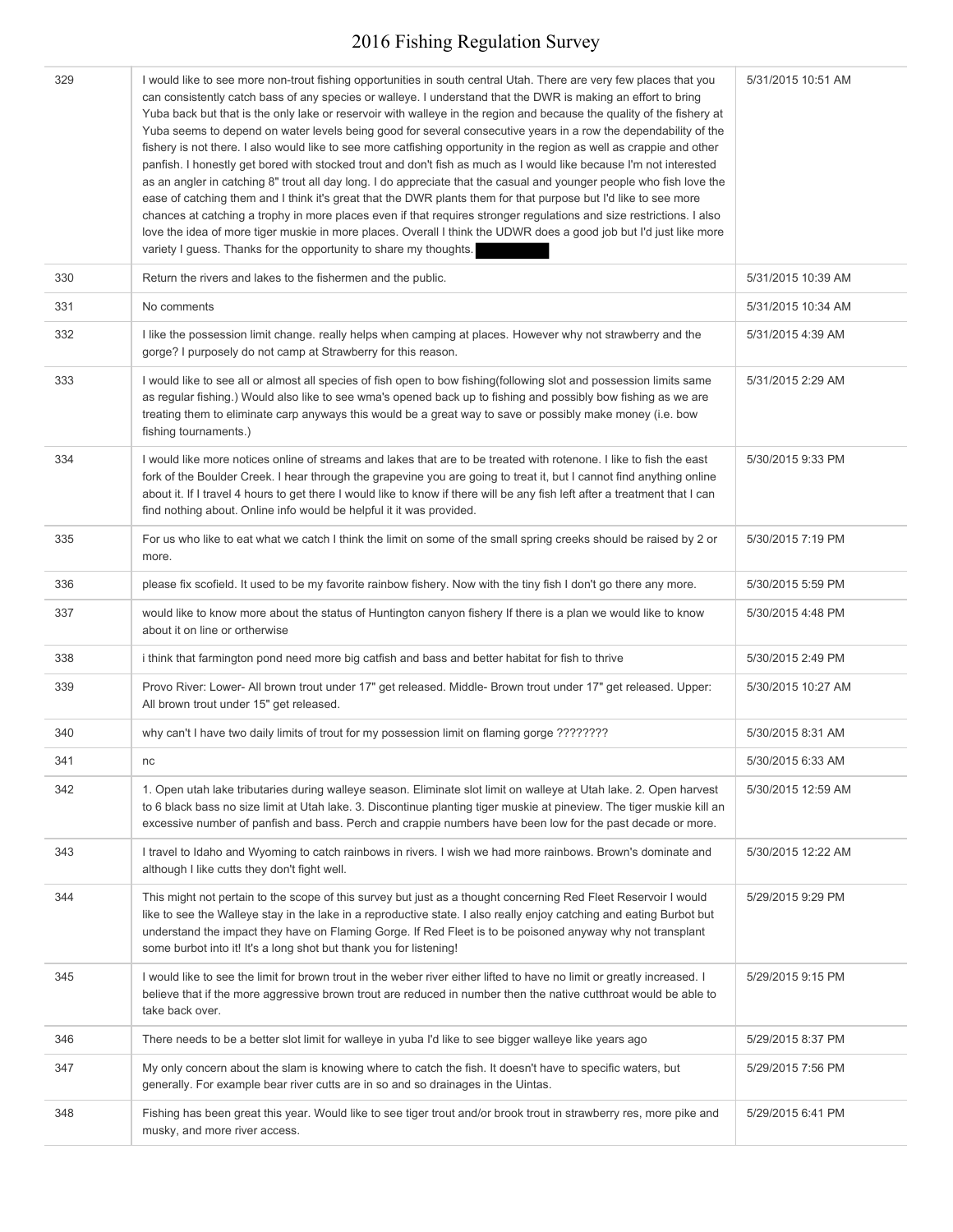| 349 | Can we do anything about the parasites in the fish in pelican?. And keep the awesome gene pool of the lake? I<br>have noticed 2 different types of parasites in the bluegill. They do not get as big as they used too and I will not<br>consume them. Cant be healthy fish.                                                                                                                                                                                                                                                                                                                                                  | 5/29/2015 5:37 PM  |
|-----|------------------------------------------------------------------------------------------------------------------------------------------------------------------------------------------------------------------------------------------------------------------------------------------------------------------------------------------------------------------------------------------------------------------------------------------------------------------------------------------------------------------------------------------------------------------------------------------------------------------------------|--------------------|
| 350 | I fish a lot, and love utah fishing. I just wish it didn't cost so much to have my whole family fishing.                                                                                                                                                                                                                                                                                                                                                                                                                                                                                                                     | 5/29/2015 4:20 PM  |
| 351 | Please Stock Kokanee in jordanelle Res. Please restrict bait fishing in lakes and Streams that have slot limits.                                                                                                                                                                                                                                                                                                                                                                                                                                                                                                             | 5/29/2015 3:57 PM  |
| 352 | I would like to see bass all species become a more important part of the management plans. It seems that<br>largemouth are generally an afterthought except Mantua and the smallmouth fisheries are becoming stunted at<br>least those near SLC. I realize it is a complex process but in my naive opinion better forage fish IE shad perch<br>and chubs and angler education about culling the little guys would be positive steps. Thanks for the things you try<br>to do                                                                                                                                                  | 5/29/2015 3:24 PM  |
| 353 | More stream axis on all rivers.                                                                                                                                                                                                                                                                                                                                                                                                                                                                                                                                                                                              | 5/29/2015 3:24 PM  |
| 354 | I would like to see some larger trout stocked if possible in some of the smaller impounds around the state. The<br>impounds I can think of are Benches and Boulger above Fairfiew. I love to fish these smaller ponds and love to<br>go home with a limit of these planter trout, but it would also be nice to know that some larger fish were stocked<br>and there was the chance to catch them.                                                                                                                                                                                                                            | 5/29/2015 3:21 PM  |
| 355 | Reinstate the slot limit on all fish at Panguitch Lake.                                                                                                                                                                                                                                                                                                                                                                                                                                                                                                                                                                      | 5/29/2015 3:11 PM  |
| 356 | I think that you should close Bear Lake State Park Marina during the laker spawn from mid oct. to mid Nov.                                                                                                                                                                                                                                                                                                                                                                                                                                                                                                                   | 5/29/2015 3:06 PM  |
| 357 | I would love it if you opened more lakes to spear fishing, and allowed Pineview to be open to spear fishing for<br>Tiger Muskies. The few that are in Fish Lake get hunted regularly and if you do not want to open pine view please<br>start putting some in Fish Lake rather than just the ones that come up the river from Johnson's. Thanks.                                                                                                                                                                                                                                                                             | 5/29/2015 3:01 PM  |
| 358 | N/A                                                                                                                                                                                                                                                                                                                                                                                                                                                                                                                                                                                                                          | 5/29/2015 2:35 PM  |
| 359 | It would be great if the all or certain tributaries to Utah Lake were open again during the walleye spawn.                                                                                                                                                                                                                                                                                                                                                                                                                                                                                                                   | 5/29/2015 2:32 PM  |
| 360 | Wiper fishing at Willard Bay needs more patrol, I hear of many people catching there limits 3 times over a day<br>mainly along freeway bay. It seems that if you don't fish for wipers at the beginning of the year they are fished out<br>by June. I like to fish the boils and haven't seen any like it once was. I blamed it on the low water but now believe<br>the fish are gone by the time the shad hatch.                                                                                                                                                                                                            | 5/29/2015 2:14 PM  |
| 361 | Make it a felony for illegal introductions with a \$10,000 reward if you turn someone in for it and they are<br>convicted.                                                                                                                                                                                                                                                                                                                                                                                                                                                                                                   | 5/29/2015 2:11 PM  |
| 362 | I know that it was discussed before, but I like the idea of taking away the regulation of only being able to have a<br>certain amount of fish at your residence.                                                                                                                                                                                                                                                                                                                                                                                                                                                             | 5/29/2015 2:09 PM  |
| 363 | Close the inlet on Willard to snagging walleye!                                                                                                                                                                                                                                                                                                                                                                                                                                                                                                                                                                              | 5/29/2015 1:53 PM  |
| 364 | Think too many pike are being harvested out of Yuba                                                                                                                                                                                                                                                                                                                                                                                                                                                                                                                                                                          | 5/29/2015 1:47 PM  |
| 365 | Fishing at Minersville Reservoir during the summer there are many families that do not obey the laws, keeping<br>many fish below 22", not having fishing licenses, fishing with bait, and using big recreational speed boats causing<br>dangerous conditions for the fishermen. There is nobody there to enforce the laws.                                                                                                                                                                                                                                                                                                   | 5/29/2015 12:59 PM |
| 366 | Slot limits and artificial only regulations on more trout waters                                                                                                                                                                                                                                                                                                                                                                                                                                                                                                                                                             | 5/29/2015 12:27 PM |
| 367 | I think that the fishing seminars that the DWR has to teach people how to catch a certain type of fish is a great<br>thing. It gives people great information on what to use and where to go to cathc those types of fish. Please keep it<br>up.                                                                                                                                                                                                                                                                                                                                                                             | 5/29/2015 11:57 AM |
| 368 | Fishing Regulations for the various waters in Utah are inconsistent. One almost needs a map, GPS, Fishing<br>Guide, and Law Book to understand and interpret the regulations. It seems that every water has different<br>regulations and they are extremely hard to follow. As for Cutthroat Trout - requiring release of all fish between<br>15-22 inches almost guarantees that no one can keep a fish. The average maximum size of Cutthroat is about<br>17-18 inches. Streamline the regulations and make them standard throughout the state even if the limit for<br>keeping fish is reduced to 4-6 fish in possession. | 5/29/2015 11:50 AM |
| 369 | Excited about Tiger Trout. Would like to see saugeye and sterile walleye. Hate the 8" catchable. Ridiculous.                                                                                                                                                                                                                                                                                                                                                                                                                                                                                                                 | 5/29/2015 11:43 AM |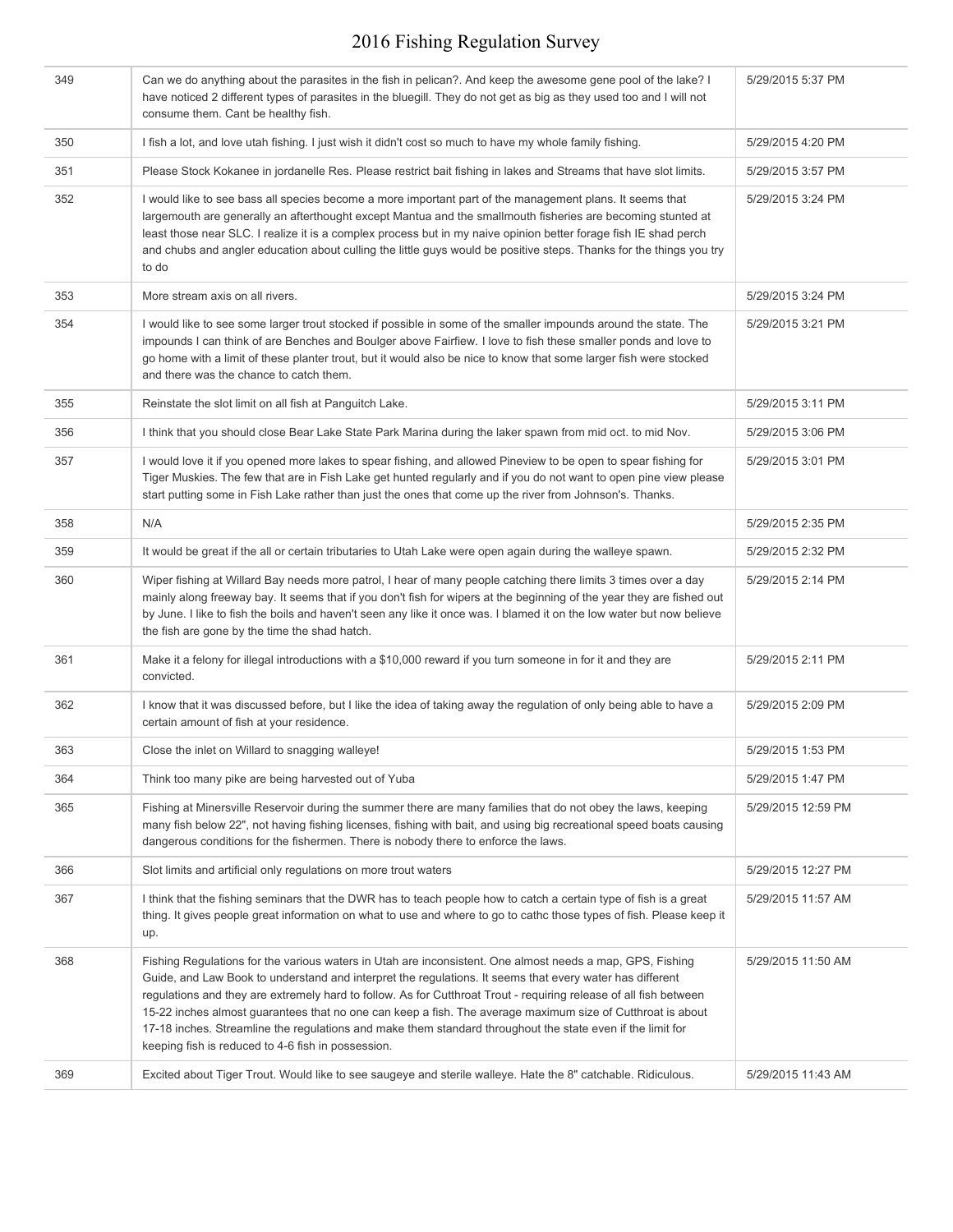| 370 | Something needs to be done with Scofield. This and Strawberry have always been the most popular fisheries, but<br>Scofield is overrun with Chubs, and it is frustrating as an angler to go and only catch these. I know there are big<br>Tiger Trout and Cutts in the Reservoir, but I think the chub problem is bigger than we think, and this needs to be<br>addressed and allow Scofield to become one of the premier fisheries in the State again.                                                                                                                                                                                                                                                                                                                                                                                                                                                                                                                                                                         | 5/29/2015 11:35 AM |
|-----|--------------------------------------------------------------------------------------------------------------------------------------------------------------------------------------------------------------------------------------------------------------------------------------------------------------------------------------------------------------------------------------------------------------------------------------------------------------------------------------------------------------------------------------------------------------------------------------------------------------------------------------------------------------------------------------------------------------------------------------------------------------------------------------------------------------------------------------------------------------------------------------------------------------------------------------------------------------------------------------------------------------------------------|--------------------|
| 371 | Urban waters need to be stocked more frequently and regulated for less takethe cove pond in herriman<br>receives very few trout anymore and the ones they do get are removed within hours                                                                                                                                                                                                                                                                                                                                                                                                                                                                                                                                                                                                                                                                                                                                                                                                                                      | 5/29/2015 11:26 AM |
| 372 | First, thanks for all of your great work! Please continue to help increase access to crowded fisheries in Northern<br>Utah through the walk in access program - this has been a great program. Also, recognizing that DWR doesn't<br>necessarily manage boating, it would be great if DWR would work with their federal partners and State Parks and<br>DWQ to identify more water bodies (or sections of water bodies) that would be more appropriate as wakeless<br>speeds only. This would improve the water quality of many impoundments that are prone to erosion and siltation<br>and would provide a better experience to anglers and non-motorized water users (the fastest growing water sport<br>segment) and limit user conflicts. Again, thanks for the great work!                                                                                                                                                                                                                                                | 5/29/2015 10:27 AM |
| 373 | Make Strawberry and Flaming gorge kokanee regulations where you can have two days limit in possession.<br>(Same as other waters.) A trip to Flaming Gorge is often a once a year trip for many people and the opportunity to<br>keep more than 3 or 4 kokanee/person from the trip would be beneficial.                                                                                                                                                                                                                                                                                                                                                                                                                                                                                                                                                                                                                                                                                                                        | 5/29/2015 8:54 AM  |
| 374 | How will the lack of snow year after year affect fishing in Utah.                                                                                                                                                                                                                                                                                                                                                                                                                                                                                                                                                                                                                                                                                                                                                                                                                                                                                                                                                              | 5/28/2015 11:44 PM |
| 375 | Concerns: I am a bass fisherman, had my gut full of tournaments in Utah. I watched the decline of Jordanelle and<br>my desire for big bass has taken me out of state. Powell has stupid crazy water level changes, DC drops during<br>the spawn, UL is a muddy bottomed mess-it used to keep the water skiers from other lakes but too low to be<br>obnoxious now. Red Fleet-DED dead, Gunlock-DED dead, Quail?-What happens there? SH? Crappie are doing<br>well huh! Is that gonna last? The water has been pretty fertile and the growing season has been very nice for<br>quality bass and crappie. Starvation-Well done. Throw some bows in there and let the anglers be happy. Bass,<br>walleye and  perch? Where did the perch go? Why? crazy how they pretty much disappeared so fast. Walleye<br>gonna crash in three years now? I could go on and on. Keep up the work, I'll support you in no matter what you<br>decide. I just want to fish, don't take that away from me and it doesn't matter where I'm fishing. | 5/28/2015 11:10 PM |
| 376 | would love to see more perch stocked in central utahs lakes and reservoirs. used to love fishing mill meadows for<br>perch, until they drained it and never restocked it with perch.                                                                                                                                                                                                                                                                                                                                                                                                                                                                                                                                                                                                                                                                                                                                                                                                                                           | 5/28/2015 10:31 PM |
| 377 | not one thing in here on walleye and bass. i would like to see these fish more of a priority and i would kike to see<br>crawdads stocked in lakes and maybe forage fish in more lakes. like shad in pineview, pelican and sandhallow.<br>lets grow our bass big!!!! hopefully this would help the walleye populations.                                                                                                                                                                                                                                                                                                                                                                                                                                                                                                                                                                                                                                                                                                         | 5/28/2015 10:28 PM |
| 378 | Increase the limit to 6.                                                                                                                                                                                                                                                                                                                                                                                                                                                                                                                                                                                                                                                                                                                                                                                                                                                                                                                                                                                                       | 5/28/2015 8:17 PM  |
| 379 | Let's put tiger muskies on the boulder mountains and stoke more tiger trout in streamers and rivers                                                                                                                                                                                                                                                                                                                                                                                                                                                                                                                                                                                                                                                                                                                                                                                                                                                                                                                            | 5/28/2015 7:37 PM  |
| 380 | Unhappy with 3-day non-resident license. Like Idaho's approach \$12 first day then \$7 each day thereafter.                                                                                                                                                                                                                                                                                                                                                                                                                                                                                                                                                                                                                                                                                                                                                                                                                                                                                                                    | 5/28/2015 6:09 PM  |
| 381 | Keep up the good work. I primarily spearfish and fly fish and have been very impressed the last couple of years of<br>the support from the State on Spearfishing. Thank you                                                                                                                                                                                                                                                                                                                                                                                                                                                                                                                                                                                                                                                                                                                                                                                                                                                    | 5/28/2015 4:24 PM  |
| 382 | more Warm water Species, Bass, Crappies (pan fish) Wiper!! Tiger Musky, Pike                                                                                                                                                                                                                                                                                                                                                                                                                                                                                                                                                                                                                                                                                                                                                                                                                                                                                                                                                   | 5/28/2015 1:56 PM  |
| 383 | It is so nice to see some warm water species on the list for a change!!! More Tiger muskie, bass, whipers, and<br>walleye lakes please!!!                                                                                                                                                                                                                                                                                                                                                                                                                                                                                                                                                                                                                                                                                                                                                                                                                                                                                      | 5/28/2015 12:37 PM |
| 384 | I would still like to see a possession limit on kokanee increased in Flaming Gorge as well as Strawberry if you<br>fish more than 1 day to twice daily limit.                                                                                                                                                                                                                                                                                                                                                                                                                                                                                                                                                                                                                                                                                                                                                                                                                                                                  | 5/28/2015 11:18 AM |
| 385 | Boulder Mountain in Utah is famous for it's Trophy sized Brook Trout and Tiger Trout. I believe the Boulder<br>Mountain should continue to manage for Trophy sized Brook Trout and Tiger Trout. As well as continue to<br>manage several lakes on Boulder Mountain with Arctic Grayling.                                                                                                                                                                                                                                                                                                                                                                                                                                                                                                                                                                                                                                                                                                                                       | 5/28/2015 10:54 AM |
| 386 | PINEVIEW IS A FERTILE LAKE WHICH SHOULD HOLD COLD AND WARM WATER SPECIES BASS<br>ESPECIALLY NO TIGER MUSKIE IN PINEVIEW PUT THE MUSKY IN WILLARD WHERE THEY CAN BE<br>CONTROLLED WITH THE WIPERS AND SHAD THAT OVER GROW AND NOTHING IN THERE CAN EAT<br>THEM THANKS                                                                                                                                                                                                                                                                                                                                                                                                                                                                                                                                                                                                                                                                                                                                                           | 5/28/2015 10:49 AM |
| 387 | Put the slot limit back on all trout at panguitch lake                                                                                                                                                                                                                                                                                                                                                                                                                                                                                                                                                                                                                                                                                                                                                                                                                                                                                                                                                                         | 5/28/2015 8:20 AM  |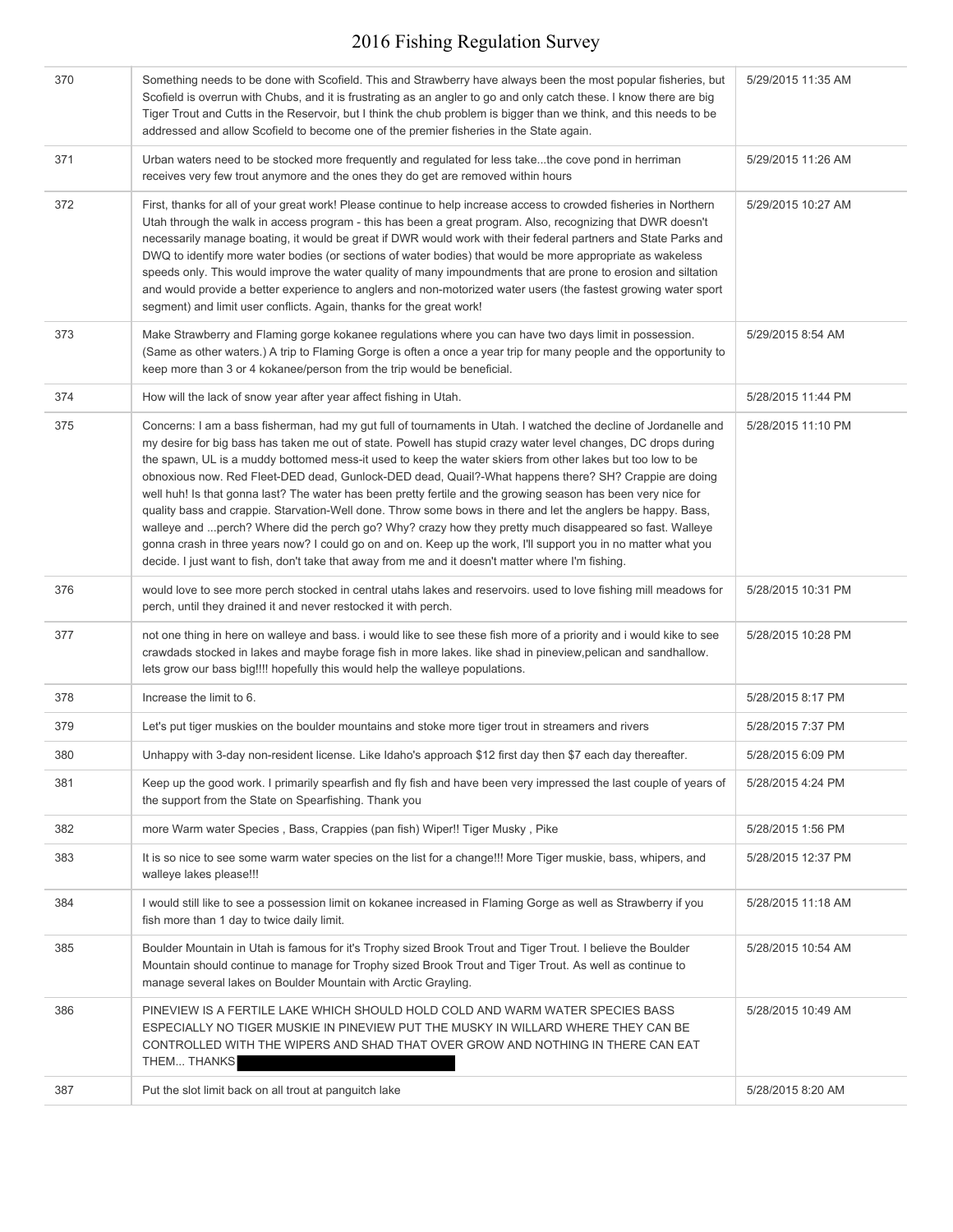| 388 | I recently attended the Kokanee Seminar at the DWR building on North Temple. It was a lot of fun. I'd like to see<br>more fishing seminars that focus on different types of fish in Utah and where and how to catch them. Keep up the<br>great work.                                                                                                                                                                                                                                                                                                       | 5/28/2015 7:50 AM  |
|-----|------------------------------------------------------------------------------------------------------------------------------------------------------------------------------------------------------------------------------------------------------------------------------------------------------------------------------------------------------------------------------------------------------------------------------------------------------------------------------------------------------------------------------------------------------------|--------------------|
| 389 | What happened to the perch population in Rockport?                                                                                                                                                                                                                                                                                                                                                                                                                                                                                                         | 5/28/2015 7:20 AM  |
| 390 | 1. Poaching and lack of enforcement at Minersville Reservoir. 2. Fish population statistics for lakes and streams<br>should be available on the web.                                                                                                                                                                                                                                                                                                                                                                                                       | 5/28/2015 6:13 AM  |
| 391 | Stop poisoning paiute res.                                                                                                                                                                                                                                                                                                                                                                                                                                                                                                                                 | 5/28/2015 12:28 AM |
| 392 | Over the last several years the Weber River below Echo has become increasingly mossy, likely due to fertilizer<br>runoff. A study or program to address the issue would be nice.                                                                                                                                                                                                                                                                                                                                                                           | 5/27/2015 11:52 PM |
| 393 | Manage Mantua as a trophy warmwater fishery for the northern part of the state. Do not allow spearfishing of any<br>gamefish. Eliminate tiger musky in Newton. They have ruined the bass fishing.                                                                                                                                                                                                                                                                                                                                                          | 5/27/2015 10:40 PM |
| 394 | I have personally found gizzard shad in the bear river below cutler dam. I want to use them for bait in that river,<br>but want clarification as to the legality of using them. As it stands now, it only states that you can't keep or use<br>them in Willard bay. What about the bear River? I would also also love to see more kokanees introduced into<br>waters with the size and stream inlet to support them. I really appreciate the good job that the DWR biologists are<br>doing, keep it up and promote family fishing opportunities.           | 5/27/2015 10:35 PM |
| 395 | Would like to see white bass planted in Cutler Reservoir, lake is very similar to Utah lake and has dams to<br>prevent too far of upstream migration. With the popularity of wipers in Willard is there any chance of them being<br>planted in lakes like Hyrum dam so there could be some larger fish in that lake instead of so many planter<br>bows?? Consider reducing crappie limits on Cutler reservoir to 10 fish like Willard, no danger of over populations<br>and it would save some of the fish from the spawn slaughters for later in the year | 5/27/2015 10:06 PM |
| 396 | Fishing has gotten very crowded at times. There are lots of rude people crowding everyone out everywhere.<br>Same with the boaters bothering fishers. I think we need a fishing etiquette course for fisherman and boaters.                                                                                                                                                                                                                                                                                                                                | 5/27/2015 8:40 PM  |
| 397 | In lower elevation reservoirs I would like to see more bass and wipers than put and take trout.                                                                                                                                                                                                                                                                                                                                                                                                                                                            | 5/27/2015 8:30 PM  |
| 398 | use of live bait                                                                                                                                                                                                                                                                                                                                                                                                                                                                                                                                           | 5/27/2015 6:39 PM  |
| 399 | It would be great for the smallmouth bass to have more forage in Jordanelle                                                                                                                                                                                                                                                                                                                                                                                                                                                                                | 5/27/2015 4:17 PM  |
| 400 | Plant more largemouth bass. There are lakes that would have more Largemouth if they were planted.                                                                                                                                                                                                                                                                                                                                                                                                                                                          | 5/27/2015 2:51 PM  |
| 401 | Close perch fishing in yuba res for 2 years and kill off or do a no limit to the northern pike in the lake.                                                                                                                                                                                                                                                                                                                                                                                                                                                | 5/27/2015 2:49 PM  |
| 402 | I would like to see more opportunities in SoUtah for a greater variety of fish. I came from the Uintah Basin and<br>loved the variety of fish out there. In St George we are very limited on variety and quality.                                                                                                                                                                                                                                                                                                                                          | 5/27/2015 2:48 PM  |
| 403 | Allow the use of waterdogs in Utah!                                                                                                                                                                                                                                                                                                                                                                                                                                                                                                                        | 5/27/2015 2:43 PM  |
| 404 | I would like to see more species of fish in utah lakes in reservoirs. Trout fishing is far to ample in southern utah<br>and I have lost most of my interest in fishing. I'd like to see more waters with walleye and northern pike or even<br>striped bass                                                                                                                                                                                                                                                                                                 | 5/27/2015 2:37 PM  |
| 405 | I would like to see more community ponds with access to bigger largemouth bass. Most ponds only have bass<br>that are 1-4 inches. Catch and release only policy for bass in community ponds along with more forage for them<br>such as perch, bluegill, and crayfish will produce bigger bass. I would also like to see you stalk bigger bass to<br>start with along with catch and release restrictions.                                                                                                                                                  | 5/27/2015 2:15 PM  |
| 406 | Please adjust the northern pike limit at yuba. Pike populations are dependent upon water. They need water to<br>spawn, they won't over populate without high water. They've been slaughtered the last two years. Now the fishing<br>has tanked. Put it down to 2 fish limit, and none over 36 inches.                                                                                                                                                                                                                                                      | 5/27/2015 2:15 PM  |
| 407 | Walleye in Pineview!!!! Just more walleye throughout the state. It seems as though the bodies of water that do<br>have them get pounded for them, and it would be nice to have them more spread out. Pineview and Jordanelle<br>are just two examples                                                                                                                                                                                                                                                                                                      | 5/27/2015 2:15 PM  |
| 408 | I would like to see Newton reservoir managed for trout again and minimize the warm water fishery there.                                                                                                                                                                                                                                                                                                                                                                                                                                                    | 5/27/2015 1:51 PM  |
| 409 | I'd like bigger fish closer to home. I am from Sanpete. I don't fish anymore its not fun to go and catch planters.<br>Even worse when its slow. No fun fishing any where.                                                                                                                                                                                                                                                                                                                                                                                  | 5/27/2015 1:50 PM  |
| 410 | Please consider outlawing spearfishing if not completely then for walleye and bass. Let them kill all the carp they<br>want.                                                                                                                                                                                                                                                                                                                                                                                                                               | 5/27/2015 1:06 PM  |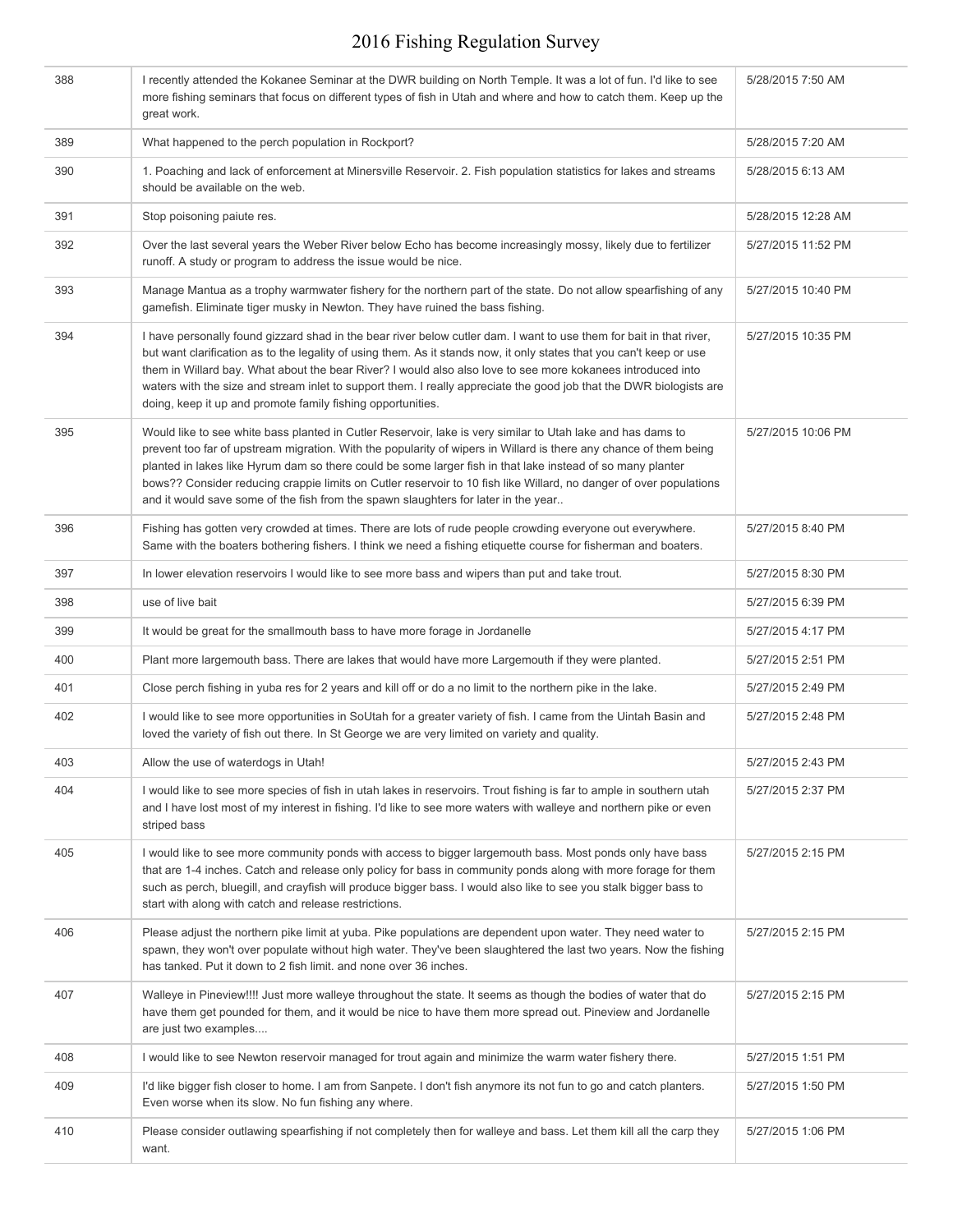| 411 | Need more trophy trout near salt lake I dont want to drive to the gorge or fish lake to get a big Lake trout!! Stock<br>some closer to home! Stock more BRowns and splake too                                                                                                                                                                                                                                                                                                                                                                                                                                                                                                                                                                                           | 5/27/2015 12:41 PM |
|-----|-------------------------------------------------------------------------------------------------------------------------------------------------------------------------------------------------------------------------------------------------------------------------------------------------------------------------------------------------------------------------------------------------------------------------------------------------------------------------------------------------------------------------------------------------------------------------------------------------------------------------------------------------------------------------------------------------------------------------------------------------------------------------|--------------------|
| 412 | I was disappointed not to see any mention of walleye management changes or improvements.                                                                                                                                                                                                                                                                                                                                                                                                                                                                                                                                                                                                                                                                                | 5/27/2015 12:37 PM |
| 413 | Why does the DWR not do enough for spawning fish? Most all species are sterile or non-native to be killed?                                                                                                                                                                                                                                                                                                                                                                                                                                                                                                                                                                                                                                                              | 5/27/2015 12:10 PM |
| 414 | I believe you the biologists are doing an excellent job in Utah and I appreciate the time that is taken for the<br>anglers to voice their opinion. Thank you very much!                                                                                                                                                                                                                                                                                                                                                                                                                                                                                                                                                                                                 | 5/27/2015 12:02 PM |
| 415 | I feel spearfishing should not be allowed for any game fish                                                                                                                                                                                                                                                                                                                                                                                                                                                                                                                                                                                                                                                                                                             | 5/27/2015 10:47 AM |
| 416 | Please develop Bear Lake as a better fishery.                                                                                                                                                                                                                                                                                                                                                                                                                                                                                                                                                                                                                                                                                                                           | 5/27/2015 10:03 AM |
| 417 | I would prefer to see tiger musky catch and release state wide. Or maybe a slot limit of one fish between 36" and<br>40" all others must be released.                                                                                                                                                                                                                                                                                                                                                                                                                                                                                                                                                                                                                   | 5/27/2015 9:51 AM  |
| 418 | More Kokanee reservoirs. Stock lots of Tiger trout in Rockport, Echo, East Canyon, and Jordanelle and cut back<br>on Rainbows. Kudos to you on the Willard bay fishery. Keep up the good work on the warmwater species, include<br>crappie stocking in the program there, and no Walleye snagging in the channel. I would propose a stocking<br>stamp of \$10 to support your favorite fish species, "Voluntary" to purchase with your license. To be used for the<br>fish and game to renovate rearing facilities, for the various species identified. "ie the stamp would display the fish<br>identified" and the DWR would know what the public preference is.                                                                                                       | 5/27/2015 9:30 AM  |
| 419 | We should be able to fish any rivers with bate. (Worms, powerbate ect) I don't agree with artificial lures only.<br>Some people can't afford fly rods and all that.                                                                                                                                                                                                                                                                                                                                                                                                                                                                                                                                                                                                     | 5/27/2015 9:29 AM  |
| 420 | Something needs to be done with Scofield Reservoir. This fishery is a mess. Many including myself believe it is<br>time to poison it and start over. This was always a great fishery and it is ridiculous now. Too many chubs and<br>skinny little cutthroats. Not worth wasting time and money any more to go fish it. Enough already!                                                                                                                                                                                                                                                                                                                                                                                                                                 | 5/27/2015 8:58 AM  |
| 421 | I think you have a difficult job and are trying to balance several factors. Thank you. I am very supportive of<br>anything that increases my catch rates and or size regardless of species. Kokanee in fish lake should be fun in<br>the future. Could Kokanee survive in Bear Lake?                                                                                                                                                                                                                                                                                                                                                                                                                                                                                    | 5/27/2015 8:45 AM  |
| 422 | Northern pike and a lake trout fishery closer to salt lake.                                                                                                                                                                                                                                                                                                                                                                                                                                                                                                                                                                                                                                                                                                             | 5/27/2015 8:44 AM  |
| 423 | Where are we on the stocking of Wipers? Does the DWR have a plan for them?                                                                                                                                                                                                                                                                                                                                                                                                                                                                                                                                                                                                                                                                                              | 5/27/2015 8:42 AM  |
| 424 | I share this idea every time I take a survey or talk with an officer but never hear anything about it. I have kids that<br>come home & like to fish, but it's usually only for a couple of hours at a time. I don't feel it is worth even buying a<br>one day fishing license for 2 hours or less of fishing. Therefore, they do not get to fish. I would like to see some<br>kind of a family fishing license that would allow my kids to fish on my license, or the family license, for the 2 hours<br>or so. While they are fishing, I would not be fishing, nor would anyone else. Only one angler could be fishing<br>using this license at a time. I think this is a great idea and I hope you would consider it. If you have any questions<br>Thanks<br>call me. | 5/27/2015 8:33 AM  |
| 425 | great job d.o.w.                                                                                                                                                                                                                                                                                                                                                                                                                                                                                                                                                                                                                                                                                                                                                        | 5/27/2015 7:55 AM  |
| 426 | Crossbows should be allowed to bow fish for carp.                                                                                                                                                                                                                                                                                                                                                                                                                                                                                                                                                                                                                                                                                                                       | 5/27/2015 7:36 AM  |
| 427 | I'd like to see more places to catch kokes.                                                                                                                                                                                                                                                                                                                                                                                                                                                                                                                                                                                                                                                                                                                             | 5/27/2015 7:17 AM  |
| 428 | CLOSE OFF LINWOOD BAY DURING THE SPAWNING SEASON TO PRTECT THE LAKE TROUT FROM THE<br>"SNAGGERS"                                                                                                                                                                                                                                                                                                                                                                                                                                                                                                                                                                                                                                                                        | 5/27/2015 6:07 AM  |
| 429 | I would not allow spear fishing for game fish in Utah.                                                                                                                                                                                                                                                                                                                                                                                                                                                                                                                                                                                                                                                                                                                  | 5/27/2015 5:59 AM  |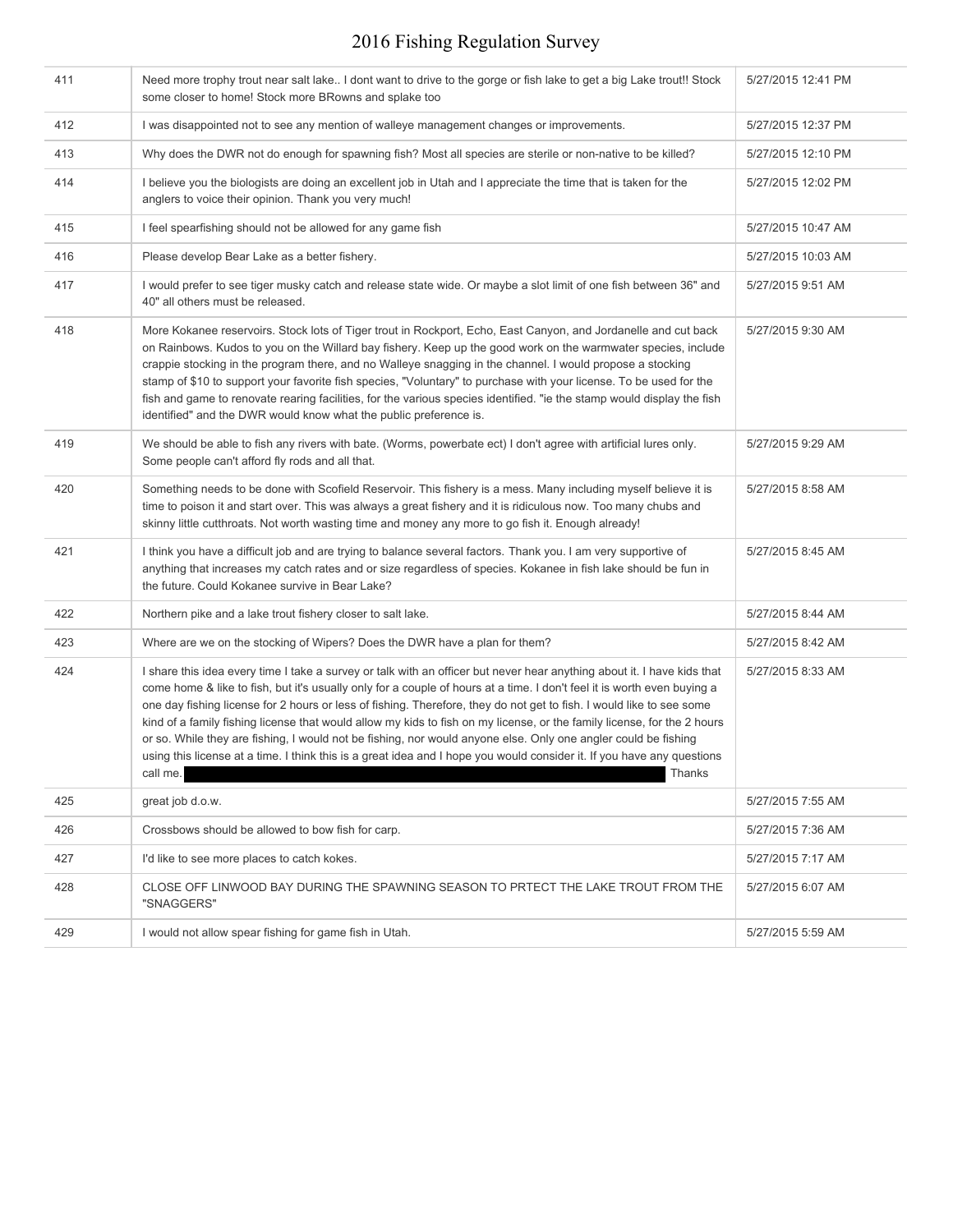| 430 | I enjoy fishing for tiger muskie but also like to fish for the smaller species of fish they target. I have been told that<br>the introduction of tiger muskies helps keep smaller species from getting overpopulated. The concern i have is<br>that overstocking the muskies has a drastic affect on smaller species. I will use Newton dam as an example.<br>years ago you could catch a ton of bass bluegill and crappie out there but they were small. i was excited when<br>they announced the introduction of tiger muskies at that time. i thought it would help regulate those smaller<br>species, two years later, the Tiger muskie fishing was fantastic! They were easy to catch and there were lots of<br>them. The down side was the smaller gamefish had decreased drastically, you could hardly get into them<br>anymore, and guess what, they were still small! The crappie almost disappeared for several years after that. Well<br>as the years went by and musky stocking decreased, the musky population dropped and the smaller species<br>population increased. Last year you could catch decent size crappie, bluegill and bass but the tiger muskies were<br>hard to come by. Than i heard you stocked a bunch more muskies in the lake again. if that is the case, who wants<br>to bet that within a couple years it will go back to catching a ton of muskies and the smaller species are struggling<br>again. i am not against having tiger muskies in that lake. i really enjoy catching one now and than. I just think they<br>need to be managed better in that lake, when you can drive aroung the perimiter of the lake in the spring when<br>the water is clear and see a muskie every 100 feet. I think that's a little overkill and the smaller species will suffer<br>for it. and most anglers that go there are after those smaller species they can take home and eat. not a big Tiger<br>musky. Thanks, | 5/27/2015 1:30 AM  |
|-----|-----------------------------------------------------------------------------------------------------------------------------------------------------------------------------------------------------------------------------------------------------------------------------------------------------------------------------------------------------------------------------------------------------------------------------------------------------------------------------------------------------------------------------------------------------------------------------------------------------------------------------------------------------------------------------------------------------------------------------------------------------------------------------------------------------------------------------------------------------------------------------------------------------------------------------------------------------------------------------------------------------------------------------------------------------------------------------------------------------------------------------------------------------------------------------------------------------------------------------------------------------------------------------------------------------------------------------------------------------------------------------------------------------------------------------------------------------------------------------------------------------------------------------------------------------------------------------------------------------------------------------------------------------------------------------------------------------------------------------------------------------------------------------------------------------------------------------------------------------------------------------------------------------------------------------------------------|--------------------|
| 431 | 1) Utah should consider stocking freshwater drum somewhere. These fish are incredible. We have them at one<br>lake in Wyoming and they are a ball to catch and target. They pull like wipers and they taste pretty good too. They<br>are in a lot of states but never heard of them being in Utah                                                                                                                                                                                                                                                                                                                                                                                                                                                                                                                                                                                                                                                                                                                                                                                                                                                                                                                                                                                                                                                                                                                                                                                                                                                                                                                                                                                                                                                                                                                                                                                                                                             | 5/27/2015 12:42 AM |
| 432 | I would like to see white bass in willard bay and in community ponds in the Clearfield area. Before a body of<br>water is poisoned there should be no limits no method/number of pole restrictions.                                                                                                                                                                                                                                                                                                                                                                                                                                                                                                                                                                                                                                                                                                                                                                                                                                                                                                                                                                                                                                                                                                                                                                                                                                                                                                                                                                                                                                                                                                                                                                                                                                                                                                                                           | 5/27/2015 12:11 AM |
| 433 | Cutthroat are a boring fish to catch and don't have to be so regulated or prevelant in our waters. Rainbows,<br>Cutbows, Browns, Splake, Tigers and Brookies are WAY better to fish for any day. You guys RUINED an<br>awesome fishery at Lake Canyon. I fished it since it first opened and had Those ULTIMATE rainbows then<br>Brookies to die for and Tigers galore and now fished out, few Tigers left, Stupid boring hohum Cutthroats of<br>course the Scud population destroyed and no more Waterdogs in the moss. Bonnicuts equal Borincuts. State fish<br>fine protect them in certain spots and call it good already. And for Christ sake get some single barbless hook<br>water and close more sections during the Spawns, watched Caulder getting totally Raped this spring and dead<br>ones all over the shore from those Dum-Bass idiots gilling and snagging them and dropping them on the rocks<br>etc. Total waste, so stupid. I was going to kill some of those Vernalites if I didn't leave ASAP. Ya think about it.<br>Thanks, The Truth Hurts sometimes I know.                                                                                                                                                                                                                                                                                                                                                                                                                                                                                                                                                                                                                                                                                                                                                                                                                                                           | 5/27/2015 12:04 AM |
| 434 | Moon lake has a resident population of kokinee, would it be possible to stock s new strain of them? Blue gills are<br>abundant in most waters, why can't we use them as bait anywhere? In some rivers the goal is to reintroduce cut<br>throut, why can't you stop stocking rainbows and remove or lighten limits on brown trout.                                                                                                                                                                                                                                                                                                                                                                                                                                                                                                                                                                                                                                                                                                                                                                                                                                                                                                                                                                                                                                                                                                                                                                                                                                                                                                                                                                                                                                                                                                                                                                                                             | 5/26/2015 10:42 PM |
| 435 | Can you tell me what the thinking behind planting brown trout in Starvation Res was? I am concerned there isn't<br>enough forage for the fish that are in there now, in particular the walleye. Any thoughts on stocking a food source<br>for the fish. I also agree with the fellow that said if you are going to kill a fishery you should no limit the fishing in<br>that body of water a year before it is killed. Don't waste the resource.                                                                                                                                                                                                                                                                                                                                                                                                                                                                                                                                                                                                                                                                                                                                                                                                                                                                                                                                                                                                                                                                                                                                                                                                                                                                                                                                                                                                                                                                                              | 5/26/2015 9:58 PM  |
| 436 | With the popularity of planer boards increasing, I would like to see the number of rods I fish with increase. What<br>does it matter how many rods I use if I have a limit to regulate what I keep? Logic.                                                                                                                                                                                                                                                                                                                                                                                                                                                                                                                                                                                                                                                                                                                                                                                                                                                                                                                                                                                                                                                                                                                                                                                                                                                                                                                                                                                                                                                                                                                                                                                                                                                                                                                                    | 5/26/2015 9:39 PM  |
| 437 | I thought a simple sign noting the recommendation for each particular lake as far as harvest suggestions or<br>management plan.                                                                                                                                                                                                                                                                                                                                                                                                                                                                                                                                                                                                                                                                                                                                                                                                                                                                                                                                                                                                                                                                                                                                                                                                                                                                                                                                                                                                                                                                                                                                                                                                                                                                                                                                                                                                               | 5/26/2015 9:18 PM  |
| 438 | Additional Kokanee opportunities would be nice. Perhaps Lost Creek Reservoir? It has a fairly protected inlet that<br>may be ideal for spawning fish.                                                                                                                                                                                                                                                                                                                                                                                                                                                                                                                                                                                                                                                                                                                                                                                                                                                                                                                                                                                                                                                                                                                                                                                                                                                                                                                                                                                                                                                                                                                                                                                                                                                                                                                                                                                         | 5/26/2015 8:55 PM  |
| 439 |                                                                                                                                                                                                                                                                                                                                                                                                                                                                                                                                                                                                                                                                                                                                                                                                                                                                                                                                                                                                                                                                                                                                                                                                                                                                                                                                                                                                                                                                                                                                                                                                                                                                                                                                                                                                                                                                                                                                               | 5/26/2015 7:43 PM  |
| 440 | I would like to be able to shoot and take a limit of catfish with my bow. Plenty of other states allow the harvest of<br>catfish with archery equipment. Thanks                                                                                                                                                                                                                                                                                                                                                                                                                                                                                                                                                                                                                                                                                                                                                                                                                                                                                                                                                                                                                                                                                                                                                                                                                                                                                                                                                                                                                                                                                                                                                                                                                                                                                                                                                                               | 5/26/2015 7:00 PM  |
| 441 | We fish burrstons pond in Mona a lot. Very disappointed it's closed to camping wish we could do other stuff then<br>shut it down to campers. I say charge a fee and cut the rope swing down I love the outdoors and what it has to<br>offer and that swing ruins it. Very disappointed about that decision. Guess we will go to Vernon res                                                                                                                                                                                                                                                                                                                                                                                                                                                                                                                                                                                                                                                                                                                                                                                                                                                                                                                                                                                                                                                                                                                                                                                                                                                                                                                                                                                                                                                                                                                                                                                                    | 5/26/2015 6:43 PM  |
| 442 | I think the DWR is doing a very good job managing Utah fisheries.                                                                                                                                                                                                                                                                                                                                                                                                                                                                                                                                                                                                                                                                                                                                                                                                                                                                                                                                                                                                                                                                                                                                                                                                                                                                                                                                                                                                                                                                                                                                                                                                                                                                                                                                                                                                                                                                             | 5/26/2015 6:35 PM  |
|     |                                                                                                                                                                                                                                                                                                                                                                                                                                                                                                                                                                                                                                                                                                                                                                                                                                                                                                                                                                                                                                                                                                                                                                                                                                                                                                                                                                                                                                                                                                                                                                                                                                                                                                                                                                                                                                                                                                                                               |                    |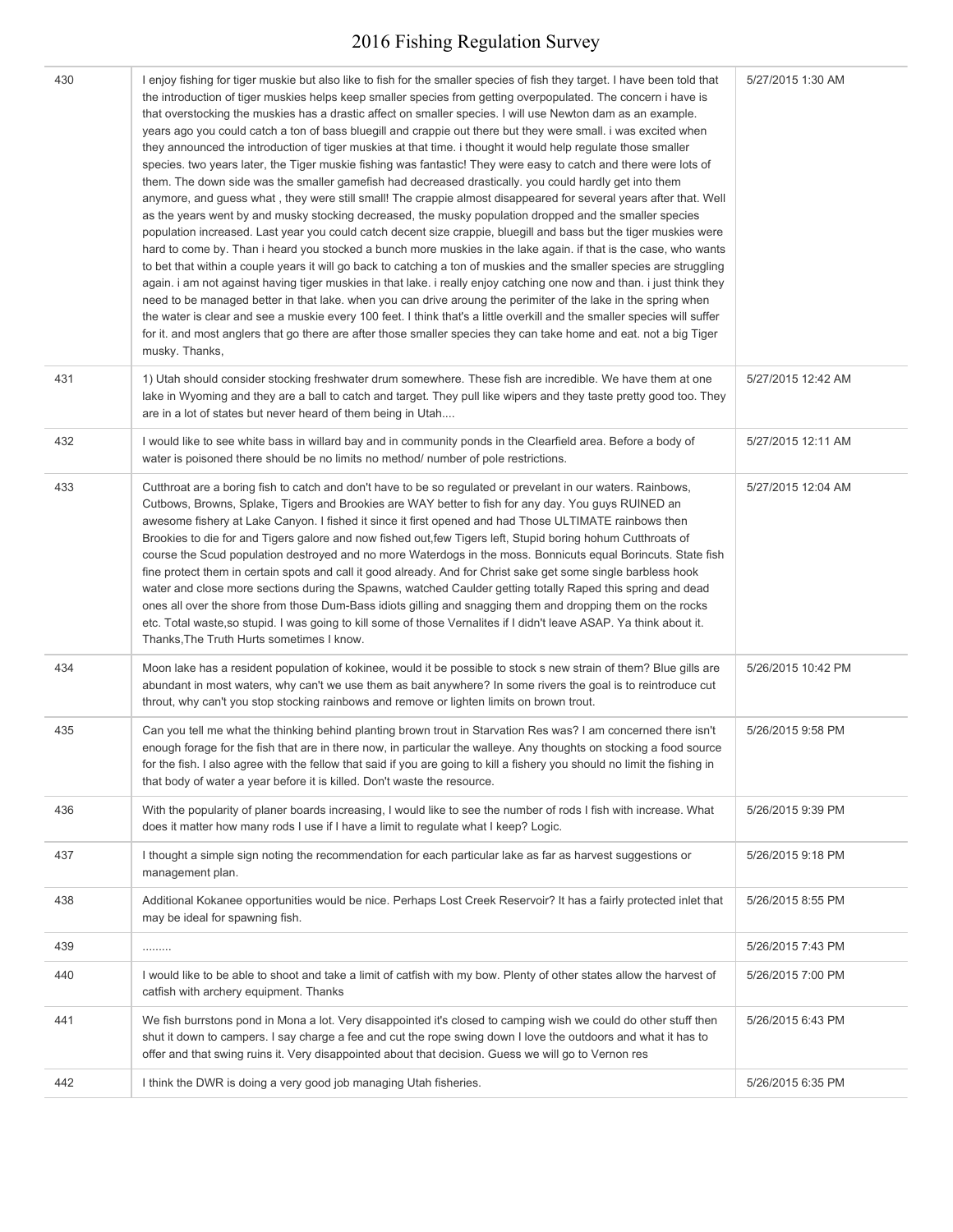| 443 | Keep muskys out of newton, it drains every yr, and it kills every other specie's. Focus else were with the money<br>that you put into muskys at newton. Stop the walleye fishing in the inlet at Willard, it makes no sense to kill all<br>those spawner walleye and then pay all this money to bring in walleye from other states. Look at what lake<br>havasu has done about the structure in that lake, what can't we do the same in our local reservois? These lakes<br>get so low and these fish have no chance at getting any size to them, it will not hurt a thing. I could go on and on.                                                                                                                                                              | 5/26/2015 5:59 PM |
|-----|----------------------------------------------------------------------------------------------------------------------------------------------------------------------------------------------------------------------------------------------------------------------------------------------------------------------------------------------------------------------------------------------------------------------------------------------------------------------------------------------------------------------------------------------------------------------------------------------------------------------------------------------------------------------------------------------------------------------------------------------------------------|-------------------|
| 444 | It would be nice to see more enforcement of the rules and regulations. It seems that every time I'm in the field I<br>see people breaking rules and regulations that are well established. Effectively, these people are stealing from<br>the state and every license holder. I would be willing to pay more for a fishing license if it resulted in better<br>enforcement. I also would be willing to pay more for conservation or an optional convervation stamp. Finally, I<br>believe that the DWR should implement an auto renew options for annual fishing license holders. With such an<br>option the license holders card will be charged once a year and a new license would be mailed out. A program<br>like this will increase revenue for the DWR. | 5/26/2015 5:17 PM |
| 445 | Plant more lakes with bait fish (shad)                                                                                                                                                                                                                                                                                                                                                                                                                                                                                                                                                                                                                                                                                                                         | 5/26/2015 4:59 PM |
| 446 | I really enjoy fishing for large and smallmouth bass. I feel spearfishing impacts this negatively, please don't allow<br>the spearfishing of game fish in Utah.                                                                                                                                                                                                                                                                                                                                                                                                                                                                                                                                                                                                | 5/26/2015 4:54 PM |
| 447 | Make it illegal to spearfish for game fish!                                                                                                                                                                                                                                                                                                                                                                                                                                                                                                                                                                                                                                                                                                                    | 5/26/2015 4:32 PM |
| 448 | A list of which species of fish resides in which waters across the state.                                                                                                                                                                                                                                                                                                                                                                                                                                                                                                                                                                                                                                                                                      | 5/26/2015 3:57 PM |
| 449 | I would really love to see largemouth bass managed in some of the lakes in central Utah. Northern Utah has<br>Mantua and Hyrum. Southern Utah has Lake Powell and Sand Hollow and Eastern Utah has Pelican. Utah lake is<br>a horrible bass fishery because there are no bass in there. The ones there are giant, but there are not a ton and it<br>inst managed due to the June Sucker. Can we get a lake in central Utah that is just a bass lake like Mantua or<br>Sand Hollow?                                                                                                                                                                                                                                                                             | 5/26/2015 3:35 PM |
| 450 | Please consider regulations on spear fishing.                                                                                                                                                                                                                                                                                                                                                                                                                                                                                                                                                                                                                                                                                                                  | 5/26/2015 3:22 PM |
| 451 | I would like to see more warm water hatcheries with the introduction of saugers saugeyes and more perch and<br>walleye stockings                                                                                                                                                                                                                                                                                                                                                                                                                                                                                                                                                                                                                               | 5/26/2015 3:15 PM |
| 452 | I think Spear fishing is unfare to the fish bass were they spend a lot of the time in shallow water!                                                                                                                                                                                                                                                                                                                                                                                                                                                                                                                                                                                                                                                           | 5/26/2015 3:11 PM |
| 453 | I personally feel that the spear fishing has been very detrimental to many species of game fish and that spear<br>fishing regulations need to be changed drastically. There's no way for you to police what goes on under water<br>Watch all the videos these individuals are posting all over different web-sites. Nothing but pure joy of hitting their<br>target and killing the fishevery kind of fish Only to leave it on the lake bottom for the crayfish to eat.                                                                                                                                                                                                                                                                                        | 5/26/2015 3:07 PM |
| 454 | I believe grantsville reservoir receives too much pressure for its size. Reducing the daily limit from 4 to 2 might<br>help And would bring more opportunities for the fish to get bigger.                                                                                                                                                                                                                                                                                                                                                                                                                                                                                                                                                                     | 5/26/2015 3:07 PM |
| 455 | More smallmouth and largemouth bass in our lakes, rivers, resivors to help the population of these species and<br>there natural habitat.                                                                                                                                                                                                                                                                                                                                                                                                                                                                                                                                                                                                                       | 5/26/2015 2:50 PM |
| 456 | Open the catch limits for one year in waters where Rotenone treatment is scheduled for the following year                                                                                                                                                                                                                                                                                                                                                                                                                                                                                                                                                                                                                                                      | 5/26/2015 2:49 PM |
| 457 | I have been seeing way too many large spawning bass kept in lakes. I would like too see a closure on spawning<br>bass just like you are going to do on kokanee salmon.                                                                                                                                                                                                                                                                                                                                                                                                                                                                                                                                                                                         | 5/26/2015 2:49 PM |
| 458 | no thanks you don't do anything the public wants anyway                                                                                                                                                                                                                                                                                                                                                                                                                                                                                                                                                                                                                                                                                                        | 5/26/2015 2:43 PM |
| 459 | spearfishing for game fish be disallowed                                                                                                                                                                                                                                                                                                                                                                                                                                                                                                                                                                                                                                                                                                                       | 5/26/2015 2:34 PM |
| 460 | It would be nice to be able to access more waters without having to pay a fee for access.                                                                                                                                                                                                                                                                                                                                                                                                                                                                                                                                                                                                                                                                      | 5/26/2015 2:23 PM |
| 461 | I'd like to see a trophy brown trout fishery.                                                                                                                                                                                                                                                                                                                                                                                                                                                                                                                                                                                                                                                                                                                  | 5/26/2015 2:20 PM |
| 462 | More kokonee lakes                                                                                                                                                                                                                                                                                                                                                                                                                                                                                                                                                                                                                                                                                                                                             | 5/26/2015 2:07 PM |
| 463 | Please dis allow spearfishing!!!                                                                                                                                                                                                                                                                                                                                                                                                                                                                                                                                                                                                                                                                                                                               | 5/26/2015 1:56 PM |
| 464 | I think it is extraordinarily important to save Pelican Lake, in northeastern Utah. Years and years ago, I fished a<br>clear body of water with lots of vegetation, but due to the recent proliferation of carp at Pelican Lake, it's now<br>muddy, with little vegetation, and the bluegill are nearly gone. Basically, it's becoming another Utah Lake, which<br>is tragic. I would like the state of Utah to make more of an effort to protect and provide more warm water<br>fisheries. We have enough places to catch trout. Largemouth bass are incredibly fun to catch, for persons of all<br>ages. Please save Pelican Lake and provide more waters like it where largemouth may be caught.                                                            | 5/26/2015 1:47 PM |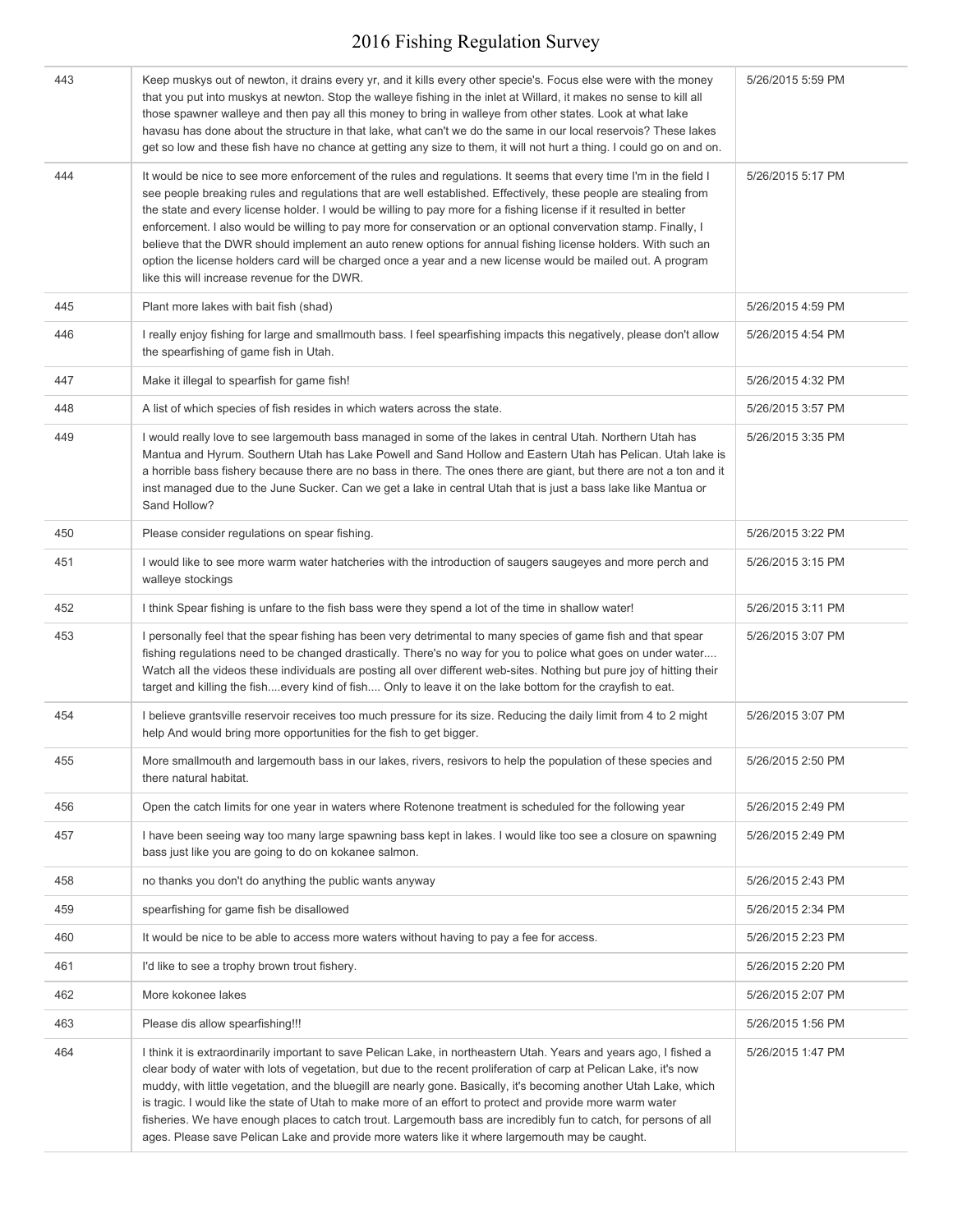| 465 | Limit spear fishing even more I beleive it was not allowed last year to after June, make it after July.                                                                                                                                                                                                                                                                                                                                                                                                                                                                                                                                                                                                                                                                                                                                                                                                                                                                                                                                                                                                                                                                                                                                                                                                                                                                                                                                                                                                                                                                                                                                                                                                                                                                          | 5/26/2015 1:36 PM  |
|-----|----------------------------------------------------------------------------------------------------------------------------------------------------------------------------------------------------------------------------------------------------------------------------------------------------------------------------------------------------------------------------------------------------------------------------------------------------------------------------------------------------------------------------------------------------------------------------------------------------------------------------------------------------------------------------------------------------------------------------------------------------------------------------------------------------------------------------------------------------------------------------------------------------------------------------------------------------------------------------------------------------------------------------------------------------------------------------------------------------------------------------------------------------------------------------------------------------------------------------------------------------------------------------------------------------------------------------------------------------------------------------------------------------------------------------------------------------------------------------------------------------------------------------------------------------------------------------------------------------------------------------------------------------------------------------------------------------------------------------------------------------------------------------------|--------------------|
| 466 | More Brown Trout and Fix Scofield Res. and maybe consider the reset button for Yuba, and consider adding<br>rainbow trout                                                                                                                                                                                                                                                                                                                                                                                                                                                                                                                                                                                                                                                                                                                                                                                                                                                                                                                                                                                                                                                                                                                                                                                                                                                                                                                                                                                                                                                                                                                                                                                                                                                        | 5/26/2015 1:35 PM  |
| 467 | Please publish how many pound of white bass are being taken commercially on Utah Lake. I know the carp<br>removal project doesn't require the Loys to release white bass.                                                                                                                                                                                                                                                                                                                                                                                                                                                                                                                                                                                                                                                                                                                                                                                                                                                                                                                                                                                                                                                                                                                                                                                                                                                                                                                                                                                                                                                                                                                                                                                                        | 5/26/2015 1:34 PM  |
| 468 | Make rivers public. Too many of our premier rivers and streams are closed to fishing.                                                                                                                                                                                                                                                                                                                                                                                                                                                                                                                                                                                                                                                                                                                                                                                                                                                                                                                                                                                                                                                                                                                                                                                                                                                                                                                                                                                                                                                                                                                                                                                                                                                                                            | 5/26/2015 1:29 PM  |
| 469 | I live in Northern Utah and miss Newton Dam as a fishing destination worthwhile. I understand that the low water<br>levels in late summer affect fish populations with many years large numbers of fish dying off. My concern is the<br>number of tiger muskie that are being stocked there. Not only are fish populations (of all species) much lower<br>than previous introduction of tiger muskie, but not even worth targeting anymore. I used to fish there regularly and<br>now travel there maybe once a year now. Please consider giving the other fish we enjoy catching a chance, not<br>near the fisherman target tigers there in comparison to per say when crappie numbers were exploding and<br>people traveled long distances to catch them. The channel catfish derby was also a fun opportunity. All this has<br>changed and newton, from my experience, has become a great place to catch smaller tiger muskie and that's<br>about it. Please please stop stocking newton so heavily. The muskie are fun but so are the other warm water fish<br>that live there. It would also be great to see Mantua under trophy bass regulations. If it can't be lure only, possibly<br>size restrictions and/or more liberal smaller bass limits could be considered. Thanks for your time!                                                                                                                                                                                                                                                                                                                                                                                                                                                                               | 5/26/2015 1:13 PM  |
| 470 | I love catching tiger muskies. I hope the program continues to breed them. I remember reading about someone<br>catching all the true muskies out of the breeding area. That upset me. Maybe get some more walleye out in<br>Jordanelle and Rockport. And I could literally live at Pineview catching tiger muskies all day. So keep it up at<br>Pineview!                                                                                                                                                                                                                                                                                                                                                                                                                                                                                                                                                                                                                                                                                                                                                                                                                                                                                                                                                                                                                                                                                                                                                                                                                                                                                                                                                                                                                        | 5/26/2015 1:09 PM  |
| 471 | Increase catch limit from 4 to 6                                                                                                                                                                                                                                                                                                                                                                                                                                                                                                                                                                                                                                                                                                                                                                                                                                                                                                                                                                                                                                                                                                                                                                                                                                                                                                                                                                                                                                                                                                                                                                                                                                                                                                                                                 | 5/26/2015 1:06 PM  |
| 472 | nothing                                                                                                                                                                                                                                                                                                                                                                                                                                                                                                                                                                                                                                                                                                                                                                                                                                                                                                                                                                                                                                                                                                                                                                                                                                                                                                                                                                                                                                                                                                                                                                                                                                                                                                                                                                          | 5/26/2015 12:31 PM |
| 473 | I wish we had more flexibility for spearfishing. I have fished with rod and reel for 30 years in utah with my family.<br>Recently I have been introduced to spearfishing. I enjoy the experience and have respect for the challenges. I<br>also appreciate the high degree of precision in species selection. And I perceive there is an advantage in<br>mortality for our fish over catch-and-release. Thank you for organizing this survey and thank you for taking our<br>comments.                                                                                                                                                                                                                                                                                                                                                                                                                                                                                                                                                                                                                                                                                                                                                                                                                                                                                                                                                                                                                                                                                                                                                                                                                                                                                           | 5/26/2015 12:00 PM |
| 474 | Consider stocking Wipers in Cutler Reservoir. They are sterile, they have a great forage base, and won't<br>negatively impact other waters. PLEASE!                                                                                                                                                                                                                                                                                                                                                                                                                                                                                                                                                                                                                                                                                                                                                                                                                                                                                                                                                                                                                                                                                                                                                                                                                                                                                                                                                                                                                                                                                                                                                                                                                              | 5/26/2015 10:22 AM |
| 475 | It would be nice to see more places with Tiger Musky. CO sucks, I would travel more to UT to try and catch them.<br>I have traveled twice now to UT to try and catch them. CO stocking program is very bad.                                                                                                                                                                                                                                                                                                                                                                                                                                                                                                                                                                                                                                                                                                                                                                                                                                                                                                                                                                                                                                                                                                                                                                                                                                                                                                                                                                                                                                                                                                                                                                      | 5/26/2015 9:27 AM  |
| 476 | As always, I would suggest that we further restrict spearfishing and only allow it for rough fish or non-game fish.<br>Because of the inability to regulate and patrol spearfishermen (because they are underwater), they should not be<br>allowed a game fish take.                                                                                                                                                                                                                                                                                                                                                                                                                                                                                                                                                                                                                                                                                                                                                                                                                                                                                                                                                                                                                                                                                                                                                                                                                                                                                                                                                                                                                                                                                                             | 5/26/2015 8:19 AM  |
| 477 | 1. Please raise the wiper limit at Willard back to the 6 fish limit. 3 fish is too few to bother to drive 50 miles away<br>for. Crappie appear to be doing well at Willard. Please raise the limit to at least 20 fish. 2. Please consider<br>opening the tributaries on Utah Lake for the walleye run. The provo is about to be destroyed. Complete<br>subversion. It will never have walleye again in my lifetime. Please give us one last chance to fish it before it is<br>reduced to a shallow depth of 6 inches. 3. Utah lake has an enormous and stable population of Largemouth bass.<br>Please eliminate the current slot limit of one over 12 inches. It is not necessary. Every fish I encounter is over 12<br>in which limits harvest to only one fish. The majority are 16 to 20in at the lake. 4. Holmes Creek is currently and<br>always has been full of largemouth bass of all different sizes in great abundance. Please consider removing the 1<br>fish over 12 in slot limit. 5. Utah Lake is overrun with abundant walleyes ranging from 24 to well over 31 inches.<br>The slot of one over 24 inches makes no sense. Please consider removing the walleye slot limit on this water. 6.<br>The continued use of glyphosate is ruining the plankton and other food chains in the utah lake ecosystem. The<br>destruction of phragmites has destroyed several of my formerly favorite panfish areas. Please halt the use of<br>glyphosate on phrag and use only mechanical burning and mowing to partially control the phrag. I have noticed<br>loose stools after consuming fish caught at utah lake. I'm certain this is due to the increasing level of residual<br>glyphosate in fish flesh. I am intensely concerned about the toxicity of the herbicide. | 5/26/2015 1:13 AM  |
| 478 | I would like to see more walleye, white bass, perch, wiper, tiger muskies in lakes around utah co. white bass are<br>perfect for little kids to catch so put them in community ponds. Lake trout in blind lake on boulder. Mona res<br>needs more walleye it used to have a great population. Johnsons res on fish Lake Mt needs more tiger muskies.<br>Yuba needs a conservation pool.                                                                                                                                                                                                                                                                                                                                                                                                                                                                                                                                                                                                                                                                                                                                                                                                                                                                                                                                                                                                                                                                                                                                                                                                                                                                                                                                                                                          | 5/26/2015 12:24 AM |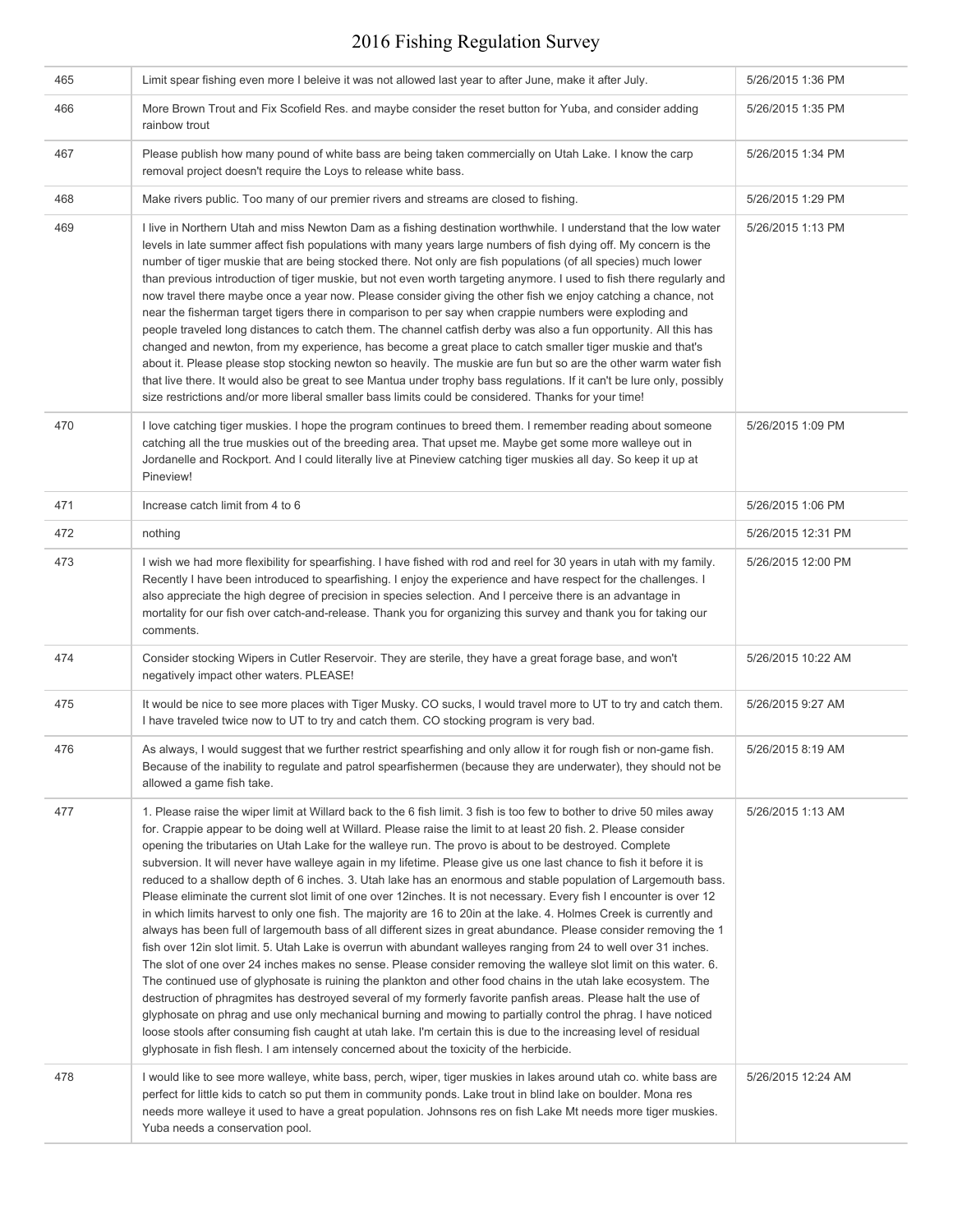| 479 | Ban Spear fishing in all waters                                                                                                                                                                                                                                                                                                                                                                                                                                                                                                                                                                                                                                                                                                                                                                                                                                                                                                                                                                                                                                                                                                                                                                                                                                                                                                                                                                                                                                                                                                                                                                                                                                                                                                                                                                                                                                                                                                                                                                                                                                                                                                                                                                                                                                                                                                                                                                                                                                                                                                                                                                            | 5/25/2015 10:15 PM |
|-----|------------------------------------------------------------------------------------------------------------------------------------------------------------------------------------------------------------------------------------------------------------------------------------------------------------------------------------------------------------------------------------------------------------------------------------------------------------------------------------------------------------------------------------------------------------------------------------------------------------------------------------------------------------------------------------------------------------------------------------------------------------------------------------------------------------------------------------------------------------------------------------------------------------------------------------------------------------------------------------------------------------------------------------------------------------------------------------------------------------------------------------------------------------------------------------------------------------------------------------------------------------------------------------------------------------------------------------------------------------------------------------------------------------------------------------------------------------------------------------------------------------------------------------------------------------------------------------------------------------------------------------------------------------------------------------------------------------------------------------------------------------------------------------------------------------------------------------------------------------------------------------------------------------------------------------------------------------------------------------------------------------------------------------------------------------------------------------------------------------------------------------------------------------------------------------------------------------------------------------------------------------------------------------------------------------------------------------------------------------------------------------------------------------------------------------------------------------------------------------------------------------------------------------------------------------------------------------------------------------|--------------------|
| 480 | Change spearfishing to spear hunting and make a season for it                                                                                                                                                                                                                                                                                                                                                                                                                                                                                                                                                                                                                                                                                                                                                                                                                                                                                                                                                                                                                                                                                                                                                                                                                                                                                                                                                                                                                                                                                                                                                                                                                                                                                                                                                                                                                                                                                                                                                                                                                                                                                                                                                                                                                                                                                                                                                                                                                                                                                                                                              | 5/25/2015 7:24 PM  |
| 481 | Most of the pleasure boaters on deercreek do not get their boats decontaminated. I think they don't know the reg<br>or just ignore it. They are not getting stoped and told they need to have this done. This effect on fishing                                                                                                                                                                                                                                                                                                                                                                                                                                                                                                                                                                                                                                                                                                                                                                                                                                                                                                                                                                                                                                                                                                                                                                                                                                                                                                                                                                                                                                                                                                                                                                                                                                                                                                                                                                                                                                                                                                                                                                                                                                                                                                                                                                                                                                                                                                                                                                            | 5/25/2015 1:39 PM  |
| 482 | Open lost creek to camping and night fishing. Bait fishing at Minersville Reservoir. Fishing season at some lakes,<br>Minersville and other trophy lakes. Memorial Day to Labor Day. T allow the fish to mature and thrive. Fishing<br>season was awesome when I was younger.                                                                                                                                                                                                                                                                                                                                                                                                                                                                                                                                                                                                                                                                                                                                                                                                                                                                                                                                                                                                                                                                                                                                                                                                                                                                                                                                                                                                                                                                                                                                                                                                                                                                                                                                                                                                                                                                                                                                                                                                                                                                                                                                                                                                                                                                                                                              | 5/25/2015 12:33 PM |
| 483 | One of my main concerns is it seems that pressure on warm water fisheries as substantially increased in the<br>past decade yet the number of lakes that Large mouth bass, pike and small mouth bass being introduced to does<br>not seem proportional to the increase in fishing pressure. Yuba was a strong pike fishery in the late 2000's but<br>quickly decayed when it started getting "press" for the large pike. It was saddening to see the number of 36" fish<br>dwindle significantly. Also there are waters that support SMB yet seem to get little to no stocking of them yet<br>pressure on them has increased significantly. Many waters would support LMB that do not have them yet the few<br>that do are fished heavily for them or places such as red fleet, gunlock, etc seem to often have them erradicated<br>as the species is finally starting to produce solid fish which reconcentrates the pressure on a few bodies of water.<br>It would be interesting to see DNR try to optimize a lake for producing a good average warm water size fish such<br>as a pike, LMB, bluegill and sunfish - to allow for a good "warm water" family fishery closer to SLC than Pelican. It<br>amazes me how well stansbury park has done with minimal management to produce quality 3lb LBM in numbers<br>(until the recent freeze issue) but this is the type of fishery we need in a small lake on a larger scale for family<br>fishing. I do not fish bluegill or sunfish but the enjoyment they can bring a kid to get them "hooked" on the sport is<br>a very foundational piece of the long term puzzle for the sport and conservation. A fishery similar to Mantua that<br>was managed for warm water species such as listed above could be beneficial to the sport. The reason Yuba<br>was hit so hard was the potential to catch a 38" fish is very rare of an average angler in this state but it created<br>that possibility which is great for an adult and the potential of numerous 22-28" pike for a kid is a great<br>experience. Please do consider this as I presume your surveys will support that there is an increase in warm<br>water angling but not a proportional increase on warm water fisheries. Protecting the larger fish in fisheries of this<br>nature is important due to how close it would be for many people to access which would yield tremendous<br>angling pressure - a reverse slot on pike and LMB could be very beneficial such as you could only keep pike 22-<br>28" in length and LMB 11-13" in length. Thank you for your time and consideration. | 5/25/2015 12:05 PM |
| 484 | If the DWR is looking at opening up Tiger Muskie harvesting I'd recommend this limit be 50" plus. A 40" or 45"<br>Tiger Muskie is not a true trophy for these fish.                                                                                                                                                                                                                                                                                                                                                                                                                                                                                                                                                                                                                                                                                                                                                                                                                                                                                                                                                                                                                                                                                                                                                                                                                                                                                                                                                                                                                                                                                                                                                                                                                                                                                                                                                                                                                                                                                                                                                                                                                                                                                                                                                                                                                                                                                                                                                                                                                                        | 5/25/2015 10:39 AM |
| 485 | to many small fish use the muskie to reduce those numbers                                                                                                                                                                                                                                                                                                                                                                                                                                                                                                                                                                                                                                                                                                                                                                                                                                                                                                                                                                                                                                                                                                                                                                                                                                                                                                                                                                                                                                                                                                                                                                                                                                                                                                                                                                                                                                                                                                                                                                                                                                                                                                                                                                                                                                                                                                                                                                                                                                                                                                                                                  | 5/25/2015 9:27 AM  |
| 486 | I would like to see the middle Provo produce larger fish. Maybe the population right now is too great which<br>doesn't allow the fish to grow, I'm not sure but if there is any way to get bigger fish even if it means less fish in the<br>river.                                                                                                                                                                                                                                                                                                                                                                                                                                                                                                                                                                                                                                                                                                                                                                                                                                                                                                                                                                                                                                                                                                                                                                                                                                                                                                                                                                                                                                                                                                                                                                                                                                                                                                                                                                                                                                                                                                                                                                                                                                                                                                                                                                                                                                                                                                                                                         | 5/25/2015 9:04 AM  |
| 487 | I think that spear fishing should be banned, Spear fisherman have no way of telling the size of a fish prior to<br>killing it and they are taking and killing fish that are outside the lot limit for all species. In waters where spear<br>fishing is very active the number of dead fish turning up on the top of the waters in these lakes is increasing<br>markedly. I know that some fish are killed by catch and release fisherman but the numbers are small compared to<br>the numbers turning up on lakes where spear fishing is allowed and going on to a larger degree. I would ban<br>spear fishing all together state wide.                                                                                                                                                                                                                                                                                                                                                                                                                                                                                                                                                                                                                                                                                                                                                                                                                                                                                                                                                                                                                                                                                                                                                                                                                                                                                                                                                                                                                                                                                                                                                                                                                                                                                                                                                                                                                                                                                                                                                                    | 5/25/2015 8:38 AM  |
| 488 | I want to spearfish strawberry I want the small mouth in grantsville to be managed not eracated. Spearfishing<br>needs to be legal more places. Taking a fish on a hook compared to shooting it is the same thing. Dead fish and<br>dinner. Spearfishing is loaded with good stuards of the land. I am never against a new fish to be stocked. Within<br>reason                                                                                                                                                                                                                                                                                                                                                                                                                                                                                                                                                                                                                                                                                                                                                                                                                                                                                                                                                                                                                                                                                                                                                                                                                                                                                                                                                                                                                                                                                                                                                                                                                                                                                                                                                                                                                                                                                                                                                                                                                                                                                                                                                                                                                                            | 5/25/2015 7:20 AM  |
| 489 | I fish at scofield a lot. The chub are really out of control. I know that it is stocked with cutts and tigers. But they<br>are so little, they won't eat the chub for years. Many anglers are keeping the cutts that are in the slot limit, not<br>knowing the regulations because they don't know their fish. I wish it was patrolled more to stop these people from<br>keeping these fish and allow them to eat some chub. And maybe plant the fish a little larger.                                                                                                                                                                                                                                                                                                                                                                                                                                                                                                                                                                                                                                                                                                                                                                                                                                                                                                                                                                                                                                                                                                                                                                                                                                                                                                                                                                                                                                                                                                                                                                                                                                                                                                                                                                                                                                                                                                                                                                                                                                                                                                                                     | 5/25/2015 6:38 AM  |
| 490 | Slot limit for bass would be important for me. Spearfishing is hurting the resource I recommend 13 inches to 20<br>inches release !                                                                                                                                                                                                                                                                                                                                                                                                                                                                                                                                                                                                                                                                                                                                                                                                                                                                                                                                                                                                                                                                                                                                                                                                                                                                                                                                                                                                                                                                                                                                                                                                                                                                                                                                                                                                                                                                                                                                                                                                                                                                                                                                                                                                                                                                                                                                                                                                                                                                        | 5/25/2015 6:30 AM  |
| 491 | I am a Colorado resident and travel to Utah for Tiger Muskie fishing. Please keep this awesome fishery going!                                                                                                                                                                                                                                                                                                                                                                                                                                                                                                                                                                                                                                                                                                                                                                                                                                                                                                                                                                                                                                                                                                                                                                                                                                                                                                                                                                                                                                                                                                                                                                                                                                                                                                                                                                                                                                                                                                                                                                                                                                                                                                                                                                                                                                                                                                                                                                                                                                                                                              | 5/25/2015 6:05 AM  |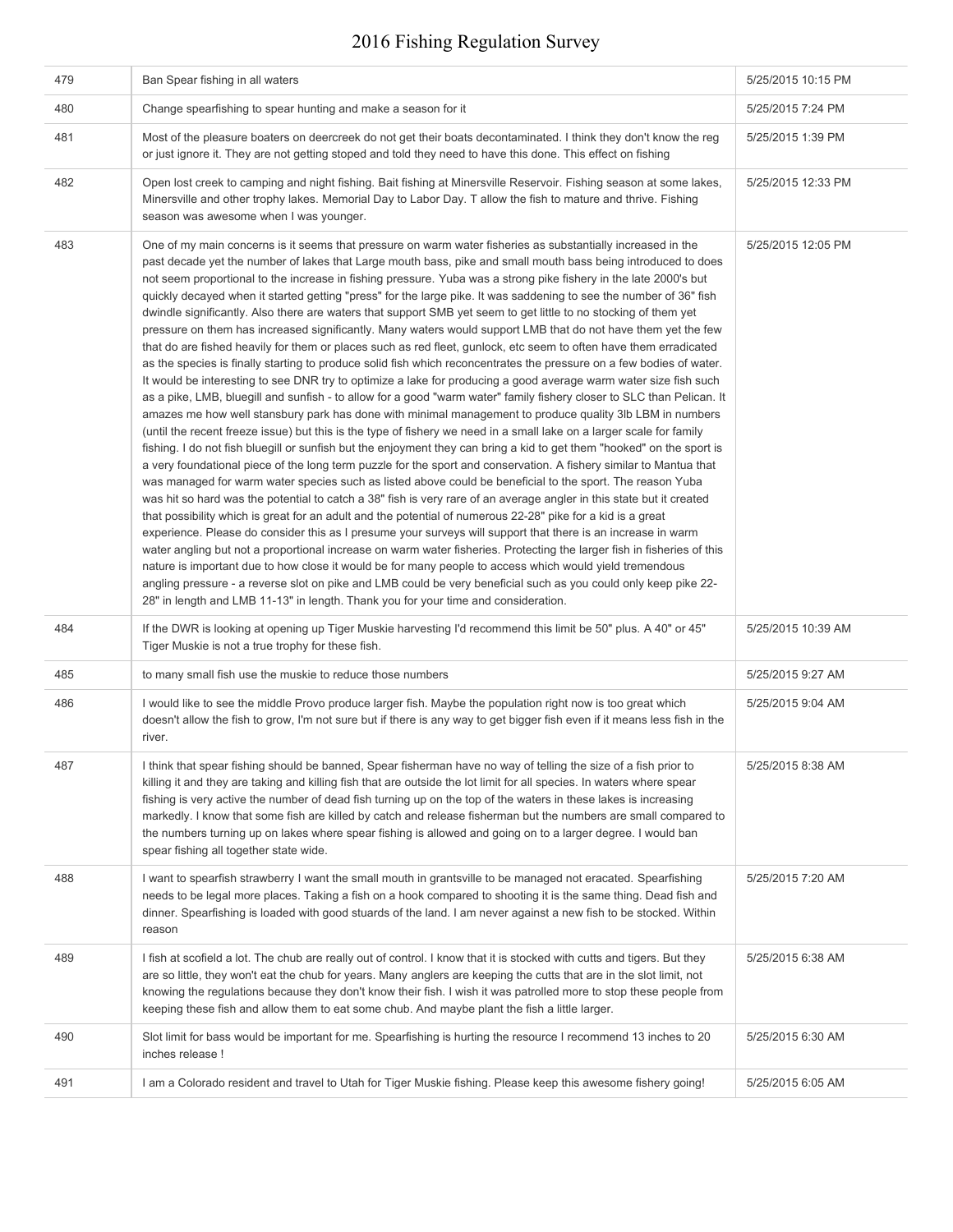| 492 | I support underwater spearfishing and would like to see more lakes and/or reservoirs opened to spearfishing. The<br>Utah spearfishing community as a whole greatly supports preserving our fisheries and conserving healthy fish<br>populations. I believe spearfishing should be permitted for all no limit and catch-kill fish species in bodies of water<br>where such regulations are already in place to control populations of unwanted fish. i.e pike, walleye, carp ect. in<br>certain waters. I would also like to see tiger muskie planted in fish lake as they have been a huge attraction to<br>both anglers and spearfishers in the past, and also help to control the over populated yellow perch in the lake.                                                                                                                                                                                                                                                                                                                                                                                                                                                                                                                                                                                                                                                                                                                                                                                                                          | 5/25/2015 4:24 AM  |
|-----|-------------------------------------------------------------------------------------------------------------------------------------------------------------------------------------------------------------------------------------------------------------------------------------------------------------------------------------------------------------------------------------------------------------------------------------------------------------------------------------------------------------------------------------------------------------------------------------------------------------------------------------------------------------------------------------------------------------------------------------------------------------------------------------------------------------------------------------------------------------------------------------------------------------------------------------------------------------------------------------------------------------------------------------------------------------------------------------------------------------------------------------------------------------------------------------------------------------------------------------------------------------------------------------------------------------------------------------------------------------------------------------------------------------------------------------------------------------------------------------------------------------------------------------------------------|--------------------|
| 493 | I would like to see spearfishing opened in more waters throughout the state. Thank you                                                                                                                                                                                                                                                                                                                                                                                                                                                                                                                                                                                                                                                                                                                                                                                                                                                                                                                                                                                                                                                                                                                                                                                                                                                                                                                                                                                                                                                                | 5/25/2015 1:44 AM  |
| 494 | Give the extreme measure DWR is taking on the Green River to maintain the trout fishing, why can't we spearfish<br>for those species that you are trying to get rid of? I can asure you from lots of experience under the water that<br>any of the species that you are listing as "nonnative predators" are much easier to hit and distinguish than the<br>trout you are trying to save.                                                                                                                                                                                                                                                                                                                                                                                                                                                                                                                                                                                                                                                                                                                                                                                                                                                                                                                                                                                                                                                                                                                                                             | 5/25/2015 1:18 AM  |
| 495 | I would like to see a ban, on ALL. Spear fishing, in the state of Utah!!!                                                                                                                                                                                                                                                                                                                                                                                                                                                                                                                                                                                                                                                                                                                                                                                                                                                                                                                                                                                                                                                                                                                                                                                                                                                                                                                                                                                                                                                                             | 5/24/2015 11:18 PM |
| 496 | I really hope we can fish the rivers again. And that the Utah politicians won't cheat us out of this opportunity once<br>again.                                                                                                                                                                                                                                                                                                                                                                                                                                                                                                                                                                                                                                                                                                                                                                                                                                                                                                                                                                                                                                                                                                                                                                                                                                                                                                                                                                                                                       | 5/24/2015 10:34 PM |
| 497 | Putting more bigger fish in local ponds and inforceing the laws of said ponds Davis County                                                                                                                                                                                                                                                                                                                                                                                                                                                                                                                                                                                                                                                                                                                                                                                                                                                                                                                                                                                                                                                                                                                                                                                                                                                                                                                                                                                                                                                            | 5/24/2015 9:59 PM  |
| 498 | Quit stocking Muskie on pineview                                                                                                                                                                                                                                                                                                                                                                                                                                                                                                                                                                                                                                                                                                                                                                                                                                                                                                                                                                                                                                                                                                                                                                                                                                                                                                                                                                                                                                                                                                                      | 5/24/2015 9:34 PM  |
| 499 | I would like to see more lake with Tiger Musky in them. I live in Colorado and travel to Utah to catch trophy Tiger<br>Musky. You are on the verge of this becoming huge with fly fisherman. More Trophy lakes.                                                                                                                                                                                                                                                                                                                                                                                                                                                                                                                                                                                                                                                                                                                                                                                                                                                                                                                                                                                                                                                                                                                                                                                                                                                                                                                                       | 5/24/2015 9:06 PM  |
| 500 | Invasive species; I understand that invasive species is something that needs to be controlled in the state of Utah.<br>And I am firmly behind, but if there is to be cleaning stations I understand that invasive species is something that<br>needs to be controlled in the state of Utah. And I am firmly behind, but if there is to be cleaning stations at the<br>waters in Utah then those cleaning stations need to be prepared for the amount of anglers that will be showing up<br>at that area. Kokenee salmon; Given the amount of species in the state of Utah, I would think that since Kokanee<br>are the main species of salmon in Utah, that we would be putting more time and effort into that species. Making it<br>more catchable, are the main species of salmon in Utah, that we would be putting more time and effort into that<br>species. Making it more catchable, and more widely excepted for all of our anglers. Strawberry reservoir;<br>Strawberry reservoir is as good as it is going to get. Speaking in general on the cutthroat population. The slot is<br>too wide as far as size goes, many anglers over the last five years have told me that they The slot is too wide as<br>far as size goes, many anglers over the last five years have told me that they do not wish to go fishing up at<br>strawberry because all they catch our 19 inch cutthroat. I honestly have not caught a chub up at strawberry for<br>over 12 years. Loosen up the slot limit and size, put more rainbows in there, and more Kokanee | 5/24/2015 8:57 PM  |
| 501 | No spear fishing. Especially during spawning                                                                                                                                                                                                                                                                                                                                                                                                                                                                                                                                                                                                                                                                                                                                                                                                                                                                                                                                                                                                                                                                                                                                                                                                                                                                                                                                                                                                                                                                                                          | 5/24/2015 8:22 PM  |
| 502 | More Tiger Musky fisheries. Scofield and Fish Lake would do well with TM as a management tool and sport<br>fishery. I know several anglers from surrounding states that are traveling to Utah for tiger musky. Utah has an<br>opportunity to lead the way and promote destination musky fishing with appropriate populations of musky in clear<br>water lakes.                                                                                                                                                                                                                                                                                                                                                                                                                                                                                                                                                                                                                                                                                                                                                                                                                                                                                                                                                                                                                                                                                                                                                                                        | 5/24/2015 7:49 PM  |
| 503 | at strawberry change the cutthroat to one any size, I catch hundred in the 15 to 22", There are way to many cut in<br>the 15 to 22".                                                                                                                                                                                                                                                                                                                                                                                                                                                                                                                                                                                                                                                                                                                                                                                                                                                                                                                                                                                                                                                                                                                                                                                                                                                                                                                                                                                                                  | 5/24/2015 6:34 PM  |
| 504 | While I support all the urban fisheries, The mountain lakes seem to be suffering in quality stocking. I have noticed<br>the urban ponds receive much larger size, while high mountain lakes along skyline drive receive 6-8 inch fish<br>despite the shorter use season. Also I would like to se more tiger trout and less of the overstocking of those little<br>cutthroat in scofeild. The tigers seem to gorge on the chubs and grow larger, Despite the trophy sized tigers in<br>scofeild, I have noticed none are being stocked, Why??                                                                                                                                                                                                                                                                                                                                                                                                                                                                                                                                                                                                                                                                                                                                                                                                                                                                                                                                                                                                          | 5/24/2015 5:48 PM  |
| 505 | I'd like to see Crappie and Kokanee in more waters                                                                                                                                                                                                                                                                                                                                                                                                                                                                                                                                                                                                                                                                                                                                                                                                                                                                                                                                                                                                                                                                                                                                                                                                                                                                                                                                                                                                                                                                                                    | 5/24/2015 4:22 PM  |
| 506 | Check the illegal immigrants who fish from shore all around utah lake, most of them don't have a license, or its a<br>bogus license, and limits mean nothing to them, and they usually leave their garbage all over                                                                                                                                                                                                                                                                                                                                                                                                                                                                                                                                                                                                                                                                                                                                                                                                                                                                                                                                                                                                                                                                                                                                                                                                                                                                                                                                   | 5/24/2015 4:13 PM  |
| 507 | Bass fishing and eating is getting so popular replacement planting should be planned. Spear fishing for game fish<br>should be banned.                                                                                                                                                                                                                                                                                                                                                                                                                                                                                                                                                                                                                                                                                                                                                                                                                                                                                                                                                                                                                                                                                                                                                                                                                                                                                                                                                                                                                | 5/24/2015 3:05 PM  |
| 508 | I think private property should be respected                                                                                                                                                                                                                                                                                                                                                                                                                                                                                                                                                                                                                                                                                                                                                                                                                                                                                                                                                                                                                                                                                                                                                                                                                                                                                                                                                                                                                                                                                                          | 5/24/2015 2:27 PM  |
| 509 | Do away with spear fishing. I do not see that it is a real sport. Also I do not believe that it can be effectively<br>managed.                                                                                                                                                                                                                                                                                                                                                                                                                                                                                                                                                                                                                                                                                                                                                                                                                                                                                                                                                                                                                                                                                                                                                                                                                                                                                                                                                                                                                        | 5/24/2015 1:55 PM  |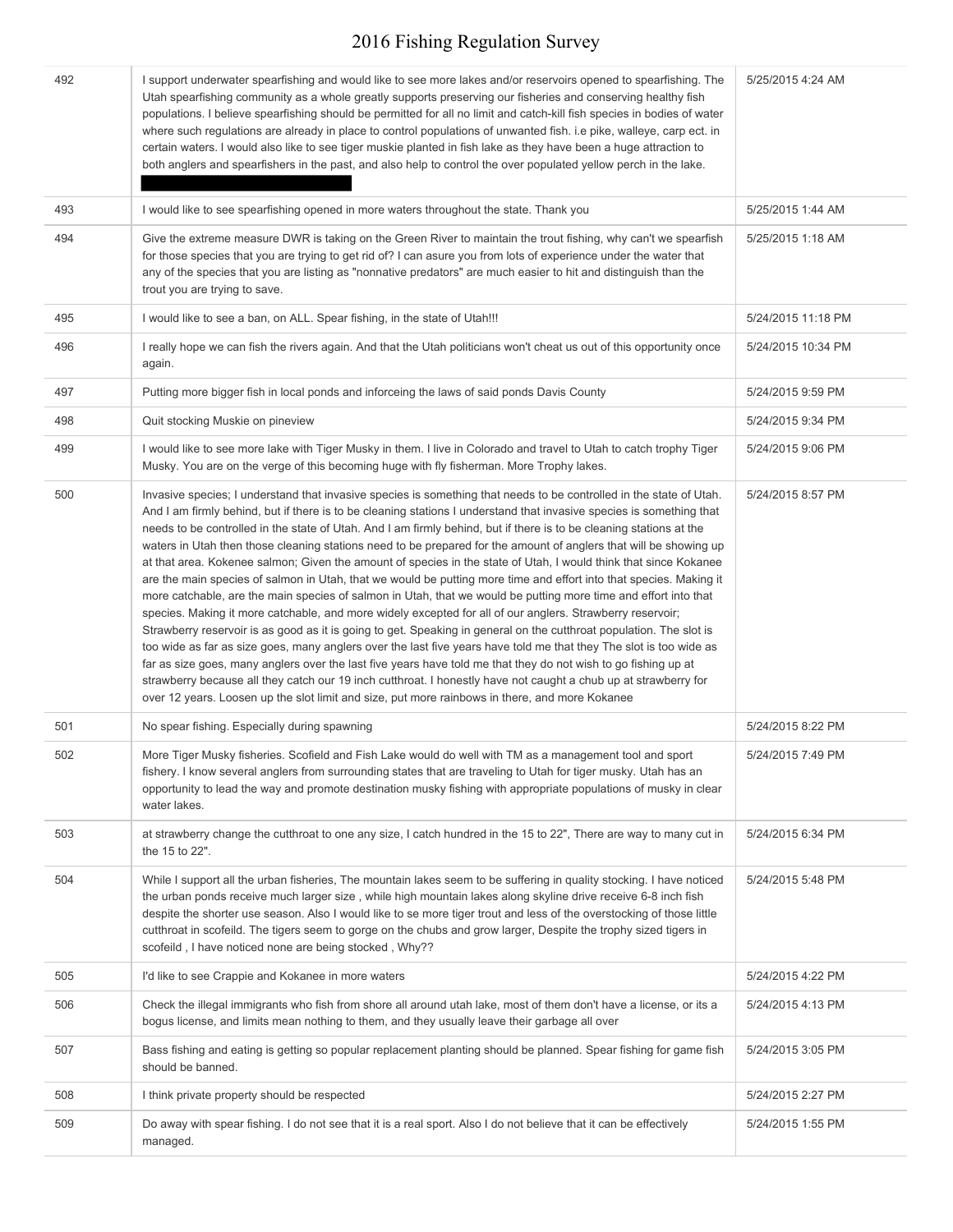| 510 | Because of the high mortality rate (from my own observations) of released Kokanee salmon, I feel the practice of<br>catch and release fishing for this one species should be banned.                                                                                                                                                                                                                                                                                                                                                                                                                                                                                                       | 5/24/2015 1:42 PM  |
|-----|--------------------------------------------------------------------------------------------------------------------------------------------------------------------------------------------------------------------------------------------------------------------------------------------------------------------------------------------------------------------------------------------------------------------------------------------------------------------------------------------------------------------------------------------------------------------------------------------------------------------------------------------------------------------------------------------|--------------------|
| 511 | poison scofeild please!!                                                                                                                                                                                                                                                                                                                                                                                                                                                                                                                                                                                                                                                                   | 5/24/2015 12:22 PM |
| 512 | Millsite reservoir needs a different species of fish, smallmouth bass. Walleye, catfish, perch, something to help<br>with the sport                                                                                                                                                                                                                                                                                                                                                                                                                                                                                                                                                        | 5/24/2015 12:05 PM |
| 513 | let the chub population in Scofield run its course and keep the regs you have now. It is working. I have not seen a<br>chub under 6 inches for a long time which tells me the tigers and cuts are doing their job.                                                                                                                                                                                                                                                                                                                                                                                                                                                                         | 5/24/2015 11:06 AM |
| 514 | QUIT the indiscriminate killing of fish from Rotenone. At least remove all possession limits 1 year before<br>treatment to allow for Angler Harvest.                                                                                                                                                                                                                                                                                                                                                                                                                                                                                                                                       | 5/24/2015 10:42 AM |
| 515 | I think the trout/kokanee limit a Flaming Gorge should be 4 fish ether 4 trout or 4 kokanee, I believe that sum<br>fishermen turn kokanee loose after they have 3 and those that are turned loose will probably die.                                                                                                                                                                                                                                                                                                                                                                                                                                                                       | 5/24/2015 10:29 AM |
| 516 | I believe Utah should take a closer look at the use of live non-game fish for bait. I feel, as long as the bait fish are<br>collected at the lake, reservoir or river you are fishing at, then using them live shouldn't pose a problem. The<br>transport of live fish is still outlawed. Banning the use of live fish only affects lawful anglers. Unlawful anglers<br>currently do it, and most likely transport them also. I don't see a reason to hinder lawful anglers from fishing with<br>a method that's pretty common around the U.S.                                                                                                                                             | 5/24/2015 10:28 AM |
| 517 | Would love to see Deer Creek come back as a perch fishery. I dont know if that is possible with the small mouth<br>bass population. The smallies have been a disappointment in Deer Creek                                                                                                                                                                                                                                                                                                                                                                                                                                                                                                  | 5/24/2015 10:11 AM |
| 518 | I was excited to hear of the possibility of Saugeye being planted in Mill Meadow Res for evaluation in preparation<br>for Fish Lake. Disappointed to hear there are problems with the plan. Hope you got those worked out. Thanks for<br>all your efforts on the Fish Lake plan. Suggestion for the first question on the survey, I don't usually fish for Tiger<br>Musky, but would like to. You need more choices.                                                                                                                                                                                                                                                                       | 5/24/2015 10:10 AM |
| 519 | I already pay to fish for slams: My license, launch, and registration fees. Thank you DWR for all the walleye and<br>salmon plantings!!!                                                                                                                                                                                                                                                                                                                                                                                                                                                                                                                                                   | 5/24/2015 10:10 AM |
| 520 | My biggest concern is the quagga mussels infecting all my favorite fisheries in the next decade.                                                                                                                                                                                                                                                                                                                                                                                                                                                                                                                                                                                           | 5/24/2015 9:45 AM  |
| 521 | We need more bass and crappie fisheries.                                                                                                                                                                                                                                                                                                                                                                                                                                                                                                                                                                                                                                                   | 5/24/2015 9:36 AM  |
| 522 | I would like to see the slot changed at Scofield or the limit raised. I have 5 people in my family I usually fish<br>alone, it is pretty rare to catch a fish over the slot limit 22". Well I think it is very rare to catch any rainbows. So<br>with that being said, 3 fish under the slot 15" is not enough to feed my family. Personal opinion, have not<br>discussed this with others.                                                                                                                                                                                                                                                                                                | 5/24/2015 9:09 AM  |
| 523 | I would like to fish for tiger muskies if we had them closer to Provo. I would like to use corn to fish for carp.                                                                                                                                                                                                                                                                                                                                                                                                                                                                                                                                                                          | 5/24/2015 9:04 AM  |
| 524 | I believe the inlet to willard bay should remain closed to fishing during the walleye spawn and would like to see it<br>closed permanently. Also, I would like to see mussels prohibited as bait as the shells left behind are becoming a<br>real pollution problem.                                                                                                                                                                                                                                                                                                                                                                                                                       | 5/24/2015 8:45 AM  |
| 525 | Much higher penalties for individuals who are caught introducing new species into lakes and streams.                                                                                                                                                                                                                                                                                                                                                                                                                                                                                                                                                                                       | 5/24/2015 1:20 AM  |
| 526 | As a avid angler I am really concerned about the amount of stocking Utah does. I realize I am not a biologist but I<br>would really like to see Utah work it's way to minimal or no stocking at all. I feel that the stocking of thousands of<br>hatchery rainbows is hurting our fisheries. I also would like to see more native fish stocked in our streams. I<br>would rather catch a 10 inch bonnie that a 15 in stocked rainbow. Honestly I think everything the DNR does<br>makes no sense. Utah could be an even better trophy fishery if the DNR could get it together. Also I do think the<br>listing of blue ribbon fisheries has caused them to become popular and over fished. | 5/24/2015 1:19 AM  |
| 527 | I have a real problem with the division dumping money and resources down the drain for an experiment (their<br>words) to help the endangered fish in the Green River. It is completely assinnine to waste our water and to flood<br>farms and residences down stream for an experiment! I am also sick of money and resources being wasted to<br>create "premium" fisheries. Especially when they end up being worse than they started. Not to mention, I refuse<br>to even fish if I cant keep anything worth eating. What is the point?                                                                                                                                                  | 5/24/2015 12:43 AM |
| 528 | Implement a slot limit for rainbow trout in Panguitch lake.                                                                                                                                                                                                                                                                                                                                                                                                                                                                                                                                                                                                                                | 5/24/2015 12:00 AM |
| 529 | I would like to see a large reservoir in northern utah managed as a trophy bass fishery. I would also support and<br>contribute to increased largemouth bass habitat improvement projects in utah.                                                                                                                                                                                                                                                                                                                                                                                                                                                                                         | 5/23/2015 11:37 PM |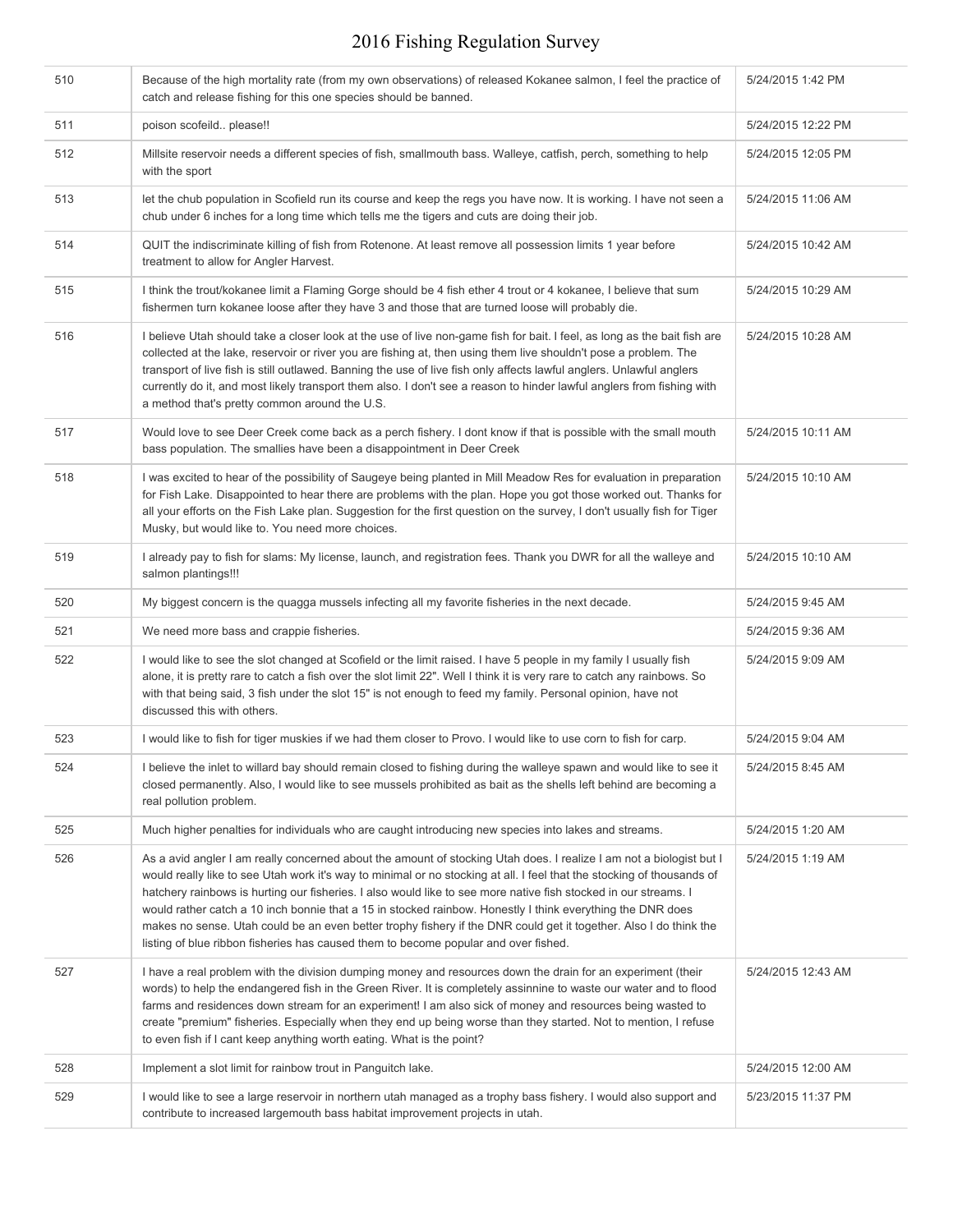| 530 | Would like the DNR to find a virus free stock of Lahontan Cutthroat to introduce in a closed-environment / closed<br>water for Utah anglers to be able to enjoy. Would also like to see the DNR / U.S. Forest Service and Trout<br>Unlimited be able to establish more native Bonneville Cutthroat populations in local streams (Am Fk Canyon, Red<br>Butte Creek, Daniels Canyon, Little Deer Creek, etc.). | 5/23/2015 11:17 PM |
|-----|--------------------------------------------------------------------------------------------------------------------------------------------------------------------------------------------------------------------------------------------------------------------------------------------------------------------------------------------------------------------------------------------------------------|--------------------|
| 531 | taken lowering the young adults opening up spike only to bulls only for youth                                                                                                                                                                                                                                                                                                                                | 5/23/2015 11:16 PM |
| 532 | <b>MORE NORTHERS</b>                                                                                                                                                                                                                                                                                                                                                                                         | 5/23/2015 10:54 PM |
| 533 | Community fishing pond on the north or west side of Richfield, Utah. Would love to have fishing close enough to<br>town that one could bike to.                                                                                                                                                                                                                                                              | 5/23/2015 10:41 PM |
| 534 | Let's get some golden trout in some of the lakes south of I-70. I think there are several good candidates with<br>subterranean in and ouflows or natural barriers to impede movement.                                                                                                                                                                                                                        | 5/23/2015 10:35 PM |
| 535 | Utah lake has potential to be a great fishery. It's ok but can be better.                                                                                                                                                                                                                                                                                                                                    | 5/23/2015 10:25 PM |
| 536 | I would like to see the wma's allow people to bowfish the carp to get the populations down                                                                                                                                                                                                                                                                                                                   | 5/23/2015 10:20 PM |
| 537 | Use of live bait                                                                                                                                                                                                                                                                                                                                                                                             | 5/23/2015 9:44 PM  |
| 538 | I don't think you guys should be posting pictures of DWR people holding fish out of the water. If people aren't eat<br>their fish then they shouldn't be flopping them on the bank and holding them up for pictures. I think it sets a bad<br>example if you guys post pics of fish from the netting surveys.                                                                                                | 5/23/2015 9:38 PM  |
| 539 | The slot limits at Scofield and Strawberry turn me off to fishing at those lakes. Also the 4 fish limit for trout species<br>is odd when most western states is 5.                                                                                                                                                                                                                                           | 5/23/2015 9:32 PM  |
| 540 | Increase limits                                                                                                                                                                                                                                                                                                                                                                                              | 5/23/2015 9:32 PM  |
| 541 | I want to know why you guys closed the river below the dam at starvation I did notice the sheriff has a key and<br>can go in and fish this is a place I grew up fishing                                                                                                                                                                                                                                      | 5/23/2015 9:30 PM  |
| 542 | Provide more urban fishing opportunities.                                                                                                                                                                                                                                                                                                                                                                    | 5/23/2015 9:05 PM  |
| 543 | Great job                                                                                                                                                                                                                                                                                                                                                                                                    | 5/23/2015 9:00 PM  |
| 544 | This state should not charge a boating registration fee for watercraft with a certain motor powered under a given<br>horse power or thrust. Having a 30 lb thrust (like I do on a raft, electric motor) costs the same as a big ski boat.<br>Kinda seems unfair. At least charge in a appropriate motor size. Thanks                                                                                         | 5/23/2015 8:54 PM  |
| 545 | As a community fishing instructor I think that sticking ponds is a great idea for the the youth and helps th catch<br>fish most for their first fish but my concern is the fish only have two or three fins why do the fins need to be<br>clipped what does this show our youth We need to show them good looking fish as possible and not some fish<br>that are missing fins and looking bad                | 5/23/2015 8:50 PM  |
| 546 | The best tasting and eating fish is the Brooke. We need them in our lakes and streams. The are all so fun to<br>catch.                                                                                                                                                                                                                                                                                       | 5/23/2015 8:37 PM  |
| 547 | Let's manage the warm water species. Large Mouth Small Mouth Bass. Jordanelle and Deer creek have taken a<br>dive, WHY?                                                                                                                                                                                                                                                                                      | 5/23/2015 8:21 PM  |
| 548 | How about live bait I would love to own a bait shop or 3 that's the only way I could compete with places like<br>cabelas and sportsmans warehouse                                                                                                                                                                                                                                                            | 5/23/2015 8:17 PM  |
| 549 | We need to do more to protect our waters and native fish. Stocking fish in rivers with native populations is the<br>worst thing we could possibly do.                                                                                                                                                                                                                                                        | 5/23/2015 8:05 PM  |
| 550 | I'd like spearfishing for bass especially during spawning months to cease.                                                                                                                                                                                                                                                                                                                                   | 5/23/2015 7:42 PM  |
| 551 | Thank you for NOT putting rainbows in Forsyth Res. Splake & Tiger Trout are much better IMO. Thank you for<br>trying Kokes in Fishlake again. I remember when I was a little feller watching them run up Jorgeson creek. Great<br>Job Keep it Up!                                                                                                                                                            | 5/23/2015 7:09 PM  |
| 552 | Would like to see more lakes, that have concrete boat ramps, stocked with kokanee. Like Jordanelle, East<br>canyon and Lost creek, even Rockport.                                                                                                                                                                                                                                                            | 5/23/2015 7:05 PM  |
| 553 | As a retired DWR employee I am aware of all the hard work that goes into fisheries management. I appreciate all<br>the employees and their efforts.                                                                                                                                                                                                                                                          | 5/23/2015 6:57 PM  |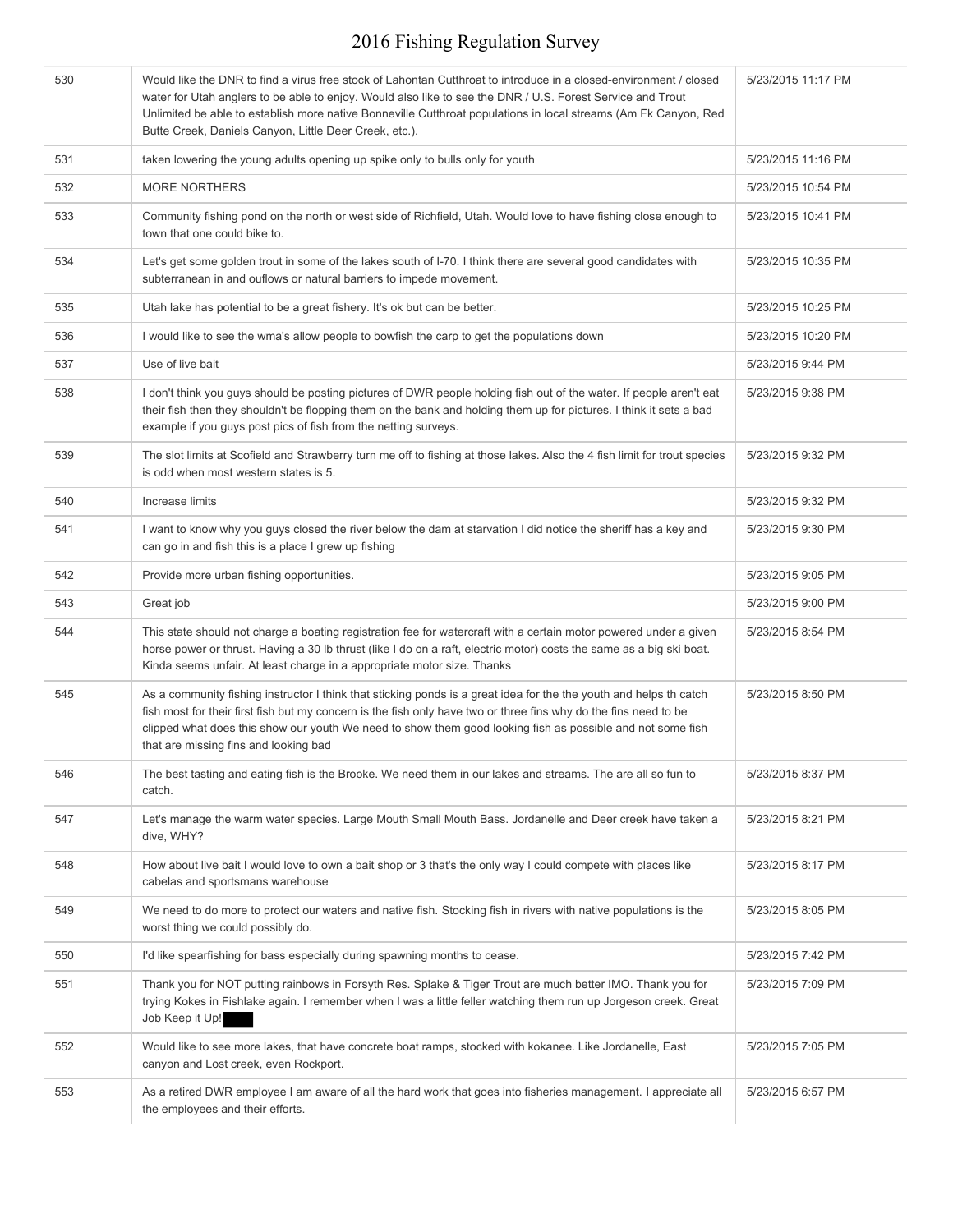| 554 | Just to many people, I'm very disappointed in the closer of the dirt boat launch at the inlet of deer creek, very<br>frustrating!!! ??                                                                                                                                                                                                                                                                                                                                                                                                        | 5/23/2015 6:56 PM |
|-----|-----------------------------------------------------------------------------------------------------------------------------------------------------------------------------------------------------------------------------------------------------------------------------------------------------------------------------------------------------------------------------------------------------------------------------------------------------------------------------------------------------------------------------------------------|-------------------|
| 555 | Tiger muskie fishing is a huge calling that is growing in the SW. I live at one of the best tiger lakes in Newexico<br>and am planning a trip to Utaj this summer to target tigers. Wouldn't even consider doing so if the lakes didn't<br>harbor a large number of big trophy fish. 45-50".                                                                                                                                                                                                                                                  | 5/23/2015 6:45 PM |
| 556 | I would really like to see Utah Lake managed differently, with more emphasis on LMB and walleye while also<br>doing away with the June Sucker Walleye Feeding program that exists. Nobody cares about the June Sucker. I'd<br>like to see some regulations at Jordanelle to produce bigger bass. More lakes with Northern Pike or muskies<br>would be appreciated. I understand that given the way Utah is, this is difficult. I am more interested in species<br>other than trout, as most lakes are managed for trout in this state.        | 5/23/2015 6:15 PM |
| 557 | I would like to see more small mountain lakes managed for trophy brook trout. Most small mountain lakes that I<br>fish on the Boulder have way too many cutthroat trout which I believe takes away from a trophy brook trout lake.<br>Cutthroat trout do much better in larger lakes like Strawberry, Joes Valley, Koosharem. I love to see more<br>contests for tagged fish around the state. I am excited to see the hard work you are doing to improve our warm<br>water fisheries.                                                        | 5/23/2015 6:12 PM |
| 558 | Stop stocking trout in rivers in Utah. Leave the fish to naturally reproduce. Look at what Montana has achieved<br>since eliminating their trout stocking programs. Please require guides to be licensed to take people out on the<br>water. There are too many "vigilante guides" and some are major<br>. require them to work for an<br>established outfitter with insurance and first aid certifications.                                                                                                                                  | 5/23/2015 5:48 PM |
| 559 | More catch and release place to provide trophy fish to catch                                                                                                                                                                                                                                                                                                                                                                                                                                                                                  | 5/23/2015 5:21 PM |
| 560 | --Put-and-take fisheries are great --Trophy fisheries are great                                                                                                                                                                                                                                                                                                                                                                                                                                                                               | 5/23/2015 5:14 PM |
| 561 | More walleye perch ever. Not fish you guys decide to breed in a hatchery and stock                                                                                                                                                                                                                                                                                                                                                                                                                                                            | 5/23/2015 4:50 PM |
| 562 | None at this time                                                                                                                                                                                                                                                                                                                                                                                                                                                                                                                             | 5/23/2015 4:25 PM |
| 563 | We should have a walleye or sauger hatchery. For get the tiger musky!!! Some decent sized perch to eat would<br>interest me more than tiger musky's                                                                                                                                                                                                                                                                                                                                                                                           | 5/23/2015 3:55 PM |
| 564 | I don't believe spear fishing should be allowed for sport fish, I've witnessed on more than one occasion where<br>spear fisherman are taking limits of trophy fish. Fish that aren't normally caught by anglers because they are<br>smart and hard to target. These fish produce off spring that keep our fisheries going. It's horrible to see<br>sprearfisherman with limits of 4lb + smallmouth bass and 4lb+ largemouth bass. There is no sport, they swim<br>down shoot them and it's over. Bad deal. Give these fish a sporting chance. | 5/23/2015 3:40 PM |
| 565 | I would like to see crappie managed in more lakes.                                                                                                                                                                                                                                                                                                                                                                                                                                                                                            | 5/23/2015 3:36 PM |
| 566 | would like to see community ponds in st George area stocked with warm water species during summer months.<br>Also accurate stocking information would be appreciated, I have witnessed stockings that have never showed up<br>on the DNR stocking reports.                                                                                                                                                                                                                                                                                    | 5/23/2015 3:16 PM |
| 567 | more options for walleye would be nice especially in southern end of the state                                                                                                                                                                                                                                                                                                                                                                                                                                                                | 5/23/2015 3:05 PM |
| 568 | No game fish should be taken with a. Speargun.                                                                                                                                                                                                                                                                                                                                                                                                                                                                                                | 5/23/2015 2:59 PM |
| 569 | Utilize in-state waters to produce (significant) numbers of Wiper, Walleye, Muskie and other warm water species<br>and Grow them to acceptable size prior to planting.                                                                                                                                                                                                                                                                                                                                                                        | 5/23/2015 2:51 PM |
| 570 | raze trout limit get rid of slot on straw beery fish there are not big from shore and it sucks letting them go                                                                                                                                                                                                                                                                                                                                                                                                                                | 5/23/2015 2:44 PM |
| 571 | Stock fish again in the upper Provo. That was where I grew up fishing and fishing is horrible now that it's not<br>planted.                                                                                                                                                                                                                                                                                                                                                                                                                   | 5/23/2015 2:39 PM |
| 572 | I Love tiger trout! Think they are an effective predator fish when introduced in a timely manner. I'd like to ssee<br>more of them in Lake Canyon, there are way too many small cutts which makes it not worth fishing that water.<br>Tiger Trout in Strawberry would be an amazing thing, turning it in to a world class fishery-Think about it-You<br>know you'll like it. Thanks,                                                                                                                                                          | 5/23/2015 1:55 PM |
| 573 | Large and small mouth bass should be catch and release only. Wiper restrictions (Willard) should be enforced<br>more since I notice people keep any number and sizes.                                                                                                                                                                                                                                                                                                                                                                         | 5/23/2015 1:31 PM |
| 574 | #1 charge 10.00 resident, 30.00 non resident for a quagga sticker. #2 stop spear fishing for any game fish, or<br>altogether as no one knows what's being taken. #3 we need education for wake board and canoe ect. users for<br>handling their craft around fisherman and others                                                                                                                                                                                                                                                             | 5/23/2015 1:26 PM |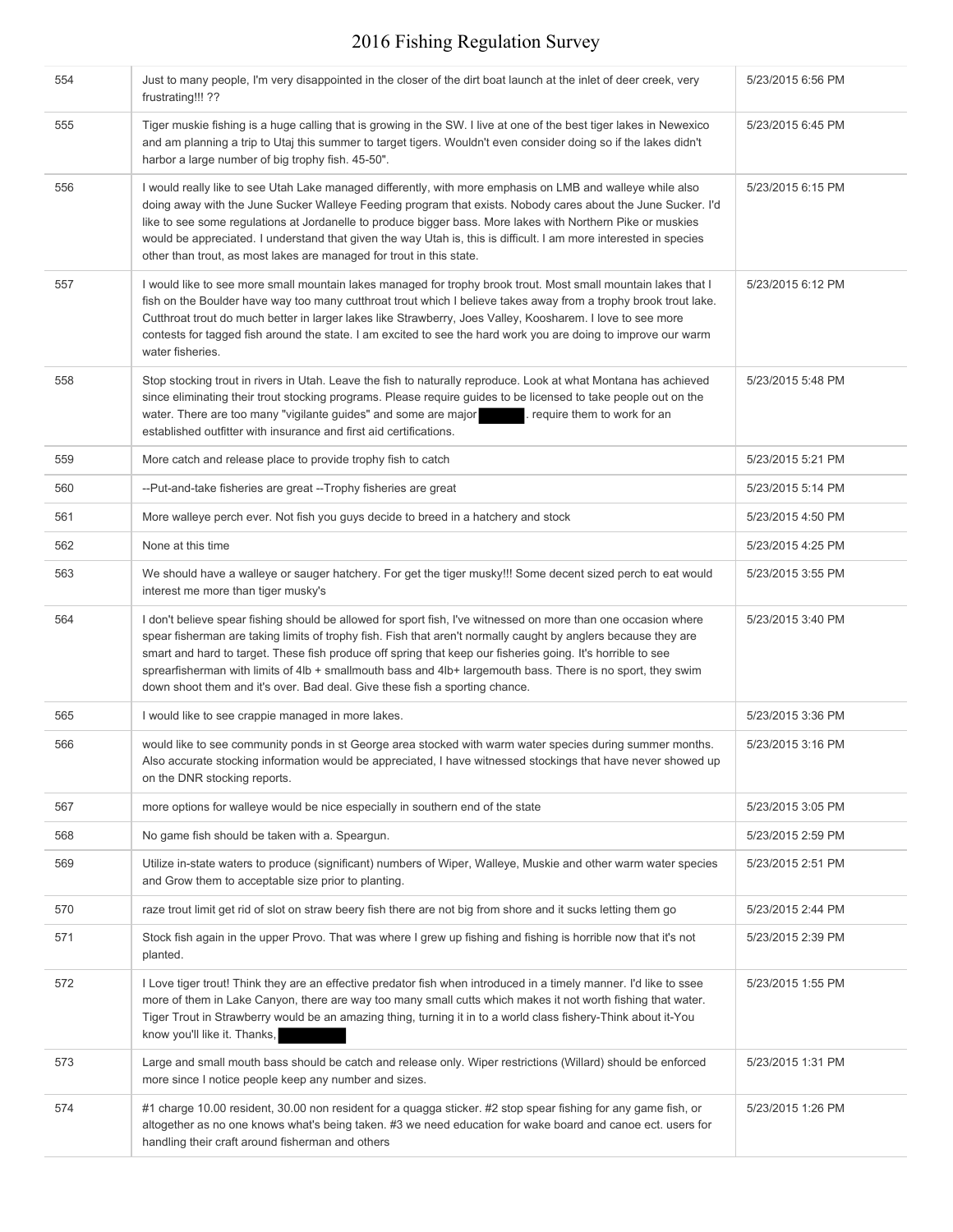| 575 | I appreciate all of the efforts of the dwr to promote fishing opportunity. Mandatory decontamination whe leaving<br>contaminated waters and figuring out away to decontaminate the ski boats with the inaccessible ballast tanks. I<br>hate that people are on the honor system and its getting abused                                                                                                                                                                                                                                                                                        | 5/23/2015 12:52 PM |
|-----|-----------------------------------------------------------------------------------------------------------------------------------------------------------------------------------------------------------------------------------------------------------------------------------------------------------------------------------------------------------------------------------------------------------------------------------------------------------------------------------------------------------------------------------------------------------------------------------------------|--------------------|
| 576 | I used to love fishing Yuba for pike. Since implementing the higher daily limit it's very difficult to catch pike in<br>Yuba. I would like to see either the limit changed back or see pike in another northern utah water body. Thanks<br>for your time.                                                                                                                                                                                                                                                                                                                                     | 5/23/2015 12:05 PM |
| 577 | <b>MORE MUSKIES!!</b>                                                                                                                                                                                                                                                                                                                                                                                                                                                                                                                                                                         | 5/23/2015 11:46 AM |
| 578 | Possession limit more heavily regulated in the community fisheries.                                                                                                                                                                                                                                                                                                                                                                                                                                                                                                                           | 5/23/2015 11:44 AM |
| 579 | I hate that in Utah all you ever plant is trout. I get the stocking reports I see what's planted where. I would like to<br>see bass of significant size planted in the some community ponds. I would also like to see them planted regularly<br>in some of the lakes that already have them. I used to be an avid catch and release fisherman, but I rarely fish in<br>Utah anymore because of the lack of a great bass fishery. Mantua and Hyrum are okay but I'd like some other<br>options in northern Utah. Oh lastly the wipers in Willard Bay are great keep that up.                   | 5/23/2015 11:07 AM |
| 580 | Please make spear fishing for game fish such as bass illegal. It is hurting our fisheries that we take care of and<br>conserve. We practice catch and release on big fish, trying to grow trophy fisheries. Spear fishing ruins this. If<br>you had to start this on one body of water, please choose flaming gorge. Bass numbers are down and the spawn<br>will go right into the start of spear fishing season. That is not fair game killing a fish on a bed. Please take this into<br>consideration. Trophy fish are being killed that all of us want the opportunity to catch. Thank you | 5/23/2015 11:00 AM |
| 581 | <b>Weber River Access</b>                                                                                                                                                                                                                                                                                                                                                                                                                                                                                                                                                                     | 5/23/2015 10:30 AM |
| 582 | Doing a great job thanks                                                                                                                                                                                                                                                                                                                                                                                                                                                                                                                                                                      | 5/23/2015 10:24 AM |
| 583 | would love to see an organized way to report and prosecute offenders by citizens with a way to see the results of<br>our work. also littering is becoming a major problem                                                                                                                                                                                                                                                                                                                                                                                                                     | 5/23/2015 10:20 AM |
| 584 | I think more opportunities to learn different ways to fish and how to fish for certain species would be amazing.<br>Things like how to fly fish for example.                                                                                                                                                                                                                                                                                                                                                                                                                                  | 5/23/2015 10:19 AM |
| 585 | possibly find a way to introduce more catfish species into some utah waters                                                                                                                                                                                                                                                                                                                                                                                                                                                                                                                   | 5/23/2015 9:49 AM  |
| 586 | Would love it if there were a way to making fishing reports more accurate, interactive. A means to get real-time<br>reports from fellow anglers.                                                                                                                                                                                                                                                                                                                                                                                                                                              | 5/23/2015 9:09 AM  |
| 587 | There needs to be slot limits put on all types of species of fish.                                                                                                                                                                                                                                                                                                                                                                                                                                                                                                                            | 5/23/2015 9:04 AM  |
| 588 | Special regulations for bass and bluegill at Mantua. The bluegill are being overharvested and I'm worried the bass<br>growth will be stunt                                                                                                                                                                                                                                                                                                                                                                                                                                                    | 5/23/2015 9:00 AM  |
| 589 | Lost Creek Res. Night fishing allowance and camping access and allowance. Minersville Res. all bait allowance<br>and catch and kill for chubs. Community pond clean up program for algae removal. Willard bay. Limit increase to<br>4 or 6 wiper. Plant bass in community ponds and elsewhere for diversity.                                                                                                                                                                                                                                                                                  | 5/23/2015 8:50 AM  |
| 590 | People taking more than there limit and more liesence checks                                                                                                                                                                                                                                                                                                                                                                                                                                                                                                                                  | 5/23/2015 8:33 AM  |
| 591 | I wish you would use more wild rainbow. Sterilized and hybrid trout were a reaction to whirling disease which is a<br>noni ssue                                                                                                                                                                                                                                                                                                                                                                                                                                                               | 5/23/2015 8:32 AM  |
| 592 | Limit trout stocking in rivers                                                                                                                                                                                                                                                                                                                                                                                                                                                                                                                                                                | 5/23/2015 8:28 AM  |
| 593 | Concerned about how the Burbot will affect Small Mouth population in Flaming Gorge.                                                                                                                                                                                                                                                                                                                                                                                                                                                                                                           | 5/23/2015 8:26 AM  |
| 594 | Increase littering fines around waters and have proactive law enforcement. Id like to have a trout slam!!!'ve<br>always fathomed an idea of being able to catch beautiful brook trout from lakes or resevoirs. Would be nice to see<br>some variety in a water body, browns, bows, cuts, splake, golden, BROOKS                                                                                                                                                                                                                                                                               | 5/23/2015 8:21 AM  |
| 595 | Love the new management plans for the Boulder mountain and Fishlake. Especially how much the DWR took in<br>and accepted input of anglers to create those plans. It's a good direction to be going in!                                                                                                                                                                                                                                                                                                                                                                                        | 5/23/2015 8:12 AM  |
| 596 | increase the wiper limit at Willard Bay back to 6 fish per person                                                                                                                                                                                                                                                                                                                                                                                                                                                                                                                             | 5/23/2015 8:04 AM  |
| 597 | BAN SPEARFISHING for game fish!                                                                                                                                                                                                                                                                                                                                                                                                                                                                                                                                                               | 5/23/2015 7:58 AM  |
| 598 | The Brigham city community fishery is in desperate need of a de-weeding and a species change I would like to<br>see warm water fish planted. Lastly a bigger promotion of mountain white fish to make fishing them more<br>popular.                                                                                                                                                                                                                                                                                                                                                           | 5/23/2015 7:41 AM  |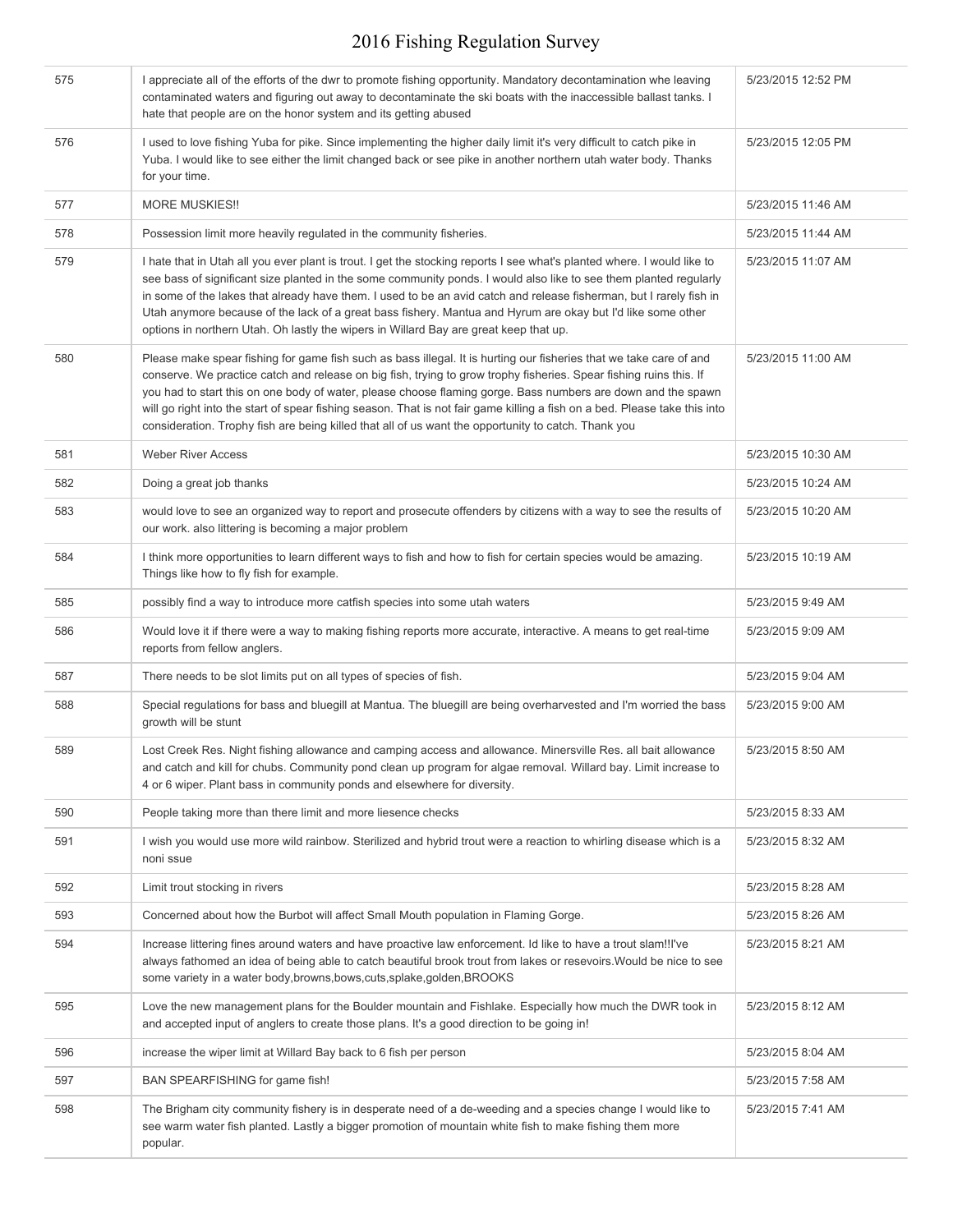| 599 | Please build up the walleye lakes. We have enough trout lakes.                                                                                                                                                                                                                                                                                                                                                                                                                                                                                                                                                                                                                                                                                                                                                                                                                                                                             | 5/23/2015 7:19 AM  |
|-----|--------------------------------------------------------------------------------------------------------------------------------------------------------------------------------------------------------------------------------------------------------------------------------------------------------------------------------------------------------------------------------------------------------------------------------------------------------------------------------------------------------------------------------------------------------------------------------------------------------------------------------------------------------------------------------------------------------------------------------------------------------------------------------------------------------------------------------------------------------------------------------------------------------------------------------------------|--------------------|
| 600 | When are we as utahns going to fix our laws on fishing through someone's private property. Access should be<br>provided to the tax payers who fund all upkeep and all planting of the fish that live in our rivers. Just because you<br>own the land doesn't mean you own the water and fish                                                                                                                                                                                                                                                                                                                                                                                                                                                                                                                                                                                                                                               | 5/23/2015 6:58 AM  |
| 601 | more walleyplease                                                                                                                                                                                                                                                                                                                                                                                                                                                                                                                                                                                                                                                                                                                                                                                                                                                                                                                          | 5/23/2015 6:24 AM  |
| 602 | Just want to keep trout population high.                                                                                                                                                                                                                                                                                                                                                                                                                                                                                                                                                                                                                                                                                                                                                                                                                                                                                                   | 5/23/2015 5:58 AM  |
| 603 | I would like to see more kokanee. Maybe in Jordanelle. I have heard that Idaho is stocking chinook in some<br>lakes. That would be awesome.                                                                                                                                                                                                                                                                                                                                                                                                                                                                                                                                                                                                                                                                                                                                                                                                | 5/23/2015 3:55 AM  |
| 604 | Tiger muskies should always be catch and release only                                                                                                                                                                                                                                                                                                                                                                                                                                                                                                                                                                                                                                                                                                                                                                                                                                                                                      | 5/23/2015 2:26 AM  |
| 605 | tigers in strawberry                                                                                                                                                                                                                                                                                                                                                                                                                                                                                                                                                                                                                                                                                                                                                                                                                                                                                                                       | 5/23/2015 2:22 AM  |
| 606 | Id like to have tiger muskie here in southern utah as well as walleye, I'd like to be able to use live minnows to<br>catch game fish bass crappie perch muskie catfish etc                                                                                                                                                                                                                                                                                                                                                                                                                                                                                                                                                                                                                                                                                                                                                                 | 5/23/2015 2:17 AM  |
| 607 | Let us fish our rivers! Adopt Idaho's laws!                                                                                                                                                                                                                                                                                                                                                                                                                                                                                                                                                                                                                                                                                                                                                                                                                                                                                                | 5/23/2015 12:47 AM |
| 608 | Don't have enough free time to fish as often as I would like                                                                                                                                                                                                                                                                                                                                                                                                                                                                                                                                                                                                                                                                                                                                                                                                                                                                               | 5/23/2015 12:44 AM |
| 609 | Don't force me to buy a 2 pole permit when buying a fishing license.                                                                                                                                                                                                                                                                                                                                                                                                                                                                                                                                                                                                                                                                                                                                                                                                                                                                       | 5/23/2015 12:41 AM |
| 610 | Send some rangers by boat or truck to the north west, west, and south ends of Willard Bay every once in a while.<br>I've seen quite a few people taking more than limit on wiper and walleye. It might be helpful if those rangers were<br>bilingual. Also, I caught a northern pike out of Utah Lake back in March. I took it home and ate it, but just an FYI,<br>someone is illegally stocking them there.                                                                                                                                                                                                                                                                                                                                                                                                                                                                                                                              | 5/23/2015 12:37 AM |
| 611 | Many areas are being made destination fisheries. This is pushing out locals. In the past few years I have noticed<br>that Hyrum dam is almost impossible to fish from the shore many times of the year due to crowding. Wellsville<br>dam is hard to fish from about March to November due to crowding and/or moss (when it's mossy it's not<br>crowded, when it's not mossy it is crowded). Skyler's pond is either mossy or crowded from March to September.<br>First and second dam are crowded every weekend from memorial day into September/October when the water<br>levels are high enough. Third dam is crowded or mossy for much of these times. It's getting to where I'm not sure<br>it's worth it to purchase a year-round fishing permit as I'm only able to get to where I can fish about 3 times/year<br>due to crowding or moss (I spinner fish so moss makes it almost impossible, as well as it being heavily crowded). | 5/23/2015 12:10 AM |
| 612 | Tigermuskie fishing is the some of the best times I have had in the state. I wish there were a few fish tournaments<br>that did not end on Sunday but Saturday. I wish there was an one fish limit any size cutthroat trout over 15inch at<br>strawberry. My kids love fishing there and want to keep a fish but we mostly catch cuts in the slot so they get<br>disappointed we can't bring one home for dinner. If you ever need a photographer to photograph any of your<br>events. I would love to or make create advertising materials. I would do it as public service. You can reach me at                                                                                                                                                                                                                                                                                                                                          | 5/22/2015 11:58 PM |
| 613 | I would like the trout limit to go back to 8 or even 6 would be great I have a big family that loves to eat trout 4 just<br>don't cut it                                                                                                                                                                                                                                                                                                                                                                                                                                                                                                                                                                                                                                                                                                                                                                                                   | 5/22/2015 11:52 PM |
| 614 | N/a                                                                                                                                                                                                                                                                                                                                                                                                                                                                                                                                                                                                                                                                                                                                                                                                                                                                                                                                        | 5/22/2015 11:41 PM |
| 615 | I would like to see more rainbow and tiger trout planted in utah lakes.                                                                                                                                                                                                                                                                                                                                                                                                                                                                                                                                                                                                                                                                                                                                                                                                                                                                    | 5/22/2015 11:39 PM |
| 616 | One day Koke possession on Strawberry is really dumb. We reserve a week camping, drive 200 miles and keep<br>one days limit. Not very smart                                                                                                                                                                                                                                                                                                                                                                                                                                                                                                                                                                                                                                                                                                                                                                                                | 5/22/2015 11:37 PM |
| 617 | Let camping back at burrstons pond and raise limit back to four fish                                                                                                                                                                                                                                                                                                                                                                                                                                                                                                                                                                                                                                                                                                                                                                                                                                                                       | 5/22/2015 11:33 PM |
| 618 | I feel there needs to be a lifetime license offered in Utah and or a combination license with Wyoming.                                                                                                                                                                                                                                                                                                                                                                                                                                                                                                                                                                                                                                                                                                                                                                                                                                     | 5/22/2015 11:33 PM |
| 619 | I think there needs to be better education on how to photograph and release muskie and pike.                                                                                                                                                                                                                                                                                                                                                                                                                                                                                                                                                                                                                                                                                                                                                                                                                                               | 5/22/2015 11:30 PM |
| 620 | I think we should stock more warm water fish. I think we plant way to many cutroght trout everywhere. I also like<br>that you opened up the peerch limit at fish lake and changed the position limit. Thanks for all you do.                                                                                                                                                                                                                                                                                                                                                                                                                                                                                                                                                                                                                                                                                                               | 5/22/2015 11:24 PM |
| 621 | I want brook trout in strawberry. . Henry's lake in idaho has a good population and the lake is similar in food<br>sources and biology. Lake fortress in British Columbia has big brook trout and is not managed by sterel fish.<br>They breed naturally and are not stunted Why cant we have nice brook trout in northern Utah like the<br>boulders the uintahs are just like Brooks                                                                                                                                                                                                                                                                                                                                                                                                                                                                                                                                                      | 5/22/2015 11:12 PM |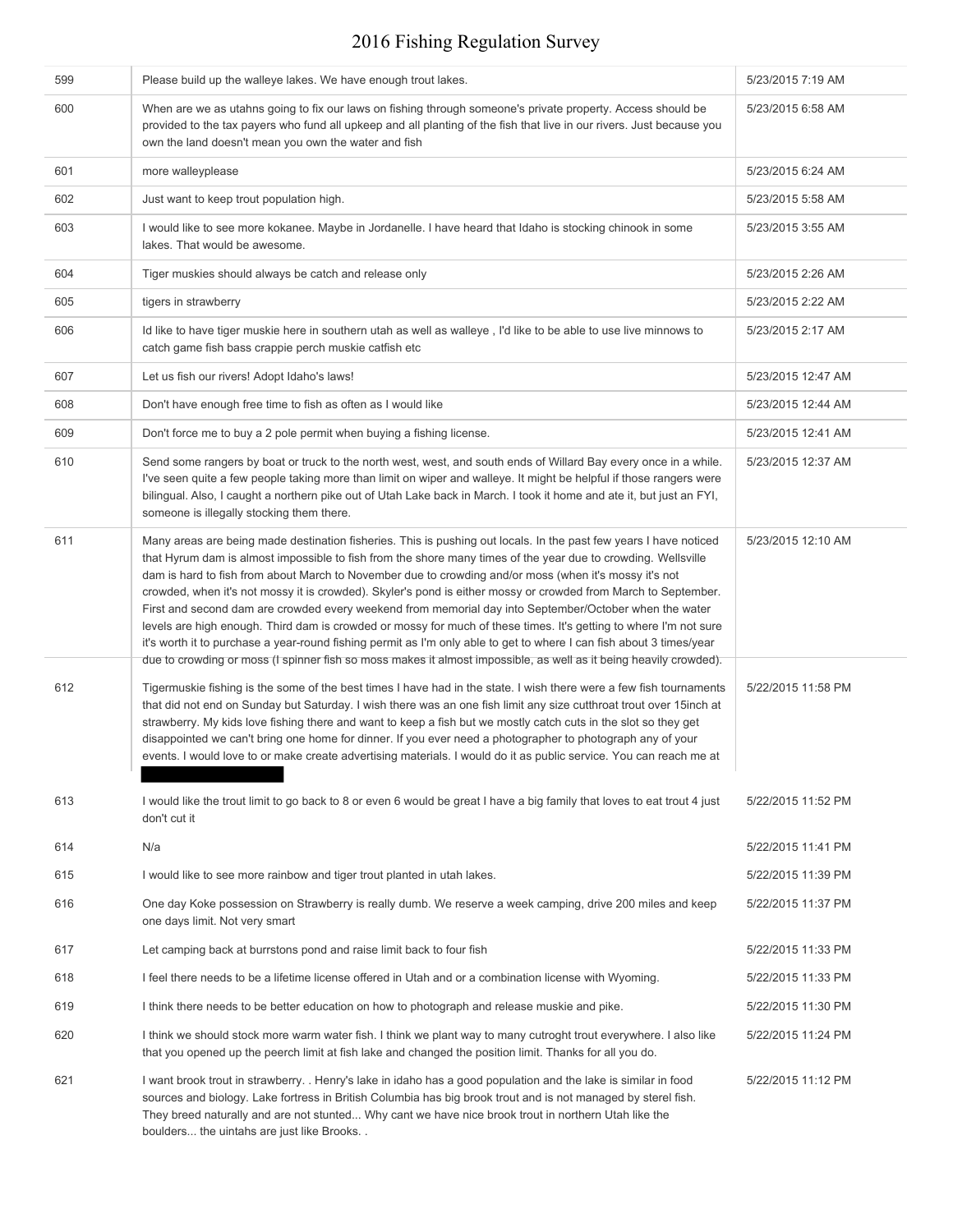| 622 | More warm water fishing opportunities! Piute Res should be stocked with warm water species but keep a few<br>trout in there for the bait danglers, but put in some pike species, bass, wipers! There is plenty of trout opportunity<br>at Otter Creek Res so let's make Piute a warm water fisherie so that we can have those opportunities here!! Also<br>explore stocking some streams on the Dutton with cutts. Get some beavers up there to hold some water back and<br>stock that place make the whole mountain a blue ribbon native cutthroat fisherie!!! The Southern Region fisherie<br>program is great right now you guys are doing great things keep it up!!! | 5/22/2015 10:54 PM |
|-----|--------------------------------------------------------------------------------------------------------------------------------------------------------------------------------------------------------------------------------------------------------------------------------------------------------------------------------------------------------------------------------------------------------------------------------------------------------------------------------------------------------------------------------------------------------------------------------------------------------------------------------------------------------------------------|--------------------|
| 623 | Once again, do something with Strawberry Reservoir. Everyone is tired of catching 17" cutthroats. The Kokanee<br>fishing has been great the past few years but there needs to be more than 3 target species in that body of water.<br>Splake? Tigers? Lake Trout? Anything but more cutts!!!!                                                                                                                                                                                                                                                                                                                                                                            | 5/22/2015 10:48 PM |
| 624 | I Would like to see a emphasis on improving bass fishing in Utah and bass stocking in certain bodies of water! I<br>would also like to see the introduction of a predatory game fish to help manage the population of bass in<br>reservoirs where over population is abundant!                                                                                                                                                                                                                                                                                                                                                                                           | 5/22/2015 10:47 PM |
| 625 | Stop stocking rainbow trout in every stinking puddle in Ut. There are many more options for making a fishery.                                                                                                                                                                                                                                                                                                                                                                                                                                                                                                                                                            | 5/22/2015 10:40 PM |
| 626 | Protect the blue ribbon fisheries and add more catch and release waters so we have a chance to catch trophy<br>size fish! Catching a trophy fish on a fly is what sport anglers pay big money for which helps the state. It's a win<br>win for sport anglers and the state.                                                                                                                                                                                                                                                                                                                                                                                              | 5/22/2015 10:19 PM |
| 627 | I think the kaysville ponds and the Farmington pond should booth have better cover for bass and that they need<br>more big bass to catch                                                                                                                                                                                                                                                                                                                                                                                                                                                                                                                                 | 5/22/2015 10:16 PM |
| 628 | More Wipers                                                                                                                                                                                                                                                                                                                                                                                                                                                                                                                                                                                                                                                              | 5/22/2015 10:14 PM |
| 629 | I really enjoy the tagged fishing tournaments like the one put on at Strawberry each year. I'd suggest more of<br>those.                                                                                                                                                                                                                                                                                                                                                                                                                                                                                                                                                 | 5/22/2015 10:08 PM |
| 630 | I hate that I have to pay a fee to fish certain areas it feels like crazy I already bought a license it complete B.S                                                                                                                                                                                                                                                                                                                                                                                                                                                                                                                                                     | 5/22/2015 10:01 PM |
| 631 | Stop all the size limit stuff at scofield and strawberry                                                                                                                                                                                                                                                                                                                                                                                                                                                                                                                                                                                                                 | 5/22/2015 10:00 PM |
| 632 | Stream access on water that runs through private property                                                                                                                                                                                                                                                                                                                                                                                                                                                                                                                                                                                                                | 5/22/2015 9:56 PM  |
| 633 | Increase walleye limits at wilard over 26 inches to 6.                                                                                                                                                                                                                                                                                                                                                                                                                                                                                                                                                                                                                   | 5/22/2015 9:46 PM  |
| 634 | Biggest concern would be minimum flow levels on our rivers. Main concern would be the Weber from Echo<br>downstream. Great to see warm water fisheries getting attention and help.                                                                                                                                                                                                                                                                                                                                                                                                                                                                                       | 5/22/2015 9:44 PM  |
| 635 | I would like to see more consistent flows on the middle/lower sections of the Weber and Provo Rivers. And more<br>diversity in the trout if possible (Browns dominate).                                                                                                                                                                                                                                                                                                                                                                                                                                                                                                  | 5/22/2015 9:42 PM  |
| 636 | Right now I'm happy with the way things seem to be running. I feel DNR is doing a pretty good job considering<br>some of the people they have to deal with. Kill the quagga.                                                                                                                                                                                                                                                                                                                                                                                                                                                                                             | 5/22/2015 9:39 PM  |
| 637 | Please do not allow harvest of tigers. Ever.                                                                                                                                                                                                                                                                                                                                                                                                                                                                                                                                                                                                                             | 5/22/2015 9:35 PM  |
| 638 | None                                                                                                                                                                                                                                                                                                                                                                                                                                                                                                                                                                                                                                                                     | 5/22/2015 9:35 PM  |
| 639 | I have seen a significant increase in fishing pressure on lake Mantua as a result I have seen a decline in the size<br>of the large mouth bass. Maybe its time to institute a gap limit again.                                                                                                                                                                                                                                                                                                                                                                                                                                                                           | 5/22/2015 9:33 PM  |
| 640 | Take calders pond off the trophy fishery. Put air pump windmills to pump oxygen into matt Warner and calders to<br>reduce winter kill.                                                                                                                                                                                                                                                                                                                                                                                                                                                                                                                                   | 5/22/2015 9:21 PM  |
| 641 | None                                                                                                                                                                                                                                                                                                                                                                                                                                                                                                                                                                                                                                                                     | 5/22/2015 9:17 PM  |
| 642 | I would like to see more effort to increase in-stream flows and public access.                                                                                                                                                                                                                                                                                                                                                                                                                                                                                                                                                                                           | 5/22/2015 9:14 PM  |
| 643 | Be more strick on limits, I've seen so many people take waayyyy over the limit and it's just not right                                                                                                                                                                                                                                                                                                                                                                                                                                                                                                                                                                   | 5/22/2015 9:14 PM  |
| 644 | No bait in Strawberry and Starvation                                                                                                                                                                                                                                                                                                                                                                                                                                                                                                                                                                                                                                     | 5/22/2015 9:06 PM  |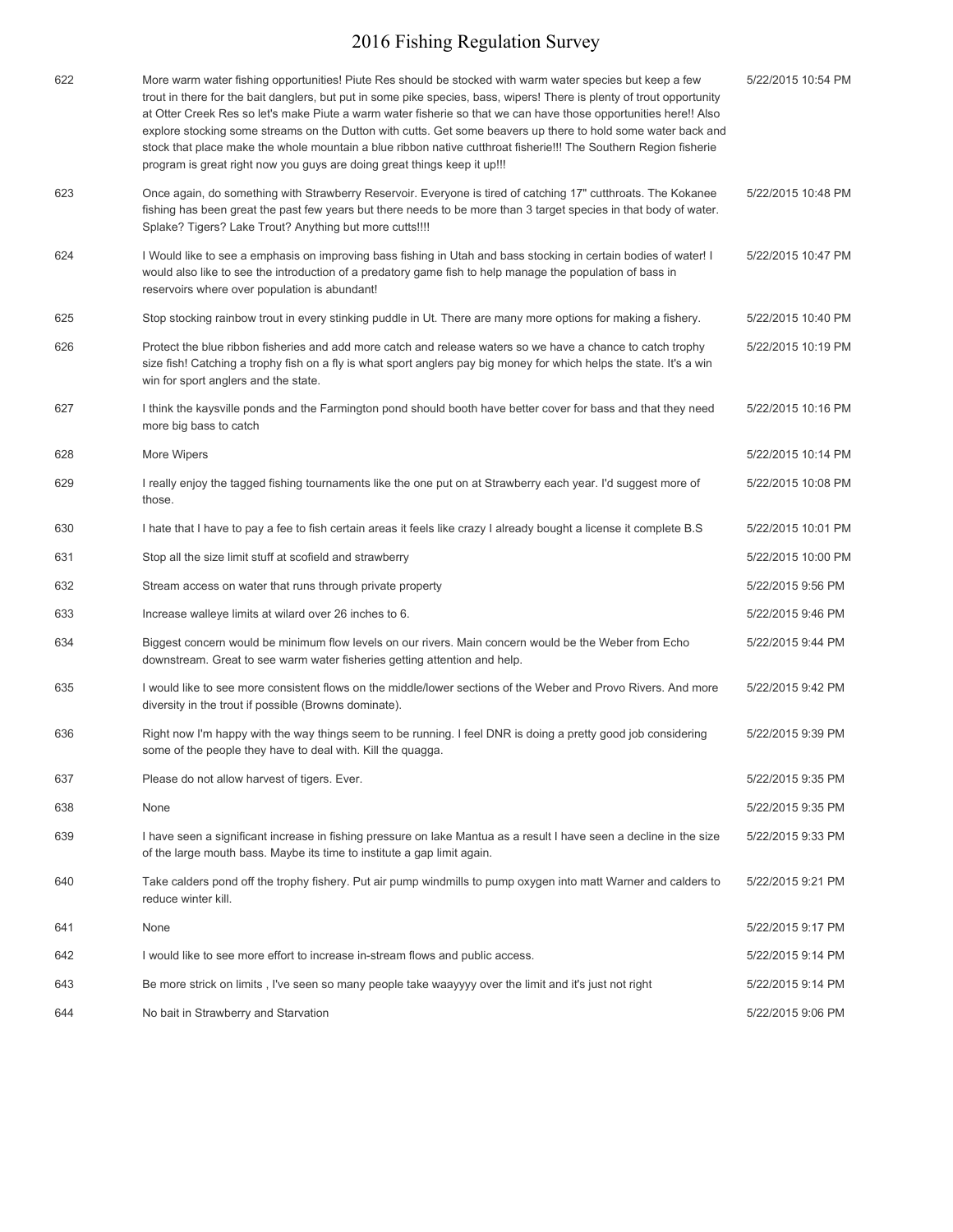| 645 | Lost creek res has been a favorite of mine and my families since we were children. We would love to see the<br>ability to night fish and camp there. If for no other reason than i would like my children to love it as much as i do<br>and to have the same type of experiences there. I would also like to see regulation changes for youth. This being<br>the second pole allowance. Currently children under 12 require a valid fishing licence to fiah with two poles which<br>in my opinion is discriminating against our children. What anyone with a licence can do so should they.<br>Community fisheries i would like to see programs that clean them up durring the summer. The algae growth gets<br>so bad they become unfishable. I would pay fees to assist in such a program or volunteer my time. minersville<br>res has been a favorite of mine since i was a child the yse of bait there would be great. I would also like to see<br>the wiper and smallmouth removed from the lake. I know the chubs are very bad there and thats why they are in<br>there to help assist in their control byt they can be controlled by fishing regulations to kill them. Please reopen<br>bait fishing here. willard bay i would like to see the wiper limit increased to 6 fish or atleast to 4. 3 fish limit just is<br>bad limit when for fishing for a family meal. | 5/22/2015 8:56 PM |
|-----|------------------------------------------------------------------------------------------------------------------------------------------------------------------------------------------------------------------------------------------------------------------------------------------------------------------------------------------------------------------------------------------------------------------------------------------------------------------------------------------------------------------------------------------------------------------------------------------------------------------------------------------------------------------------------------------------------------------------------------------------------------------------------------------------------------------------------------------------------------------------------------------------------------------------------------------------------------------------------------------------------------------------------------------------------------------------------------------------------------------------------------------------------------------------------------------------------------------------------------------------------------------------------------------------------------------------------------------------------------------------------|-------------------|
| 646 | Lower the limit on wiper at Willard bay people keep way too many                                                                                                                                                                                                                                                                                                                                                                                                                                                                                                                                                                                                                                                                                                                                                                                                                                                                                                                                                                                                                                                                                                                                                                                                                                                                                                             | 5/22/2015 8:54 PM |
| 647 | More trophy managed trout reservoirs                                                                                                                                                                                                                                                                                                                                                                                                                                                                                                                                                                                                                                                                                                                                                                                                                                                                                                                                                                                                                                                                                                                                                                                                                                                                                                                                         | 5/22/2015 8:54 PM |
| 648 | more artificial flys and lure water no bait                                                                                                                                                                                                                                                                                                                                                                                                                                                                                                                                                                                                                                                                                                                                                                                                                                                                                                                                                                                                                                                                                                                                                                                                                                                                                                                                  | 5/22/2015 8:48 PM |
| 649 | I fish mostly southern utah and i want the kokanee to thrive in fish lake. I like the new two pole rule and i love<br>fishing in utah. Thanks for keeping fishing going in utah                                                                                                                                                                                                                                                                                                                                                                                                                                                                                                                                                                                                                                                                                                                                                                                                                                                                                                                                                                                                                                                                                                                                                                                              | 5/22/2015 8:42 PM |
| 650 | It would be nice to visit DWR website and view what species is hot on which water body rather than just which<br>body of water is gereally hot.                                                                                                                                                                                                                                                                                                                                                                                                                                                                                                                                                                                                                                                                                                                                                                                                                                                                                                                                                                                                                                                                                                                                                                                                                              | 5/22/2015 8:38 PM |
| 651 | I wish you guys would teach Colorado a thing or two. Great job. Thanks for valuing angler's opinions.                                                                                                                                                                                                                                                                                                                                                                                                                                                                                                                                                                                                                                                                                                                                                                                                                                                                                                                                                                                                                                                                                                                                                                                                                                                                        | 5/22/2015 8:36 PM |
| 652 | Please keep in mind the popularity of esox in the state and the lack to catch them along the wasatch/salt lake<br>valley without a several hour drive. Possibly jordanlle or rockport could be a possible tiger musky fishery?                                                                                                                                                                                                                                                                                                                                                                                                                                                                                                                                                                                                                                                                                                                                                                                                                                                                                                                                                                                                                                                                                                                                               | 5/22/2015 8:35 PM |
| 653 | I would like to see kamloops triploid trout stocked in the reservoirs. I would also like to see more trophy trout<br>fisheries                                                                                                                                                                                                                                                                                                                                                                                                                                                                                                                                                                                                                                                                                                                                                                                                                                                                                                                                                                                                                                                                                                                                                                                                                                               | 5/22/2015 8:23 PM |
| 654 | BOULDER MOUNTAIN: More restrictive regulations on access, camping, harvest, fish size, and seasonal closing<br>of a number of lake areas, and some with artificials only. I am 64 and have been fishing the Boulder for over 40<br>years. Trophy trout fishing should be preserved and enhanced wherever possible!                                                                                                                                                                                                                                                                                                                                                                                                                                                                                                                                                                                                                                                                                                                                                                                                                                                                                                                                                                                                                                                           | 5/22/2015 8:20 PM |
| 655 | Establish a fee for the Walk-in-Access program, \$25.00 would help pay for the access. Make the Weber River<br>artificial flies ans lures with single barbless hooks.                                                                                                                                                                                                                                                                                                                                                                                                                                                                                                                                                                                                                                                                                                                                                                                                                                                                                                                                                                                                                                                                                                                                                                                                        | 5/22/2015 8:16 PM |
| 656 | Why isn't the DWR concerned with planting and sustaining a healthy population of the most sought after<br>freshwater game fish in America? (Largemouth Bass) What are the Dwr's plans for Utah Lake after the carp are<br>gone? Would the DWR ever considered a "Share a Lunker" program like they have in Texas?                                                                                                                                                                                                                                                                                                                                                                                                                                                                                                                                                                                                                                                                                                                                                                                                                                                                                                                                                                                                                                                            | 5/22/2015 8:09 PM |
| 657 | I really like the changes to the possession limit regulations and the discontinuation of the 2nd pole permit for<br>2015. Overall I'm very pleased with the management of Utah's fisheries.                                                                                                                                                                                                                                                                                                                                                                                                                                                                                                                                                                                                                                                                                                                                                                                                                                                                                                                                                                                                                                                                                                                                                                                  | 5/22/2015 8:09 PM |
| 658 | Besides poisoning Gunlock Res. please find another way to elimnate SMB.                                                                                                                                                                                                                                                                                                                                                                                                                                                                                                                                                                                                                                                                                                                                                                                                                                                                                                                                                                                                                                                                                                                                                                                                                                                                                                      | 5/22/2015 8:08 PM |
| 659 | N/a                                                                                                                                                                                                                                                                                                                                                                                                                                                                                                                                                                                                                                                                                                                                                                                                                                                                                                                                                                                                                                                                                                                                                                                                                                                                                                                                                                          | 5/22/2015 8:07 PM |
| 660 | Targeting tiger Muskie with a fly rod is a lot fun. The problem is while on the water I see a lot of people<br>mishandling these awesome fish. I wish more people in Utah were educated to the proper handling of trophy<br>sized fish.                                                                                                                                                                                                                                                                                                                                                                                                                                                                                                                                                                                                                                                                                                                                                                                                                                                                                                                                                                                                                                                                                                                                      | 5/22/2015 8:07 PM |
| 661 | Your AIS program needs to be taken more seriously from the top down. I have been to several State Parks<br>recently and no one was there to decontaminate boats or interact with boaters. Also, expensive boats spread<br>mussels too.                                                                                                                                                                                                                                                                                                                                                                                                                                                                                                                                                                                                                                                                                                                                                                                                                                                                                                                                                                                                                                                                                                                                       | 5/22/2015 8:04 PM |
| 662 | More access points on the weber river, change the law to allow fisherman access to the high water mark again                                                                                                                                                                                                                                                                                                                                                                                                                                                                                                                                                                                                                                                                                                                                                                                                                                                                                                                                                                                                                                                                                                                                                                                                                                                                 | 5/22/2015 7:41 PM |
| 663 | I love fishing                                                                                                                                                                                                                                                                                                                                                                                                                                                                                                                                                                                                                                                                                                                                                                                                                                                                                                                                                                                                                                                                                                                                                                                                                                                                                                                                                               | 5/22/2015 7:41 PM |
| 664 | Trash, the citations of leaving garbage when leaving any site needs to be more regulated and maybe even stricter<br>penalties.                                                                                                                                                                                                                                                                                                                                                                                                                                                                                                                                                                                                                                                                                                                                                                                                                                                                                                                                                                                                                                                                                                                                                                                                                                               | 5/22/2015 7:40 PM |
| 665 | Fill ferron resivor                                                                                                                                                                                                                                                                                                                                                                                                                                                                                                                                                                                                                                                                                                                                                                                                                                                                                                                                                                                                                                                                                                                                                                                                                                                                                                                                                          | 5/22/2015 7:40 PM |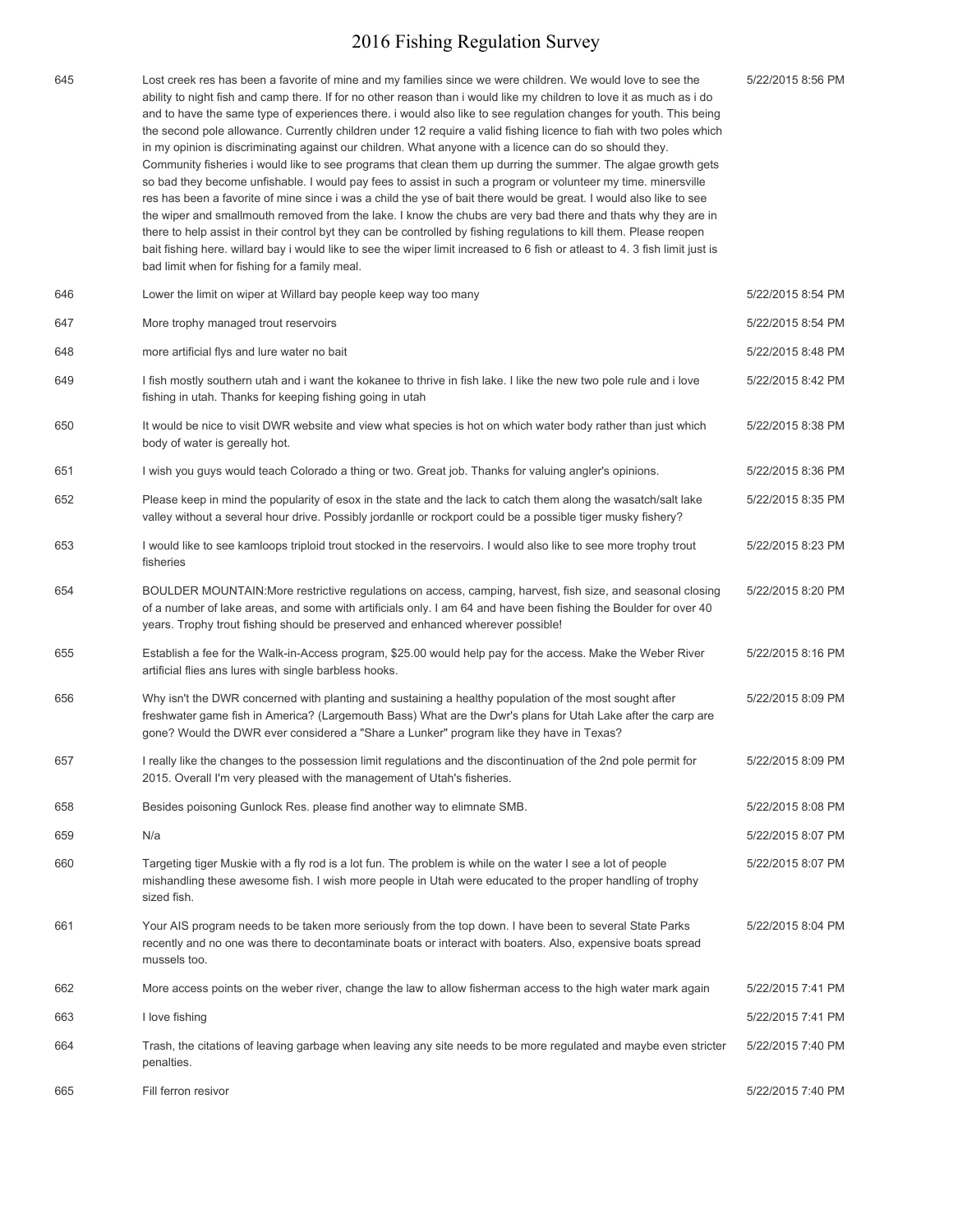| 666 | I live in Manila and own a local restaurant. I have heard grumblimgs of shutting down linwood bay to all lake trout<br>fishing. I oppose that immensely! Snagging has all but disappeared due to angler awareness, increased<br>awareness, and daylight regulations. Please do not destroy our fall fishery, the lakers are fine. Our economy on<br>the other hand, in the fall, revolves around fisherman! Take that into consideration when listening to the select few<br>who want that fishery shut down. Snagging is all but a thing of the past. Thx foe your time.                                                                                                                                                                      | 5/22/2015 7:36 PM |
|-----|------------------------------------------------------------------------------------------------------------------------------------------------------------------------------------------------------------------------------------------------------------------------------------------------------------------------------------------------------------------------------------------------------------------------------------------------------------------------------------------------------------------------------------------------------------------------------------------------------------------------------------------------------------------------------------------------------------------------------------------------|-------------------|
| 667 | I think we should make smaller limits on trout I have lived here for 8 years and still haven't caught one but I mainly<br>target bass pike and catfish                                                                                                                                                                                                                                                                                                                                                                                                                                                                                                                                                                                         | 5/22/2015 7:25 PM |
| 668 | The decontamination certificates are bogus your relying on the honesty of people if it comes down to them having<br>to turn around and go home people are going to lie through their teeth. Also the<br>crappie poach<br>fest at Willard is rediculous I've been checked leaving the marina at least a dozen times and have never seen<br>any officers walking the fish poaching circuit it's rediculous I call it the poaching circuit because I have personally<br>watched at least 10 times people pull well over their limit and high tail it out of there not an officer in sight if I'm<br>seeing it so are others with the exteme price of entry to Willard with a boat surely they can have an officer up<br>there keeping an eye out. | 5/22/2015 7:21 PM |
| 669 | Reinstate the albino rainbow Trout program and put them in lakes so that they can reach Trophy size                                                                                                                                                                                                                                                                                                                                                                                                                                                                                                                                                                                                                                            | 5/22/2015 7:16 PM |
| 670 | I live in Emery County Utah. . I travel to Utah Lake several times a year in persue of channel catfish. I would<br>really like to see more catfish in my area. I know there are catfish in Huntington North Reservoir, But they are<br>about impossible to catch from my experience. Again like I say I would really love to see more catfishing in my<br>area. Whether its stock more in Huntington to make them easier or stock them in a different lake please take<br>this into consideration. Thanks                                                                                                                                                                                                                                      | 5/22/2015 7:16 PM |
| 671 | I LOVE FISHING!!!!??                                                                                                                                                                                                                                                                                                                                                                                                                                                                                                                                                                                                                                                                                                                           | 5/22/2015 7:16 PM |
| 672 | i'd like to see the usage of live minnows for bait in Utah waters.                                                                                                                                                                                                                                                                                                                                                                                                                                                                                                                                                                                                                                                                             | 5/22/2015 7:12 PM |
| 673 | I may be willing to pay for a slam if the division was working with the fishermen for river access- as it seems, we<br>fishermen are fighting landowners by ourselves. As I see it any additional money may help a species that I may<br>not be able to fish for due to landowners posting the river.                                                                                                                                                                                                                                                                                                                                                                                                                                          | 5/22/2015 7:11 PM |
| 674 | Get rid of the freeking cutthroat trout. They fight and taste like a wet boot                                                                                                                                                                                                                                                                                                                                                                                                                                                                                                                                                                                                                                                                  | 5/22/2015 7:10 PM |
| 675 | Put walleye into pineview! And keep the Muskies coming!                                                                                                                                                                                                                                                                                                                                                                                                                                                                                                                                                                                                                                                                                        | 5/22/2015 7:10 PM |
| 676 | Love tiger musky!                                                                                                                                                                                                                                                                                                                                                                                                                                                                                                                                                                                                                                                                                                                              | 5/22/2015 7:08 PM |
| 677 | Increase the size limit of trout we're able to harvest on the Provo river                                                                                                                                                                                                                                                                                                                                                                                                                                                                                                                                                                                                                                                                      | 5/22/2015 7:08 PM |
| 678 | I would personally like to see more artificial fly and lure waters. Lower pressure with excellent quality of fishing. I<br>personally think strawberry would be a great lake to add Tiger trout or splake. Even lake trout would do good but<br>they may take a toll on the kokanee. I feel as that Willard needs more strict enforcement. I've been a few times<br>this spring and am disgusted with the garbage people are leaving around the lake and I have personally<br>witnessed people over limit on the wipers. A slot limit on wipers may be a good idea to keep some more fish in<br>the lake. Fishing is what I love and utah is doing a great job. Keep up the good work!!                                                        | 5/22/2015 7:07 PM |
| 679 | I want size limits for bigger browns on the weber river. Preferably below echo. I want a fishing season so fish get<br>a chance to grow, rest, and spawn                                                                                                                                                                                                                                                                                                                                                                                                                                                                                                                                                                                       | 5/22/2015 6:59 PM |
| 680 | I love the fishing in this state. The only complaint I have is that Utah lake needs to be utilized better and cleaned<br>for better fishing environment                                                                                                                                                                                                                                                                                                                                                                                                                                                                                                                                                                                        | 5/22/2015 6:52 PM |
| 681 | Slot limit on bass. More structure provided for bass. it's becomming a huge sport in utah. Would like to see bigger<br>sizes for bass as well                                                                                                                                                                                                                                                                                                                                                                                                                                                                                                                                                                                                  | 5/22/2015 6:47 PM |
| 682 | Want to see more trophy fish in utah                                                                                                                                                                                                                                                                                                                                                                                                                                                                                                                                                                                                                                                                                                           | 5/22/2015 6:42 PM |
| 683 | Thank you for doing a good job with the money you are allowed.                                                                                                                                                                                                                                                                                                                                                                                                                                                                                                                                                                                                                                                                                 | 5/22/2015 6:41 PM |
| 684 | Continue to stock non-native fish, like brookies, and tiger trout in small mountain lakes in the uintahs and boulder<br>mountain.                                                                                                                                                                                                                                                                                                                                                                                                                                                                                                                                                                                                              | 5/22/2015 6:39 PM |
| 685 | Pilot Peak strain Lahontan CT have turned Pyramid lake in Nevada into a destination. A tremendous amount of<br>money is spent in the persuit of those fish. And a world record CT seems likely there within the next few years. I<br>understand that the biomass at Scofield is disproportionately chubs Chubs happen to be a primary food source<br>of Lohantan CT! I think we should be considering what the impacts (both economcal and environmental) would be<br>if we planted these fish at Scofield.                                                                                                                                                                                                                                    | 5/22/2015 6:21 PM |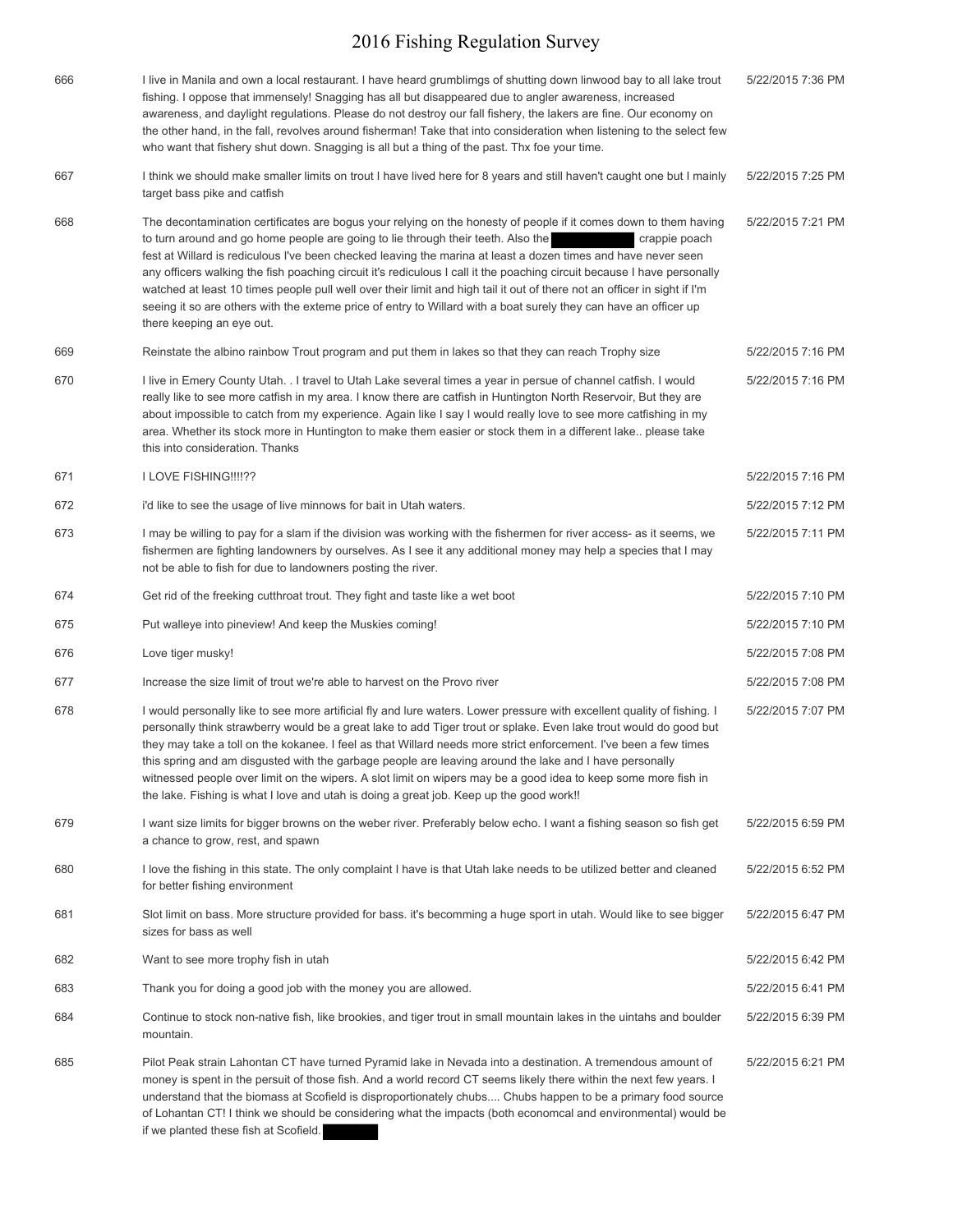| 686 | fishing rules should be required with anglers at list in camp or car                                                                                                                                                                                                                                                                                                                                                                                                                                                                                                                                                                                                                                                                                                                                                                                                                                                                                                                                                                                                                                                                                                                                                                                                                                                                                                                                                                                           | 5/22/2015 6:20 PM |
|-----|----------------------------------------------------------------------------------------------------------------------------------------------------------------------------------------------------------------------------------------------------------------------------------------------------------------------------------------------------------------------------------------------------------------------------------------------------------------------------------------------------------------------------------------------------------------------------------------------------------------------------------------------------------------------------------------------------------------------------------------------------------------------------------------------------------------------------------------------------------------------------------------------------------------------------------------------------------------------------------------------------------------------------------------------------------------------------------------------------------------------------------------------------------------------------------------------------------------------------------------------------------------------------------------------------------------------------------------------------------------------------------------------------------------------------------------------------------------|-------------------|
| 687 | I'm a big panguitch lake fisherman. I live in parowan, so it's been my favorite place as long as I can remember. I<br>like that they introduced cut throats and tigers into panguitch lake. But after the dams gate broke and let out all<br>that water a few years ago, I feel like the fishing hasn't been the same when we talk about the size of fish. And<br>now that the cuts are hybrids with the rainbows, any fish that we catch with just a dot of orange on it's throat we<br>have to release them. I feel like the 15-22 inch rule on those fish should be adjusted somehow because there are<br>so many cuts in that lake that are in the slot limit it's ridiculous. And because we have to release all those fish it<br>doesn't give some of the fish a chance to get up to at least 5 pounds because there is so much competition. I<br>think keeping the tiger rule how it is would be good and maybe even plant more of them because it's been 8<br>months since I've caught one. If I had the choice, I would allow people to keep at least two fish with the orange on<br>the throat just to thin them out a little bit. When I ice fish up there all I catch pretty much is pure cuts. It gets pretty<br>frustrating. That's just my opinion though from a 20 year old that fishes there 2-3 times a week there. If you guys<br>do read this and think it might be a good idea or want to talk more about it give me a call at<br>Thanks. | 5/22/2015 6:18 PM |
| 688 | Bass need to be rebuilt in lakes. Slot limit on strawberry should be taken off do to tiger trout in their now.                                                                                                                                                                                                                                                                                                                                                                                                                                                                                                                                                                                                                                                                                                                                                                                                                                                                                                                                                                                                                                                                                                                                                                                                                                                                                                                                                 | 5/22/2015 6:17 PM |
| 689 | Raise the keeper limit for ogden and weber rivers to at least 6 rainbow trout.                                                                                                                                                                                                                                                                                                                                                                                                                                                                                                                                                                                                                                                                                                                                                                                                                                                                                                                                                                                                                                                                                                                                                                                                                                                                                                                                                                                 | 5/22/2015 6:15 PM |
| 690 | Responsible living requires no governance                                                                                                                                                                                                                                                                                                                                                                                                                                                                                                                                                                                                                                                                                                                                                                                                                                                                                                                                                                                                                                                                                                                                                                                                                                                                                                                                                                                                                      | 5/22/2015 6:14 PM |
| 691 | More pike and musky guide in the proclamation on handling catch and release fish                                                                                                                                                                                                                                                                                                                                                                                                                                                                                                                                                                                                                                                                                                                                                                                                                                                                                                                                                                                                                                                                                                                                                                                                                                                                                                                                                                               | 5/22/2015 6:10 PM |
| 692 | MORE MUSKIE. MORE PIKE.                                                                                                                                                                                                                                                                                                                                                                                                                                                                                                                                                                                                                                                                                                                                                                                                                                                                                                                                                                                                                                                                                                                                                                                                                                                                                                                                                                                                                                        | 5/22/2015 6:09 PM |
| 693 | Keep cleaning Utah lake and intro more trout.                                                                                                                                                                                                                                                                                                                                                                                                                                                                                                                                                                                                                                                                                                                                                                                                                                                                                                                                                                                                                                                                                                                                                                                                                                                                                                                                                                                                                  | 5/22/2015 6:03 PM |
| 694 | I love spearfishing!!! Keep up the good work!!!                                                                                                                                                                                                                                                                                                                                                                                                                                                                                                                                                                                                                                                                                                                                                                                                                                                                                                                                                                                                                                                                                                                                                                                                                                                                                                                                                                                                                | 5/22/2015 6:01 PM |
| 695 | Stream access, providing more opportunities for law abiding anglers                                                                                                                                                                                                                                                                                                                                                                                                                                                                                                                                                                                                                                                                                                                                                                                                                                                                                                                                                                                                                                                                                                                                                                                                                                                                                                                                                                                            | 5/22/2015 6:00 PM |
| 696 | It should be a law to do said amount of community service such as clean up at whatever choice lake or reservoir<br>before being able to purchase a fishing license people take advantage of the freedom and trust that they will<br>pack out their own garbage I'd do it for sure !                                                                                                                                                                                                                                                                                                                                                                                                                                                                                                                                                                                                                                                                                                                                                                                                                                                                                                                                                                                                                                                                                                                                                                            | 5/22/2015 5:59 PM |
| 697 | I would like to see larger mouth bass and crappie stalked at Redmond lake, Redmond, ut.                                                                                                                                                                                                                                                                                                                                                                                                                                                                                                                                                                                                                                                                                                                                                                                                                                                                                                                                                                                                                                                                                                                                                                                                                                                                                                                                                                        | 5/22/2015 5:58 PM |
| 698 | Increasing rates to allow for a second pole on fishing licenses was unnecessary. It is expensive for people who<br>only fish occasionally.                                                                                                                                                                                                                                                                                                                                                                                                                                                                                                                                                                                                                                                                                                                                                                                                                                                                                                                                                                                                                                                                                                                                                                                                                                                                                                                     | 5/22/2015 5:54 PM |
| 699 | I want a free boat for this Survey I just took. That three minutes of my life was very important.                                                                                                                                                                                                                                                                                                                                                                                                                                                                                                                                                                                                                                                                                                                                                                                                                                                                                                                                                                                                                                                                                                                                                                                                                                                                                                                                                              | 5/22/2015 5:51 PM |
| 700 | I think we should do it we can to help preserve the pilot Peak strain of the Lahontan cutthroat. We should do this<br>by stocking a few reservoirs in northern Utah. Ideally Porcupine reservoir. The fish would be contained. Very little<br>upstream for them to kill and eliminate hybridizing. Virtually no chance of survival downstream beyond Hyrum<br>dam. If not this the seaforellen strain of Brown Trout would excel and Porcupine. The fish would grow very large<br>and the Kokanee would be thinned and the Kokanee will have more space and forage to grow bigger. I would like<br>to see a slot limit be put on the cutthroat trout in bear lake to preserve the big breeders. Look at putting tiger<br>musky in cutler reservoir or mantua. Sterile pike may be a good option too. Put walleye or saugeye in Newton for<br>more gamefish to pursue in winter. Thanks for your time.                                                                                                                                                                                                                                                                                                                                                                                                                                                                                                                                                          | 5/22/2015 5:46 PM |
| 701 | I would like to see a place somewhere in utah for fly fishing only for some bigger fish so i dont have to drive to<br>idaho every weekend                                                                                                                                                                                                                                                                                                                                                                                                                                                                                                                                                                                                                                                                                                                                                                                                                                                                                                                                                                                                                                                                                                                                                                                                                                                                                                                      | 5/22/2015 5:44 PM |
| 702 | I would like to see more dnr agents out and about checking on things like fish limits and slot limits. I'm tired of<br>people breaking the rules when so many of us follow them                                                                                                                                                                                                                                                                                                                                                                                                                                                                                                                                                                                                                                                                                                                                                                                                                                                                                                                                                                                                                                                                                                                                                                                                                                                                                | 5/22/2015 5:42 PM |
| 703 | It is my understanding that fishing tournaments in utah have a limited prize amount. I believe a by product of this<br>limit is an abundance of Bass fishing clubs and several very expensive entry tournaments. Allowing the<br>established clubs to increase prize amounts would create less clubs fishing less often and help Utah anglers to<br>afford continual club fishing in the Bass sponsored organizations.                                                                                                                                                                                                                                                                                                                                                                                                                                                                                                                                                                                                                                                                                                                                                                                                                                                                                                                                                                                                                                         | 5/22/2015 5:41 PM |
| 704 | Do what Tennessee does with the certificates if you catch a certain fish and it's bigger than the length specified<br>you get a certificate and when you get 5 you get an award 10 15 so forth way cool idea!                                                                                                                                                                                                                                                                                                                                                                                                                                                                                                                                                                                                                                                                                                                                                                                                                                                                                                                                                                                                                                                                                                                                                                                                                                                  | 5/22/2015 5:37 PM |
| 705 | not allow any fish under 16inch to be kept so that utah can be a good though out the state i think any under 16 is<br>to small even to eat and lwt tem get big so out average fish a pretty good size                                                                                                                                                                                                                                                                                                                                                                                                                                                                                                                                                                                                                                                                                                                                                                                                                                                                                                                                                                                                                                                                                                                                                                                                                                                          | 5/22/2015 5:33 PM |
| 706 | I would like to see more opportunity to catch Wipers in the state of Utah. Keep up the good work. Thanks                                                                                                                                                                                                                                                                                                                                                                                                                                                                                                                                                                                                                                                                                                                                                                                                                                                                                                                                                                                                                                                                                                                                                                                                                                                                                                                                                       | 5/22/2015 5:33 PM |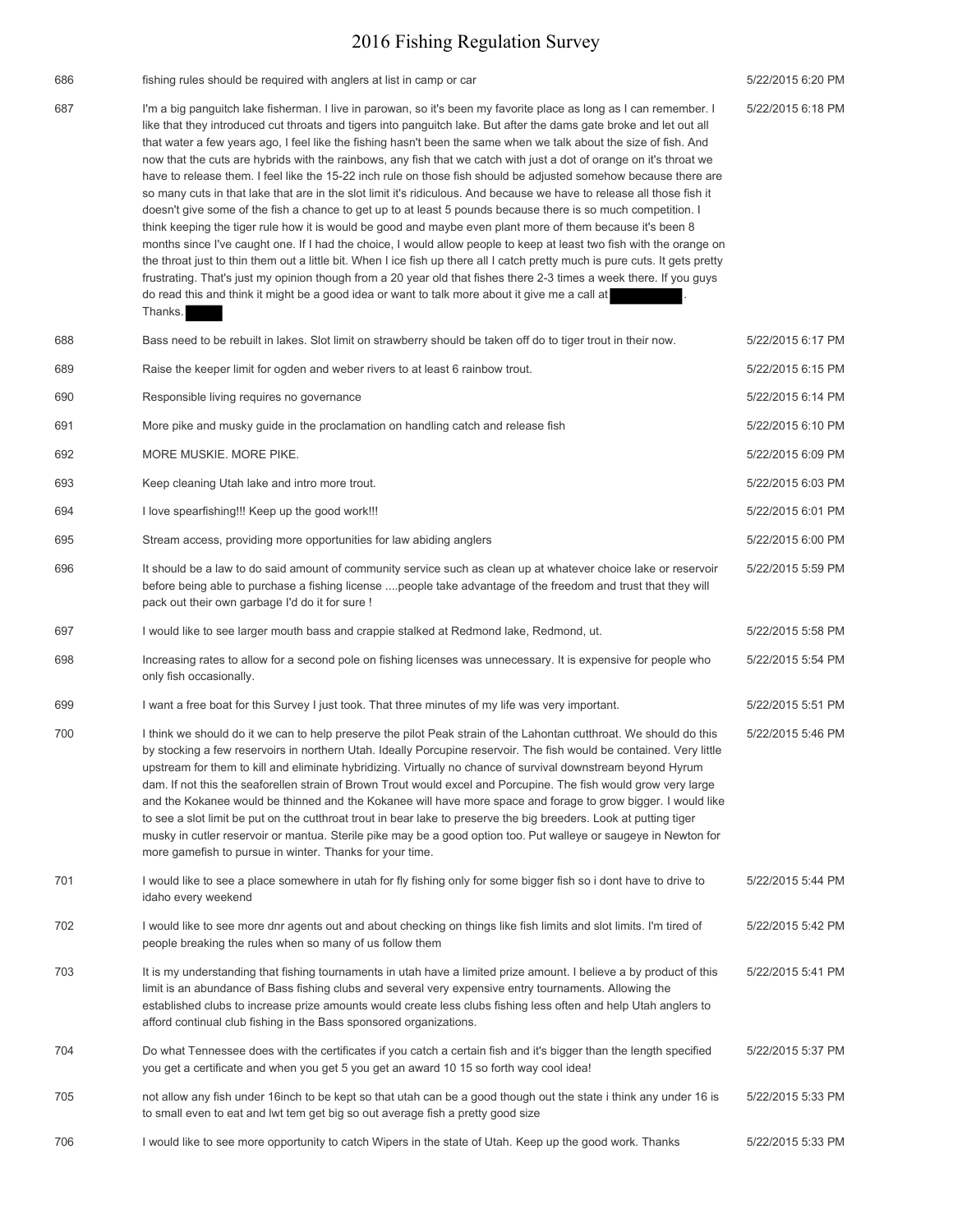| 707 | Again why limit the number of poles used? The limit of fish is what it is and we are following the limits. What does<br>it matter how many poles are being used by any one angler. Other states allow for multiple (more than 2) poles<br>per angler, why can't we use more than 2 poles?                                                                                                                                                                                                                                                                                                                                                                                                                                                                                                                                                                                                                                                                                                                                                                                                                                                                                                                                                                                                                                                                                                                                                                                                                                                           | 5/22/2015 5:30 PM |
|-----|-----------------------------------------------------------------------------------------------------------------------------------------------------------------------------------------------------------------------------------------------------------------------------------------------------------------------------------------------------------------------------------------------------------------------------------------------------------------------------------------------------------------------------------------------------------------------------------------------------------------------------------------------------------------------------------------------------------------------------------------------------------------------------------------------------------------------------------------------------------------------------------------------------------------------------------------------------------------------------------------------------------------------------------------------------------------------------------------------------------------------------------------------------------------------------------------------------------------------------------------------------------------------------------------------------------------------------------------------------------------------------------------------------------------------------------------------------------------------------------------------------------------------------------------------------|-------------------|
| 708 | I know this is a popular belief but I would like to express it. I think more of the Lakes sought after for great fishing<br>such as, strawberry, Panguitch, and fish lake should have tighter restrictions for recreational vehicles.                                                                                                                                                                                                                                                                                                                                                                                                                                                                                                                                                                                                                                                                                                                                                                                                                                                                                                                                                                                                                                                                                                                                                                                                                                                                                                               | 5/22/2015 5:29 PM |
| 709 | Limited entery fisheries that carry a variety of different species in there naturial environment with verry low impact<br>of fisherman stocking or presence of man once it is established.                                                                                                                                                                                                                                                                                                                                                                                                                                                                                                                                                                                                                                                                                                                                                                                                                                                                                                                                                                                                                                                                                                                                                                                                                                                                                                                                                          | 5/22/2015 5:24 PM |
| 710 | I wish the state would work to support fishing opportunities rather than take them away, like it did with the stream<br>access debacle.                                                                                                                                                                                                                                                                                                                                                                                                                                                                                                                                                                                                                                                                                                                                                                                                                                                                                                                                                                                                                                                                                                                                                                                                                                                                                                                                                                                                             | 5/22/2015 5:24 PM |
| 711 | I think the stocking is done inappropriately and it should be managed better within the state of Utah. There is a<br>way that you could manage for better fish and quality of fish if you follow what Idaho and other states of done.                                                                                                                                                                                                                                                                                                                                                                                                                                                                                                                                                                                                                                                                                                                                                                                                                                                                                                                                                                                                                                                                                                                                                                                                                                                                                                               | 5/22/2015 5:22 PM |
| 712 | Utah DNR is doing an outstanding job in cooperation between anglers and wildlife                                                                                                                                                                                                                                                                                                                                                                                                                                                                                                                                                                                                                                                                                                                                                                                                                                                                                                                                                                                                                                                                                                                                                                                                                                                                                                                                                                                                                                                                    | 5/22/2015 5:18 PM |
| 713 | I would like to see Colorado Cutts in Forsyth Resevoir. I think it would be a great sportfish with the potential to<br>reach a very large size. The tigers do well in there. I'm not a fan of the splake in there. Just my opinion though.                                                                                                                                                                                                                                                                                                                                                                                                                                                                                                                                                                                                                                                                                                                                                                                                                                                                                                                                                                                                                                                                                                                                                                                                                                                                                                          | 5/22/2015 5:15 PM |
| 714 | People taking home more than legal limit.                                                                                                                                                                                                                                                                                                                                                                                                                                                                                                                                                                                                                                                                                                                                                                                                                                                                                                                                                                                                                                                                                                                                                                                                                                                                                                                                                                                                                                                                                                           | 5/22/2015 5:14 PM |
| 715 | The two pole limit needs two be increase to in limited. Once you have a limit you must stop keeping fish any<br>how. I troll and wood like to put out as Mandy poles as I can manage not to tangle. Most of the time I catch and<br>release                                                                                                                                                                                                                                                                                                                                                                                                                                                                                                                                                                                                                                                                                                                                                                                                                                                                                                                                                                                                                                                                                                                                                                                                                                                                                                         | 5/22/2015 5:13 PM |
| 716 | I would like to see mor lakes with trophy type regulations.                                                                                                                                                                                                                                                                                                                                                                                                                                                                                                                                                                                                                                                                                                                                                                                                                                                                                                                                                                                                                                                                                                                                                                                                                                                                                                                                                                                                                                                                                         | 5/22/2015 5:13 PM |
| 717 | Recreation boaters come dangerously close to fishing boats. This should be closely monitored and fines given.<br>Recreation boaters should move to the center of lakes                                                                                                                                                                                                                                                                                                                                                                                                                                                                                                                                                                                                                                                                                                                                                                                                                                                                                                                                                                                                                                                                                                                                                                                                                                                                                                                                                                              | 5/22/2015 5:12 PM |
| 718 | I don't like that a float tube with electric trolling motor is supposed to be licensed or registered                                                                                                                                                                                                                                                                                                                                                                                                                                                                                                                                                                                                                                                                                                                                                                                                                                                                                                                                                                                                                                                                                                                                                                                                                                                                                                                                                                                                                                                | 5/22/2015 5:07 PM |
| 719 | I would like to voice my opinion want of bigger fish over quantity of fish, which had been voiced among others<br>latley. And the South Fork of the Ogden in my opinion need some supplemental stocking to keep up with the<br>amount of fish taken out each year. These are just some of my opinions and suggestions.                                                                                                                                                                                                                                                                                                                                                                                                                                                                                                                                                                                                                                                                                                                                                                                                                                                                                                                                                                                                                                                                                                                                                                                                                              | 5/22/2015 5:03 PM |
| 720 | leave it the way it is                                                                                                                                                                                                                                                                                                                                                                                                                                                                                                                                                                                                                                                                                                                                                                                                                                                                                                                                                                                                                                                                                                                                                                                                                                                                                                                                                                                                                                                                                                                              | 5/22/2015 5:01 PM |
| 721 | Please stock larger trout aka tiger trout                                                                                                                                                                                                                                                                                                                                                                                                                                                                                                                                                                                                                                                                                                                                                                                                                                                                                                                                                                                                                                                                                                                                                                                                                                                                                                                                                                                                                                                                                                           | 5/22/2015 4:54 PM |
| 722 | Please adjust the amount of fish able to be kept via spearfishing for bass. Jordanelle use to be fantastic. I<br>witnessed a group of 5 take 30 trophy small mouth in one day. What happen to the regulation of no bass over<br>12". Bring that back for a couple years. The small mouth population seems to be much lower than 2009 when I<br>fished almost everyday. Between 2010-2012. I left the country. When I came back east canyon, pineview,<br>jordanlle. The numbers are so low.                                                                                                                                                                                                                                                                                                                                                                                                                                                                                                                                                                                                                                                                                                                                                                                                                                                                                                                                                                                                                                                         | 5/22/2015 4:48 PM |
| 723 | If we could get brown trout in more of the littler res in the state and the a higher limit for trout at some of the res<br>around the state.                                                                                                                                                                                                                                                                                                                                                                                                                                                                                                                                                                                                                                                                                                                                                                                                                                                                                                                                                                                                                                                                                                                                                                                                                                                                                                                                                                                                        | 5/22/2015 4:42 PM |
| 724 | Utah needs more species of fish. Like walleye. I don't know about everyone else but I'm tired of a reservoir with a<br>good supply of walleye and other game fish other than trout being killed off. This goes for all of Utah.                                                                                                                                                                                                                                                                                                                                                                                                                                                                                                                                                                                                                                                                                                                                                                                                                                                                                                                                                                                                                                                                                                                                                                                                                                                                                                                     | 5/22/2015 4:42 PM |
| 725 | I would love to see some more salmon in Utah. I've noticed that Idaho is now stocking land locked chinook.                                                                                                                                                                                                                                                                                                                                                                                                                                                                                                                                                                                                                                                                                                                                                                                                                                                                                                                                                                                                                                                                                                                                                                                                                                                                                                                                                                                                                                          | 5/22/2015 4:41 PM |
| 726 | So you want to know what is on my mind? First, As far as lakes go that are fed by rivers (ex. Yuba, Rocky Ford,<br>and the Paiute) it seems like every few years they have issues with the trash fish. These lakes would be an<br>excellent body of water for large predatory fish such as walleye, muskies, and pike. I know the pike in Yuba is a<br>touchy subject where they have been thrown in the mix but what an awesome aggressive trophy fish to be able to<br>catch. You could even make them sterile for lakes like Paiute so they will continue to clean out the trash fish but<br>not reproduce. Second, Fish Lake has found an awesome attraction and source of revenue with the few Muskies<br>that have found there way into the lake. Look at all the spearfishing that has been brought to the lake with the<br>hopes of spearing a Trophy Muskie. Maybe consider putting more of the Sterile Muskies in the lake. Third, I<br>believe with the trash fish issue, the sand/rock structure and the access to the lake that the Paiute Resivore would<br>be an excellent choice for walleye. This species of fish seems to thrive in the rocky habitat that a lake like this will<br>offer. Last, Utah needs more opportunities to catch a more aggressive and trophy quality fish that is represented<br>in the bass, bluegill, and pike families. To me it seems like 3/4 of our fishing opportunities are targeted toward the<br>trout species. It would be nice to see a change is some of our lakes. Thank you for your time. | 5/22/2015 4:40 PM |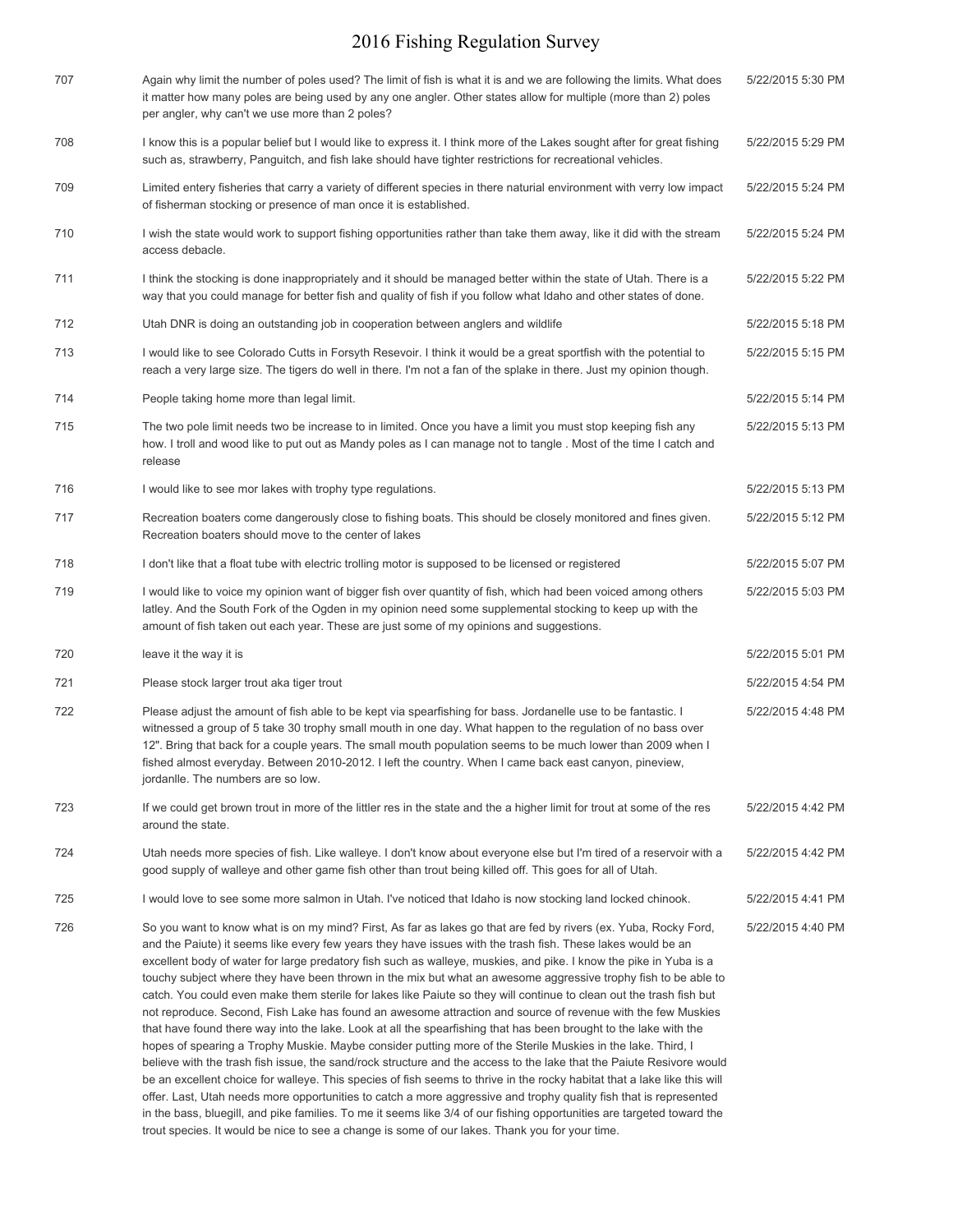| 727 | I have noticed a massive number of wipers being harvested out of willard bay. I enjoy eating wiper and will keep 1<br>or 2 maybe a couple times a year, but I've physically seen people out there keeping 5 or 6 fish each this season                                                                                                                                                                                                                                                                                                                                                                                                                                                                                                                                                                                                                                                                                                                                                                                                                                    | 5/22/2015 4:40 PM |
|-----|---------------------------------------------------------------------------------------------------------------------------------------------------------------------------------------------------------------------------------------------------------------------------------------------------------------------------------------------------------------------------------------------------------------------------------------------------------------------------------------------------------------------------------------------------------------------------------------------------------------------------------------------------------------------------------------------------------------------------------------------------------------------------------------------------------------------------------------------------------------------------------------------------------------------------------------------------------------------------------------------------------------------------------------------------------------------------|-------------------|
|     | which makes me angry. I also love fishing for tiger muskie. I have no problem with catch and release for them.<br>But many people don't know how to handle them and hold them by the gills which increases the chance of the fish<br>dying after it is released. I would like to see rules and regulations be enforced more, and possibly higher<br>consequences for people who break the laws.                                                                                                                                                                                                                                                                                                                                                                                                                                                                                                                                                                                                                                                                           |                   |
| 728 | First control the state park fees. \$15 to get into Willard is a joke. Do more to patrol some of the bigger waters. get<br>out and walk around from parking lots. Don't just get the people close, they usually aren't the ones breaking the<br>law.                                                                                                                                                                                                                                                                                                                                                                                                                                                                                                                                                                                                                                                                                                                                                                                                                      | 5/22/2015 4:37 PM |
| 729 | Help improve Scofield. The lake is currently infested with cubs and it no longer resembles the lake I loved as a<br>youth.                                                                                                                                                                                                                                                                                                                                                                                                                                                                                                                                                                                                                                                                                                                                                                                                                                                                                                                                                | 5/22/2015 4:36 PM |
| 730 | Close the inlet at Willard bay during the walleye spawn as thousands of walleye are poached by illegal snagging.                                                                                                                                                                                                                                                                                                                                                                                                                                                                                                                                                                                                                                                                                                                                                                                                                                                                                                                                                          | 5/22/2015 4:35 PM |
| 731 | Sand hollow and quail creek need structure. Don't kill gunlock.                                                                                                                                                                                                                                                                                                                                                                                                                                                                                                                                                                                                                                                                                                                                                                                                                                                                                                                                                                                                           | 5/22/2015 4:34 PM |
| 732 | Sand hollow is a great fisheries but needs some structure. So does quail creek. Thanks                                                                                                                                                                                                                                                                                                                                                                                                                                                                                                                                                                                                                                                                                                                                                                                                                                                                                                                                                                                    | 5/22/2015 4:33 PM |
| 733 | June sucker and carp together is not good. Continue getting numbers down then use the toxins that only kill carp<br>and get them out of Utah lake. Dredge major parts and get some structure and good vegetation going                                                                                                                                                                                                                                                                                                                                                                                                                                                                                                                                                                                                                                                                                                                                                                                                                                                    | 5/22/2015 4:28 PM |
| 734 | I see a lot of negative comments on BFT and Utah Anglers Report on Facebook about the mismanagement of<br>fish in Utah waters. I would like to thank you for what I think is great management of our fisheries. Keep up the<br>good work!                                                                                                                                                                                                                                                                                                                                                                                                                                                                                                                                                                                                                                                                                                                                                                                                                                 | 5/22/2015 4:27 PM |
| 735 | I want a fishing license longer than a year. You may already have this but I haven't seen it myself                                                                                                                                                                                                                                                                                                                                                                                                                                                                                                                                                                                                                                                                                                                                                                                                                                                                                                                                                                       | 5/22/2015 4:26 PM |
| 736 | The habitat for bass in the southern utah lakes is deteriorating. I would like to see some effort put into adding<br>habitat structure back into these lakes.                                                                                                                                                                                                                                                                                                                                                                                                                                                                                                                                                                                                                                                                                                                                                                                                                                                                                                             | 5/22/2015 4:24 PM |
| 737 | I would love to see more walleye, pike, muskie, and wiper.                                                                                                                                                                                                                                                                                                                                                                                                                                                                                                                                                                                                                                                                                                                                                                                                                                                                                                                                                                                                                | 5/22/2015 4:23 PM |
| 738 | Please plant bigger trout in the central Utah streams.                                                                                                                                                                                                                                                                                                                                                                                                                                                                                                                                                                                                                                                                                                                                                                                                                                                                                                                                                                                                                    | 5/22/2015 4:23 PM |
| 739 | Stock more, and allow chumming.                                                                                                                                                                                                                                                                                                                                                                                                                                                                                                                                                                                                                                                                                                                                                                                                                                                                                                                                                                                                                                           | 5/22/2015 4:23 PM |
| 740 | I think slams should be optional                                                                                                                                                                                                                                                                                                                                                                                                                                                                                                                                                                                                                                                                                                                                                                                                                                                                                                                                                                                                                                          | 5/22/2015 4:20 PM |
| 741 | No professional guide be a loud to fish on flaming gorge they are making a huge impact on trophy lake trout. And<br>all lake trout over 28" be immediately released                                                                                                                                                                                                                                                                                                                                                                                                                                                                                                                                                                                                                                                                                                                                                                                                                                                                                                       | 5/22/2015 4:20 PM |
| 742 | I am loving what is being done statewide to increase the strongholds of native fish in the state and I would like to<br>continue to see an increase in native fish populations in the state of Utah.                                                                                                                                                                                                                                                                                                                                                                                                                                                                                                                                                                                                                                                                                                                                                                                                                                                                      | 5/22/2015 4:20 PM |
| 743 | Why don't you assign an officer or 2 a couple days a week, undercover to arrest the poachers that are taking<br>BUCKETS of Wipers out of Willard? Mostly sad to say, but they are keeping WAY over the limit, every<br>time they go, because they NEVER see a fish cop, much less get a ticket for their thievery. Also, instead of<br>whining about too many bluegill, and asking us to release ALL BASS on the community ponds, why not just<br>remove or at least liberalize the BLUEGILL limit. Common sense is a magnificent thing when you actually use it.<br>Another example, "WAH! Someone planted walleye in deer creek! How dare they? We better slap regulations<br>and limits on those fish immediately instead of letting anglers take as many of them out of there as possible."<br>DUH? Remove the limits from the illegally stocked fish, like you did Northern Pike in Utah Lake. IF it weren't for<br>the endangered sucker or whatever, you would have put limits and size brackets on them instead. COMMON<br>SENSE! Use it, live it, believe in it! | 5/22/2015 4:15 PM |
| 744 | Plant more channel cats or put them in more lakes start loosing up the slot lakes or get rid of the slots I hate<br>fishing a slot area                                                                                                                                                                                                                                                                                                                                                                                                                                                                                                                                                                                                                                                                                                                                                                                                                                                                                                                                   | 5/22/2015 4:13 PM |
| 745 | Keep up the good work!                                                                                                                                                                                                                                                                                                                                                                                                                                                                                                                                                                                                                                                                                                                                                                                                                                                                                                                                                                                                                                                    | 5/22/2015 4:12 PM |
| 746 | Limit should be more than 4                                                                                                                                                                                                                                                                                                                                                                                                                                                                                                                                                                                                                                                                                                                                                                                                                                                                                                                                                                                                                                               | 5/22/2015 4:11 PM |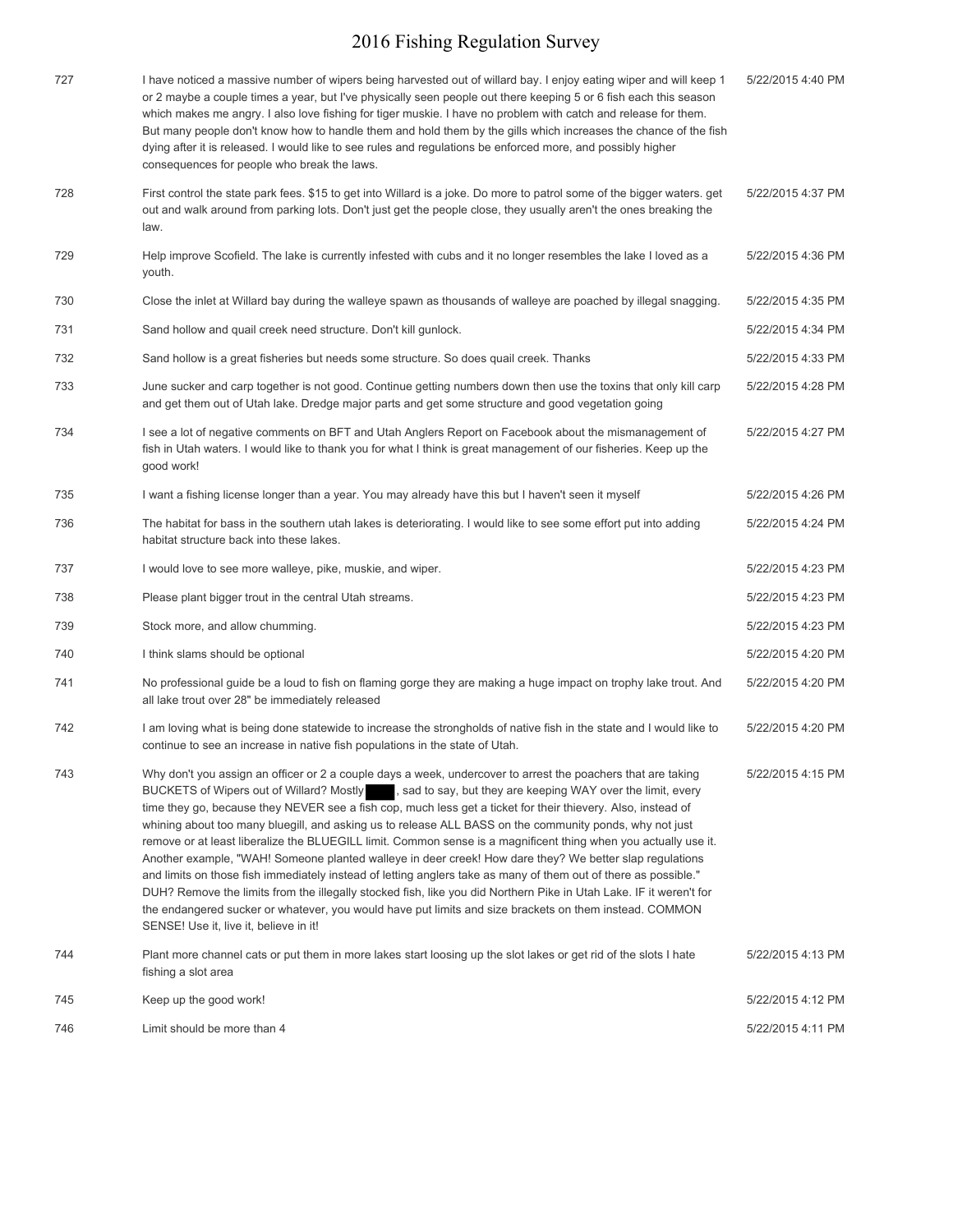| 747 | I think there needs to be a limit placed on white bass on Utah lake. Between the carp netting and an increase of<br>people fishing the lake they are getting harder and harder to catch. I think the rivers on Utah lake need to be<br>opened back up during the walleye spawn. Keep the rivers at the 700-700 fishing times. Walleye are predators<br>and have no natural predators on the lake, they are very hard to target and get no pressure during any other time<br>of year. Open back up some of the closed roads at strawberry, place trash cans and give people a chance to have<br>somewhere to camp along the lake and fish. Plant big sterile rainbows again, that was what strawberry was about<br>not these cuts that all you catch is in the slot limit.                                                                                                                                                                                       | 5/22/2015 4:10 PM |
|-----|-----------------------------------------------------------------------------------------------------------------------------------------------------------------------------------------------------------------------------------------------------------------------------------------------------------------------------------------------------------------------------------------------------------------------------------------------------------------------------------------------------------------------------------------------------------------------------------------------------------------------------------------------------------------------------------------------------------------------------------------------------------------------------------------------------------------------------------------------------------------------------------------------------------------------------------------------------------------|-------------------|
| 748 | I believe all rivers should be available to fish for respectful citizens. I am thankful for the new fishing spots located<br>on private lands.                                                                                                                                                                                                                                                                                                                                                                                                                                                                                                                                                                                                                                                                                                                                                                                                                  | 5/22/2015 4:10 PM |
| 749 | To improve river fishing for anglers on any river I think you should not allow any bait for rivers even if it is certain<br>stretches there should be no bait it kills the fish.                                                                                                                                                                                                                                                                                                                                                                                                                                                                                                                                                                                                                                                                                                                                                                                | 5/22/2015 4:09 PM |
| 750 | I think introduction of of these sort of hybrid fish into lakes like red fleet res would be a better option than<br>poisoning the whole lake because of illegally planted walleye                                                                                                                                                                                                                                                                                                                                                                                                                                                                                                                                                                                                                                                                                                                                                                               | 5/22/2015 4:07 PM |
| 751 | Well i fell like their should be a change for the slot limit on tigers and cuttrouts. Im not saying take out the slot limit<br>but change like at Strawberry every fish you catch is in the slot limit mabey instead of keeping 3 under 15 you<br>can make it 2 and you can still leave one over 22 inches and add 1 any size cuttrout. Its just a example but i fell<br>their should be a change.                                                                                                                                                                                                                                                                                                                                                                                                                                                                                                                                                              | 5/22/2015 4:06 PM |
| 752 | Newton reservoir needs protection from drawdown. It's rumored that many fish were lost last fall due to this.                                                                                                                                                                                                                                                                                                                                                                                                                                                                                                                                                                                                                                                                                                                                                                                                                                                   | 5/22/2015 4:04 PM |
| 753 | Get rid of the tiger muskies all together. You are appeasing the minority of anglers while destroying great<br>fisheries for the majority. Pineview and Newton used to be my favorite places to fish because i could catch a<br>bunch of perch, bass or crappie to take home and fry and since the introduction of tigermuskies those great<br>fisheries have not been worth the time or travel to visit. I have personally caught muskies and dont think one big<br>fish is worth a bucket of perch, or crappie to take home and eat. And my personal experience is those fish do NO<br>good for any of our lakes. It would seem rather that they destroy destinations for myself and my children. And ive<br>heard all the "population control" arguments presented by pro musky people but my rod, reel and fish stringer tell<br>a very different story. My vote is to get rid of the ones we already have and dont bring any more in to do more<br>damage. | 5/22/2015 4:01 PM |
| 754 | I disagree with the use of almost all sterile fish in utah fisheries. We need more walleye and bass fisheries in the<br>state.                                                                                                                                                                                                                                                                                                                                                                                                                                                                                                                                                                                                                                                                                                                                                                                                                                  | 5/22/2015 3:59 PM |
| 755 | Tiger Trout and/or Lake Trout in Strawberry Reservoir                                                                                                                                                                                                                                                                                                                                                                                                                                                                                                                                                                                                                                                                                                                                                                                                                                                                                                           | 5/22/2015 3:59 PM |
| 756 | I like fishing!!                                                                                                                                                                                                                                                                                                                                                                                                                                                                                                                                                                                                                                                                                                                                                                                                                                                                                                                                                | 5/22/2015 3:58 PM |
| 757 | Please stop putting tiger muskies in our lakes.                                                                                                                                                                                                                                                                                                                                                                                                                                                                                                                                                                                                                                                                                                                                                                                                                                                                                                                 | 5/22/2015 3:55 PM |
| 758 | A length regulation on Wiper caught in Willard Bay                                                                                                                                                                                                                                                                                                                                                                                                                                                                                                                                                                                                                                                                                                                                                                                                                                                                                                              | 5/22/2015 3:54 PM |
| 759 | plant bigger fish. a 9" rainbow isn't fun to catch.                                                                                                                                                                                                                                                                                                                                                                                                                                                                                                                                                                                                                                                                                                                                                                                                                                                                                                             | 5/22/2015 3:53 PM |
| 760 | Loosen the regulations on brown trout in the waterways your trying to establish cutthroat trout in                                                                                                                                                                                                                                                                                                                                                                                                                                                                                                                                                                                                                                                                                                                                                                                                                                                              | 5/22/2015 3:52 PM |
| 761 | I would like to see the fishing regulations added to the mobile app. It seems like they always change, I 'm never<br>sure I have the correct knowledge.                                                                                                                                                                                                                                                                                                                                                                                                                                                                                                                                                                                                                                                                                                                                                                                                         | 5/22/2015 3:52 PM |
| 762 | I would really like to see more wiper and walleye being stocked in our northern Utah reservoirs, and not SO many<br>rainbow trout. Willard bay has gone down hill for the past few years. And it has become increasingly difficult to<br>launch a boat. Wiper and walleye are delicious to eat as well as extremely fun to catch.                                                                                                                                                                                                                                                                                                                                                                                                                                                                                                                                                                                                                               | 5/22/2015 3:51 PM |
| 763 | need to increase catch limits on upper elevation Lakes at the end of the fishing season or before the first freeze in<br>waters where total Fish kill is expected                                                                                                                                                                                                                                                                                                                                                                                                                                                                                                                                                                                                                                                                                                                                                                                               | 5/22/2015 3:51 PM |
| 764 | I would like to see the high water mark law come back so we can access more of the rivers.                                                                                                                                                                                                                                                                                                                                                                                                                                                                                                                                                                                                                                                                                                                                                                                                                                                                      | 5/22/2015 3:48 PM |
| 765 | Fishing in Utah is awesome                                                                                                                                                                                                                                                                                                                                                                                                                                                                                                                                                                                                                                                                                                                                                                                                                                                                                                                                      | 5/22/2015 3:47 PM |
| 766 | Anyway you can plant rainbows in the lower Provo? There are so few there, it would be awesome to have more<br>there!                                                                                                                                                                                                                                                                                                                                                                                                                                                                                                                                                                                                                                                                                                                                                                                                                                            | 5/22/2015 3:46 PM |
| 767 | I'd like to see more tiger trout stocked in the Uintah Basin lakes                                                                                                                                                                                                                                                                                                                                                                                                                                                                                                                                                                                                                                                                                                                                                                                                                                                                                              | 5/22/2015 3:45 PM |
| 768 | Doing a great job overall.                                                                                                                                                                                                                                                                                                                                                                                                                                                                                                                                                                                                                                                                                                                                                                                                                                                                                                                                      | 5/22/2015 3:44 PM |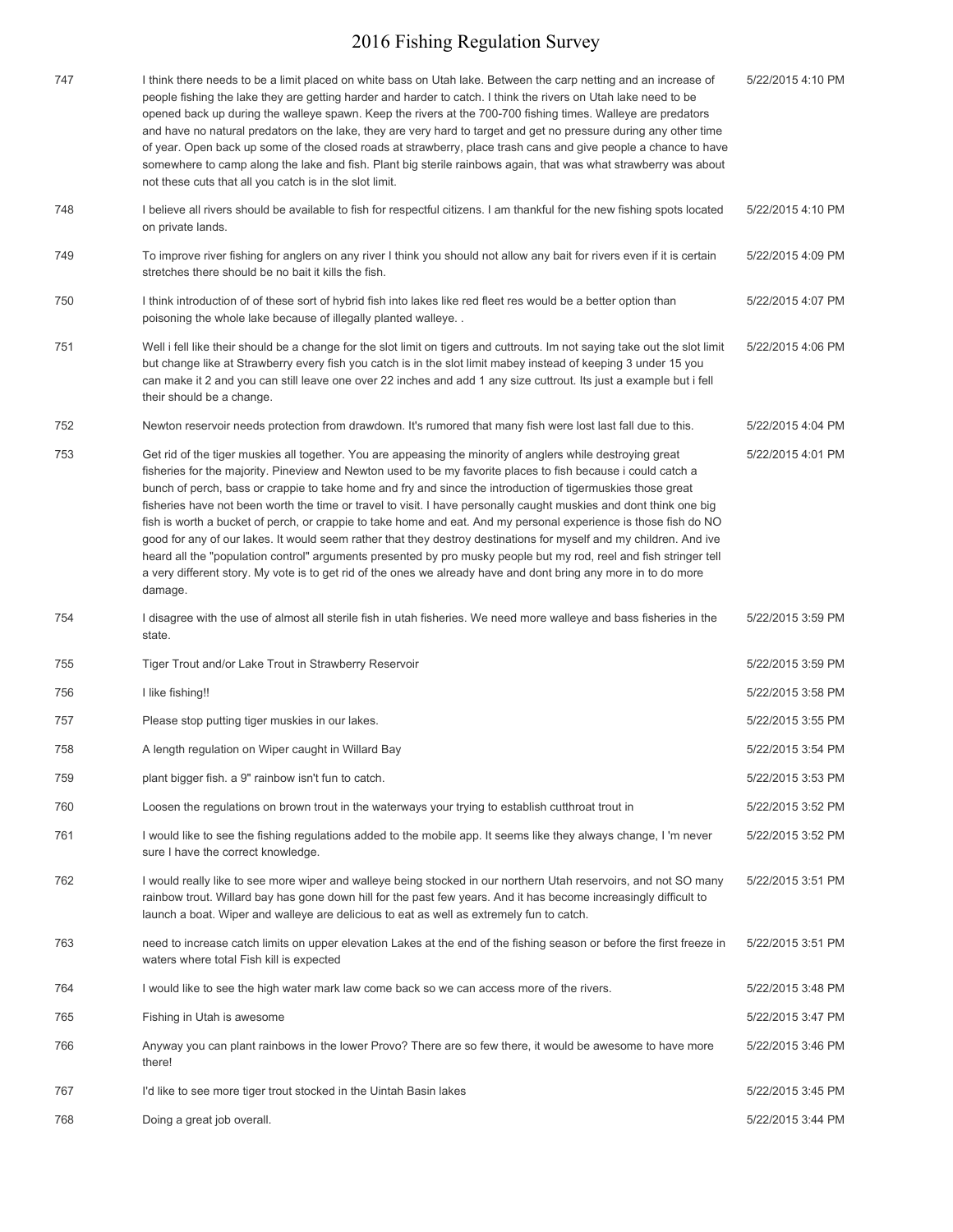| 769 | Let the pubic know a month or more in the news when you need help with things. " like getting perch from fish<br>lake for yuba" I know there are lots of people who would like to help the DWR when they have time to plan for it.                                                                                                                                                                                                                                                                                                                                                                                                                                                  | 5/22/2015 3:43 PM  |
|-----|-------------------------------------------------------------------------------------------------------------------------------------------------------------------------------------------------------------------------------------------------------------------------------------------------------------------------------------------------------------------------------------------------------------------------------------------------------------------------------------------------------------------------------------------------------------------------------------------------------------------------------------------------------------------------------------|--------------------|
| 770 | Obviously Utah is a trout dominant state. But bass fishing is growing rapidly. I would love to see artificial structure<br>planted in more lakes to help the bass truly strive. Lots of times while fishing I find it hard to locate bass due to<br>lack of structure. Other than that zero complaints. Thanks for all you guys do for our state fisheries                                                                                                                                                                                                                                                                                                                          | 5/22/2015 3:43 PM  |
| 771 | more walleye lakes to fish                                                                                                                                                                                                                                                                                                                                                                                                                                                                                                                                                                                                                                                          | 5/22/2015 3:42 PM  |
| 772 | Keep up the good job!                                                                                                                                                                                                                                                                                                                                                                                                                                                                                                                                                                                                                                                               | 5/22/2015 3:40 PM  |
| 773 | Get poeple to falling the rules                                                                                                                                                                                                                                                                                                                                                                                                                                                                                                                                                                                                                                                     | 5/22/2015 3:39 PM  |
| 774 | Fines or better way to report people who leave there trash, I love nature and always leave it the was it was to<br>begin with how I saw taught and raised to be. I just want justice for the parks and the honest fishermen and<br>woman who have to pick up for others and clean there mess for example Willard bay its beautiful but it's getting<br>destroyed by all the lazy people leaving there trash and I would like to see them face the penalties they deserve.                                                                                                                                                                                                           | 5/22/2015 3:37 PM  |
| 775 | Southern Utah really needs help. Sand hollow and quail creek really need structure. Also don't kill off gunlock.<br>And keep the pike in yuba. Otherwise you guys are doing good.                                                                                                                                                                                                                                                                                                                                                                                                                                                                                                   | 5/22/2015 3:35 PM  |
| 776 | Bigger rainbow planters for the kids to catch                                                                                                                                                                                                                                                                                                                                                                                                                                                                                                                                                                                                                                       | 5/22/2015 3:35 PM  |
| 777 | More artificial fly and lures on lakes and rivers.                                                                                                                                                                                                                                                                                                                                                                                                                                                                                                                                                                                                                                  | 5/22/2015 3:19 PM  |
| 778 | I would like to see more enforcement on the waters checking licenses, species and possession limits. I'm really<br>not sure what can be done, but I'm sick of seeing fisherman's trash all over. I would love to see panfish and other<br>warm water species stocked in more community fisheries.                                                                                                                                                                                                                                                                                                                                                                                   | 5/22/2015 3:16 PM  |
| 779 | Please work harder towards opening stream access and work with fed orgs like NRCS, URMCC to improve<br>habitat                                                                                                                                                                                                                                                                                                                                                                                                                                                                                                                                                                      | 5/22/2015 2:57 PM  |
| 780 | we need more lakes that hold panfish.                                                                                                                                                                                                                                                                                                                                                                                                                                                                                                                                                                                                                                               | 5/22/2015 2:19 PM  |
| 781 | Don't put the Kokanee regulation you asked about in this survey on Strawberry. I want to mount some red ones.                                                                                                                                                                                                                                                                                                                                                                                                                                                                                                                                                                       | 5/22/2015 2:03 PM  |
| 782 | Please consider banning spearfishing for game fish, especially largemouth and smallmouth bass. These species<br>are especially susceptible to spear fishing due to there lack of fear of divers. Many divers feed the fish largemouth<br>and smallmouth are naturally curious fish. Please consider banning spearfishing for sportfish.                                                                                                                                                                                                                                                                                                                                             | 5/22/2015 1:45 PM  |
| 783 | More walleye lake!.                                                                                                                                                                                                                                                                                                                                                                                                                                                                                                                                                                                                                                                                 | 5/22/2015 1:08 PM  |
| 784 | I live in south utah county. It would be nice if a body of water closer to me had muskie. I would love to target them<br>more often.                                                                                                                                                                                                                                                                                                                                                                                                                                                                                                                                                | 5/22/2015 1:07 PM  |
| 785 | Please change regulation at causey reservoir : NO OUTBOARD MOTORS Now the regulation is : what you can<br>carry to the water, so all are small outboards that people have to run at high rpm's which creates lots of noise in<br>this small steepsided waterthank you                                                                                                                                                                                                                                                                                                                                                                                                               | 5/22/2015 12:47 PM |
| 786 | Smallmouth bass average size in Rockport, Deer Creek, and Jordanelle. There are way to many small fish in the<br>reservoirs. Increase limits on smallmouth under 12 inches. Maybe 10 to 20 fish under 12 inches. Try it a just one<br>of the reservoirs and see if it helps. I sure would like to harvest 20 ten inch smallies. The reservoirs could sure<br>use it. I just can't make a dent 6 fish at a time.                                                                                                                                                                                                                                                                     | 5/22/2015 12:47 PM |
| 787 | I believe that Hyrum Dam needs small mouth as well as crappie. There is a good population of largemouth in the<br>lake, but I believe that the other two speices would help in many ways. Also a size limit on what you can keep on<br>largemouth bass should be implemented to help protect the large spawning adults.                                                                                                                                                                                                                                                                                                                                                             | 5/22/2015 12:38 PM |
| 788 | Live minnows for bait that have populations of aggressive warm water species (i.e. walleye, northern pike), such<br>as Utah Lake, Starvation Reservoir, Yuba, etc. I am originally from WI, where it is common place to use live<br>minnows for bait, especially ice fishing for warm water species. I understand the concern about over populations<br>of minnows in trout reservoirs, such as Strawberry.                                                                                                                                                                                                                                                                         | 5/22/2015 12:10 PM |
| 789 | I know this is a touchy subject but please consider allowing the use of bait fish for waters where you capture that<br>bait fish the same day. For example, I caught a lot of small white bass in my minnow trap on Utah Lake. I<br>immediately begin fishing with those small white bass (still alive) in order to catch large white bass and channel<br>catfish. I know this one can be tough to manage since folks with no scruples will keep bait fish/minnows alive<br>from different waters than where they are using them for bait. I personally would love to be able to use live<br>minnows as long as the minnows I'm using came from the body of water that I'm fishing. | 5/22/2015 12:08 PM |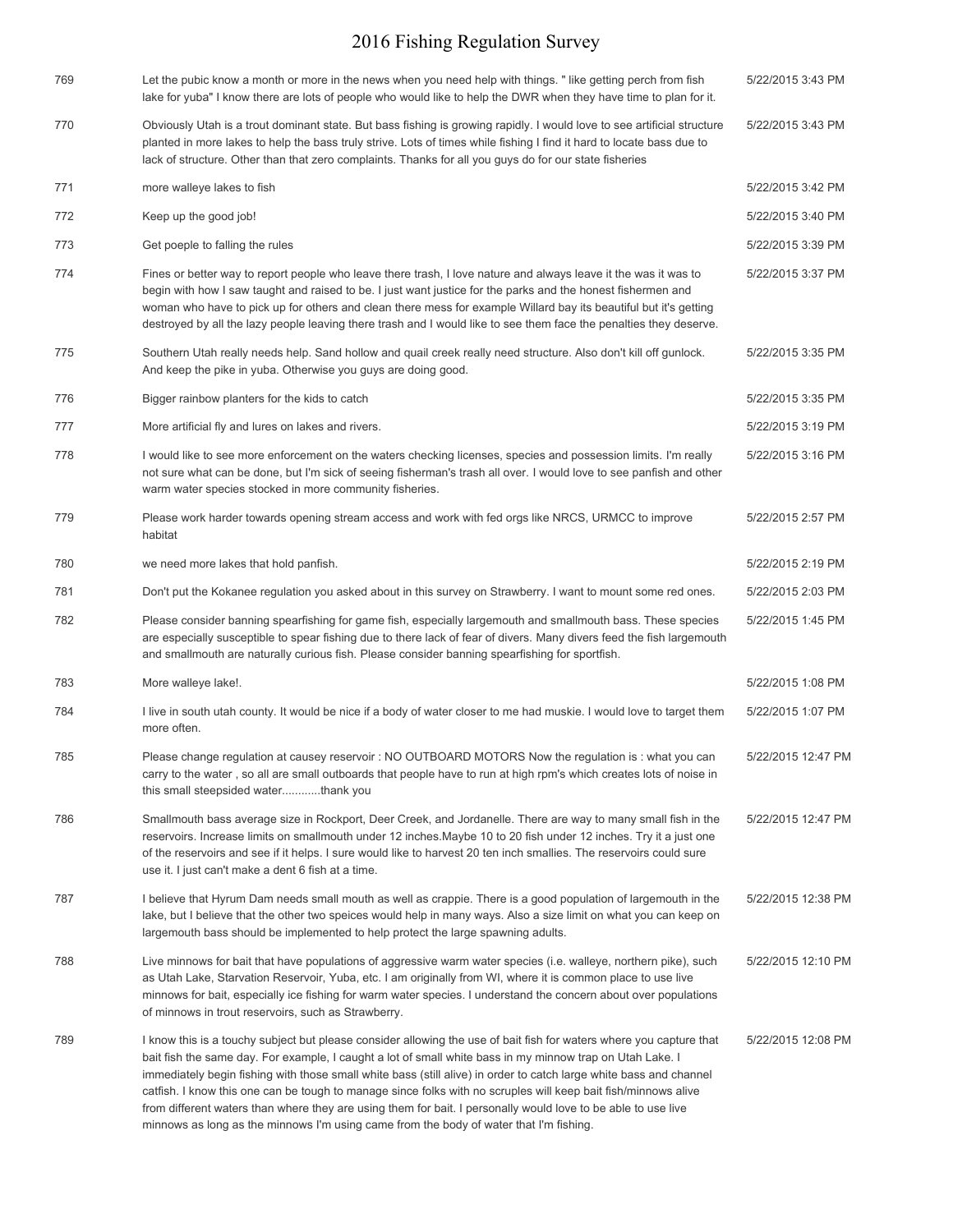| 790 | the DNR is doing a good job in my opinion for what they have to work with, I think it would be good to make the<br>public aware of the penalties for bucket biology, poaching if caught, making it more public on the people found<br>guilty of doing it, if people can see what will happen to them if they break the law, make it known of the rewards<br>for turning in poachers, on bill boards would be good, the more info you give us the more we can help you, DNR<br>does good at giving us info, I think it need to be more in your FACE info would help.                                                                                                                                                                                                                                     | 5/22/2015 12:01 PM |
|-----|---------------------------------------------------------------------------------------------------------------------------------------------------------------------------------------------------------------------------------------------------------------------------------------------------------------------------------------------------------------------------------------------------------------------------------------------------------------------------------------------------------------------------------------------------------------------------------------------------------------------------------------------------------------------------------------------------------------------------------------------------------------------------------------------------------|--------------------|
| 791 | I would like to see more rainbows stocked in strawberry and starvation.                                                                                                                                                                                                                                                                                                                                                                                                                                                                                                                                                                                                                                                                                                                                 | 5/22/2015 11:00 AM |
| 792 | It is good to see the DWR is expanding their efforts to manage waters and provide qualify fishing for more than<br>trout. Please continue this trend.                                                                                                                                                                                                                                                                                                                                                                                                                                                                                                                                                                                                                                                   | 5/22/2015 10:33 AM |
| 793 | kokanee fishing has become the fish to catch now days. I love to catch and eat them. I appreciate the effort that<br>has cone into this program .I hope that it will continue to grow we need more lakes for them so that people can<br>spreed out and fish.I would love to see them in more lakes. I would like to be able to fillet them at the berry with<br>the skins on. thanks.                                                                                                                                                                                                                                                                                                                                                                                                                   | 5/22/2015 10:28 AM |
| 794 | Every State Parks reservoir should have docks along each side of the launch ramp with plenty of spaces/slips for<br>docked boats during busy launch times.                                                                                                                                                                                                                                                                                                                                                                                                                                                                                                                                                                                                                                              | 5/22/2015 10:21 AM |
| 795 | I have nothing but praise for the DNR. Your Kokanee programs at Flaming Gorge and Strawberry are stellar.<br>Excited to see how the Electric Lake and Fish Lake programs do. Thanks for your expertise and hard work.                                                                                                                                                                                                                                                                                                                                                                                                                                                                                                                                                                                   | 5/22/2015 10:11 AM |
| 796 | We need more tiger trout in streams                                                                                                                                                                                                                                                                                                                                                                                                                                                                                                                                                                                                                                                                                                                                                                     | 5/22/2015 9:53 AM  |
| 797 | Willard Bay is constantly being violated by anglers taking more than their limits. I witnessed groups come in the<br>morning limit out and come back in the evening and limit out again!                                                                                                                                                                                                                                                                                                                                                                                                                                                                                                                                                                                                                | 5/22/2015 9:44 AM  |
| 798 | i think we need ore wake less areas on all the lakes, for float tubers, small boats, and even big boats that want to<br>just injoy fishing without skiers and wake boaters constantly zipping by. we all have a right to injoy our lakes. I just<br>think there would be less conflicts if we had more wake less areas to keep the different sports apart.                                                                                                                                                                                                                                                                                                                                                                                                                                              | 5/22/2015 9:34 AM  |
| 799 | my only complaint is with mother nature, More water in the reservoirs. Keep up the good work.                                                                                                                                                                                                                                                                                                                                                                                                                                                                                                                                                                                                                                                                                                           | 5/22/2015 9:21 AM  |
| 800 | I would love to see a one fish limit for the tiger muskie in Pineview since the muskie stocking program is going<br>well. I would suggest a minimum of either 40 inches or 45 inches.                                                                                                                                                                                                                                                                                                                                                                                                                                                                                                                                                                                                                   | 5/22/2015 9:09 AM  |
| 801 | I have been disappointed with the number of splake stocked in recent yearsespecially at Fish Lake. It seems<br>that changes in where the splake have been raised are partially a reason for this, but I would like to see the<br>continued stocking of splake across Utah and worry that good splake fisheries like Fish Lake and Navajo<br>Reservoir and Joes Valley are not getting their quota of fish due to the increased use of tiger trout.                                                                                                                                                                                                                                                                                                                                                      | 5/22/2015 9:04 AM  |
| 802 | Develop Utah Lake as a better fishery for warm water species and other fishing opportunities. For example, made<br>made structure to protect young fish, etc. Utah Lake seems to be very underutilized by fishermen.                                                                                                                                                                                                                                                                                                                                                                                                                                                                                                                                                                                    | 5/22/2015 8:39 AM  |
| 803 | I know there was going to be a new management plan for Jordanelle. I would like to see where this is.                                                                                                                                                                                                                                                                                                                                                                                                                                                                                                                                                                                                                                                                                                   | 5/22/2015 8:25 AM  |
| 804 | I mostly target catfish, and mostly fish the bear river. I do target carp for bait. Now I know carp isn't that hard to<br>catch most days, but corn sure would help. A few other questions/comments is why cant we use shad for bait, it's<br>a great catfish bait. I catch tons of it in my cast net every year while trying to get little carp. I have also wondered<br>why Utah doesn't have more species of catfish. Most states have flathead and/or blue cats. I think both would do<br>good in the lower part of the bear river. Also flathead would help control to carp population. Which is why I<br>wouldn't want them in Utah Lake it would hurt the June Sucker population. Just something for you to think about.<br>I'm not a biologist, so maybe there is more to it then I understand. | 5/22/2015 8:15 AM  |
| 805 | More bait fish need to be stocked to support the predator game fish.                                                                                                                                                                                                                                                                                                                                                                                                                                                                                                                                                                                                                                                                                                                                    | 5/22/2015 8:04 AM  |
| 806 | More warm water species and less attention to trout. Jordanelle needs some help with bringing back the trophy<br>small mouth fishing. Mantua could be a trophy Largemouth lake if managed differently. Worried about Willard<br>and the amount of Wipers being kept. Limit should be 2 or 3 fish only one over 18. Good job on Strawberry, its<br>fishing great, love the nice rainbows.                                                                                                                                                                                                                                                                                                                                                                                                                | 5/22/2015 7:56 AM  |
| 807 | I would like to see better maps with detailed fishing info-large to small streams with species and size ranges.                                                                                                                                                                                                                                                                                                                                                                                                                                                                                                                                                                                                                                                                                         | 5/22/2015 7:50 AM  |
| 808 | Include the reasoning/justification for the one day possession limit of kokanee salmon on Flaming Gorge and<br>Strawberry in the Guidebook or remove the restriction. I know for a fact that this restriction is being violated by<br>many anglers. And unless I know the facts regarding the need for this restriction, I will not report violations I<br>personally witness. Fishing the inlet channel at Willard during the walleye spawn has to be an enforcement<br>nightmare for the DWR. I would think from an enforcement standpoint with regard to snagging, it would make<br>sense to leave the channel open to fishing only during daylight hours – say sunrise to sunset.                                                                                                                   | 5/22/2015 7:20 AM  |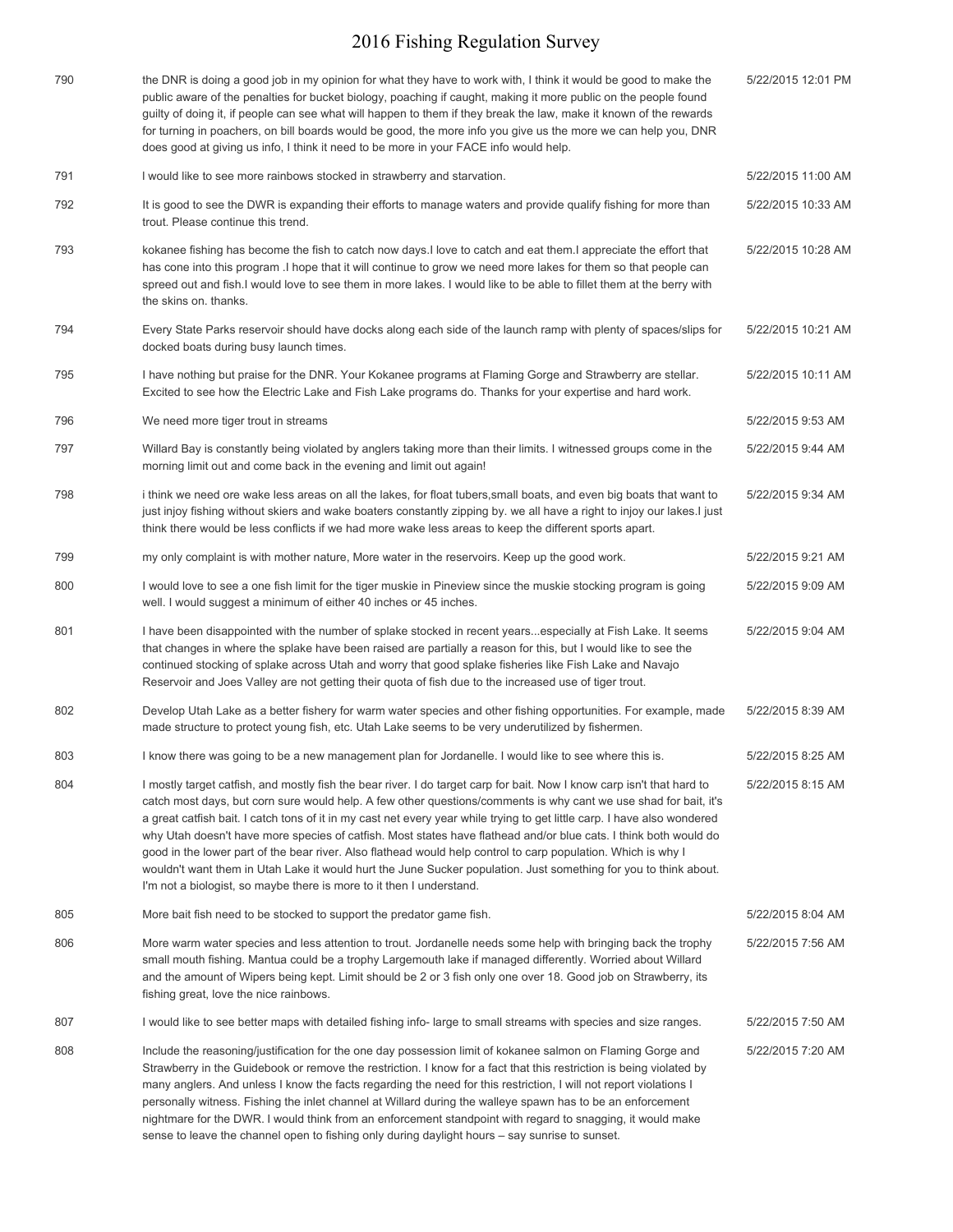| 809 | Would like to seethe arm of Jordanelle made wake-less. With the lake that close to town would love to fish it<br>more in the summer. Without the jack-wagons riding wave runners of my lines                                                                                                                                                                                                                                                                                                                                                                                                                                                                                                                                                                                                                                                                                                                                                                                                                                                                                                                                                                                                                                                                                                                                                                                                                                 | 5/22/2015 6:48 AM  |
|-----|------------------------------------------------------------------------------------------------------------------------------------------------------------------------------------------------------------------------------------------------------------------------------------------------------------------------------------------------------------------------------------------------------------------------------------------------------------------------------------------------------------------------------------------------------------------------------------------------------------------------------------------------------------------------------------------------------------------------------------------------------------------------------------------------------------------------------------------------------------------------------------------------------------------------------------------------------------------------------------------------------------------------------------------------------------------------------------------------------------------------------------------------------------------------------------------------------------------------------------------------------------------------------------------------------------------------------------------------------------------------------------------------------------------------------|--------------------|
| 810 | Need to change the possession limit on Flaming Gorge and Strawberry to 2X daily bag like it is every where else<br>in Utah. The current 1X possession limit is inconsistent, not necessary biologically, and favors individuals who<br>can easily day trip to these Reservoirs. For folks who travel any distance and want to overnight at these areas, a<br>1X possession limit is too limiting.                                                                                                                                                                                                                                                                                                                                                                                                                                                                                                                                                                                                                                                                                                                                                                                                                                                                                                                                                                                                                            | 5/22/2015 6:35 AM  |
| 811 | doing great a I like the strides you guys have taken for considering atleast more stocking of species like wipers,<br>walleye, crappie, perch, pike/musky. Lots of trout to be had on most every river without stocking it seems and i<br>dont target trout from reservoirs so in my eyes and alot of others i think were slowly heading in the right direction.<br>would like to see these species that i mentioned stocked in several lakes of a steril type like in rockport, echo,<br>east canyon, jordanelle etc Willard bay needs to be mentioned, i witnessed blatant poaching and overharvesting<br>of crappie and wipers this spring on several occasions, mostly of desent, ive called the number each time<br>and nothing has happened all day while i continued fishing and if you say anything to them they often threaten<br>you or act like your a waste of time talking to them. That place is a show and gets worse every year even<br>though i used to love that place ive opted to other waters for those reasons sad to see                                                                                                                                                                                                                                                                                                                                                                              | 5/22/2015 6:16 AM  |
| 812 | My over all concern at this point is lack of water. However with the lack of water comes downturns in fishing such<br>as white bass, yellow perch. I would like to see more perch in jordanelle, starvation, yuba. These are on the<br>crash cycle and could use a boost to help the other fish needing food.                                                                                                                                                                                                                                                                                                                                                                                                                                                                                                                                                                                                                                                                                                                                                                                                                                                                                                                                                                                                                                                                                                                | 5/22/2015 12:54 AM |
| 813 | I've put this comment on surveys for many years, I've never heard back. To curtail the annual crappie slaughter at<br>Willard Bay I suggest that the spawn be shut down to possession. Another suggestion is that a size restriction be<br>applied. Way back in the day, my wife and I would sit on the dike and catch crappie after crappie. This doesn't<br>happen anymore because of the annual slaughter during the spawn. Thanks                                                                                                                                                                                                                                                                                                                                                                                                                                                                                                                                                                                                                                                                                                                                                                                                                                                                                                                                                                                        | 5/22/2015 12:43 AM |
| 814 | Keep up the good work                                                                                                                                                                                                                                                                                                                                                                                                                                                                                                                                                                                                                                                                                                                                                                                                                                                                                                                                                                                                                                                                                                                                                                                                                                                                                                                                                                                                        | 5/22/2015 12:03 AM |
| 815 | The Division needs to step up and do something to manage Nine Mile and Mona Reservoirs as sport<br>fisheriesas is these waters are being wasted and not used to their potential.                                                                                                                                                                                                                                                                                                                                                                                                                                                                                                                                                                                                                                                                                                                                                                                                                                                                                                                                                                                                                                                                                                                                                                                                                                             | 5/21/2015 11:39 PM |
| 816 | I would like to see the same quality of bass fishing that I find in Idaho in Utah. I want waters managed for large<br>bass, not for put and take.                                                                                                                                                                                                                                                                                                                                                                                                                                                                                                                                                                                                                                                                                                                                                                                                                                                                                                                                                                                                                                                                                                                                                                                                                                                                            | 5/21/2015 11:27 PM |
| 817 | The use of whole chub or other minnows should be allowed where bait is allowed. No reason to limit the size of<br>the cut bait used.                                                                                                                                                                                                                                                                                                                                                                                                                                                                                                                                                                                                                                                                                                                                                                                                                                                                                                                                                                                                                                                                                                                                                                                                                                                                                         | 5/21/2015 11:09 PM |
| 818 | The tiger Muskie is a waste of utahs money, it's ridiculas the money you've dumped into a trash fish. Porcupine<br>resevoir needs to be better managed, there is only a small portion of the lake rainbows do well in. Think of<br>another species of fish to plant that would do well in it's environment, and we have enough brown reservoirs<br>Please Woodruff creek resevoir needs Bear lake cutthroat planted in it, the cutthroat in it are of no size, and also<br>put a non invasive species to the cutthroat in woodruff creek resevoir, Like brook trout. Or just go get some<br>lahanton cutthroat from pilot peak mtns and put in woodruff creek res. Ask Idaho to close all of St. Charles creek<br>durring the Bear lake cutthroat spawn  They're getting hammered up there durring the spawn. And last<br>Bear lake regulations need changed. It says two trout limit, only clipped fin cutthroat can be taken. I agree with<br>natives being left Alone But I think the lake would fare better with a limit of only one lake trout over 24". Two<br>can be taken if one lake trout is under 24". And only one cutthroat over 20", but two can be taken if they are<br>under 20" But do NOT ever enforce a slot limit thing That makes for a horrible fishery (ie strawberry),<br>strawberry is viewed by many as a glorified community pond Thanks for your time to read, and sorry if I offended<br>anyone | 5/21/2015 10:02 PM |
| 819 | Try to keep "per fishery" regulations to a minimum. It is kind of a pain to have to look up every body of water<br>before you head there.                                                                                                                                                                                                                                                                                                                                                                                                                                                                                                                                                                                                                                                                                                                                                                                                                                                                                                                                                                                                                                                                                                                                                                                                                                                                                    | 5/21/2015 9:50 PM  |
| 820 | I love fishing for largemouth and smallmouth bass in the summer and large crappie in the winter. Those fish keep<br>me buying a licence every year.                                                                                                                                                                                                                                                                                                                                                                                                                                                                                                                                                                                                                                                                                                                                                                                                                                                                                                                                                                                                                                                                                                                                                                                                                                                                          | 5/21/2015 9:35 PM  |
| 821 | Fishing stamp for strawberry to plant more and larger sterile rainbow trout                                                                                                                                                                                                                                                                                                                                                                                                                                                                                                                                                                                                                                                                                                                                                                                                                                                                                                                                                                                                                                                                                                                                                                                                                                                                                                                                                  | 5/21/2015 9:30 PM  |
| 822 | I think a cutt slam is a great idea. The others sound potentially good as well. I would also like to see more<br>education to anglers on species identification. I see a lot of anglers that cannot tell the difference between cutts<br>and bows, small mouths and largemouths, and others. "slam" programs may be a good gateway to improved<br>education of our anglers. Overall, keep up the good work.                                                                                                                                                                                                                                                                                                                                                                                                                                                                                                                                                                                                                                                                                                                                                                                                                                                                                                                                                                                                                  | 5/21/2015 9:26 PM  |
| 823 | Is there a natural solution to the growth of moss and vegetation in the reservoirs in the Southern Utah area. They<br>are mossing up quicker and denser every year. Panquitch and Newcastle are generally all but choked out by mid<br>July. Just curious.                                                                                                                                                                                                                                                                                                                                                                                                                                                                                                                                                                                                                                                                                                                                                                                                                                                                                                                                                                                                                                                                                                                                                                   | 5/21/2015 9:07 PM  |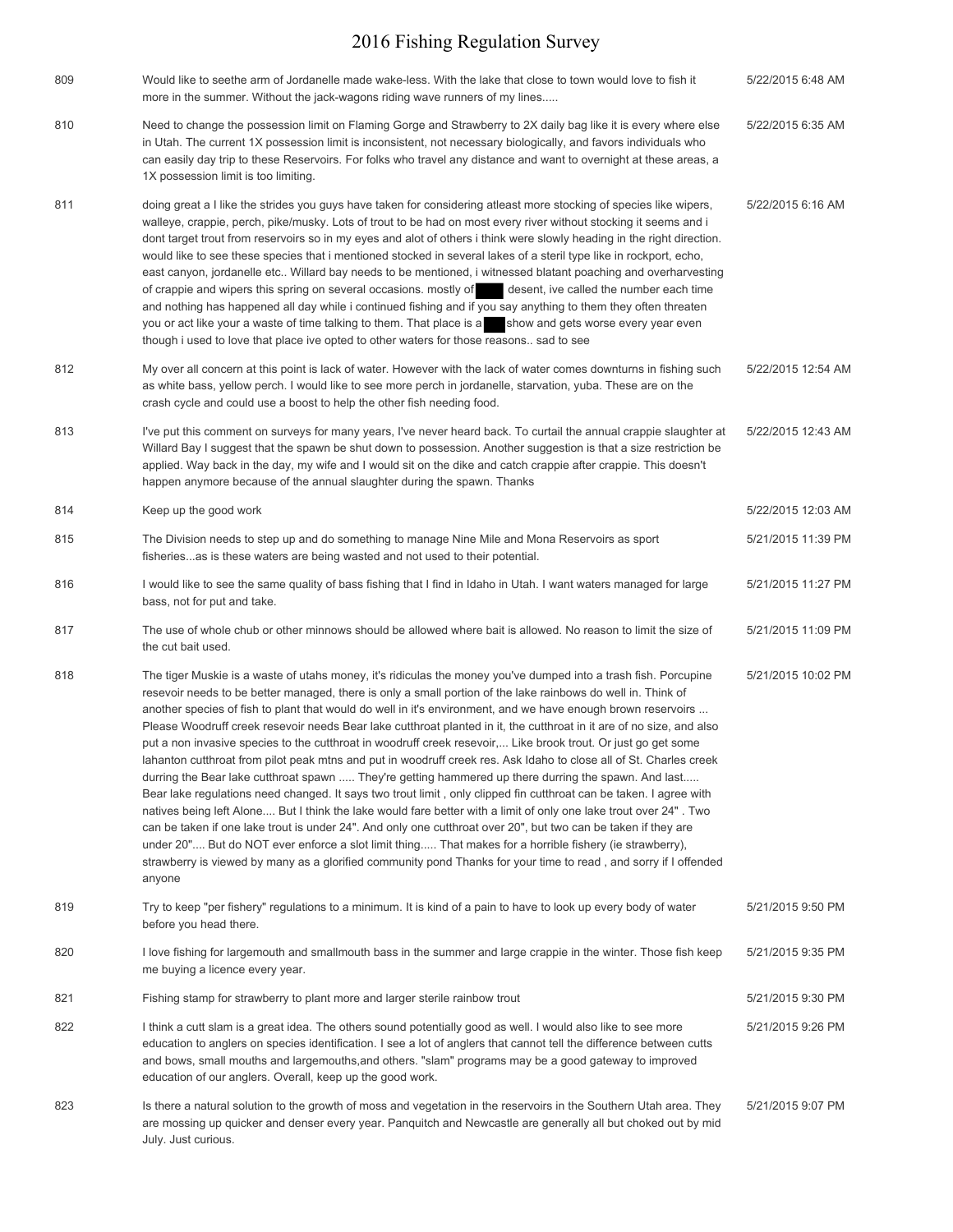| 824 | Please, please. Manage more lakes for trophy brown trout, manage more lakes for trophy size fish and not put<br>and take fisheries. Starvation used to be amazing for big browns, and now that rainbows have been planted for<br>the last few years and fishing pressure has increased the brown fishery seems to have declined. I would love to<br>see some protection for the Brown's, maybe a slot limit or something, protect these fish so they can reach trophy<br>sizes.                                                                                                                                                                                                                                                                                                | 5/21/2015 9:05 PM |
|-----|--------------------------------------------------------------------------------------------------------------------------------------------------------------------------------------------------------------------------------------------------------------------------------------------------------------------------------------------------------------------------------------------------------------------------------------------------------------------------------------------------------------------------------------------------------------------------------------------------------------------------------------------------------------------------------------------------------------------------------------------------------------------------------|-------------------|
| 825 | Keep up the good work! I feel like we have as healthy fisheries as ever across the state, due to sound<br>management by the DWR.                                                                                                                                                                                                                                                                                                                                                                                                                                                                                                                                                                                                                                               | 5/21/2015 8:46 PM |
| 826 | Not enough predatory fish in certiin lakes particularly scofield res. Also inability to fish reservation territory lakes.                                                                                                                                                                                                                                                                                                                                                                                                                                                                                                                                                                                                                                                      | 5/21/2015 8:44 PM |
| 827 | Would like to see more tiger muskies planted in pineview, seems like there is a huge age class missing                                                                                                                                                                                                                                                                                                                                                                                                                                                                                                                                                                                                                                                                         | 5/21/2015 8:27 PM |
| 828 | Still would like to see better education for all anglers on hooking mortality on trout when using bait.                                                                                                                                                                                                                                                                                                                                                                                                                                                                                                                                                                                                                                                                        | 5/21/2015 8:02 PM |
| 829 | I like the fact that the division is introducing new species in our lakes/reservoirs. The wipers are becoming much<br>more sought after and the new waters with Kokanee have anglers excited. I would like the division to review their<br>stocking of lakes/reservoirs and reduce levels in some locations to help improve the size/quality of the fish.<br>Sometimes I think the DWR is too worried about folks not catching enough fish and overstock some waters. I<br>would think that would help the hatcheries out and lower the operational costs for the program. Thanks for doing<br>a great job. It's the cheapest entertainment I know.                                                                                                                            | 5/21/2015 7:55 PM |
| 830 | Chubs in scofield need to go                                                                                                                                                                                                                                                                                                                                                                                                                                                                                                                                                                                                                                                                                                                                                   | 5/21/2015 7:38 PM |
| 831 | Wyoming needs to be pressured into allowing a reciprocal ANS agreement that is fair. Wyoming residents should<br>be required to pay \$30 for a decal to boat in Utah as Utah residents are required in WY                                                                                                                                                                                                                                                                                                                                                                                                                                                                                                                                                                      | 5/21/2015 7:32 PM |
| 832 | More trophy rainbow trout stillwaters such as Calder. Newton Reservoir in Cache county needs to be converted<br>to a trophy trout fishery.                                                                                                                                                                                                                                                                                                                                                                                                                                                                                                                                                                                                                                     | 5/21/2015 6:37 PM |
| 833 | Make the dumb spear hunters only allowed to kill carp the end!!!                                                                                                                                                                                                                                                                                                                                                                                                                                                                                                                                                                                                                                                                                                               | 5/21/2015 6:26 PM |
| 834 | OUTLAW LIVE WELLS. Idiots have moved Northern Pike to Utah Lake, Walleyes to Redfleet, Smallmouth Bass<br>to Gunlock, etc How do you think most of them travel?                                                                                                                                                                                                                                                                                                                                                                                                                                                                                                                                                                                                                | 5/21/2015 6:23 PM |
| 835 | Would like to see a slot limit on walleye on Willard bay, any fish between 18 and 25 inches must be returned and<br>the limit needs to be changed to 4 fish. Reason for this is that walleye fishing has become so popular that the<br>fisher can't sustain the amount of pressure it's getting for much longer. That's my opinion and if this isn't an<br>option then there must be some other method. Please don't allow Willard to be destroyed, I love fishing and I love<br>walleye's. I would also like to see the DWR out checking limits and even looking at checking possession limits on<br>some fishermen, there are several people who take limits out of Willard daily and I know that nobody can eat that<br>many fish. Thank you for this opportunity to speak. | 5/21/2015 6:18 PM |
| 836 | keep up the good work.                                                                                                                                                                                                                                                                                                                                                                                                                                                                                                                                                                                                                                                                                                                                                         | 5/21/2015 6:00 PM |
| 837 | The poisening of Millcreek Canyon, Has ruined one of my favorite streams                                                                                                                                                                                                                                                                                                                                                                                                                                                                                                                                                                                                                                                                                                       | 5/21/2015 5:57 PM |
| 838 | If we could all create an effort for volunteer events to clean the waterways. It is amazing how much fishing line I<br>find tangled up in trees, rocks, along the shoreline and illegal camp sites.                                                                                                                                                                                                                                                                                                                                                                                                                                                                                                                                                                            | 5/21/2015 5:54 PM |
| 839 | Put kokanee in jordanelle please                                                                                                                                                                                                                                                                                                                                                                                                                                                                                                                                                                                                                                                                                                                                               | 5/21/2015 5:52 PM |
| 840 | I would like to see lake trout planted in some reservoirs closer to the SLC area.                                                                                                                                                                                                                                                                                                                                                                                                                                                                                                                                                                                                                                                                                              | 5/21/2015 5:41 PM |
| 841 | You guys are doing great, thanks for all the hard work you do.                                                                                                                                                                                                                                                                                                                                                                                                                                                                                                                                                                                                                                                                                                                 | 5/21/2015 5:37 PM |
| 842 | I wish the wildlife side would do what fisheries are doing! Listening to the public! Thanks                                                                                                                                                                                                                                                                                                                                                                                                                                                                                                                                                                                                                                                                                    | 5/21/2015 5:35 PM |
| 843 | I think we need better (and more) warm water fisheries in general. Trout are, frankly, boring as                                                                                                                                                                                                                                                                                                                                                                                                                                                                                                                                                                                                                                                                               | 5/21/2015 5:27 PM |
| 844 | You guys do a great job. Keep up the good work!                                                                                                                                                                                                                                                                                                                                                                                                                                                                                                                                                                                                                                                                                                                                | 5/21/2015 5:20 PM |
| 845 | More wipers. Back to rainbows at scoffed. Strict enforcement of releasing fish quickly when protected.                                                                                                                                                                                                                                                                                                                                                                                                                                                                                                                                                                                                                                                                         | 5/21/2015 5:00 PM |
| 846 | Comment to follow, but first I just want to say you guys are doing great! One thing I'd like to see is Mantua<br>become the bass fishery it was 25 years ago I don't know all the answers, but back then there was hydrilla<br>(spelling?) as the primary cover, and now it's millfoil, (again with the spelling), and it's pretty much impossible to                                                                                                                                                                                                                                                                                                                                                                                                                          | 5/21/2015 5:00 PM |

fish from the shore. "Back in the day" we could float a bobber on the edge of the growth from shore, and the bass were THRIVING... since the vegetation change, shore fishing is nearly impossible, and the bass catch size seems to be lacking as well. Just my opinion.